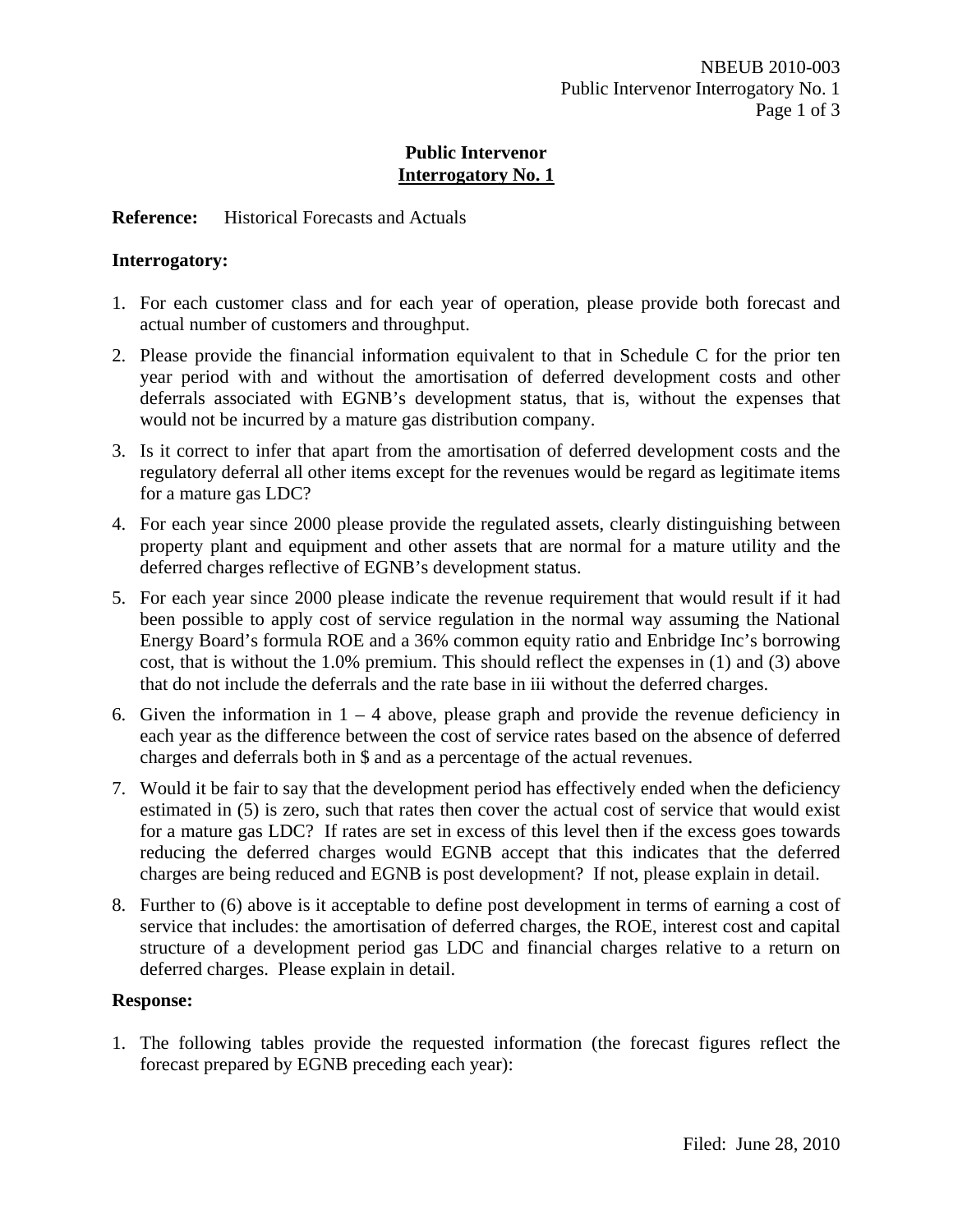#### **Actual number of cummulative customers:**

|              | 2001 | 2002                     | 2003                     | 2004  | 2005         | 2006  | 2007           | 2008           | 2009   |
|--------------|------|--------------------------|--------------------------|-------|--------------|-------|----------------|----------------|--------|
| SGS          | 69   | 775                      | 1,756                    | 2,427 | 3,398        | 4,584 | -              |                |        |
| <b>SGSRE</b> |      | ۰                        |                          |       |              | ۰     | 1,319          | 1,703          | 2,009  |
| SGSRO        |      |                          |                          |       |              | ۰     | 4,454          | 4,759          | 4,989  |
| SGSC         |      |                          |                          |       |              | ۰     | 1,104          | 1,310          | 1,406  |
| <b>GS</b>    | 67   | 287                      | 455                      | 547   | 666          | 820   | 1,056          | 1,365          | 1,521  |
| CGS          | 20   | 67                       | 80                       | 145   | 179          | 208   | 228            | 250            | 246    |
| LFO Tier I   | 4    | 11                       | 14                       | 17    | 18           | 18    | 20             | 22             | 24     |
| LFO Tier II  |      | $\overline{\phantom{a}}$ | $\overline{\phantom{a}}$ | -     |              |       | $\overline{2}$ | $\overline{c}$ | 2      |
| LFO Tier III |      | $\overline{\phantom{a}}$ |                          | -     |              |       | $\overline{c}$ | $\overline{c}$ | 2      |
| <b>HFO</b>   |      | 6                        | ┑                        | 7     | $\mathbf{r}$ |       |                |                | 9      |
|              | 161  | 1.146                    | 2,312                    | 3,143 | 4,268        | 5,637 | 8,188          | 9,416          | 10,204 |

#### **Actual annual throughput (TJs):**

|              | 2001 | 2002  | 2003  | 2004  | 2005  | 2006  | 2007  | 2008  | 2009  |
|--------------|------|-------|-------|-------|-------|-------|-------|-------|-------|
| SGS          | 2    | 37    | 130   | 222   | 310   | 360   |       |       |       |
| SGSRE        |      | ۰     |       |       |       | -     | 125   | 154   | 180   |
| SGSRO        |      |       |       |       |       | ۰     | 272   | 337   | 359   |
| SGSC         |      |       |       |       |       |       | 189   | 229   | 254   |
| <b>GS</b>    | 11   | 135   | 331   | 443   | 513   | 568   | 772   | 893   | 1,063 |
| CGS          | 12   | 165   | 330   | 437   | 668   | 732   | 940   | 981   | 1,014 |
| LFO Tier I   | 19   | 228   | 362   | 548   | 1,094 | 1,095 | 1,218 | 1,524 | 1,367 |
| LFO Tier II  |      |       |       |       |       |       |       |       |       |
| LFO Tier III |      |       |       |       |       |       |       |       |       |
| <b>HFO</b>   | 173  | 548   | 608   | 654   | 810   | 819   | 953   | 924   | 974   |
|              | 216  | 1.113 | 1,760 | 2,303 | 3,396 | 3.573 | 4,469 | 5,042 | 5,211 |

#### **Forecast number of customers:**

|                  | 2001           | 2002  | 2003  | 2004  | 2005  | 2006  | 2007           | 2008           | 2009                        |
|------------------|----------------|-------|-------|-------|-------|-------|----------------|----------------|-----------------------------|
| SGS              | 69             | 3.209 | 3.135 | 4,852 | 3.704 | 5,059 |                |                |                             |
| <b>SGSRE</b>     |                |       |       |       |       | ٠     | 2,109          | 2,321          | 2,536                       |
| SGSRO            |                |       |       |       |       | ۰     | 4,045          | 5,374          | 5,114                       |
| SGSC             | ۰              | ۰     |       |       |       | ٠     | 1,132          | 1,786          | 1,773                       |
| <b>GS</b>        | 67             | 205   | 503   | 772   | 734   | 876   | 1,220          | 1,490          | 1,648                       |
| CGS              | 20             | 118   | 155   | 131   | 207   | 214   | 297            | 282            | 278                         |
| LFO Tier I       | $\overline{4}$ | 11    | 19    | 15    | 19    | 21    | 21             | 21             | 22                          |
| LFO Tier II      |                |       |       |       |       |       | $\overline{c}$ | $\overline{c}$ | 2                           |
| $LFO$ Tier $III$ |                |       |       |       |       |       | $\mathfrak{D}$ | C              | $\mathcal{D}_{\mathcal{L}}$ |
| <b>HFO</b>       |                | C.    | 8     | 11    | 8     |       |                |                |                             |
|                  | 161            | 3.545 | 3,820 | 5,781 | 4,672 | 6,177 | 8,831          | 11,281         | 11,378                      |

#### **Forecast annual throughput (TJs):**

|              | 2001  | 2002 | 2003  | 2004  | 2005                     | 2006                     | 2007  | 2008  | 2009  |
|--------------|-------|------|-------|-------|--------------------------|--------------------------|-------|-------|-------|
| SGS          | 35    | 105  | 151   | 363   | 247                      | 342                      |       | ۰     |       |
| <b>SGSRE</b> |       |      | ۰     | ۰     | $\overline{\phantom{a}}$ | $\overline{\phantom{a}}$ | 224   | 200   | 216   |
| SGSRO        | ۰     | ۰    | ۰     | ۰     | $\overline{\phantom{a}}$ | $\overline{\phantom{a}}$ | 206   | 417   | 367   |
| SGSC         | 16    | 15   | 90    | 124   | 129                      | 170                      | 195   | 311   | 354   |
| <b>GS</b>    | 116   | 203  | 798   | 841   | 665                      | 749                      | 855   | 1.141 | 1,218 |
| CGS          | 721   | 420  | 608   | 834   | 782                      | 938                      | 1,111 | 1,164 | 1,173 |
| LFO Tier I   | 312   | 206  | 904   | 881   | 982                      | 1,055                    | 854   | 1,522 | 1,909 |
| LFO Tier II  |       |      |       |       | 256                      | 300                      | 522   | 531   | 291   |
| LFO Tier III |       |      |       |       | 146                      | 71                       | 100   | 100   |       |
| <b>HFO</b>   | 94    | 324  | 763   | 760   | 961                      | 803                      | 778   | 957   | 906   |
|              | 1.293 | .272 | 3.316 | 3,803 | 4,168                    | 4,429                    | 4.845 | 6,343 | 6,437 |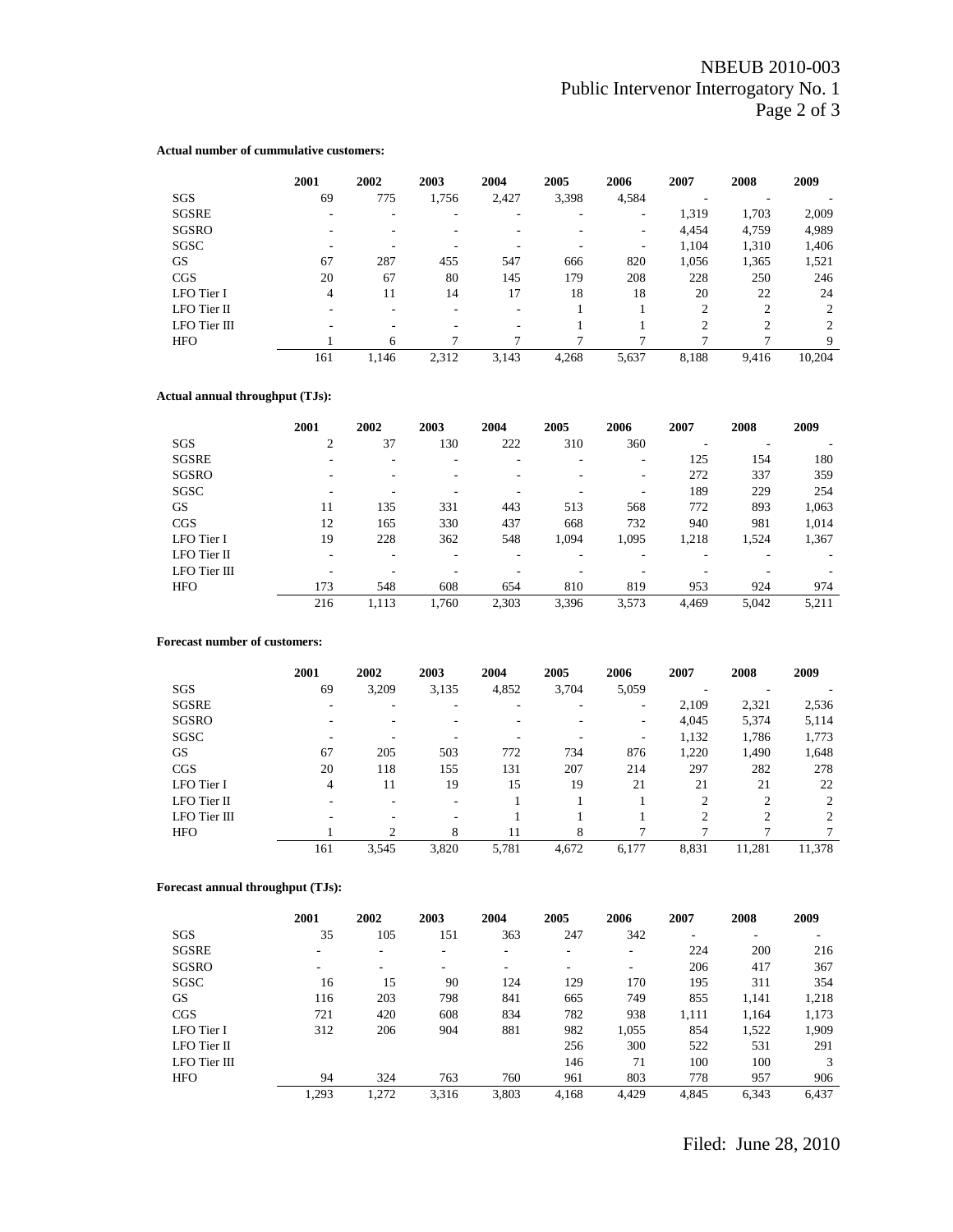- 2. Please see the attached financial information for 2000 2009. These reflect the financial results as filed with the Board. EGNB is unable to provide statements for the same periods without the amortization of deferred development costs and other deferrals associated with EGNB's development period as requested, as EGNB is unable to assess which expenses may or may not have been incurred had EGNB been a mature utility. As well, EGNB is unable to determine what expenses may, or may not, have been permitted for regulatory purposes by the Board.
- 3. EGNB does not believe it is correct to infer that the amortization of deferred development costs and the regulatory deferral would not be regarded as "legitimate" items for a mature utility. Mature utilities often maintain deferral accounts. Also, EGNB does not believe it is correct to infer that amounts recovered through the deferred development costs would not be regarded as "legitimate" for a mature utility as many of the expenses that are currently considered development costs are also incurred by mature utilities. For example, most mature utilities would have marketing expenses. That being said, EGNB's regulatory deferral and the amortization of deferred development costs have been approved by the Board to reflect the greenfield nature of EGNB's distribution business. All other items would also be regarded as legitimate items for a mature gas LDC.
- 4. Please see the response to 2. above.
- 5. EGNB is unable to determine which assets may or may not be included as legitimate costs incurred and recovered through rates by a mature utility. As a result, EGNB is unable to provide the requested revenue requirement calculation. Even if possible, EGNB does not believe it is relevant to respond to the historic hypothetical being requested
- 6. As EGNB is unable to determine what the revenue requirement may have been in the absence of deferred charges and deferrals, it is unable to provide the requested information.
- 7. As EGNB is unable to respond to 5. above, and in any event believes it is an irrelevant hypothetical request, EGNB cannot specifically respond. As a general comment, EGNB does not believe this is a fair statement. EGNB believes that the criteria identified by the Board in its December 1, 2009 Decision arising from the Development Period Criteria proceeding, subject to any adjustments arising from EGNB's May 13, 2010 variance request, will be the basis for determining if the Development Period has ended.
- 8. As EGNB is unable to respond to 6. above, EGNB cannot specifically respond. As a general comment, EGNB does not believe this is an acceptable means of defining post development as it fails to include a number of items typically included in the revenue requirement, such as operating and maintenance expenses, bad debts, property taxes and income taxes. The exclusion of any element that forms part of the revenue requirement would fail to provide EGNB with the opportunity to earn a fair return.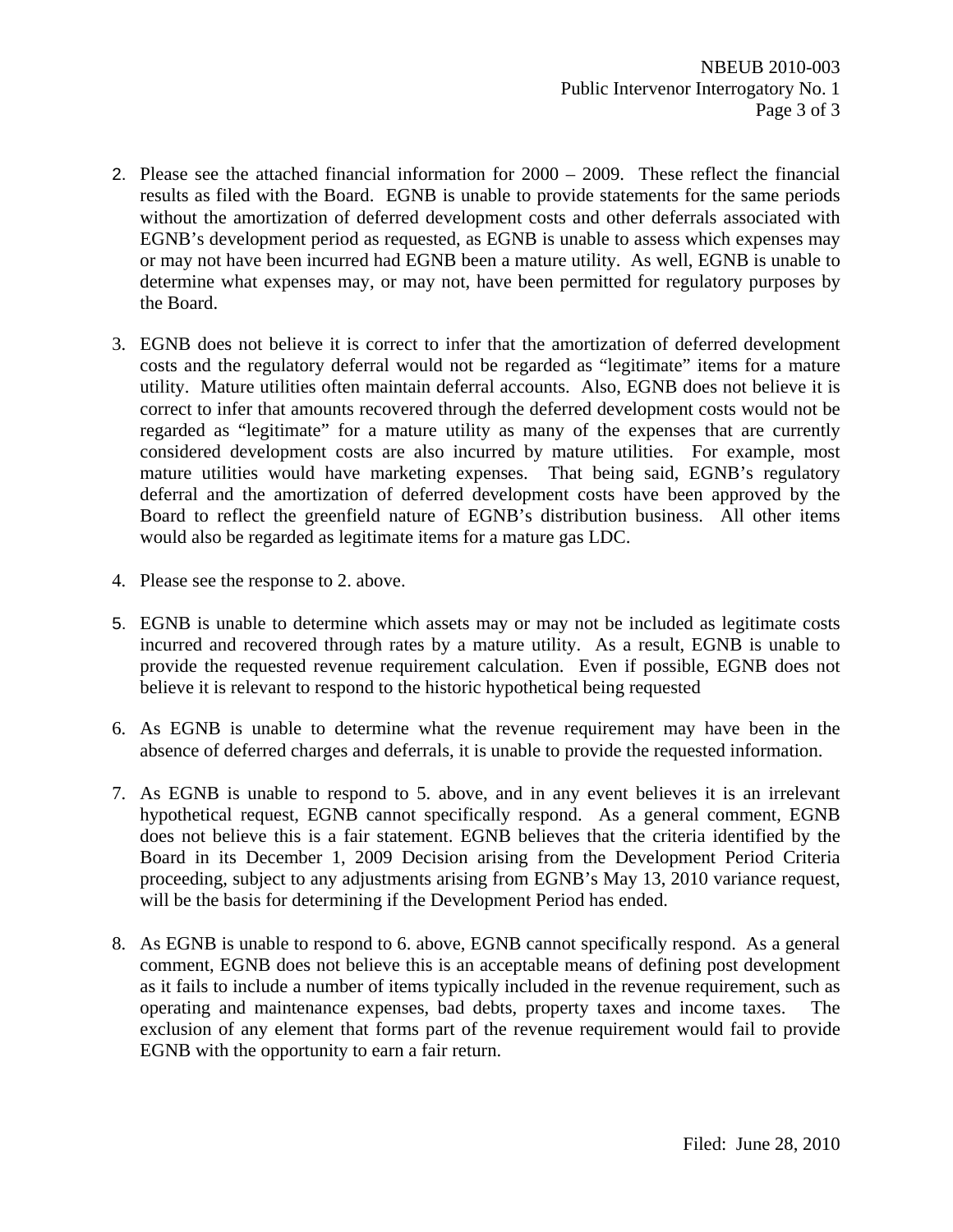#### **Reference:** Exhibit C, Schedule 1

#### **Interrogatory:**

1. Please provide Exhibit C, Schedule 1 in MS Excel electronic format, with formulae intact, including supporting workpapers.

#### **Response:**

1. Exhibit C, Schedule 1 is attached in MS Excel electronic format, with its formulae intact. EGNB relies on a large collection of spreadsheets that are integrated through the use of complex macros to develop its long term forecasts. While requests regarding the basis for arriving at specific aspects of the 10 year forecast are relevant, EGNB does not believe providing this entire collection of information is relevant to this proceeding.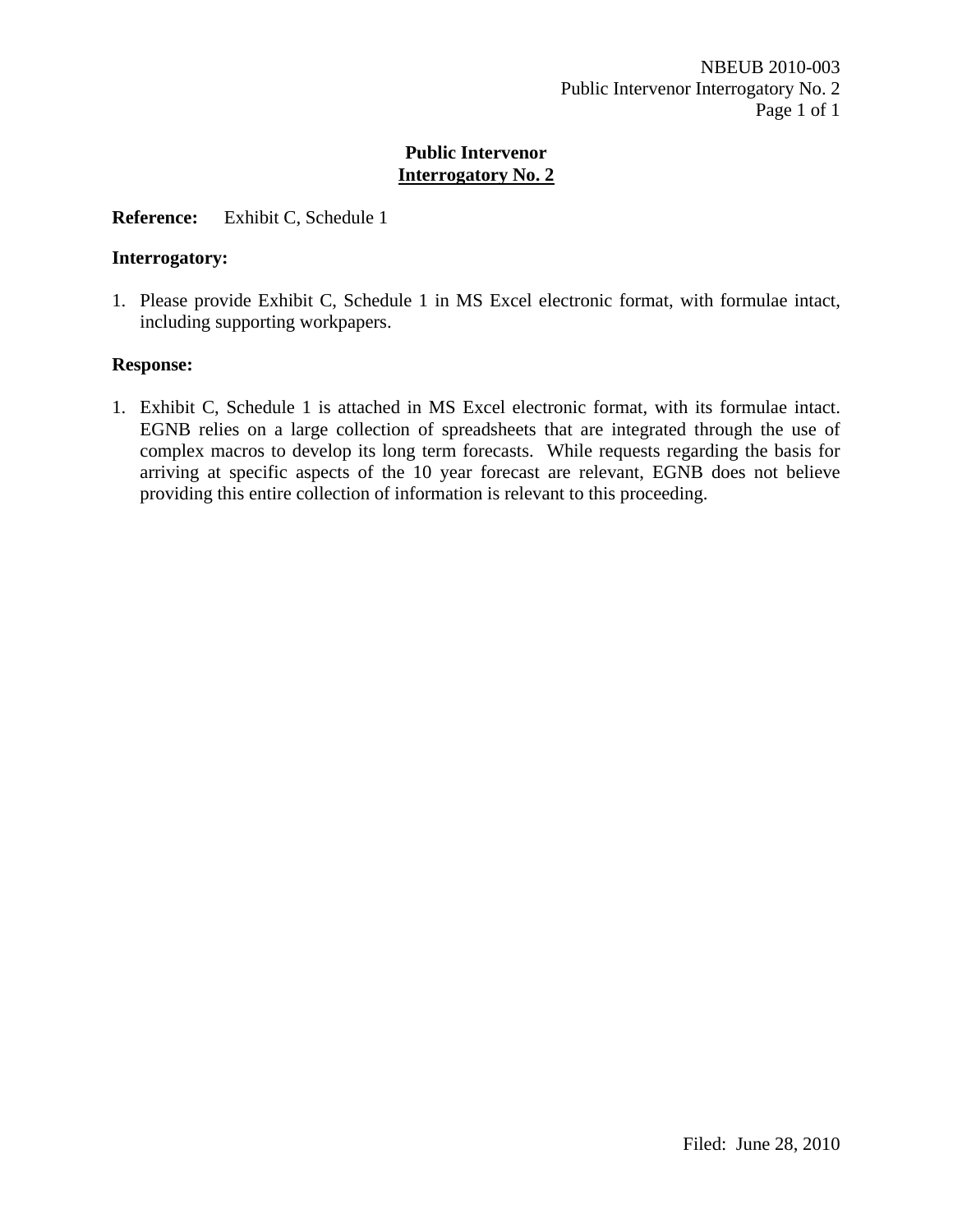#### **Reference:** Exhibit C, Schedule 1, Note 9, Gas Distribution Rates

#### **Interrogatory:**

- 1. In MS Excel electronic format, for 2010 to 2015, please provide the supporting workpapers for each gas distribution per-GJ rate forecast, including but not necessarily limited to the forecasts for:
	- i) Typical customer alternative fuel and gas consumption level;
	- ii) Price of alternative fuel, including fuel price, transportation costs and/or location differentials, efficiency factors, and exchange rates;
	- iii) Commodity cost of natural gas (EUG, EVP);
	- iv) Assumed savings rate for delivered natural gas service.

Please provide the basis for each forecast. For the natural gas price forecast, please be explicit with respect to the gas supply sources assumed and the prices for each.

#### **Response**

1. The following tables, which have also been provided in MS Excel electronic format, provide the derivation of the distribution rate per GJ forecast for 2011 to 2015. No information has been provided for 2010, as Board approved rates were used and no derivation was required.

|                                              |         | <b>Wholesale Market Data</b> |         |         |         |
|----------------------------------------------|---------|------------------------------|---------|---------|---------|
| Forecast:                                    | 2011    | 2012                         | 2013    | 2014    | 2015    |
| Nymex (US\$/mmbtu)                           | \$5.46  | \$5.91                       | \$6.18  | \$6.44  | \$6.73  |
| No.2 Heating (US\$/bbl)                      | \$2.24  | \$2.34                       | \$2.42  | \$2.46  | \$2.51  |
| Fx (CAD/US)                                  | 1.0482  | 1.0508                       | 1.0508  | 1.0508  | 1.0508  |
| EUG ( \$/GJ)                                 | 7.75    | 8.12                         | 8.37    | 8.41    | 8.78    |
| <b>Retail NG prices</b>                      |         |                              |         |         |         |
| SGS                                          | 7.75    | 8.12                         | 8.37    | 8.41    | 8.78    |
| GS                                           | 7.75    | 8.12                         | 8.37    | 8.41    | 8.78    |
| CGS                                          | 7.75    | 8.12                         | 8.37    | 8.41    | 8.78    |
| LFO (Comm Var)                               | 7.66    | 8.13                         | 8.39    | 8.66    | 8.95    |
| 21 Day Avg - Yearly 2010 Data (June 3, 2010) |         |                              |         |         |         |
| Natural Gas (Henry Hub)                      | \$5.46  | \$5.91                       | \$6.18  | \$6.44  | \$6.73  |
| Nymex No.2 Heating Oil                       | \$2.24  | \$2.34                       | \$2.42  | \$2.46  | \$2.51  |
| WTI Crude Oil                                | \$82.08 | \$84.19                      | \$85.67 | \$87.06 | \$88.65 |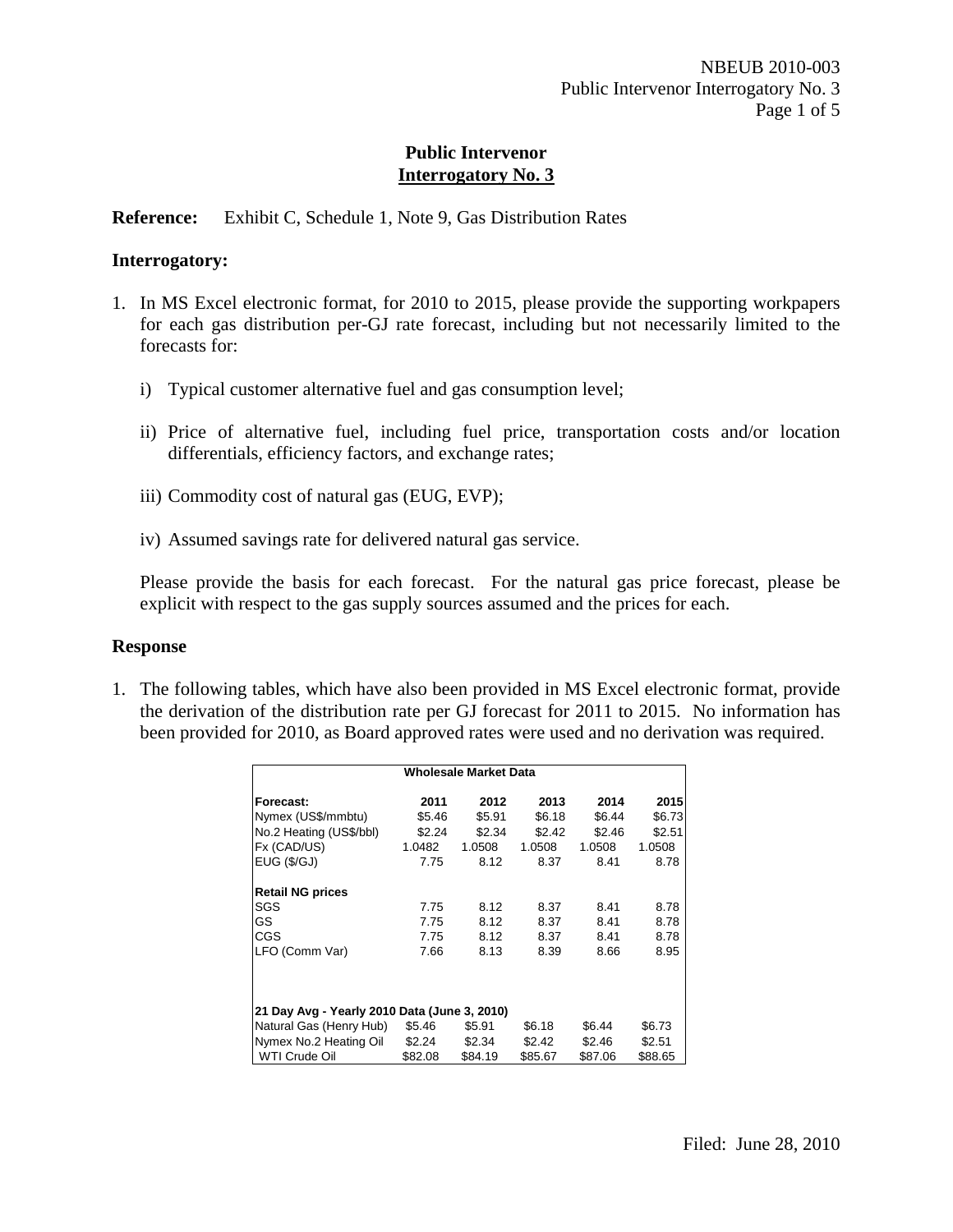| <b>RETAIL OIL Calculations</b>         |         |         |         |         |         |
|----------------------------------------|---------|---------|---------|---------|---------|
|                                        | 2011    | 2012    | 2013    | 2014    | 2015    |
| No.2 Heating Oil (US\$/Litre)          | 2.2397  | 2.3393  | 2.4242  | 2.4636  | 2.5085  |
| Exchange rate (CAN\$/US\$)             | 1.0482  | 1.0508  | 1.0508  | 1.0508  | 1.0508  |
| No.2 Heating Oil (CAN\$/Litre)         | 0.6202  | 0.6494  | 0.6730  | 0.6839  | 0.6964  |
| Market Spreads (Can\$/litre)           |         |         |         |         |         |
| <b>SGSRO</b>                           | 0.2250  | 0.2250  | 0.2250  | 0.2250  | 0.2250  |
| SGSC                                   | 0.2050  | 0.2050  | 0.2050  | 0.2050  | 0.2050  |
| GS                                     | 0.1950  | 0.1950  | 0.1950  | 0.1950  | 0.1950  |
| CGS                                    | 0.1850  | 0.1850  | 0.1850  | 0.1850  | 0.1850  |
| <b>LFO</b>                             | 0.1750  | 0.1750  | 0.1750  | 0.1750  | 0.1750  |
| Monthly Retail Oil Price (Can\$/litre) |         |         |         |         |         |
| <b>SGSRO</b>                           | 0.8452  | 0.8744  | 0.8980  | 0.9089  | 0.9214  |
| SGSC                                   | 0.8252  | 0.8544  | 0.8780  | 0.8889  | 0.9014  |
| GS                                     | 0.8152  | 0.8444  | 0.8680  | 0.8789  | 0.8914  |
| CGS                                    | 0.8052  | 0.8344  | 0.8580  | 0.8689  | 0.8814  |
| <b>LFO</b>                             | 0.7952  | 0.8244  | 0.8480  | 0.8589  | 0.8714  |
| <b>HFO Retail Oil Price (WTI)</b>      |         |         |         |         |         |
| Average                                | \$82.08 | \$84.19 | \$85.67 | \$87.06 | \$88.65 |
| 72.00% US\$/bbl                        | 59.0990 | 60.6146 | 61.6818 | 62.6829 | 63.8251 |
| HFO \$Can/bbl                          | 61.9447 | 63.6956 | 64.8171 | 65.8691 | 67.0693 |
| <b>HFO \$Can/Litre</b>                 | 0.3896  | 0.4006  | 0.4077  | 0.4143  | 0.4219  |

|                                           |                      | <b>SGSRE - Derivation of Distribution Rates</b> |            |            |            |            |            |
|-------------------------------------------|----------------------|-------------------------------------------------|------------|------------|------------|------------|------------|
|                                           | <b>Units</b>         | <b>Calculation</b>                              | 2011       | 2012       | 2013       | 2014       | 2015       |
| 1 Lines 1 - 5 not used                    |                      |                                                 |            |            |            |            |            |
| 6 Total Alternative Energy Cost           | $\sqrt{$}$ year      | <b>Retail Electricity Cost</b>                  | \$2,642.14 | \$2,721.40 | \$2,803.04 | \$2,887.14 | \$2,973.75 |
| 7 Target Savings Level                    | %                    | Assigned                                        | 20%        | 20%        | 20%        | 20%        | 20%        |
| 8 Target Savings Amount                   |                      | Line 6 x Line 7                                 | \$528.43   | \$544.28   | \$560.61   | \$577.43   | \$594.75   |
| 9 Target Natural Gas Cost                 |                      | Line 6 - Line 8                                 | \$2,113.71 | \$2,177,12 | \$2,242.43 | \$2,309.71 | \$2,379.00 |
| 10 Typical Annual Natural Gas Consumption | GJs/ year            | <b>Typical Customer</b>                         | 111        | 111        | 111        | 111        | 111        |
| 11 Target Burner Tip Price                | S/GJ                 | Line $9/10$                                     | 19.0424    | 19.6137    | 20.2021    | 20.8082    | 21.4324    |
| 12 Commodity Cost                         | $\sqrt{\mathcal{G}}$ | <b>EUG Price</b>                                | 7.7467     | 8.1165     | 8.3661     | 8.4099     | 8.7786     |
| 13 Target Distribution Rate               | $\sqrt{\mathcal{G}}$ | Line 11 - Line 13                               | 11.2957    | 11.4972    | 11.8360    | 12.3983    | 12.6538    |
| 14 Target Annual Distribution Charge      |                      | Line $13 \times$ Line $10$                      | \$1,253.82 | \$1,276.19 | \$1,313.80 | \$1,376.21 | \$1,404.57 |
| 15 Monthly Customer Charge                |                      |                                                 | \$16.00    | \$16.00    | \$16.00    | \$16.00    | \$16.00    |
| 16 Annual Customer Charge                 |                      | Assigned<br>Line 15 * 12                        | \$192.00   | \$192.00   | \$192.00   | \$192.00   | \$192.00   |
| 17 Average Contract Demand                | GJs                  |                                                 |            |            |            |            |            |
| 18 Contract Demand Charge                 |                      | Average                                         |            |            |            |            |            |
|                                           |                      | Assigned<br>Line 17 * Line 18 * 12              |            |            |            |            |            |
| 19 Revenue from Demand Charge             |                      |                                                 |            |            |            |            |            |
| 20 Target Revenue From Delivery Charge    |                      | Line 14 - Lines 16 or 19                        | \$1,061.82 | \$1,084.19 | \$1,121.80 | \$1.184.21 | \$1,212.57 |
| 21 Distribution Delivery Charge           | \$/GJ                | Line 20/Line 10                                 | \$9.5660   | \$9.7675   | \$10.1063  | \$10.6685  | \$10.9241  |

|                                           |                      | <b>SGSRO - Derivation of Distribution Rates</b> |            |            |            |              |            |
|-------------------------------------------|----------------------|-------------------------------------------------|------------|------------|------------|--------------|------------|
|                                           | Units                | <b>Calculation</b>                              | 2011       | 2012       | 2013       | 2014         | 2015       |
| 1 Alternative Energy Price                | CAN\$/I              | Retail Oil Price                                | \$0.8452   | \$0.8744   | \$0.8980   | \$0.9089     | \$0.9214   |
| 2 Assumed Efficiency factor               |                      | Assigned                                        | 78.16%     | 78.16%     | 78.16%     | 78.16%       | 78.16%     |
| 3 Typical Annual Oil Consumption          | GJs/year             | Line 10 / Line 2                                | 107        | 107        | 107        | 107          | 107        |
| 4 Conversion Factor                       | I/GJ                 | Assigned                                        | 25.8532    | 25.8532    | 25.8532    | 25.8532      | 25.8532    |
| 5 Typical Annual Consumption              | in litres            | Line 3 x Line 4                                 | 2,766.29   | 2,766.29   | 2.766.29   | 2,766.29     | 2,766.29   |
| 6 Total Alternative Energy Cost           | $\sqrt{$}$ year      | Line 1 x Line 5                                 | \$2,337.97 | \$2,418.86 | \$2,484.05 | \$2,514.27   | \$2,548.74 |
| 7 Target Savings Level                    | %                    | Assigned                                        | 20%        | 20%        | 20%        | 20%          | 20%        |
| 8 Target Savings Amount                   |                      | Line 6 x Line 7                                 | \$467.59   | \$483.77   | \$496.81   | \$502.85     | \$509.75   |
| 9 Target Natural Gas Cost                 |                      | Line 6 - Line 8                                 | \$1,870.38 | \$1,935.09 | \$1,987.24 | \$2,011.42   | \$2,038.99 |
| 10 Typical Annual Natural Gas Consumption | GJs/ year            | <b>Typical Customer</b>                         | 84         | 84         | 84         | 84           | 84         |
| 11 Target Burner Tip Price                | S/GJ                 | Line $9/10$                                     | \$22.2664  | \$23.0368  | \$23.6576  | \$23.9455    | \$24.2737  |
| 12 Commodity Cost                         | $\sqrt{\mathcal{G}}$ | EUG or EVP price                                | \$7.7467   | \$8.1165   | \$8,3661   | \$8.4099     | \$8.7786   |
| 13 Target Distribution Rate               | $\sqrt{\mathcal{G}}$ | Line 11 - Line 13                               | \$14.5197  | \$14.9203  | \$15.2915  | \$15.5356    | \$15.4951  |
|                                           |                      |                                                 |            |            |            |              |            |
| 14 Target Annual Distribution Charge      | S                    | Line 13 x Line 10                               | \$1,219.65 | \$1,253.31 | \$1,284.49 | \$1,304.99   | \$1,301.59 |
| 15 Monthly Customer Charge                |                      | Assigned                                        | \$16.00    | \$16.00    | \$16.00    | \$16.00      | \$16.00    |
| 16 Annual Customer Charge                 |                      | Line 15 * 12                                    | \$192.00   | \$192.00   | \$192.00   | \$192.00     | \$192.00   |
| 17 Average Contract Demand                | GJs                  | Average                                         |            |            |            |              |            |
| 18 Contract Demand Charge                 |                      | Assigned                                        | $\Omega$   | $\Omega$   | 0          | $\Omega$     |            |
| 19 Revenue from Demand Charge             |                      | Line 17 * Line 18 * 12                          | $\Omega$   | $\Omega$   | $\Omega$   | <sup>0</sup> |            |
| 20 Target Revenue From Delivery Charge    |                      | Line 14 - Lines 16 or 19                        | \$1.027.65 | \$1,061.31 | \$1,092.49 | \$1,112.99   | \$1,109.59 |
| 21 Distribution Delivery Charge           | \$/GJ                | Line 20/Line 10                                 | \$12,2340  | \$12.6346  | \$13,0058  | \$13.2499    | \$13.2094  |

Filed: June 28, 2010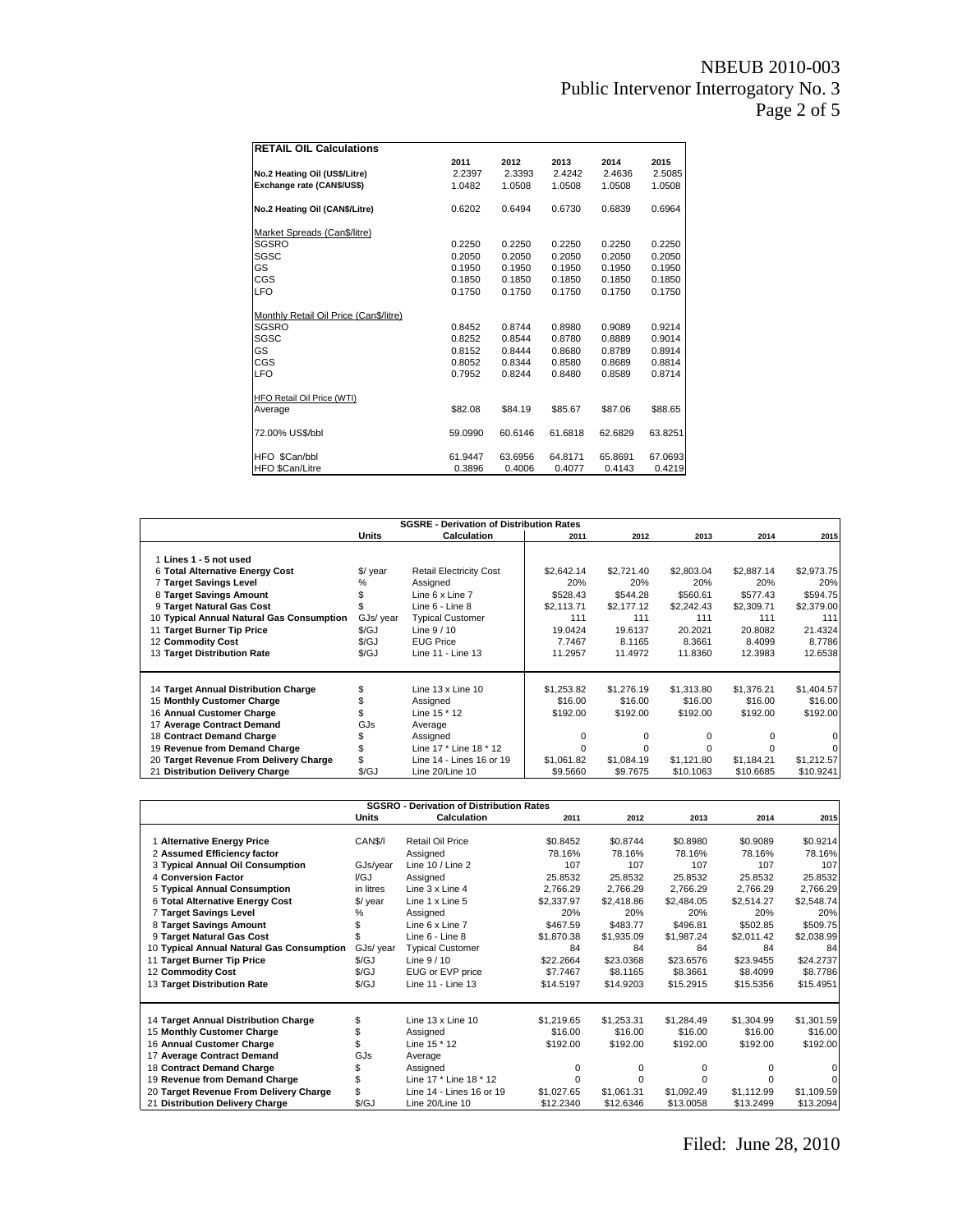# NBEUB 2010-003 Public Intervenor Interrogatory No. 3 Page 3 of 5

|                                           |                      | <b>SGSC - Derivation of Distribution Rates</b> |            |            |            |            |            |
|-------------------------------------------|----------------------|------------------------------------------------|------------|------------|------------|------------|------------|
|                                           | Units                | <b>Calculation</b>                             | 2011       | 2012       | 2013       | 2014       | 2015       |
| <b>Alternative Energy Price</b>           | CAN\$/I              | Retail Oil Price                               | \$0.8252   | \$0.8544   | \$0.8780   | \$0.8889   | \$0.9014   |
| 2 Assumed Efficiency factor               |                      | Assigned                                       | 78.16%     | 78.16%     | 78.16%     | 78.16%     | 78.16%     |
| 3 Typical Annual Oil Consumption          | GJs/year             | Line $10 /$ Line 2                             | 285        | 285        | 285        | 285        | 285        |
| 4 Conversion Factor                       | I/GJ                 | Assigned                                       | 25.8532    | 25.8532    | 25.8532    | 25.8532    | 25.8532    |
| 5 Typical Annual Consumption              | in litres            | Line 3 x Line 4                                | 7.368.16   | 7.368.16   | 7.368.16   | 7.368.16   | 7,368.16   |
| 6 Total Alternative Energy Cost           | \$/ year             | Line 1 x Line 5                                | \$6.079.95 | \$6,295.39 | \$6.469.04 | \$6,549.52 | \$6,641.33 |
| 7 Target Savings Level                    | ℅                    | Assigned                                       | 20%        | 20%        | 20%        | 20%        | 20%        |
| 8 Target Savings Amount                   |                      | Line 6 x Line 7                                | \$1,215.99 | \$1,259.08 | \$1,293.81 | \$1,309.90 | \$1,328.27 |
| 9 Target Natural Gas Cost                 |                      | Line 6 - Line 8                                | \$4,863.96 | \$5,036.31 | \$5,175.23 | \$5,239.62 | \$5,313.06 |
| 10 Typical Annual Natural Gas Consumption | GJs/ year            | <b>Typical Customer</b>                        | 223        | 223        | 223        | 223        | 223        |
| 11 Target Burner Tip Price                | \$/GJ                | Line $9/10$                                    | \$21.8115  | \$22,5843  | \$23,2073  | \$23.4961  | \$23.8254  |
| 12 Commodity Cost                         | $\sqrt{\mathcal{G}}$ | EUG or EVP price                               | \$7.7467   | \$8.1165   | \$8.3661   | \$8,4099   | \$8.7786   |
| 13 Target Distribution Rate               | $\sqrt{\mathcal{G}}$ | Line 11 - Line 13                              | \$14,0648  | \$14,4678  | \$14,8412  | \$15,0862  | \$15.0468  |
| 14 Target Annual Distribution Charge      | \$                   | Line $13 \times$ Line $10$                     | \$3,136.45 | \$3,226.33 | \$3,309.59 | \$3,364.22 | \$3,355.44 |
| 15 Monthly Customer Charge                |                      | Assigned                                       | \$16.00    | \$16.00    | \$16.00    | \$16.00    | \$16.00    |
| 16 Annual Customer Charge                 |                      | Line 15 * 12                                   | \$192.00   | \$192.00   | \$192.00   | \$192.00   | \$192.00   |
| 17 Average Contract Demand                | GJs                  | Average                                        |            |            |            |            |            |
| 18 Contract Demand Charge                 |                      | Assigned                                       | 0          | 0          | O          |            | $\Omega$   |
| 19 Revenue from Demand Charge             |                      | Line 17 * Line 18 * 12                         | 0          | $\Omega$   | O          |            | 0          |
| 20 Target Revenue From Delivery Charge    |                      | Line 14 - Lines 16 or 19                       | \$2,944.45 | \$3,034.33 | \$3,117.59 | \$3,172.22 | \$3,163.44 |
| 21 Distribution Delivery Charge           | \$/GJ                | Line 20/Line 10                                | \$13.2038  | \$13,6069  | \$13,9802  | \$14,2252  | \$14.1858  |

|                                                           |                                   | <b>GS</b> - Derivation of Distribution Rates |                    |             |             |                    |             |
|-----------------------------------------------------------|-----------------------------------|----------------------------------------------|--------------------|-------------|-------------|--------------------|-------------|
|                                                           | <b>Units</b>                      | <b>Calculation</b>                           | 2011               | 2012        | 2013        | 2014               | 2015        |
|                                                           | CAN\$/I                           | Retail Oil Price                             | \$0.8152           | \$0.8444    | \$0.8680    | \$0.8789           | \$0.8914    |
| 1 Alternative Energy Price<br>2 Assumed Efficiency factor |                                   | Assigned                                     | 81.25%             | 81.25%      | 81.25%      | 81.25%             | 81.25%      |
| 3 Typical Annual Oil Consumption                          | GJs/year                          | Line 10 / Line 2                             | 1,124              | 1,124       | 1,124       | 1,124              | 1,124       |
| <b>4 Conversion Factor</b>                                | I/GJ                              | Assigned                                     | 25.8532            | 25.8532     | 25.8532     | 25.8532            | 25.8532     |
| 5 Typical Annual Consumption                              | in litres                         | Line 3 x Line 4                              | 29.059.00          | 29.059.00   | 29.059.00   | 29.059.00          | 29,059.00   |
| 6 Total Alternative Energy Cost                           | \$/ year                          | Line 1 x Line 5                              | \$23,687.90        | \$24,537.56 | \$25,222.39 | \$25,539.80        | \$25,901.90 |
| 7 Target Savings Level                                    | ℅                                 | Assigned                                     | 15%                | 15%         | 15%         | 15%                | 15%         |
| 8 Target Savings Amount                                   |                                   | Line 6 x Line 7                              | \$3,553.19         | \$3,680.63  | \$3,783.36  | \$3,830.97         | \$3,885.29  |
|                                                           |                                   |                                              |                    |             |             |                    |             |
| 9 Target Natural Gas Cost                                 |                                   | Line 6 - Line 8                              | \$20,134.71<br>913 | \$20,856.93 | \$21,439.03 | \$21,708.83<br>913 | \$22,016.61 |
| 10 Typical Annual Natural Gas Consumption                 | GJs/ year<br>$\sqrt{\mathsf{GJ}}$ | <b>Typical Customer</b>                      |                    | 913         | 913         |                    | 913         |
| 11 Target Burner Tip Price                                |                                   | Line $9/10$                                  | \$22.0534          | \$22.8444   | \$23,4820   | \$23.7775          | \$24.1146   |
| 12 Commodity Cost                                         | $\sqrt{\mathcal{G}}$              | EUG or EVP price                             | \$7.7467           | \$8.1165    | \$8.3661    | \$8.4099           | \$8.7786    |
| 13 Target Distribution Rate                               | $\sqrt{\mathcal{G}}$              | Line 11 - Line 13                            | \$14.3067          | \$14,7279   | \$15.1159   | \$15.3676          | \$15.3360   |
|                                                           |                                   |                                              |                    |             |             |                    |             |
| 14 Target Annual Distribution Charge                      |                                   | Line 13 x Line 10                            | \$13,062.02        | \$13,446.61 | \$13,800.84 | \$14,030.60        | \$14,001.77 |
| 15 Monthly Customer Charge                                |                                   | Assigned                                     | \$16.00            | \$16.00     | \$16.00     | \$16.00            | \$16.00     |
| 16 Annual Customer Charge                                 |                                   | Line 15 * 12                                 | \$192.00           | \$192.00    | \$192.00    | \$192.00           | \$192.00    |
| 17 Average Contract Demand                                | GJs                               | Average                                      |                    |             |             |                    |             |
| 18 Contract Demand Charge                                 |                                   | Assigned                                     | 0                  | $\Omega$    | $\Omega$    | <sup>0</sup>       | 0           |
| 19 Revenue from Demand Charge                             |                                   | Line 17 * Line 18 * 12                       | 0                  | 0           | 0           |                    | $\mathbf 0$ |
| 20 Target Revenue From Delivery Charge                    |                                   | Line 14 - Lines 16 or 19                     | \$12,870.02        | \$13,254.61 | \$13,608.84 | \$13,838.60        | \$13,809.77 |
| 21 Distribution Delivery Charge                           | S/GJ                              | Line 20/Line 10                              | \$14.0964          | \$14.5177   | \$14.9056   | \$15.1573          | \$15.1257   |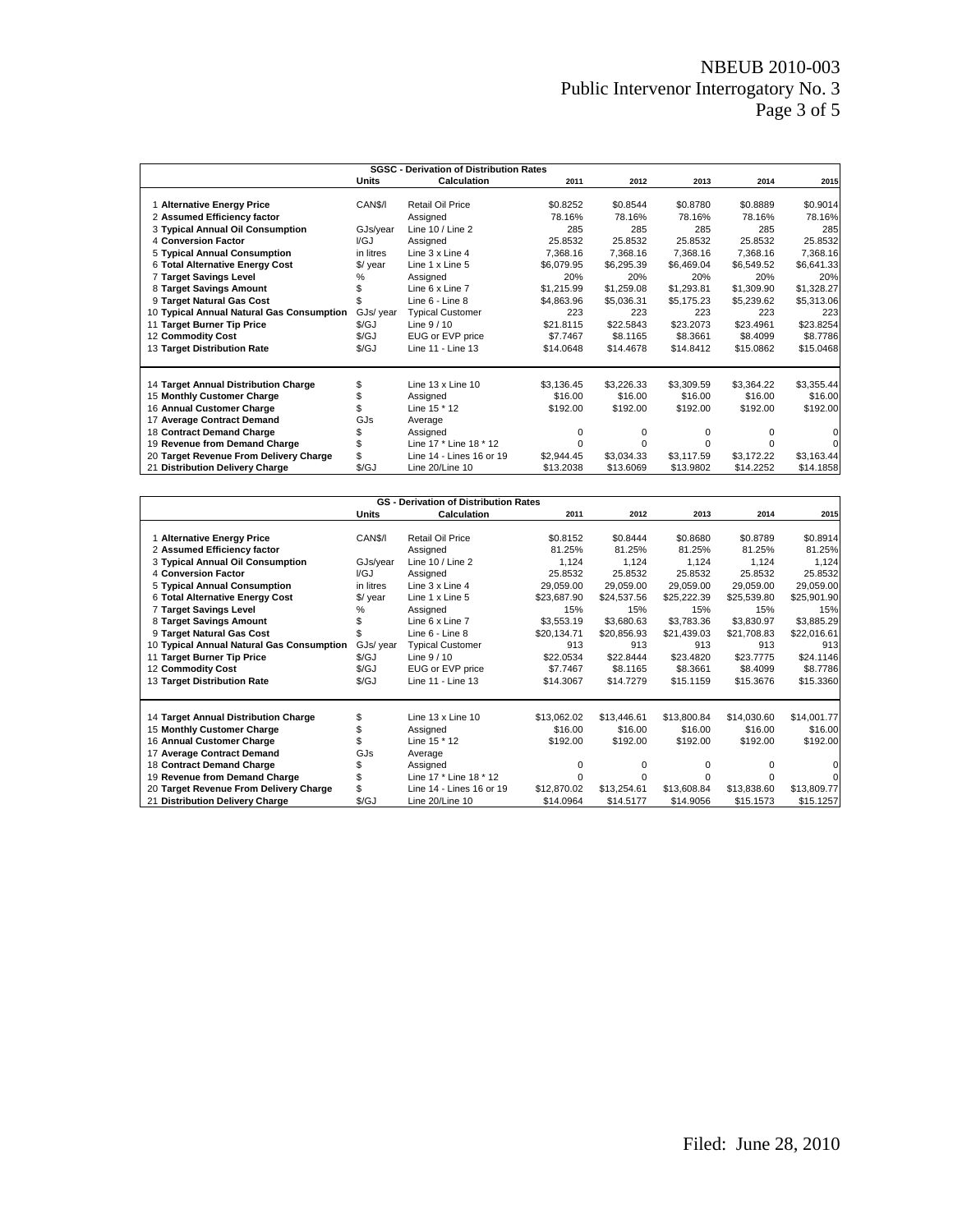# NBEUB 2010-003 Public Intervenor Interrogatory No. 3 Page 4 of 5

|                                           |                      | <b>CGS - Derivation of Distribution Rates</b> |              |              |              |              |              |
|-------------------------------------------|----------------------|-----------------------------------------------|--------------|--------------|--------------|--------------|--------------|
|                                           | <b>Units</b>         | Calculation                                   | 2011         | 2012         | 2013         | 2014         | 2015         |
| 1 Alternative Energy Price                | CAN <sub>\$/1</sub>  | Retail Oil Price                              | \$0.8052     | \$0.8344     | \$0.8580     | \$0.8689     | \$0.8814     |
| 2 Assumed Efficiency factor               |                      | Assigned                                      | 81.25%       | 81.25%       | 81.25%       | 81.25%       | 81.25%       |
| 3 Typical Annual Oil Consumption          | GJs/year             | Line $10 /$ Line 2                            | 6.087        | 6.087        | 6.087        | 6.087        | 6.087        |
| 4 Conversion Factor                       | I/GJ                 | Assigned                                      | 25.8532      | 25.8532      | 25.8532      | 25.8532      | 25.8532      |
| 5 Typical Annual Consumption              | in litres            | Line 3 x Line 4                               | 157.368.43   | 157.368.43   | 157.368.43   | 157.368.43   | 157,368.43   |
| 6 Total Alternative Energy Cost           | $\sqrt{$}$ year      | Line 1 x Line 5                               | \$126,707.67 | \$131,308.96 | \$135,017.67 | \$136,736.59 | \$138,697.54 |
| 7 Target Savings Level                    | ℅                    | Assigned                                      | 15%          | 15%          | 15%          | 15%          | 15%          |
| 8 Target Savings Amount                   |                      | Line 6 x Line 7                               | \$19,006.15  | \$19,696.34  | \$20,252.65  | \$20.510.49  | \$20,804.63  |
| 9 Target Natural Gas Cost                 |                      | Line 6 - Line 8                               | \$107.701.52 | \$111,612.62 | \$114,765.02 | \$116,226.10 | \$117,892.91 |
| 10 Typical Annual Natural Gas Consumption | GJs/ year            | <b>Typical Customer</b>                       | 4.946        | 4,946        | 4.946        | 4,946        | 4,946        |
| 11 Target Burner Tip Price                | $\sqrt{\mathcal{G}}$ | Line $9/10$                                   | \$21,7755    | \$22,5662    | \$23,2036    | \$23,4990    | \$23.8360    |
| 12 Commodity Cost                         | $\sqrt{\mathcal{G}}$ | EUG or EVP price                              | \$7.7467     | \$8.1165     | \$8.3661     | \$8,4099     | \$8.7786     |
| 13 Target Distribution Rate               | S/GJ                 | Line 11 - Line 13                             | \$14,0288    | \$14,4497    | \$14,8375    | \$15,0891    | \$15.0574    |
|                                           |                      |                                               |              |              |              |              |              |
| 14 Target Annual Distribution Charge      |                      | Line $13 \times$ Line $10$                    | \$69.386.45  | \$71.468.44  | \$73.386.43  | \$74.630.56  | \$74,473.94  |
| 15 Monthly Customer Charge                |                      | Assigned                                      |              |              |              |              |              |
| 16 Annual Customer Charge                 |                      | Line 15 * 12                                  | <sup>0</sup> | <sup>0</sup> | 0            | $\Omega$     |              |
| 17 Average Contract Demand                | GJs                  | Average                                       | 46           | 46           | 46           | 46           | 46           |
| 18 Contract Demand Charge                 |                      | Assigned                                      | \$5.20       | \$5.20       | \$5.20       | \$5.20       | \$5.20       |
| 19 Revenue from Demand Charge             |                      | Line 17 * Line 18 * 12                        | \$2,870.40   | \$2,870.40   | \$2,870.40   | \$2,870.40   | \$2,870.40   |
| 20 Target Revenue From Delivery Charge    |                      | Line 14 - Lines 16 or 19                      | \$66,516.05  | \$68,598.04  | \$70,516.03  | \$71,760.16  | \$71,603.54  |
| 21 Distribution Delivery Charge           | \$/GJ                | Line 20/Line 10                               | \$13,4485    | \$13,8694    | \$14,2572    | \$14,5087    | \$14.4771    |

|                                           |                      | <b>LFO - Derivation of Distribution Rates</b> |              |              |              |              |              |
|-------------------------------------------|----------------------|-----------------------------------------------|--------------|--------------|--------------|--------------|--------------|
|                                           | Units                | <b>Calculation</b>                            | 2011         | 2012         | 2013         | 2014         | 2015         |
|                                           |                      |                                               |              |              |              |              |              |
| 1 Alternative Energy Price                | CAN <sub>S</sub> /I  | Retail Oil Price                              | \$0.7952     | \$0.8244     | \$0.8480     | \$0.8589     | \$0.8714     |
| 2 Assumed Efficiency factor               |                      | Assigned                                      | 100%         | 100%         | 100%         | 100%         | 100%         |
| 3 Typical Annual Oil Consumption          | GJs/year             | Line 10 / Line 2                              | 33.474       | 33.474       | 33.474       | 33.474       | 33,474       |
| 4 Conversion Factor                       | I/GJ                 | Assigned                                      | 25.8532      | 25.8532      | 25.8532      | 25.8532      | 25.8532      |
| 5 Typical Annual Consumption              | in litres            | Line $3 \times$ Line 4                        | 865.410.02   | 865.410.02   | 865.410.02   | 865.410.02   | 865,410.02   |
| 6 Total Alternative Energy Cost           | $\sqrt{$}$ year      | Line 1 x Line 5                               | \$688,144.43 | \$713,448.10 | \$733.843.29 | \$743,296.03 | \$754,079.82 |
| 7 Target Savings Level                    | %                    | Assigned                                      | 10%          | 10%          | 10%          | 10%          | 10%          |
| 8 Target Savings Amount                   |                      | Line 6 x Line 7                               | \$68,814.44  | \$71,344.81  | \$73,384.33  | \$74,329.60  | \$75,407.98  |
| 9 Target Natural Gas Cost                 |                      | Line 6 - Line 8                               | \$619,329.99 | \$642,103.29 | \$660,458.96 | \$668,966.43 | \$678,671.84 |
| 10 Typical Annual Natural Gas Consumption | GJs/ year            | <b>Typical Customer</b>                       | 33.474       | 33,474       | 33.474       | 33.474       | 33,474       |
| 11 Target Burner Tip Price                | S/GJ                 | Line $9/10$                                   | \$18,5018    | \$19,1822    | \$19,7305    | \$19.9847    | \$20.2746    |
| 12 Commodity Cost                         | $\sqrt{\mathcal{G}}$ | EUG or EVP price                              | \$7.6615     | \$8.1284     | \$8.3946     | \$8.6575     | \$8.9477     |
| 13 Target Distribution Rate               | $\sqrt{\mathcal{G}}$ | Line 11 - Line 13                             | \$10,8403    | \$11.0538    | \$11.3359    | \$11.3272    | \$11.3269    |
|                                           |                      |                                               |              |              |              |              |              |
| 14 Target Annual Distribution Charge      | \$                   | Line $13 \times$ Line $10$                    | \$362,868.59 | \$370,013.46 | \$379,459.15 | \$379.167.69 | \$379,157.98 |
| 15 Monthly Customer Charge                |                      | Assigned                                      |              |              |              |              |              |
| 16 Annual Customer Charge                 |                      | Line 15 * 12                                  | $\Omega$     | $\Omega$     | $\Omega$     | $\Omega$     | 0            |
| 17 Average Contract Demand                | GJs                  |                                               | 275          | 275          | 275          | 275          | 275          |
| 18 Contract Demand Charge                 |                      | Average                                       | \$5.20       | \$5.20       | \$5.20       | \$5.20       | \$5.20       |
|                                           |                      | Assigned<br>Line 17 * Line 18 * 12            | \$17,160.00  | \$17,160.00  | \$17.160.00  |              |              |
| 19 Revenue from Demand Charge             |                      | Line 14 - Lines 16 or 19                      |              |              |              | \$17.160.00  | \$17,160.00  |
| 20 Target Revenue From Delivery Charge    |                      |                                               | \$345,708.59 | \$352,853.46 | \$362,299.15 | \$362,007.69 | \$361,997.98 |
| 21 Distribution Delivery Charge           | S/GJ                 | Line 20/Line 10                               | \$10.3277    | \$10.5411    | \$10.8233    | \$10,8146    | \$10.8143    |

**Note:** Table shows the 2011 rate derived based on market data. This rate was not used in the forecast as the Board approved rate from 2010 Rate proceeding was assumed.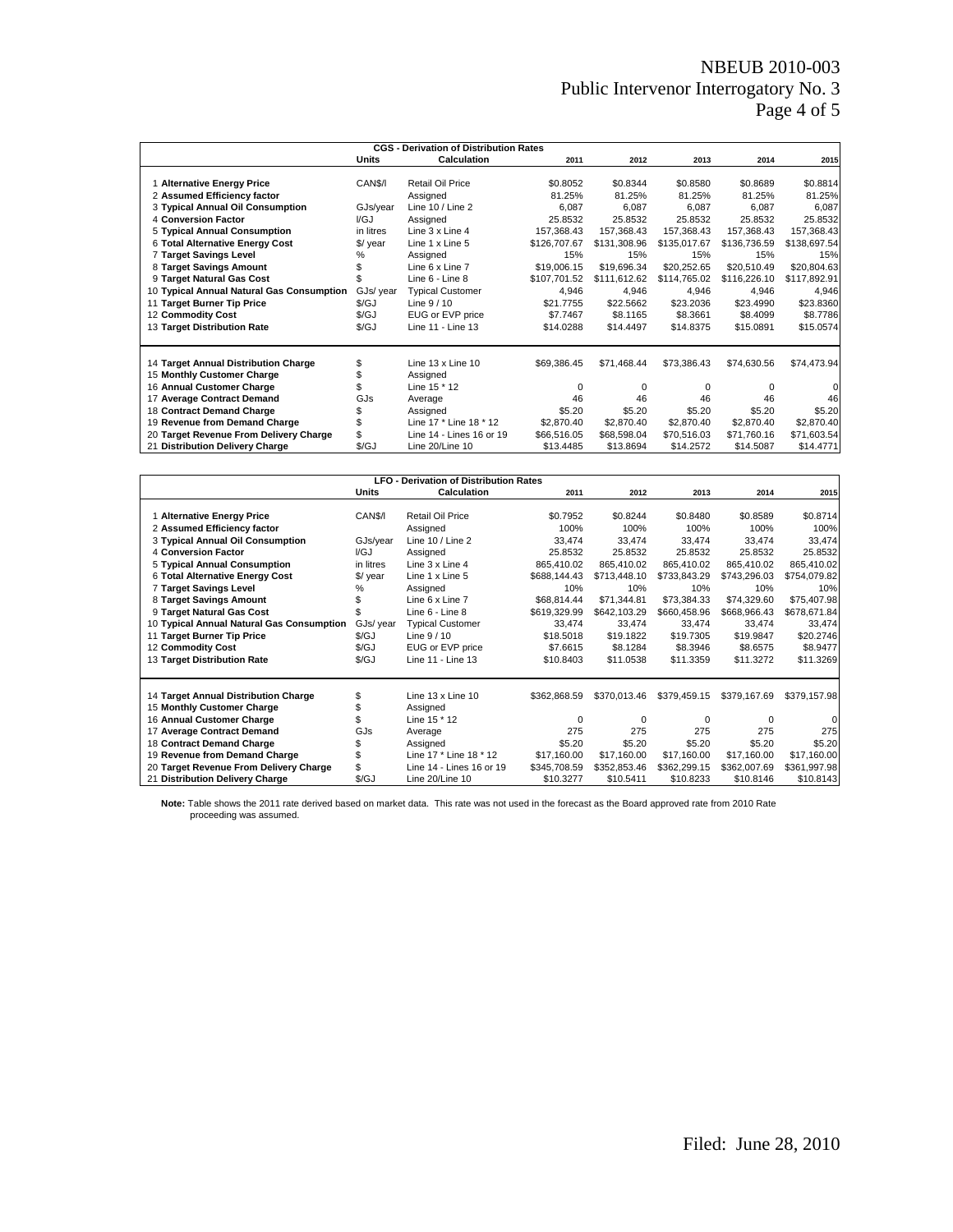# NBEUB 2010-003 Public Intervenor Interrogatory No. 3 Page 5 of 5

|                                           |                      | <b>HFO - Derivation of Distribution Rates</b> |                |                |                |                |                |
|-------------------------------------------|----------------------|-----------------------------------------------|----------------|----------------|----------------|----------------|----------------|
|                                           | <b>Calculation</b>   | 2011                                          | 2012           | 2013           | 2014           | 2015           |                |
|                                           |                      |                                               |                |                |                |                |                |
| 1 Alternative Energy Price                | CAN <sub>S</sub> /I  | <b>Retail Oil Price</b>                       | \$0.3896       | \$0.4006       | \$0.4077       | \$0.4143       | \$0.4219       |
| 2 Assumed Efficiency factor               |                      | Assigned                                      | 100%           | 100%           | 100%           | 100%           | 100%           |
| 3 Typical Annual Oil Consumption          | GJs/year             | Line $10 /$ Line 2                            | 132,327        | 132,327        | 132,327        | 132,327        | 132,327        |
| 4 Conversion Factor                       | $\mathsf{I/GJ}$      | Assigned                                      | 25.8532        | 25.8532        | 25.8532        | 23.9636        | 23.9636        |
| 5 Typical Annual Consumption              | in litres            | Line 3 x Line 4                               | 3.421.076.40   | 3.421.076.40   | 3.421.076.40   | 3,171,031.30   | 3,171,031.30   |
| 6 Total Alternative Energy Cost           | $$$ / year           | Line 1 x Line 5                               | \$1,332,851.37 | \$1,370,483.21 | \$1,394,772.85 | \$1,313,758.27 | \$1,337,858.11 |
| 7 Target Savings Level                    | %                    | Assigned                                      | 5%             | 5%             | 5%             | 5%             | 5%             |
| 8 Target Savings Amount                   |                      | Line 6 x Line 7                               | \$66.642.57    | \$68,524.16    | \$69.738.64    | \$65,687.91    | \$66,892.91    |
| 9 Target Natural Gas Cost                 |                      | Line 6 - Line 8                               | \$1,266,208.80 | \$1,301,959.05 | \$1,325,034.21 | \$1,248,070.36 | \$1,270,965.20 |
| 10 Typical Annual Natural Gas Consumption | GJs/ year            | <b>Typical Customer</b>                       | 132,327        | 132.327        | 132,327        | 132,327        | 132,327        |
| 11 Target Burner Tip Price                | S/GJ                 | Line $9/10$                                   | \$9,5688       | \$9.8390       | \$10.0133      | \$9.4317       | \$9.6047       |
| 12 Commodity Cost                         | $\sqrt{\mathsf{GJ}}$ | EUG or EVP price                              | \$7,6615       | \$8.1284       | \$8,3946       | \$8.6575       | \$8.9477       |
| 13 Target Distribution Rate               | $\sqrt{\mathcal{G}}$ | Line 11 - Line 13                             | \$1.9073       | \$1.7106       | \$1.6187       | \$0.7742       | \$0.6570       |
|                                           |                      |                                               |                |                |                |                |                |
| 14 Target Annual Distribution Charge      | \$                   | Line 13 x Line 10                             | \$252,388.82   | \$226,352.88   | \$214,202.58   | \$102,451.50   | \$86,944.08    |
| 15 Monthly Customer Charge                | \$                   | Assigned                                      |                |                |                |                |                |
| 16 Annual Customer Charge                 |                      | Line 15 * 12                                  |                |                |                |                |                |
| 17 Average Contract Demand                | GJs                  | Average                                       | 865            | 865            | 865            | 865            | 865            |
| 18 Contract Demand Charge                 |                      | Assigned                                      | \$3.90         | \$3.90         | \$3.90         | \$3.90         | \$3.90         |
| 19 Revenue from Demand Charge             | \$                   | Line 17 * Line 18 * 12                        | 3373.5         | \$40,482.00    | \$40,482.00    | \$40,482.00    | \$40,482.00    |
| 20 Target Revenue From Delivery Charge    | \$                   | Line 14 - Lines 16 or 19                      | \$249,015.32   | \$185,870.88   | \$173,720.58   | \$61,969.50    | \$46,462.08    |
| 21 Distribution Delivery Charge           | \$/GJ                | Line 20/Line 10                               | \$1,8818       | \$1.4046       | \$1.3128       | \$0.4683       | \$0.3511       |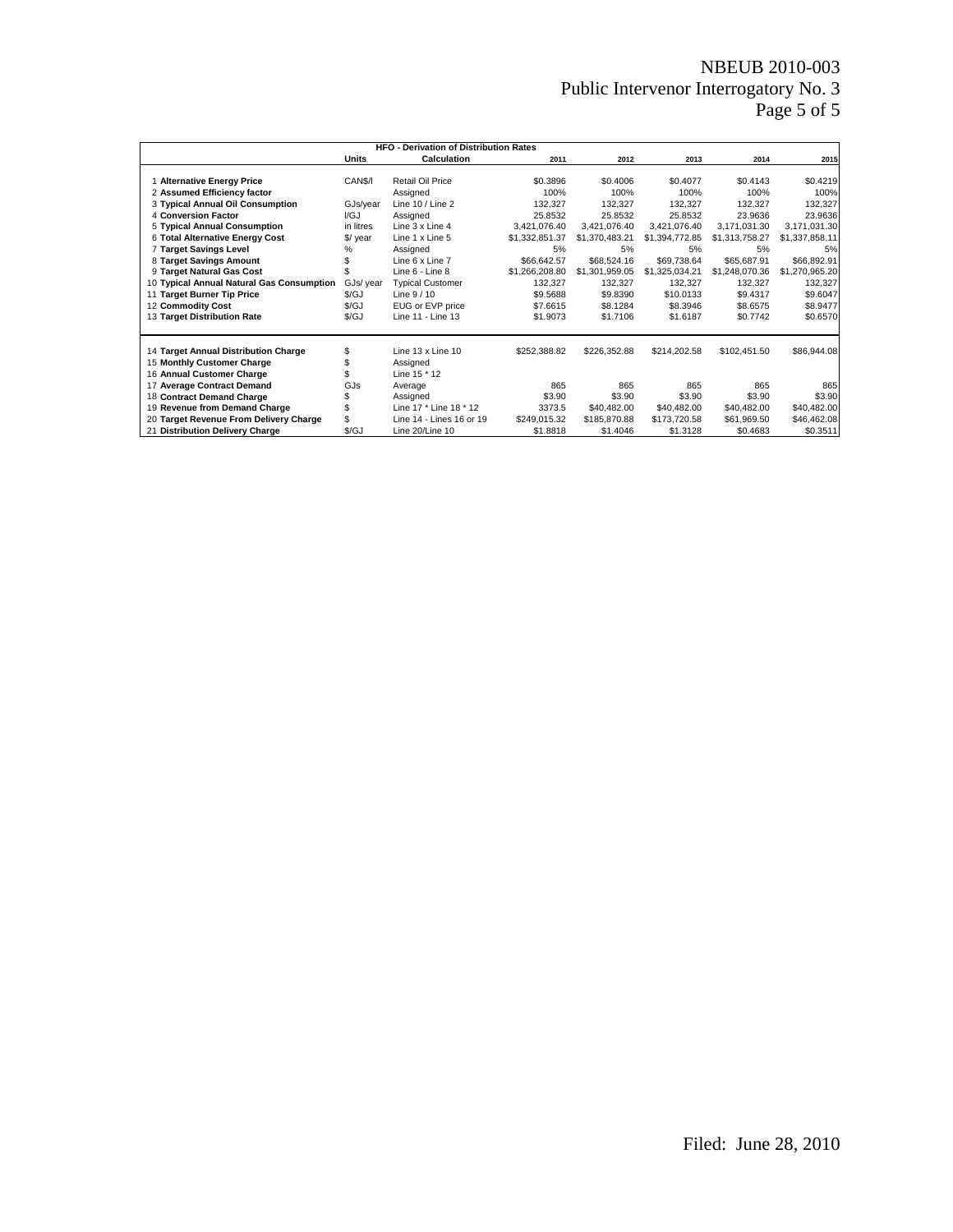## **Reference:** Exhibit C, Schedule 1, Note 9, Cumulative Customers

#### **Interrogatory:**

- 1. Regarding the 2,545 forecast new small general electric customers between 2010 and 2019, to the extent available, please estimate the number of new customers who convert from baseboard electric, the number of new construction, and the number of other customers (please specify).
- 2. Of the existing 2,353 small general electric customers, please estimate the number who converted from baseboard electric.
- 3. Please provide the basis for the forecast increase in number of customers for each rate class. To the extent available, please identify the geographical markets in which new customers are attached, and EGNB's assumed market penetration for on-main or near-main customers.
- 4. Please provide the forecast for incentive costs for each customer class, on a total and pernew-customer basis.
- 5. Please provide the forecast for incremental service line costs for each customer class, on a total and per-new-customer basis.
- 6. Please provide the forecast for incremental meters/regulators costs for each customer class, on a total and per-new-customer basis.

#### **Response:**

1. EGNB has forecast 3,545 new small general service residential electric (SGSRE) customers between 2010 and 2019, not 2,545 as suggested in the question. The following table summarizes the expected source of these new customers:

|                                    | 3.545 |
|------------------------------------|-------|
| Convert from Electric central heat | 613   |
| New construction                   | 2.391 |
| Convert from baseboard electric    | 541   |

2. EGNB does not currently have 2,353 SGSRE customers. That is the total number of SGSRE customers that EGNB expects to have at the end of 2010. As of May 31, 2010, EGNB had 2,091 SGSRE customers. While EGNB does not have precise information regarding the previous electric heat source for SGSRE customers that converted from electricity, EGNB estimates that less than 100 customers would have converted from baseboard electric.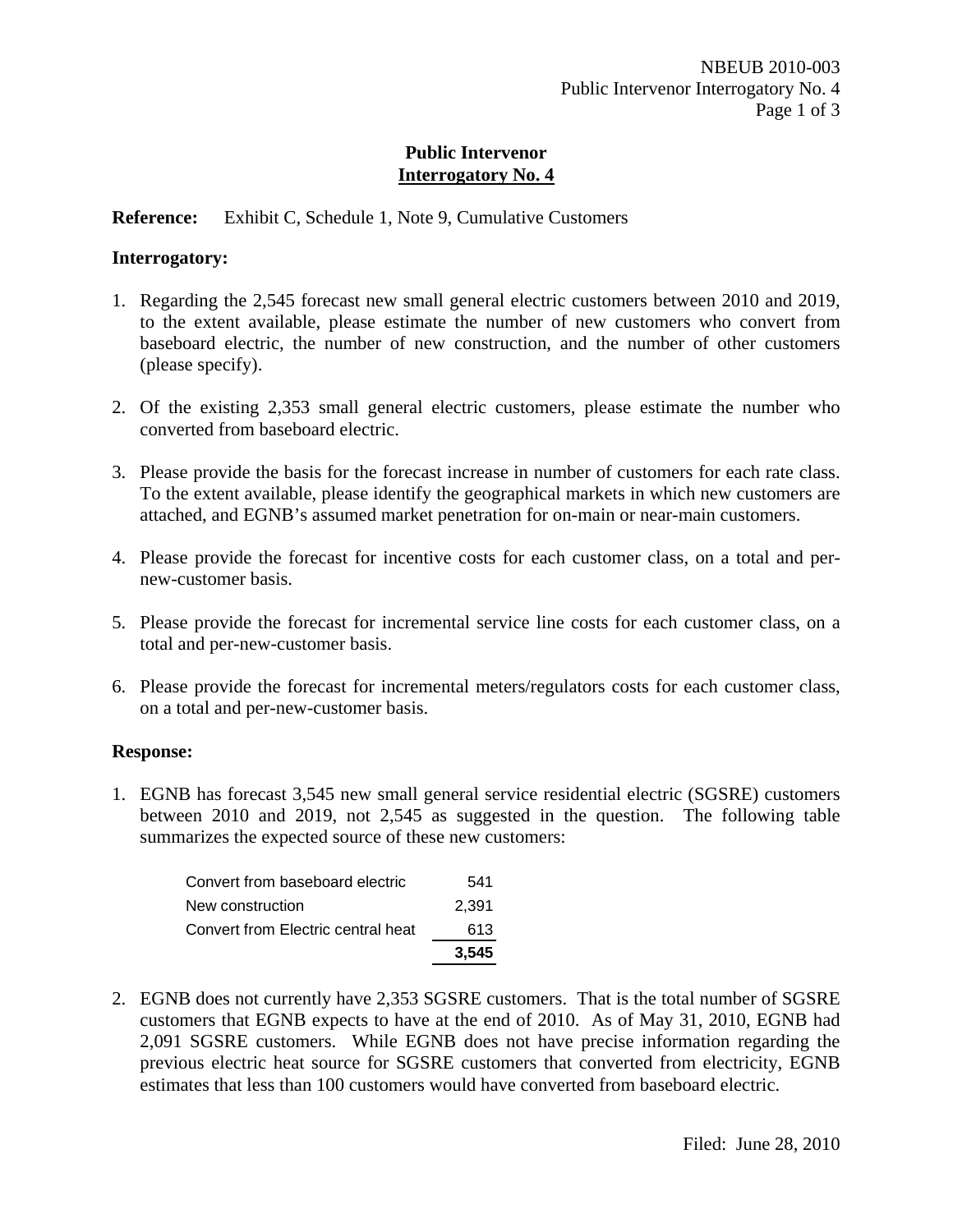3. EGNB's forecast for the increase in the number of customers for each rate class is based on a review of more recent historical customer attachments in each rate class, excluding the impact of strategic projects, such as the conversion of private married quarters at Base Gagetown. Other factors such as remaining on or near main opportuntiies and the anticipated impact of new initiatives, such as programs to address electric baseboard conversions, were also taken into consideration.

EGNB only forecasts its customer additions in aggregate and does not look at it on a geographical basis. Similarly, no assumptions were made regarding achieved penetration rates, outside of considering the impact of fewer on-main or near-main customers as growth continues.

4. The following tables provide the requested information:

| Residential          | Cost<br>per-new-<br>customer |  |
|----------------------|------------------------------|--|
| - Retrofit           | \$<br>3,000                  |  |
| - Electric Baseboard | \$<br>7,000                  |  |
| - New Construction   | \$<br>3,500                  |  |
| SGSC                 | \$<br>10,000                 |  |
| GS                   | \$<br>15,500                 |  |
| CGS                  | \$<br>63,000                 |  |
|                      |                              |  |

|                    | 2010                     | 2011                     | 2012      | 2013      | 2014      | 2015      | 2016      | 2017    | 2018    | 2019                     |
|--------------------|--------------------------|--------------------------|-----------|-----------|-----------|-----------|-----------|---------|---------|--------------------------|
| Residential        | 2.461.500                | 2.460.500                | 2.597.000 | 2.618.000 | 2.558.500 | 2.422.000 | 782.000   | 737.000 | 699.000 | 667.000                  |
| SGSC               | 1.125.000                | 1.117.500                | 1.230.000 | 1.065.000 | 915.000   | 802.500   |           |         | -       | -                        |
| GS                 | 1.861.860                | 1.801.410                | 982.760   | 1.716.780 | 1.474.980 | 1.293.630 |           |         | -       |                          |
| CGS                | 960.207                  | 790.759                  | 819.000   | 734.276   | 649.552   | 593.069   |           |         | -       | $\overline{\phantom{0}}$ |
| General Commercial | $\overline{\phantom{0}}$ | $\overline{\phantom{0}}$ | -         |           |           | -         | 256.568   | 242.760 | 231.105 | 223.388                  |
|                    | 6.408.567                | 6.170.169                | 6.628.760 | 6.134.056 | 5.598.032 | 5.111.199 | 1.038.568 | 979.760 | 930.105 | 890.388                  |

5. The following tables provide the requested information:

|             |               |           |           |           |                   | Average Cost Per-New-Customer |           |           |           |           |
|-------------|---------------|-----------|-----------|-----------|-------------------|-------------------------------|-----------|-----------|-----------|-----------|
|             | 2010          | 2011      | 2012      | 2013      | 2014              | 2015                          | 2016      | 2017      | 2018      | 2019      |
| Residential | \$<br>1,626   | 1,665     | 1,700     | 1,734     | 1,769             | 1,804                         | 1,841     | 1,877     | 1,915     | 1,953     |
| SGSC        | \$<br>2,493   | 2,553     | 2,607     | 2,659     | 2.712             | 2,766                         | 2,822     | 2,878     | 2,936     | 2,994     |
| GS          | \$<br>3,563   | 3,649     | 3,725     | 3,800     | 3,876             | 3,953                         | 4,032     | 4,113     | 4,195     | 4,279     |
| CGS         | \$<br>7,093   | 7,264     | 7,416     | 7,565     | 7,716             | 7,870                         | 8,028     | 8,188     | 8,352     | 8,519     |
|             |               |           |           |           |                   |                               |           |           |           |           |
|             |               |           |           |           | <b>Total Cost</b> |                               |           |           |           |           |
|             | 2010          | 2011      | 2012      | 2013      | 2014              | 2015                          | 2016      | 2017      | 2018      | 2019      |
| Residential | \$1,384,745   | 1,514,954 | 1,631,177 | 1,673,490 | ,658,309          | 1,598,934                     | 1,675,310 | 1,626,750 | 1,591,195 | ,556,305  |
| SGSC        | \$<br>474.704 | 417.719   | 465,478   | 411,250   | 360,212           | 321,140                       | 364.458   | 334.578   | 299.440   | 282,664   |
| GS          | \$<br>712.651 | 777.627   | 884.134   | 784.677   | 690.847           | 624.527                       | 710.792   | 652.127   | 587.171   | 557,550   |
| CGS         | \$<br>309,275 | 236,015   | 258,954   | 239,088   | 218,323           | 215,010                       | 245,659   | 189,801   | 186,437   | 182,862   |
|             | \$2.881.376   | 2.946.315 | 3.239.743 | 3,108,506 | 2,927,692         | 2.759.610                     | 2,996,218 | 2.803.256 | 2.664.243 | 2.579.381 |

6. The following tables provide the requested information: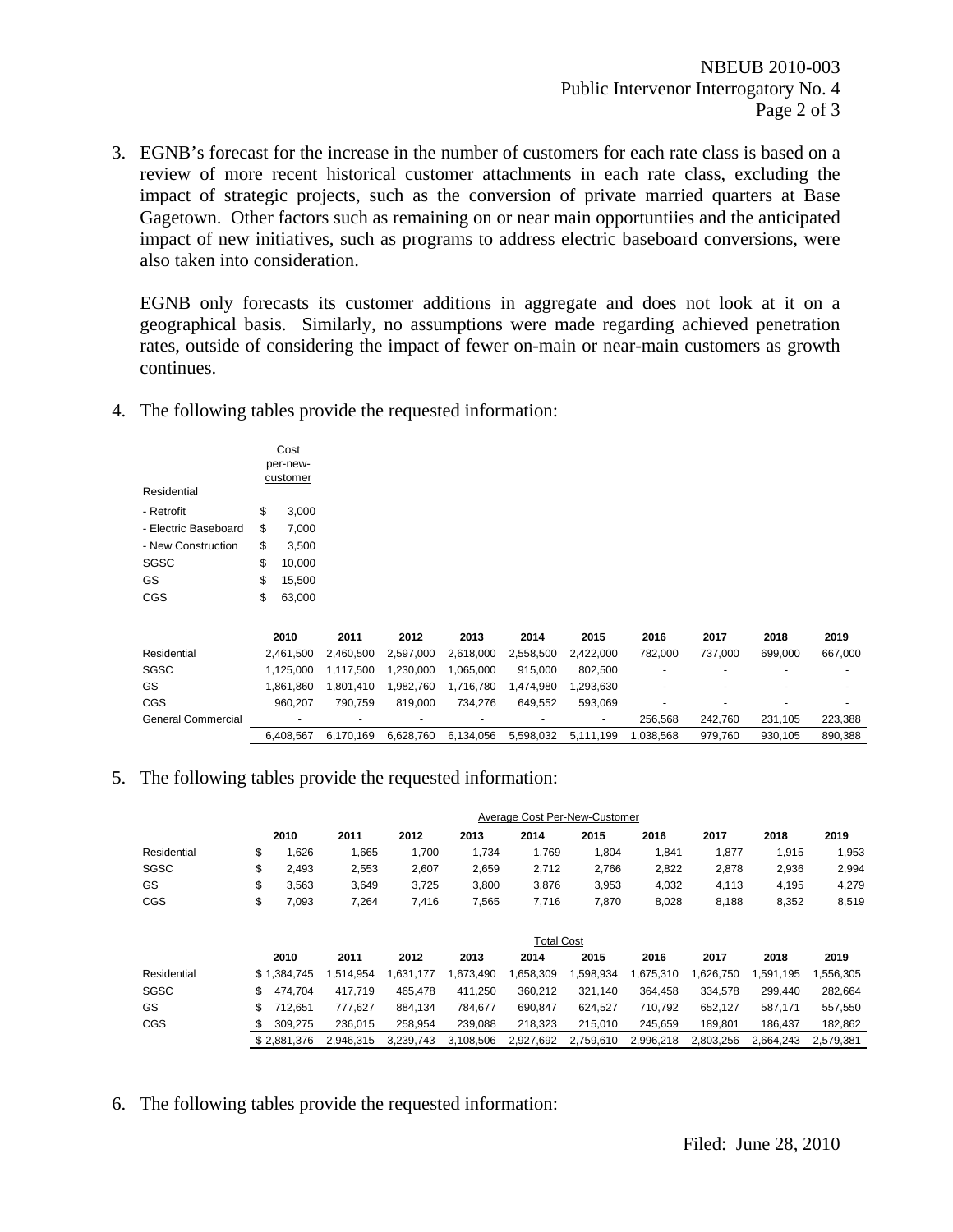# NBEUB 2010-003 Public Intervenor Interrogatory No. 4 Page 3 of 3

|             |               |         |         |         | Average Cost Per-New-Customer |         |         |         |         |         |
|-------------|---------------|---------|---------|---------|-------------------------------|---------|---------|---------|---------|---------|
|             | 2010          | 2011    | 2012    | 2013    | 2014                          | 2015    | 2016    | 2017    | 2018    | 2019    |
| Residential | \$<br>178     | 182     | 186     | 190     | 194                           | 197     | 201     | 205     | 210     | 214     |
| SGSC        | \$<br>1,238   | 1,268   | 1,294   | 1,320   | 1,347                         | 1,373   | 1,401   | 1,429   | 1,458   | 1,487   |
| GS          | \$<br>1.867   | 1,912   | 1,952   | 1,991   | 2,031                         | 2,072   | 2,113   | 2,155   | 2,199   | 2,243   |
| CGS         | \$<br>2,565   | 2,627   | 2,682   | 2,735   | 2,790                         | 2,846   | 2,903   | 2,961   | 3,020   | 3,081   |
|             |               |         |         |         | <b>Total Cost</b>             |         |         |         |         |         |
|             | 2010          | 2011    | 2012    | 2013    | 2014                          | 2015    | 2016    | 2017    | 2018    | 2019    |
| Residential | \$<br>119,776 | 119,735 | 128,762 | 132,096 | 130,866                       | 126,178 | 133,535 | 129,426 | 126,357 | 123,541 |
| SGSC        | \$<br>185.691 | 188,880 | 212,261 | 187,462 | 164,280                       | 146.964 | 166.714 | 152,901 | 137,011 | 129,344 |
| GS          | \$<br>287.567 | 284.908 | 320.176 | 282.770 | 247,802                       | 221,681 | 251,473 | 230,637 | 206.668 | 195,103 |
| CGS         | \$<br>87,214  | 73.547  | 77.773  | 71.122  | 64,174                        | 59.765  | 66.767  | 53.297  | 51.343  | 49,289  |
|             | \$<br>680.248 | 667.070 | 738.971 | 673.450 | 607.122                       | 554,588 | 618.489 | 566.261 | 521.379 | 497.277 |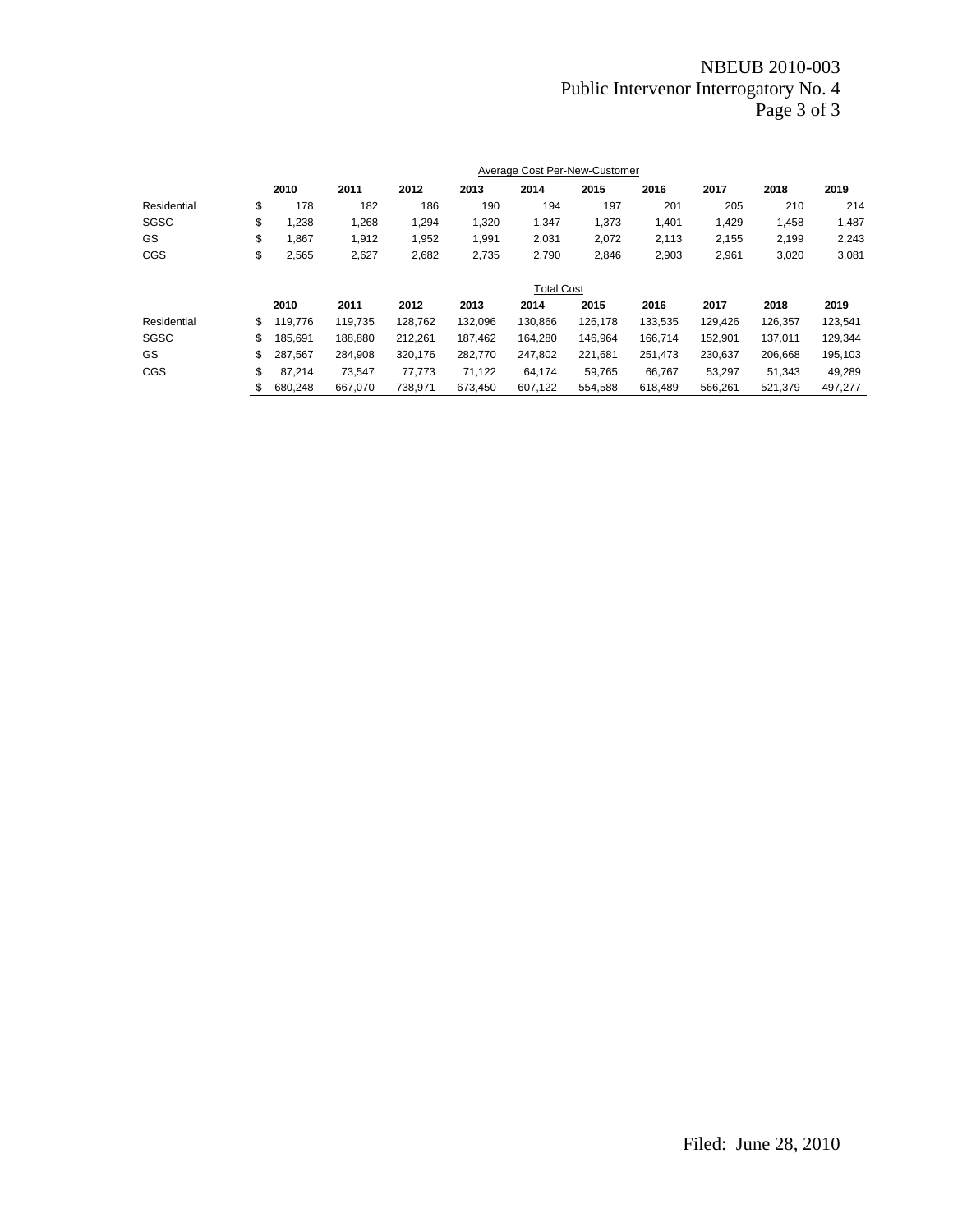**Reference:** Exhibit C, Schedule 1, Note 9, and Schedule 2, Page 4

## **Interrogatory:**

- 1. In MS Excel electronic format, please provide actual "cumulative customers" and "throughput" for each year from 2000 to 2009.
- 2. Please provide the basis for the standard profile for customer additions shown in Schedule 2.
- 3. Please explain why the consumption level of customer additions appears to be considerably greater than the average current customer usage in the SGSRE and SGSRO classes, and modestly greater for the GS class. For example, assuming that the reported customer counts are year-end values, the average SGSRO customer use in 2011 appears to be approximately  $411,052/((5,253+5,521)/2) = 76.3$  GJ. The forecast addition appears to assume 114 GJ per customer.
- 4. Please provide the detail for the timing of customer additions, showing when customers are added and the incremental usage for each year associated with customer additions.

# **Response:**

- 1. The electronic file supporting the response to Public Intervenor Interrogatory No. 1(1) is attached.
- 2. The standard profiles that have been used in the forecast reflect the profiles used historically by EGNB. While the standard profile has been updated for rate setting purposes, these profiles have not yet been carried forward into EGNB's forecasting model as the impact of forecasting adds on this basis does not have a material impact over the typical planning horizon (e.g. 5 years), as noted in 3. below. EGNB is currently assessing the appropriate standard profiles to use for new attachments so that they can be integrated into its 2011 forecast.
- 3. The average consumption for the current customer base is not necessarily indicative of the throughput expected from new customers. For example, in the SGSRO class there are approximately 1,600 private married quarters which are located at CFB Gagetown. These customers tend to be small loads and not indicative of the types of loads that EGNB usually is seeking. Similar exceptions can occur in other rate classes.

EGNB has assessed the impact on the throughput forecast if the historic averages were used for new customer additions. By applying these averages, EGNB estimates the annual throughput in Exhibit C, Schedule 1, Note 9 would be reduced by percentages ranging from 0.5% for 2010 to 3.6% in 2019.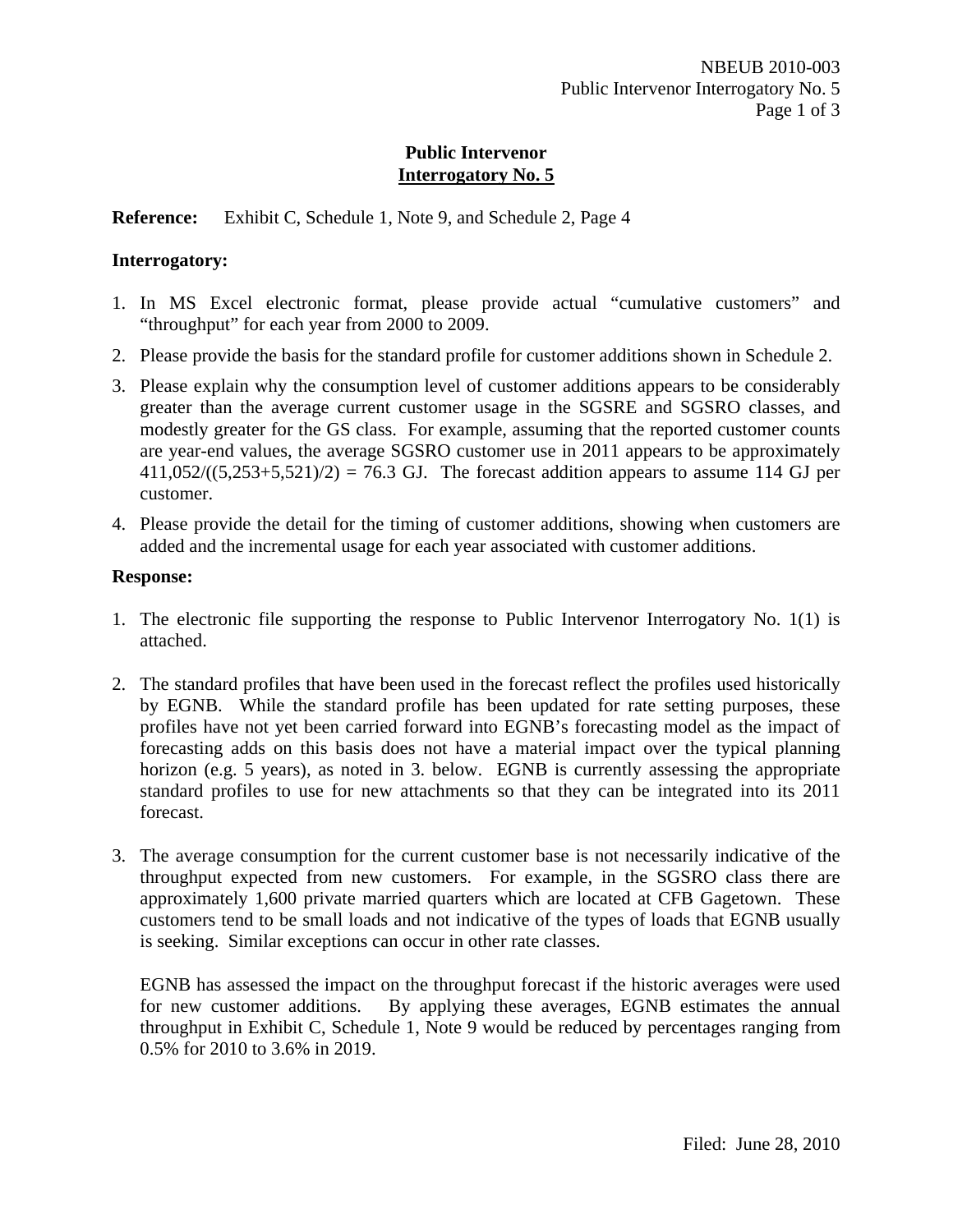| 4. The following tables provided the timing of customer additions in 2010 and 2011 and their |
|----------------------------------------------------------------------------------------------|
| associated incremental usage:                                                                |

|                          |                |                |                |                |                 | 2010 Additions                    |                      |                 |                 |                                |                  |                  |                   |
|--------------------------|----------------|----------------|----------------|----------------|-----------------|-----------------------------------|----------------------|-----------------|-----------------|--------------------------------|------------------|------------------|-------------------|
|                          | Jan            | Feb            | Mar            | Apr            | May             | Jun                               | Jul                  | Aug             | Sep             | Oct                            | Nov              | Dec              | Total             |
| <b>SGSRE</b>             | 23             | $\overline{4}$ | 65             | 52             | 14              | 4                                 | $\overline{7}$       | 13              | 28              | 56                             | 53               | 37               | 356               |
| <b>SGSRO</b>             | 14             | $\overline{2}$ | 4              | 4              | 12              | 18                                | 22                   | 29              | 46              | 36                             | 32               | 34               | 253               |
| SGSC                     | 6              | 1              | $\overline{7}$ | 5              | 8               | 10                                | 6                    | 5               | 12              | 24                             | 24               | 12               | 120               |
| GS                       | 5              | 5              | 10             | 4              | 11              | 6                                 | 10                   | 12              | 23              | 23                             | 15               | 15               | 139               |
| CGS                      | $\overline{2}$ | $\overline{2}$ | $\overline{2}$ | ä,             | 14              | 5                                 | $\overline{2}$       |                 | $\mathbf{1}$    | 2                              |                  |                  | 30                |
| LFO                      |                |                | $\mathbf{1}$   | 1              |                 | ÷                                 | ä,                   |                 |                 |                                |                  |                  | $\mathbf{2}$      |
| <b>HFO</b>               |                |                |                |                |                 |                                   |                      |                 |                 |                                |                  |                  |                   |
| <b>OPS</b>               |                |                |                |                |                 |                                   |                      |                 |                 |                                |                  |                  | $\overline{a}$    |
| <b>CLVOPS</b>            |                |                |                |                |                 |                                   |                      |                 |                 |                                |                  |                  | $\blacksquare$    |
|                          | 50             | 14             | 89             | 66             | 59              | 43                                | 47                   | 59              | 110             | 141                            | 124              | 98               | 900               |
|                          |                |                |                |                |                 |                                   |                      |                 |                 |                                |                  |                  |                   |
|                          |                |                |                |                |                 | 2011 Additions                    |                      |                 |                 |                                |                  |                  |                   |
|                          | Jan            | Feb            | Mar            | Apr            | May             | Jun                               | Jul                  | Aug             | Sep             | Oct                            | Nov              | Dec              | Total             |
| <b>SGSRE</b>             | $\overline{7}$ | 15             | 9              | 9              | 9               | 20                                | 31                   | 37              | 58              | 68                             | 63               | 63               | 389               |
| SGSRO                    | 21             | $\overline{7}$ | 3              | 4              | 11              | 18                                | 22                   | 30              | 47              | 37                             | 33               | 35               | 268               |
| SGSC                     | 11             | 9              | 8              | 4              | 6               | 10                                | 9                    | 11              | 18              | 27                             | 22               | 14               | 149               |
| GS                       | 14             | 11             | 8              | 3              | 9               | 8                                 | 9                    | 12              | 19              | 27                             | 14               | 15               | 149               |
| CGS                      | $\overline{2}$ | $\overline{2}$ |                | ٠              | 4               | 3                                 |                      | $\overline{2}$  | 8               | 3                              | $\overline{2}$   | $\overline{2}$   | 28                |
| <b>LFO</b>               |                |                |                |                |                 |                                   |                      |                 |                 |                                |                  |                  | $\blacksquare$    |
| <b>HFO</b>               |                |                |                |                |                 |                                   |                      |                 |                 |                                |                  |                  |                   |
| <b>OPS</b>               |                |                |                |                |                 |                                   |                      |                 |                 |                                |                  |                  | $\blacksquare$    |
| <b>CLVOPS</b>            |                |                |                | ٠              |                 |                                   |                      |                 |                 | ٠                              |                  |                  | $\blacksquare$    |
|                          | 55             | 44             | 28             | 20             | 39              | 59                                | 71                   | 92              | 150             | 162                            | 134              | 129              | 983               |
|                          |                |                |                |                |                 |                                   |                      |                 |                 |                                |                  |                  |                   |
|                          |                |                |                |                |                 | 2010 Incremental Throughput (GJs) |                      |                 |                 |                                |                  |                  |                   |
|                          | Jan            | Feb            | Mar            | Apr            | May             | Jun                               | Jul                  | Aug             | Sep             | Oct                            | Nov              | Dec              | Total             |
| <b>SGSRE</b>             | 103            | 235            | 882            | 1,203          | 1,017           | 454                               | 474                  | 487             | 588             | 1,709                          | 2,999            | 5,085            | 15,235            |
| <b>SGSRO</b>             | 76             | 176            | 414            | 328            | 237             | 168                               | 196                  | 247             | 331             | 884                            | 1,890            | 3,223            | 8,170             |
| SGSC                     | 43             | 202            | 982            | 776            | 456             | 177                               | 191                  | 211             | 299             | 1,005                          | 2,008            | 3,670            | 10,019            |
| GS                       | 67             | 288            | 3,418          | 3,158          | 2,028           | 948                               | 1,066                | 1,337           | 1,975           | 6,158                          | 11,314           | 18,605           | 50,362            |
| CGS<br><b>LFO</b>        | 113            | 3,492<br>ä,    | 3,390<br>849   | 3,475<br>6,575 | 2,966<br>17,073 | 2,406<br>17,109                   | 3,799<br>18,719      | 4,363<br>18,719 | 4,866<br>18,115 | 10,622<br>18,719               | 15,104<br>18,115 | 21,508<br>18,719 | 76,103<br>152,712 |
| <b>HFO</b>               |                |                | $\blacksquare$ | ä,             | ٠               |                                   |                      |                 |                 | ä,                             | ä,               |                  |                   |
| <b>OPS</b>               |                |                |                |                |                 |                                   |                      |                 |                 |                                | ä,               |                  | $\blacksquare$    |
| <b>CLVOPS</b>            | ÷,             | ä,             | ä,             | ä,             | ÷.              | ÷.                                | $\ddot{\phantom{1}}$ | ÷               | ÷               | ä,                             | ä,               | ä,               | ÷                 |
|                          | 401            | 4,393          | 9,937          | 15,515         | 23,778          | 21,261                            | 24,445               | 25,364          | 26,173          | 39,096                         | 51,429           | 70,810           | 312,602           |
|                          |                |                |                |                |                 |                                   |                      |                 |                 |                                |                  |                  |                   |
|                          |                |                |                |                |                 | 2011 Incremental Throughput (GJs) |                      |                 |                 |                                |                  |                  |                   |
|                          | Jan            | Feb            | Mar            | Apr            | May             | Jun                               | Jul                  | Aug             | Sep             | Oct                            | Nov              | Dec              | Total             |
| <b>SGSRE</b>             | 7,859          | 6,982          | 6,580          | 4,625          | 3,068           | 1,557                             | 1,053                | 1,110           | 1,265           | 3,174                          | 6,105            | 9,890            | 53,267            |
| <b>SGSRO</b>             | 5,407          | 5,156          | 4,934          | 3,365          | 2,373           | 1,390                             | 807                  | 859             | 944             | 2,116                          | 4,362            | 6,946            | 38,659            |
| SGSC                     | 5,905          | 5,666          | 5,152          | 3,035          | 1,856           | 929                               | 702                  | 738             | 844             | 1,865                          | 4,042            | 7,118            | 37,851            |
| GS                       | 29,307         | 25,806         | 25,150         | 15,953         | 12,637          | 5,461                             | 5,639                | 5,891           | 6,456           | 13,253                         | 22,562           | 35,021           | 203,137           |
| CGS                      | 25,461         | 22,799         | 21,614         | 15,774         | 10,426          | 5,128                             | 5,409                | 5,577           | 6,215           | 13,900                         | 21,406           | 32,319           | 186,030           |
| <b>LFO</b><br><b>HFO</b> | 18,719         | 17,511         | 18,719         | 18,115         | 18,719          | 18,115                            | 18,719               | 18,719          | 18,115          | 18,719<br>$\ddot{\phantom{1}}$ | 18,115           | 18,719           | 221,004           |
| <b>OPS</b>               |                |                |                |                |                 |                                   |                      |                 |                 |                                |                  |                  |                   |
| <b>CLVOPS</b>            |                |                |                |                |                 |                                   |                      |                 |                 |                                |                  |                  |                   |
|                          | 100,517        | 90,903         | 88,728         | 65,493         | 52,147          | 34,136                            | 33,382               | 34,003          | 35,104          | 56,202                         | 82,698           | 119,901          | 793,215           |

For the years 2012 – 2019, to recognize that customers will be added to the system throughout the year, EGNB assumes that on average only 45% of the annual throughput expected from a customer will be achieved in the year they are attached, as forecasts are not prepared on a monthly basis for these years. This results in the following incremental throughput: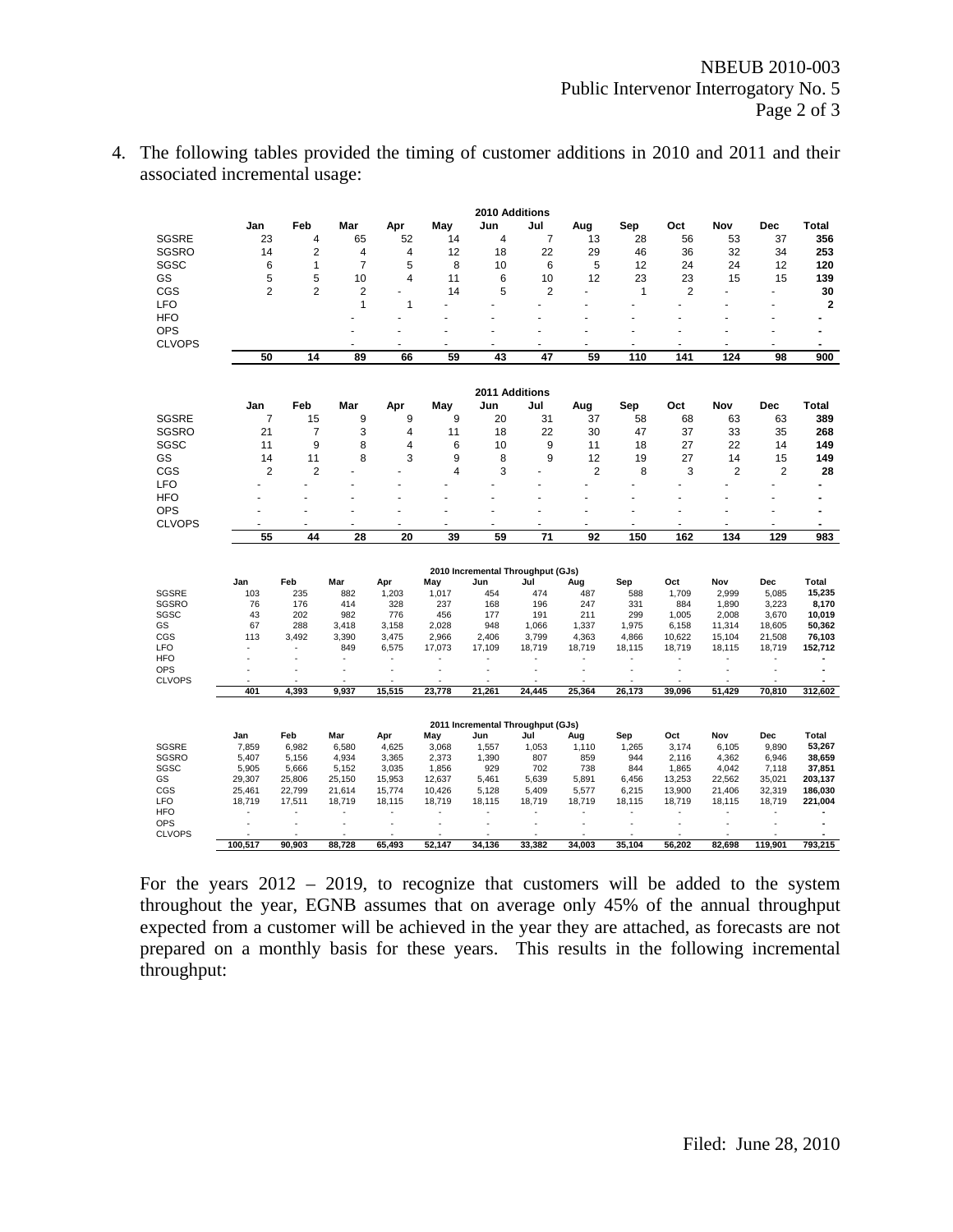# NBEUB 2010-003 Public Intervenor Interrogatory No. 5 Page 3 of 3

|               |           |           |           |           | Incremental Throughput (GJs) |           |           |           |
|---------------|-----------|-----------|-----------|-----------|------------------------------|-----------|-----------|-----------|
|               | 2012      | 2013      | 2014      | 2015      | 2016                         | 2017      | 2018      | 2019      |
| <b>SGSRE</b>  | 108.427   | 154.147   | 199.409   | 242,655   | 286,609                      | 331,954   | 375,279   | 416,911   |
| SGSRO         | 75.463    | 107.623   | 139,503   | 170.323   | 199.410                      | 226.964   | 253.127   | 278.047   |
| SGSC          | 73.200    | 103.250   | 129,185   | 151,659   | 173,577                      | 195.729   | 215.453   | 233.169   |
| GS            | 359.277   | 497.967   | 617.667   | 721,392   | 822,552                      | 924,792   | 1,015,827 | 1,097,592 |
| <b>CGS</b>    | 293.725   | 384.970   | 466.315   | 539.245   | 611.515                      | 679.990   | 737.905   | 792.520   |
| <b>LFO</b>    | 221.004   | 221.004   | 221.004   | 221.004   | 221.004                      | 221.004   | 221.004   | 221,004   |
| <b>HFO</b>    |           | ۰         |           |           |                              |           |           |           |
| <b>OPS</b>    |           |           |           |           |                              |           |           |           |
| <b>CLVOPS</b> | ۰         | ۰         |           |           |                              |           |           |           |
|               | 1,239,524 | 1.623.107 | 1.972.491 | 2.288.933 | 2.601.275                    | 2.912.386 | 3.193.874 | 3.456.154 |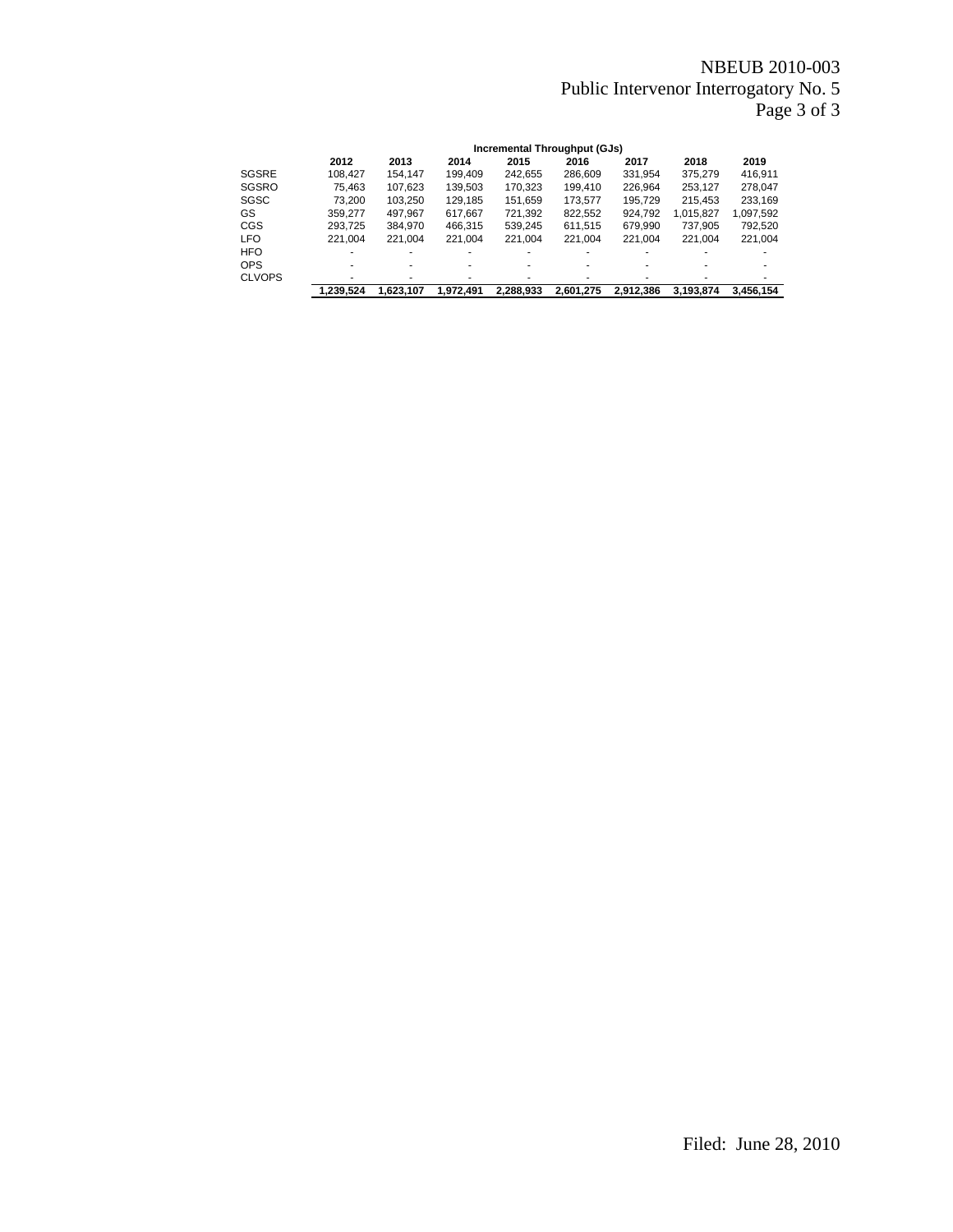## **Reference:** Exhibit C, Schedule 1, Note 9

#### **Interrogatory:**

1. Please reconcile the values shown in the "Revenue" block with the values that would result from the product of the Rate and the Throughput blocks. For example, in 2011, the SGSRE rate is \$9.5660 per GJ for 246,316 TJ, implying revenues of \$2,356,000, whereas revenue is \$2,739,000. Conversely, for GS, the implied revenues for 2011 would be \$14.5177  $*$  $1,222,376 = $17,746,000$ , in contrast to the reported \$16,690,000. Please provide supporting workpapers for the reconciliation in MS Excel electronic format.

#### **Response:**

- 1. There are two principal reasons why the product of the Rate and the Throughput does not reconcile with the yearly revenue, these are:
	- The impact of the customer or demand charge is not included in the rate, but is included in determination of total revenue. The impact of the customer or demand charge on total revenue will also be affected by the timing of when the customer is attached to the system during the year.
	- The timing of when the rate indicated is forecast to take effect within the year. EGNB has not assumed in the first two years that the rates would take effect at the beginning of the year due to allowing for regulatory approval of any rate changes.

Please see the attached tables that provide a reconciliation of the revenue values for 2010 to 2015, where 2010 and 2011 have been calculated on a monthly basis and 2012 to 2015 have been calculated on an annual basis. To ensure the reconciliation balances with the forecast revenues, a miscellaneous revenue line has been included. This was necessary due to minor variances in the assumptions applied to different components of the forecast model, due to the evolution of the model over a period of time, that were not identified and made consistent prior to finalization.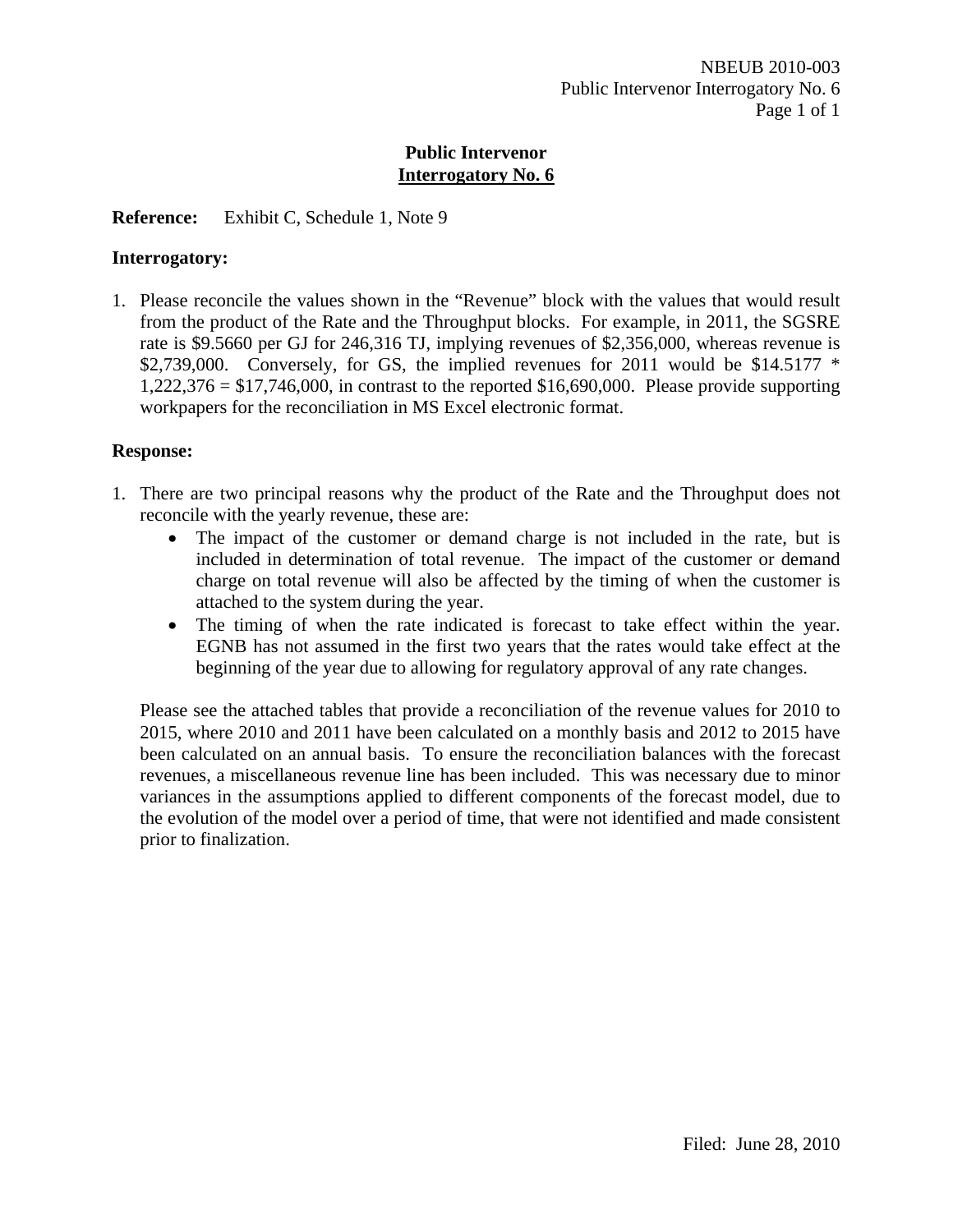## **Reference:** Exhibit A, Page 7

#### **Interrogatory:**

- 1. Please estimate the impact on the gas commodity price forecast used in the 10-year financial forecast if a significant percentage of gas is backhauled from the U.S.
- 2. If backhauls are necessary to meet New Brunswick load growth, would EGNB expect the local gas price to rise to the delivered price of backhauled gas? Please explain your response.

- 1. Current EGNB gas costs are reflective of gas travelling from the Sable Off-shore Energy Project (SOEP) through Canada toward the U.S. market and are based on a US (Dracut) market price. Any negative impact on the gas commodity price to EGNB as a result of backhauling gas from the U.S. would be equal to the cost of transportation from EGNB's physical receipt point in the US from its supplier(s) to New Brunswick using the least expensive (firm) pipeline system available. Currently this would equate to approximately  $$0.60 / GJ.$
- 2. If New Brunswick demand for natural gas exceeds the amount being produced by current (and future) Atlantic Canadian supply sources, EGNB does expect the local market price of gas to increase. The extent to which it mirrors the price of backhaul gas is a function of local supply availability (in New Brunswick) versus transportation capacity to deliver gas to (or from) New Brunswick. A supplier will typically look to maximize the value it can receive for its gas in comparison to the supply alternatives that are available to customers.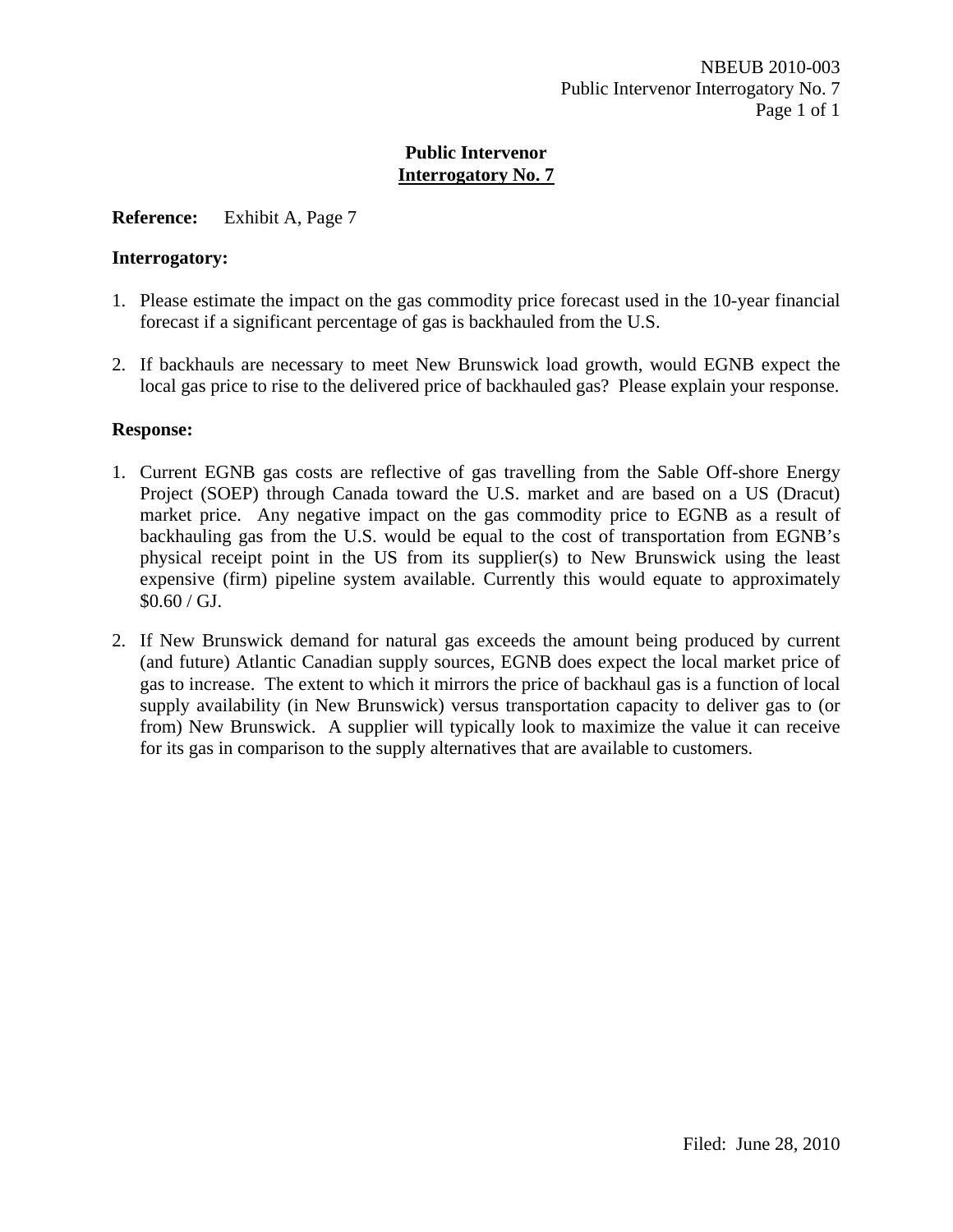**Reference:** Exhibit C, Schedule 1, Page 12 and Schedule 2, Page 6

#### **Interrogatory:**

- 1. Please segregate the sales & marketing forecast into incentives and other sales & marketing.
- 2. Please provide detail regarding the distribution O&M expense, for both expense and capitalization percentage.
- 3. Are installation services expenses included in O&M expense (as suggested in Exhibit C, Schedule 2, page 6)? If so, please segregate those expenses as part of your response to part (b) of this interrogatory.
- 4. Please provide the decision rule for capitalizing O&M expense in each forecast year.
- 5. Please explain why EGNB does not plan to continue to capitalize some or all incentives costs after 2012.
- 6. Please specify which costs are capitalized to Property, Plant & Equipment, and which are capitalized to Development O&M. Please provide the basis for this policy.
- 7. Please explain in more detail how EGNB plans to reduce its incentives and sales/marketing expenses in 2016.

#### **Response:**

1. The following table provides the requested segregation:

|                         | 2010  | 2011  | 2012  | 2013  | 2014  | 2015  | 2016  | 2017  | 2018  | 2019  |
|-------------------------|-------|-------|-------|-------|-------|-------|-------|-------|-------|-------|
| Sales & marketing       |       |       |       |       |       |       |       |       |       |       |
| Incentives              | 6.408 | 6.170 | 6.629 | 6.134 | 5.598 | 5.111 | 1.039 | 980   | 930   | 890   |
| Other sales & marketing | 2.867 | 3.050 | 3.129 | 3.217 | 3.298 | 3.381 | 3.466 | 3.553 | 3.643 | 3,735 |
|                         | 9.274 | 9.220 | 9.758 | 9.351 | 8.896 | 8.492 | 4.504 | 4.533 | 4.573 | 4.625 |

2. The following table provides the requested detail regarding Distribution and Maintenance O&M expenses: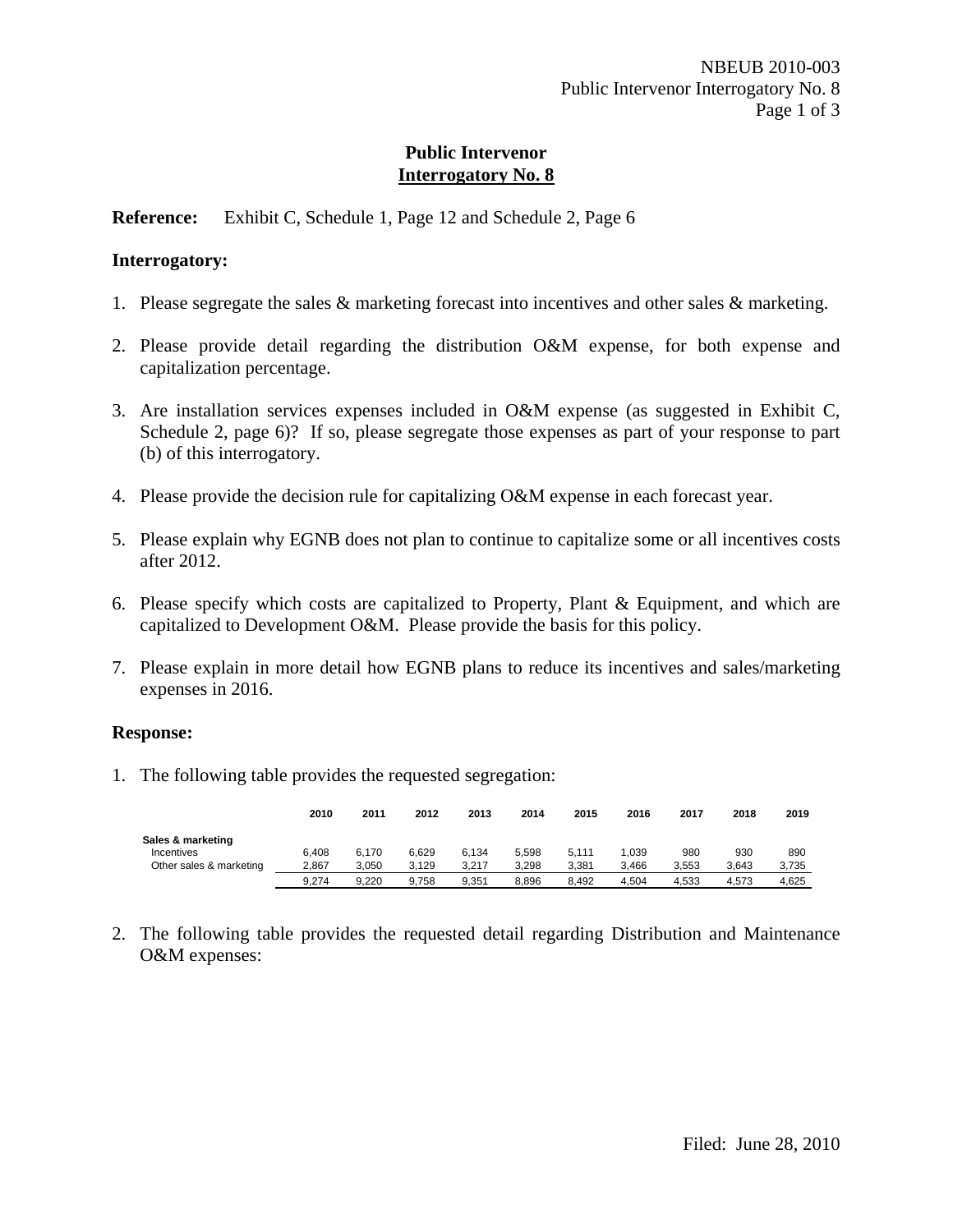|                                            | 2010  | 2011  | 2012  | 2013  | 2014  | 2015  | 2016  | 2017  | 2018  | 2019  |
|--------------------------------------------|-------|-------|-------|-------|-------|-------|-------|-------|-------|-------|
| <b>Distribution &amp; Maintance</b>        |       |       |       |       |       |       |       |       |       |       |
| Operations                                 |       |       |       |       |       |       |       |       |       |       |
| Attachments                                | 359   | 397   | 413   | 427   | 442   | 458   | 474   | 491   | 508   | 526   |
| <b>Construction &amp; Maintenance</b>      | 1.940 | 2.048 | 2.001 | 2.045 | 2,101 | 2.159 | 2,023 | 2,080 | 2.139 | 2,200 |
| <b>Engineering Quality &amp; Assurance</b> | 257   | 266   | 274   | 281   | 289   | 297   | 305   | 314   | 322   | 331   |
| Logistics                                  | 872   | 898   | 923   | 951   | 981   | 1.004 | 1.029 | 1,076 | 1.109 | 1.136 |
| Planning & Technical Services              | 713   | 713   | 733   | 756   | 780   | 805   | 830   | 857   | 884   | 912   |
|                                            | 4,140 | 4,323 | 4,344 | 4,461 | 4,594 | 4,722 | 4,661 | 4,817 | 4,962 | 5,105 |
| <b>Installation Services</b>               |       |       |       |       |       |       |       |       |       |       |
| Installations                              | 814   | 882   | 897   | 928   | 953   | 983   | 1.014 | 1,047 | 1,085 | 1,114 |
| Service                                    | 1.058 | 1.124 | 1,232 | 1,259 | 1,289 | 1,329 | 1,370 | 1,412 | 1,456 | 1,502 |
|                                            | 1.872 | 2,006 | 2,130 | 2,187 | 2,242 | 2,312 | 2,384 | 2,459 | 2,541 | 2,616 |
| Total Distribution & Maintenance O&M       | 6,012 | 6,329 | 6,473 | 6,648 | 6,836 | 7,034 | 7,046 | 7,276 | 7,503 | 7,721 |
| Capitalization percentages                 |       |       |       |       |       |       |       |       |       |       |
| Operations                                 | 75%   | 67%   | 59%   | 35%   | 35%   | 35%   | 35%   | 35%   | 35%   | 35%   |
| <b>Installation Services</b>               | 100%  | 81%   | 62%   | 5%    | 5%    | 5%    | 5%    | 5%    | 5%    | 5%    |

- 3. Installation Services expenses are included in O&M expense. These have been segregated in the response to 2. above.
- 4. Although progress has been made over the last 10 years, EGNB remains a "greenfield" or "start up" utility in the process of establishing itself in a region where the natural gas industry itself is also "greenfield". EGNB is not only capital intensive but resource intensive, i.e. compared to a mature utility; it requires a disproportionate amount of resources to develop its physical assets as well as the New Brunswick natural gas industry.

EGNB breaks its operations and administration functions down into a number of departments to help it better manage its business. In 2001, EGNB completed an internal analysis looking at what amount of O&M should be capitalized and what should be expensed. EGNB evaluated the activities of each of its departments to determine what percentage of each department's resources were involved in the development of either its plant assets or the New Brunswick natural gas industry and what percentage was involved in serving EGNB's existing customer requirements. EGNB evaluates these departmental percentages each year as part of its budgeting exercise and makes adjustments where necessary. Once the percentage to be capitalized has been applied to each department's O&M expenditures for the period in question, EGNB groups the amounts into three categories: Plant Development; Industry Development; and Administration. Once grouped, the Administration category is allocated to Plant Development and Industry Development on a prorata basis. The resulting "Capitalized to:" amount is shown near the bottom of Note 10 of Exhibit C, Schedule 1. This methodology has been reviewed by the Board and its consultants as part of past annual financial reviews.

- 5. As noted in the response to question 4 above, EGNB is still in its development period. As EGNB matures, less and less of the efforts of its employees will be focused on developing the industry and its physical assets, as they become more focused on existing customers. EGNB assumed in its forecast that as EGNB moves toward a mature state these percentages will decrease and become more in line with what you may expect from a mature utility. As a result, the proportion of incentives to be capitalized was reduced.
- 6. As noted above in question 4, O&M costs are originally streamed into three categories: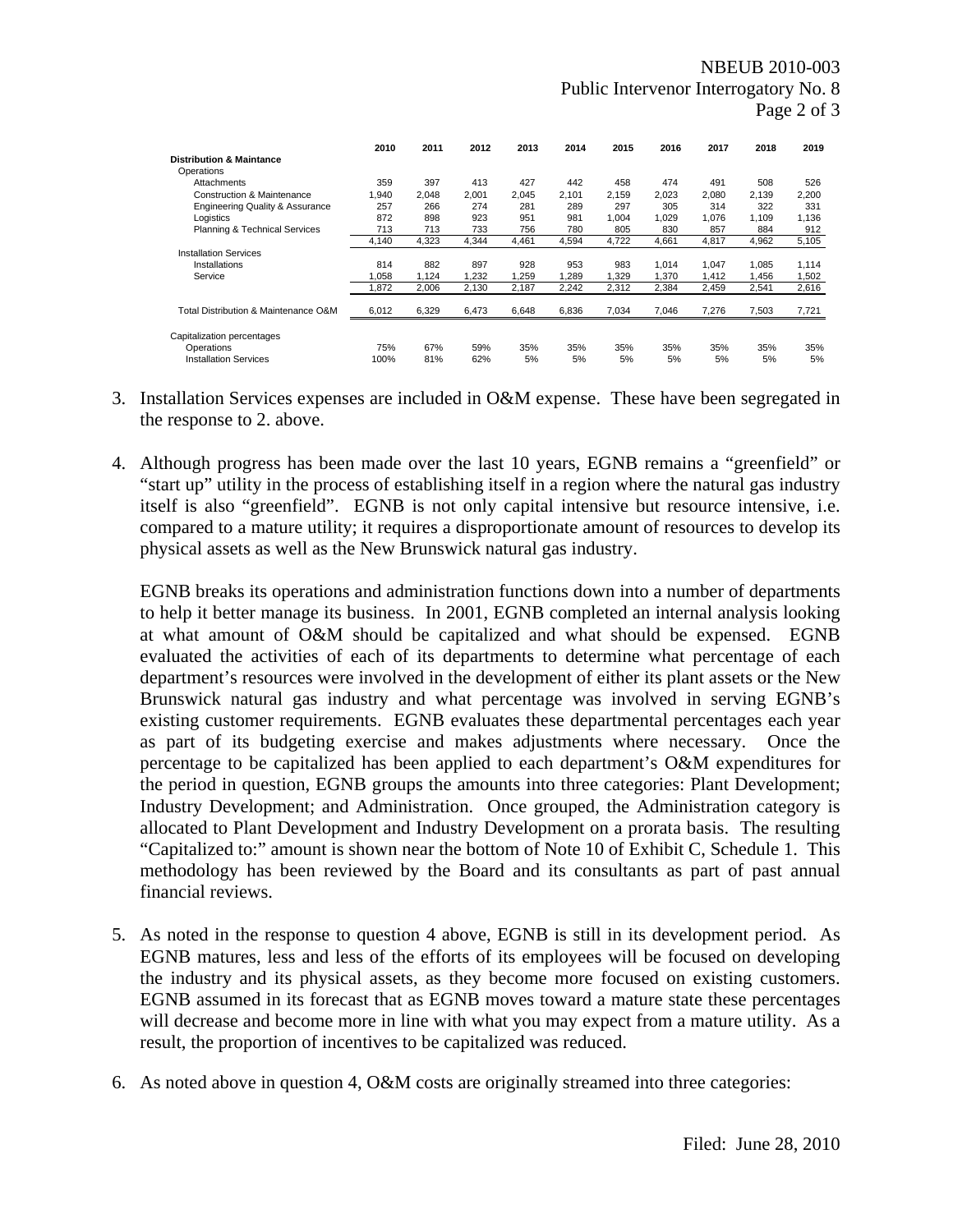- Plant Development (includes costs that are primarily related to the construction of the distribution system) – These costs are capitalized to Property, Plant  $\&$  Equipment
- Industry Development (includes costs that are primarily related to the development of the industry) – These costs are capitalized to Development O&M Capitalized Costs
- Administration (includes departmental costs that are in support of direct operations) These costs are allocated to either Plant or Industry Development based on the percentage each represents of the total expenses for a given period.

| <b>Plant Development</b>                                                                                                                                                                     | <b>Industry Development</b>                                                                                                    | <b>Administration</b>                                                                                                                                                                                |
|----------------------------------------------------------------------------------------------------------------------------------------------------------------------------------------------|--------------------------------------------------------------------------------------------------------------------------------|------------------------------------------------------------------------------------------------------------------------------------------------------------------------------------------------------|
| <b>Attachments</b><br><b>Construction and Maintenance</b><br><b>Engineering Quality and Assurance</b><br>Logistics<br><b>Planning and Technical Services</b><br><b>Training and Services</b> | Advertising and Promotion<br><b>Installation Services</b><br><b>Project Management</b><br>Sales<br><b>Training and Service</b> | <b>Corporate Administration</b><br>Corporate Management<br><b>Customer Care</b><br><b>Financial Reporting</b><br><b>Gas Supply</b><br><b>Human Resources</b><br>Information Technology<br>Regulatory |

The following summarizes the cost centre breakdown for each of the categories:

7. EGNB currently offers incentives to accelerate decision making by potential customers in support of developing the natural gas industry in New Brunswick. EGNB expects that once the Development Period has ended, the use of incentives will change. While growth will continue to be important, this growth is expected to occur through more traditional marketing activities seen in mature utilities, reducing the reliance on incentives as a tool to achieve growth. As a result, EGNB has reduced its expected expenditures related to incentives in 2016, the year in which the forecast would project the Development Period to have ended.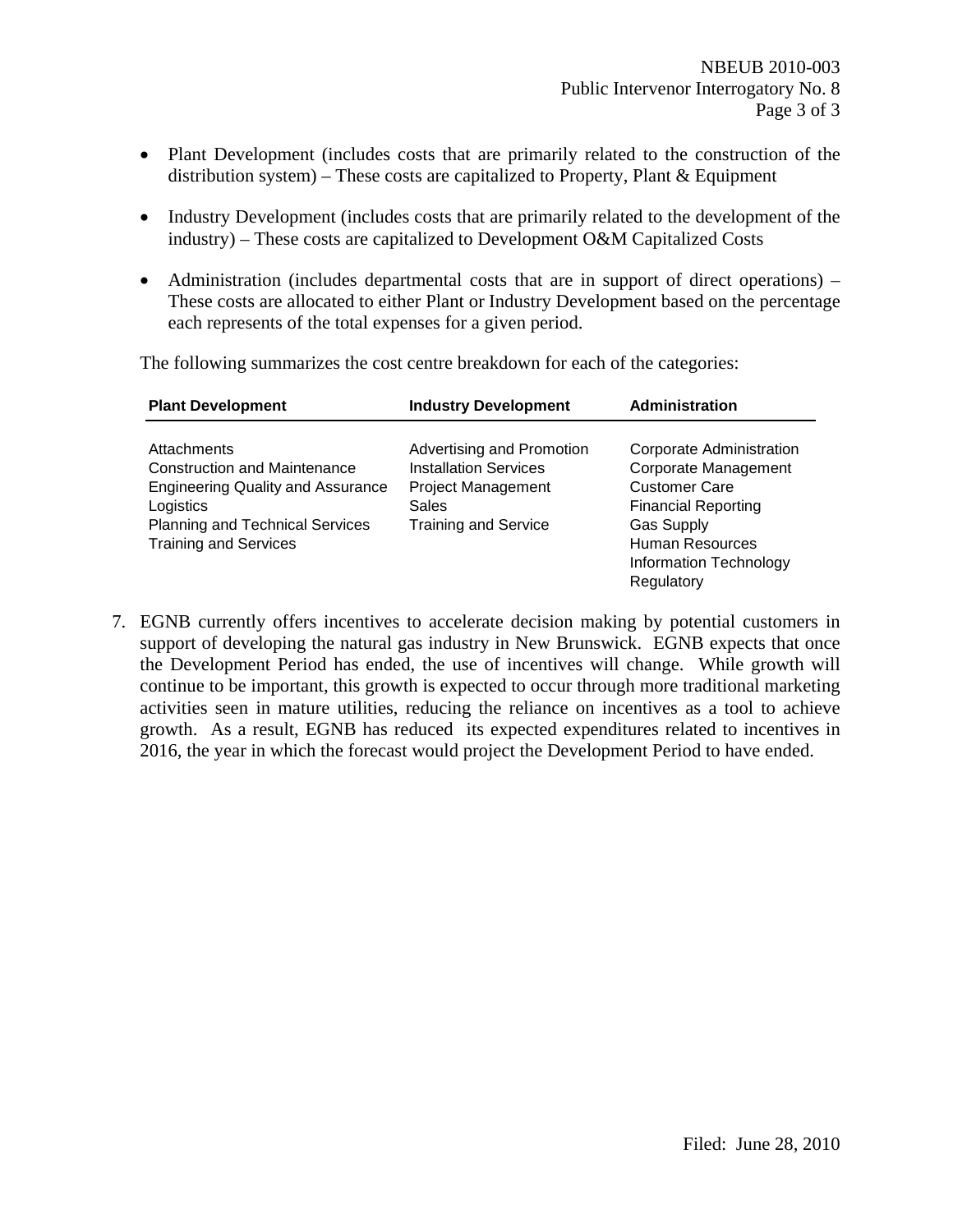**Reference:** Financial Statements of the Limited Partnership and Equity Investment

#### **Interrogatory:**

- 1. For each year of operation, please provide the audited financial statements of Enbridge Gas New Brunswick Limited Partnership.
- 2. For each year of operation, please provide details of the equity invested in the limited partnership. These details should include the timing of the equity investment, the amount invested, and the source of the investment.

#### **Response:**

1. EGNB does not believe the historical audited financial statements of Enbridge Gas New Brunswick Limited Partnership are relevant to the determination of the cost of capital or the review of EGNB's 10 year forecast. As a result, EGNB is not providing the requested statements.

| Year      | Timing                    | <b>Amount</b>  | <b>Source</b>                                  |
|-----------|---------------------------|----------------|------------------------------------------------|
| 2009 IN/A |                           | \$             | N/A                                            |
| 2008      | June 2008 to July 2008    | \$30.0 million | Enbridge 71%/Non-Enbridge Existing 26%/New 3%  |
| 2007      | June 2007 to July 2007    | \$30.0 million | Enbridge 70%/Non-Enbridge Existing 23%/New 7%  |
| 2006 IN/A |                           | \$             | N/A                                            |
|           | 2005 Aug 2005 to Nov 2005 | \$70.3 million | Enbridge 64%/Non-Enbridge Existing 12%/New 24% |
| 2004 IN/A |                           | \$             | N/A                                            |
| 2003 IN/A |                           | \$             | N/A                                            |
| 2002 N/A  |                           | ι\$            | N/A                                            |
| 2001      | IN/A                      | I\$-           | N/A                                            |
| 2000      | June 2000                 | \$52.0 million | Enbridge 64%/Non-Enbridge 36%                  |

2. The following table provides the requested information: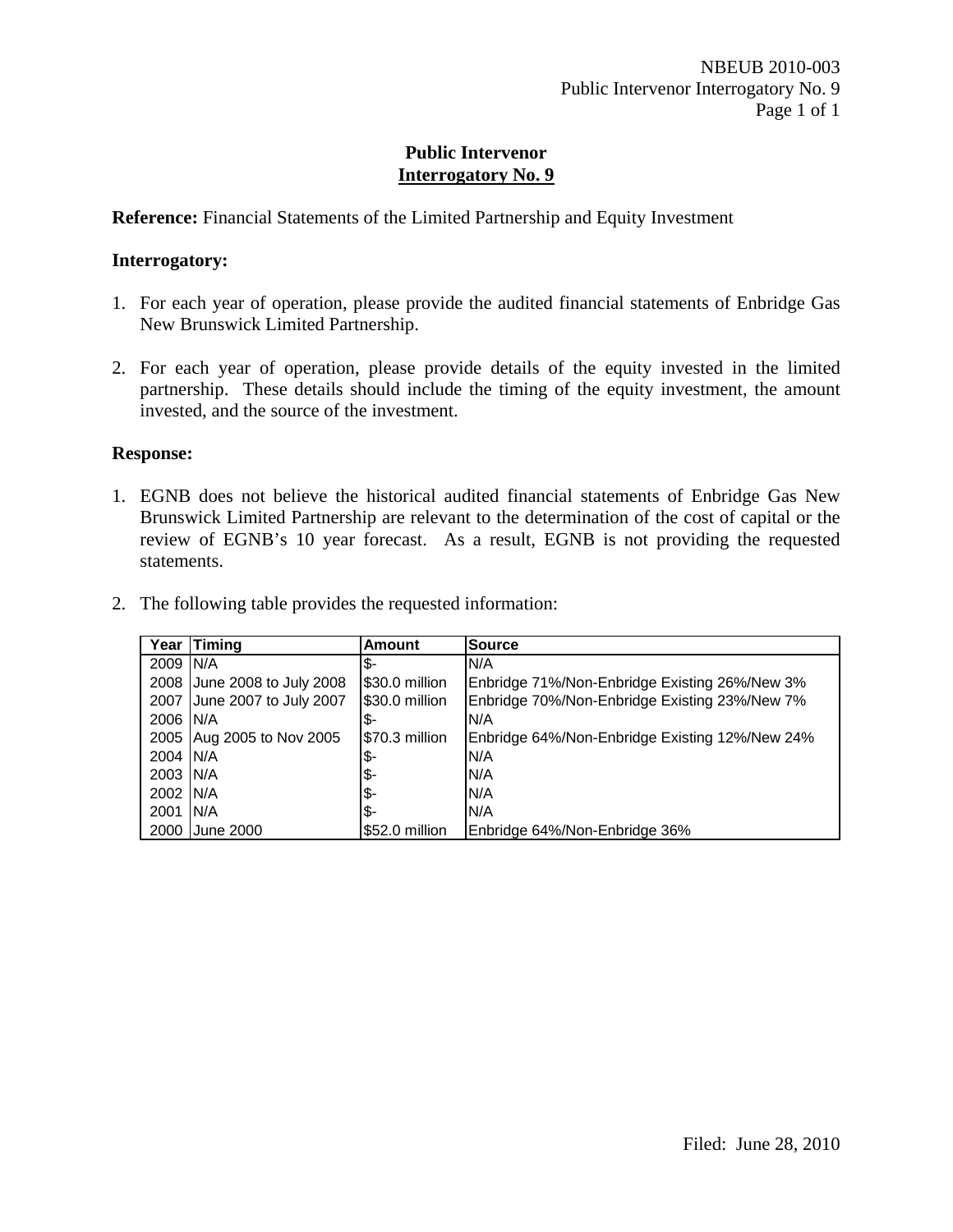# **Reference:** Ownership Structure, ROE, Interest Coverage, and Cost of Debt

#### **Interrogatory**:

- 1. Please provide a table indicating Enbridge Inc's ownership structure, all the operating subsidiaries owned by it and which subsidiaries raise debt on the strength of their independent bond ratings and which rely upon debt mirrored down from the parent.
- 2. Please provide the allowed and earned return on common equity (ROE) for EGNB for each year since NBPUB 299 and the overall utility cost of capital (weighted average of the ROE and debt cost using book value weights).
- 3. Please provide the interest coverage and cash flow to debt ratios for each year since NBPUB 299 and explain how the ratios are calculated and whether they are approximately consistent with the way that DBRS would calculate them.
- 4. Please provide the cost of Enbridge's debt used to calculate EGNB's debt cost for each year and how that cost was determined.

#### **Response:**

- 1. Enbridge Inc. is a publicly traded company with a broad group of investors as shareholders. Enbridge Inc. has many subsidiaries, with many intercompany financing arrangements. The subsidiaries that raise debt on the strength of their independent bond ratings are as follows:
	- Enbridge Pipelines Inc.
	- Enbridge Gas Distribution Inc.
	- Enbridge Income Fund
	- Enbridge Energy Partners, L.P.

The primary subsidiary where debt is 'mirrored' down from the parent is Enbridge Gas New Brunswick.

The following chart shows Enbridge Inc.'s ownership of Enbridge Gas New Brunswick: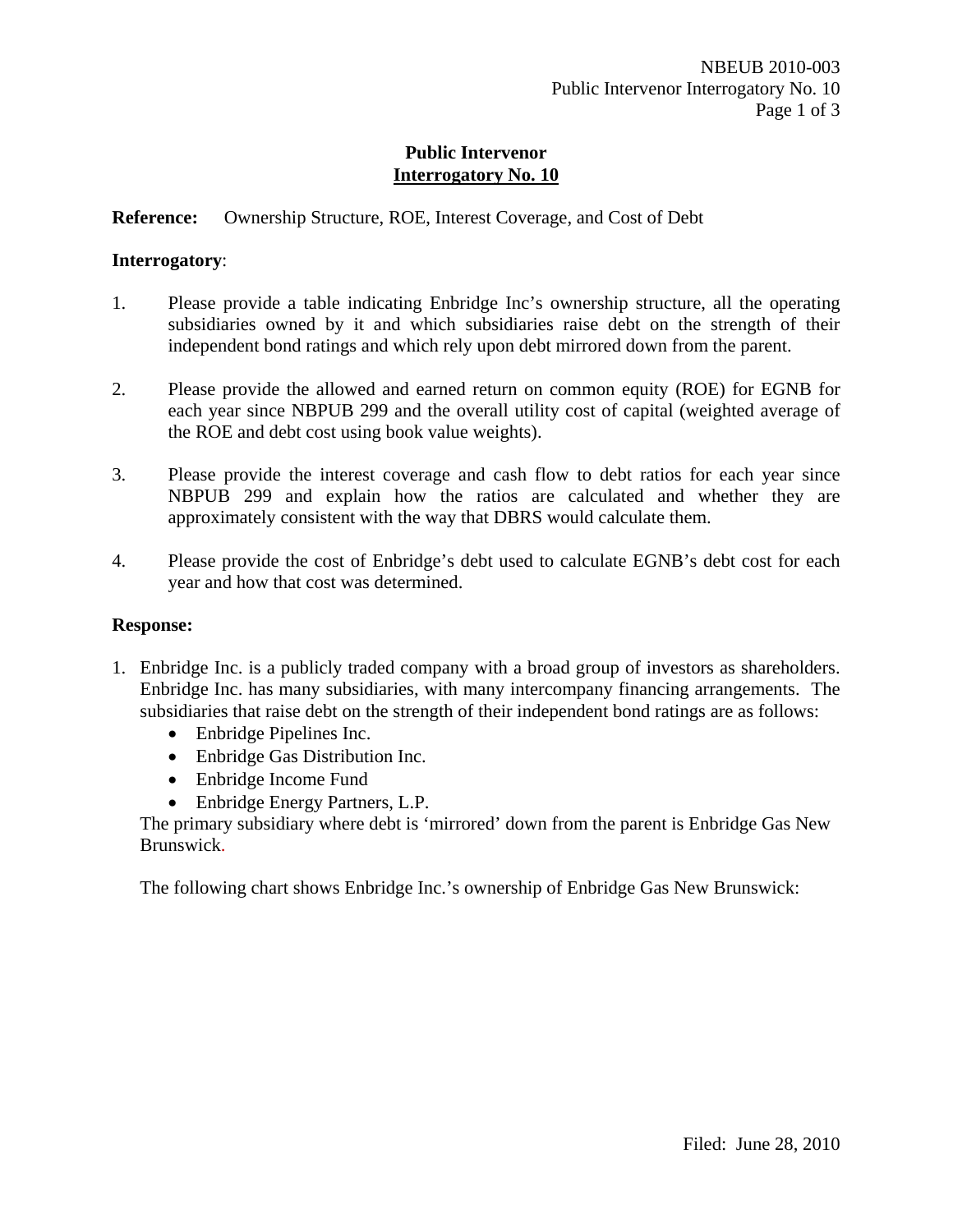

2. The following table provides the requested information:

|      |             | <b>EGNB</b>       |                  |
|------|-------------|-------------------|------------------|
|      |             |                   | Weighted Average |
|      | Allowed ROE | <b>Actual ROE</b> | Cost of Capital  |
| 2000 | 13.000%     | n/a               | 10.400%          |
| 2001 | 13.000%     | 13.000%           | 10.340%          |
| 2002 | 13.000%     | 13.000%           | 10.290%          |
| 2003 | 13.000%     | 13.000%           | 10.070%          |
| 2004 | 13.000%     | 13.000%           | 9.160%           |
| 2005 | 13.000%     | 13.000%           | 9.530%           |
| 2006 | 13.000%     | 13.000%           | 9.740%           |
| 2007 | 13.000%     | 13.000%           | 9.700%           |
| 2008 | 13.000%     | 13.000%           | 9.710%           |
| 2009 | 13.000%     | 13.000%           | 9.750%           |

<sup>1-</sup> In 2000, EGNB did not have Rate Base for regulatory purposes, as it was not operational, therefore no actual ROE

3. The following table provides the requested interest coverage and cash flow to debt ratios:

|                                |   | 2000                     |      | 2001                     |      | 2002          |      | 2003   |     | 2004    |      | 2005                     |     | 2006                     |      | 2007    |      | 2008     |    | 2009      |
|--------------------------------|---|--------------------------|------|--------------------------|------|---------------|------|--------|-----|---------|------|--------------------------|-----|--------------------------|------|---------|------|----------|----|-----------|
| <b>EBITDA</b>                  |   |                          |      |                          |      |               |      |        |     |         |      |                          |     |                          |      |         |      |          |    |           |
| Reg ROE                        |   | $\overline{\phantom{0}}$ | - \$ | 2.126                    |      | 4.706         | \$.  | 6.455  |     | 6.591   |      | 10.384                   | S.  | 14.551                   |      | 17.707  |      | 21.205   | \$ | 24,364    |
| Amortization of PP&E           |   | $\overline{\phantom{a}}$ | - \$ | 255                      |      | 1.160         | £.   | .558   |     | 2.545   | \$.  | 2.873                    |     | 3.422                    |      | 3.622   |      | 4.992    |    | 5,034     |
| Amortization of Def Dev Costs  | D |                          | - \$ | 2.236                    |      | 3.031         |      | 3.141  |     | 2.968   |      | 3.478                    | -S  | .945                     |      | .558    |      | 2.133    |    | 2,898     |
| Interest                       |   |                          | - \$ | .256                     |      | 2.802         | -S   | 4.139  | \$. | 6.526   | - \$ | 6.945                    | \$. | 7.413                    |      | 9,219   | £.   | 10.681   |    | 12,354    |
| Taxes                          |   | $\blacksquare$           | - \$ | $\overline{\phantom{a}}$ | - 35 | $\sim$        | - \$ | $\sim$ | -S  |         | \$.  | $\overline{\phantom{a}}$ |     | $\overline{\phantom{a}}$ |      |         |      |          |    |           |
| Deferral                       |   | 145)                     | - 35 | (9.207)                  |      | .169)<br>'15. |      | .291   |     | 19,309) | -S   | (22, 163)                | -55 | (18, 884)                | - \$ | 15.741) | - \$ | (14,969) | £. | (22, 494) |
|                                |   | 145)                     |      | (3,334)                  |      | (3,470)       |      | 1.998  |     | (679)   |      | .517                     |     | 8.447                    |      | 16.365  |      | 24.042   |    | 22,156    |
|                                |   |                          |      |                          |      |               |      |        |     |         |      |                          |     |                          |      |         |      |          |    |           |
| Interest                       |   |                          | \$.  | .256                     |      | 2.802         |      | 4.139  | £.  | 6.526   | £.   | 6,945                    |     | 7.413                    |      | 9.219   | - 35 | 10.681   | S  | 12,354    |
| <b>Interest Coverage Ratio</b> |   | #DIV/0!                  |      | (2.65)                   |      | (1.24)        |      | (0.48) |     | (0.10)  |      | 0.22                     |     | 1.14                     |      | l.78    |      | 2.25     |    | 1.79      |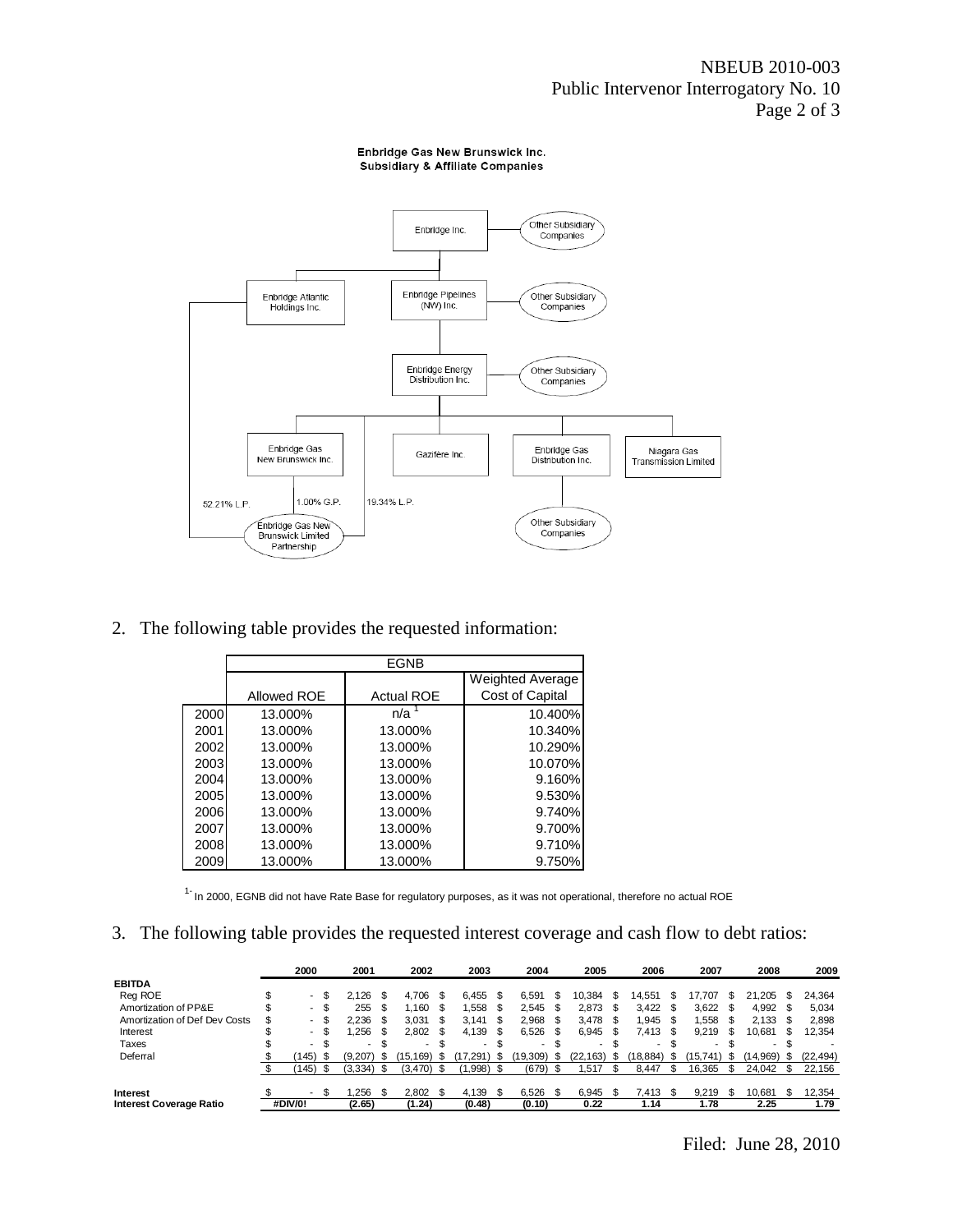|                               | 2000   | 2001    |   | 2002         |      | 2003     |      | 2004          |   | 2005         |      | 2006      |    | 2007     |      | 2008     |     | 2009      |
|-------------------------------|--------|---------|---|--------------|------|----------|------|---------------|---|--------------|------|-----------|----|----------|------|----------|-----|-----------|
| <b>Operating Cashflow</b>     |        |         |   |              |      |          |      |               |   |              |      |           |    |          |      |          |     |           |
| Reg ROE                       | $\sim$ | 2.126   |   | 4.706        |      | 6.455    |      | 6.591         | 5 | 10.384       | S    | 14.551    | Ъ  | 17.707   |      | 21.205   |     | 24.364    |
| Deferral                      | 145)   | (9,207) | S | 169)<br>15.  | -95  | (291.)   | - \$ | $(19,309)$ \$ |   | (22, 163)    | \$   | (18, 884) | \$ | (15,741) |      | (14,969) |     | (22, 494) |
| Amortization of PP&E          | $\sim$ | 255     |   | .160         |      | .558     |      | 2.545         |   | 2.873        |      | 3.422     |    | 3.622    |      | 4.992    |     | 5,034     |
| Amortization of Def Dev Costs | $\sim$ | 2.236   |   | 3.031        | - \$ | 3.141    |      | 2.968         |   | 3.478        | \$.  | .945      | \$ | 1.558    | \$.  | 2.133    | -S  | 2.898     |
| <b>AFUDC</b>                  | $\sim$ | . .     |   | $(158)$ \$   |      | (102) \$ |      | (281) \$      |   | (106)        | - \$ | (104) \$  |    | (70)     | - 35 | (29)     |     | (34)      |
|                               | 145)   | (4.590) |   | $(6,430)$ \$ |      | (6.239)  |      | (7, 486)      |   | $(5,534)$ \$ |      | 930       |    | 7.076    |      | 13.332   |     | 9,768     |
| <b>Total Debt</b>             | 12.063 | 32.413  |   | 45.913       |      | 72.913   |      | 107.913       |   | 101.650      |      | 122.650   |    | 151.650  |      | 166.650  | \$. | 212,650   |
| Cash flow to Debt Ratio       | $-1%$  | $-14%$  |   | $-14%$       |      | -9%      |      | -7%           |   | $-5%$        |      | 1%        |    | 5%       |      | 8%       |     | 5%        |

The interest coverage has been determined by dividing Earnings before interest, tax depreciation and amortization ("EBITDA") by interest costs. The cash flow to debt ratio has been determined by calculating total operating cash flow as a percentage of total debt.

EGNB does not have knowledge of the manner in which DBRS would calculate these ratios. However, these ratios are fairly standard financial ratios so EGNB expects they would be consistent with the manner in DBRS would calculate them.

4. Enbridge Inc's cost of borrowing is assessed and changes each time a debt note is issued, and not on an annual basis. Enbridge Inc's cost of debt is evaluated and provided to EGNB at the time the long term debt note is being established. The rate is calculated by taking the Bank of Canada 10 year bond yield rate at that time and adding the average indicative Mid-Term Note ("MTN") spreads for Enbridge Inc. for 10 year bonds.

The table below summarizes Enbridge Inc's cost of debt for each debt note, as well as the weighted average Enbridge Inc. cost of debt for the years 2000-2009 inclusive.

| <b>Promissory Note</b> | Enbridge Inc.'s      |                     |
|------------------------|----------------------|---------------------|
| Issue Date             | <b>Maturity Date</b> | <b>Cost of Debt</b> |
|                        |                      |                     |
| 29-Jun-00              | 30-Jun-10            | 6.80%               |
| 28-Sep-00              | 30-Jun-10            | 6.80%               |
| $6$ -Feb-01            | $6$ -Feb-11          | 6.33%               |
| 16-Jul-01              | 18-Jul-11            | 6.81%               |
| 27-Dec-01              | 28-Dec-11            | 6.25%               |
| 28-Jun-02              | 29-Jun-12            | 6.08%               |
| 23-Dec-02              | 24-Dec-12            | 6.50%               |
| 26-Jun-03              | 27-Jun-13            | 5.62%               |
| $30 - Dec - 03$        | 30-Dec-13            | 5.34%               |
| 23-Mar-04              | 24-Mar-14            | 5.33%               |
| 30-Nov-04              | 28-Nov-14            | 5.69%               |
| 30-Mar-05              | 30-Mar-15            | 5.04%               |
| 28-Dec-05              | 28-Dec-15            | 4.59%               |
| 19-Dec-06              | 19-Dec-16            | 4.82%               |
| 20-Dec-07              | 20-Dec-17            | 5.54%               |
| 19-Dec-08              | 19-Dec-13            | 6.85%               |
| 25-Jun-09              | 25-Jun-14            | 4.37%               |
| 9-Dec-09               | $9-Dec-19$           | 4.63%               |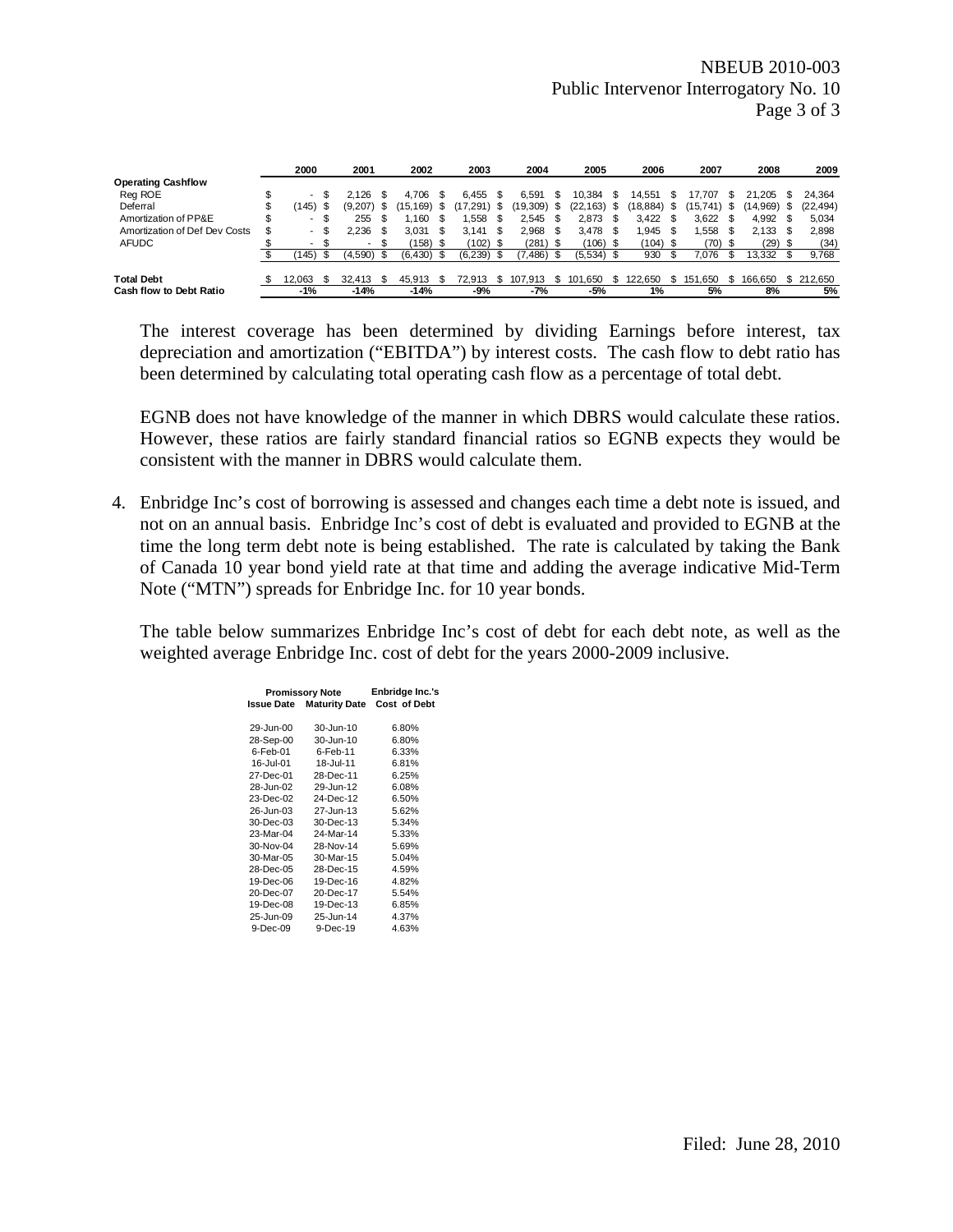## **Reference:** Exhibit C, Schedule 1

#### **Interrogatory:**

- 1. Please provide the exact same data as in Exhibit C Schedule 1 for the years since NBPUB 299 in an identical format in an Excel spreadsheet including all formulae.
- 2. Please provide the exact same data as in Exhibit C Schedule 1 since NBPUB 299, assuming 40% common equity and allowed ROEs of 8.50%, 9.50%, 10.50% and 11.50%.
- 3. Please provide the exact same data as in Exhibit C Schedule 1 (10 year forecast) assuming 40% common equity and allowed ROEs of 8.50%, 9.50%, 10.50% and 11.50%.
- 4. Please provide the cash flow statement for Schedule C which matches the income statement and balance sheet both for the ten year forecast period and since NBPUB 299.
- 5. In the cash flow statement in 3) please itemize as far as possible all amounts that would be regarded as the direct cost of service for existing customers and those that are specific to the development period and have been capitalized.

- 1. The Excel spreadsheet supporting the response to Public Intervenor Interrogatory No. 1(2) is attached.
- 2. Completing this request would require EGNB to regenerate all of its financial statements for each year since 2000 for each of the requested scenarios. EGNB does not believe this request to be reasonable or relevant as it calls for historic hypotheticals.
- 3. Completing this request calls for hypotheticals not supported by EGNB, and EGNB believes this is not reasonable or relevant. The Public Intervenor can prepare this if he desires based on EGNB's response to 1. above.
- 4. The requested cash flow statements are attached.
- 5. EGNB assumes the question is intended to reference question 4. EGNB does not keep information in this manner and as a result is unable to provide the requested information.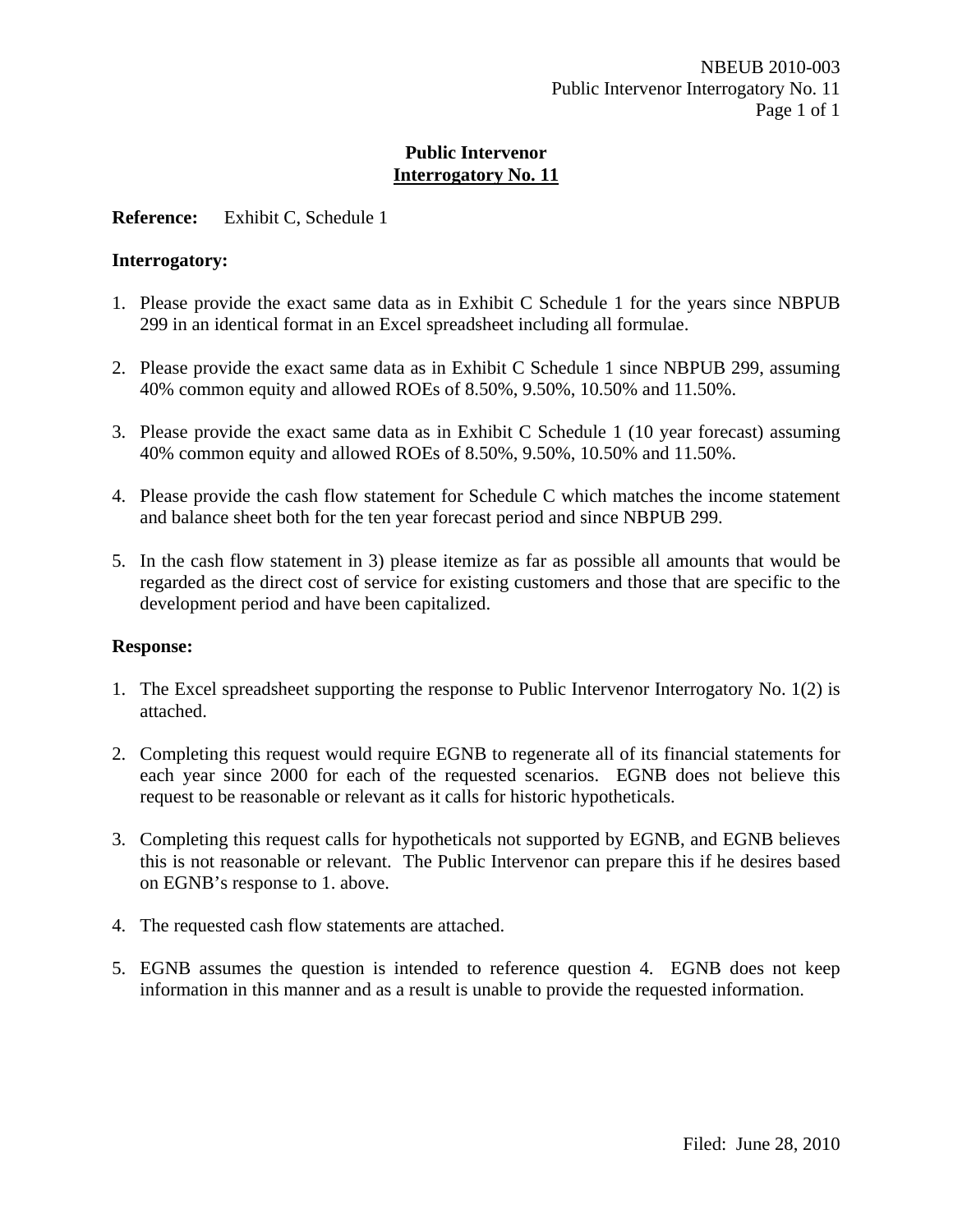#### **Reference:** Customer Class Revenues

#### **Interrogatory:**

- 1. Please provide a breakdown of the number of customers, GJ of throughput and dollar value of distribution revenues of EGNB for each of the three major customer classes, that is, residential, commercial and industrial, since NBPUB 299 both in absolute terms and relative to the forecast at that time.
- 2. Please discuss the changes in the customer breakdown in (1) above and the underlying reasons.
- 3. Please provide a current and forecast cost comparison of natural gas against the major alternative fuels for EGNB's industrial, commercial, and residential customers.

- 1. EGNB is unable to provide the requested breakdown as it has not grouped it customers on this basis since NBPUB 299. Until 2007, residential customers were grouped with small commercial customers. Also, EGNB does not segregate its customers in the general service rate classes between commercial and industrial.
- 2. Please see the response to 1. above.
- 3. The current and forecast cost comparison for residential customers would be seen in the derivation of the SGSRE and SGSRO rates found in the response to Public Intervenor Interrogatory No. 3. EGNB cannot provide a comparison for commercial and industrial customers as it does not establish delivery rates on this basis. The derivation of delivery rates found in the response noted above provides the only basis of comparison that EGNB has.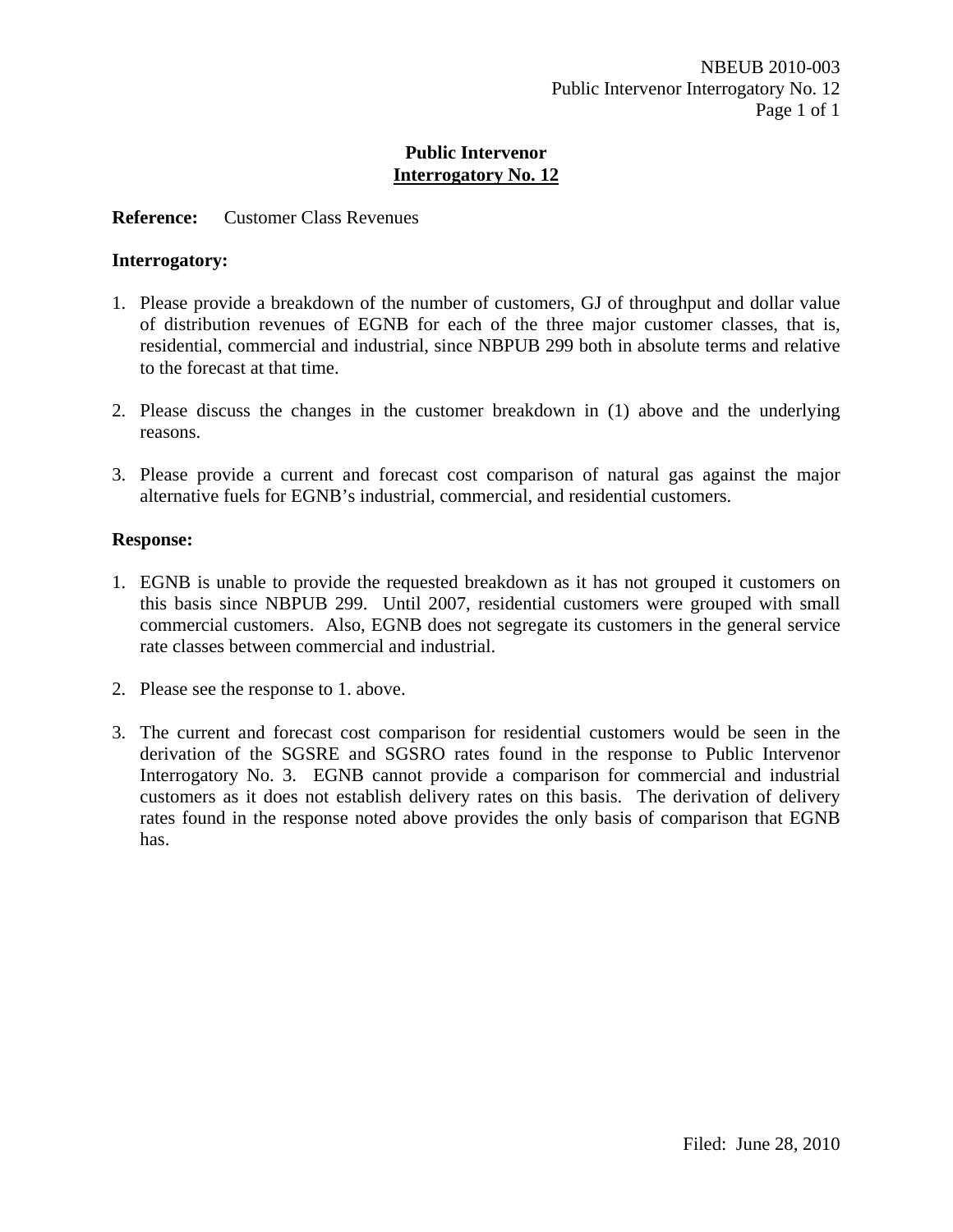#### **Reference:** Business Risk

#### **Interrogatory:**

- 1. Please provide copies of the sections of any security analyst reports for EGNB's parent that discuss EGNB's business risk since NBPUB 299.
- 2. Please provide copies of all presentation materials provided to DBRS and any other rating agency that discuss EGNB's business risk and its impact on its parent's bond rating since NBPUB.
- 3. Please provide copies of any credit analyst reports that discuss EGNB's contribution to its parent's bond rating since NBPUB 299.
- 4. Please provide copies of all material change reports or other filings that EGNB's parent has made with any securities regulators discussing the business risk of EGNB since NBPUB 299.
- 5. Please provide copies of the MD&A sections of EGNB's parent's financial statements that discuss EGNB since NBPUB 299.

- 1. Since there are a large number of security analyst reports, a sample of analyst reports for Enbridge Inc. were reviewed by the Enbridge Inc. Treasury group and no material reference to EGNB's business risk was contained in these reports. Because of the regulated nature of EGNB's business and the immateriality of EGNB's contribution to the overall cash flows and profitability of Enbridge Inc., the Treasury group believes there have been no material discussions of EGNB's business risk in Enbridge Inc. analyst reports since NBPUB 299.
- 2. Please see the attached excerpt from the presentation provided to DBRS, S&P and Moody's for Enbridge Inc.'s 2009 review. The information does not discuss EGNB's business risk or its impact on Enbridge Inc.'s bond rating. Because of the regulated nature of EGNB's business, the Enbridge Inc. Treasury group is confident that since NBPUB 299 there would not have been previous discussions of EGNB business risk impacting Enbridge Inc.'s credit rating.
- 3. Please see the attached most recent Enbridge Inc. credit analyst reports from DBRS, S&P and Moody's, in which there is no material mention of the operations of EGNB. The Enbridge Inc. Treasury group is confident that there would not have been reference to EGNB contributing to Enbridge Inc.'s bond rating in similar reports since NBPUB 299.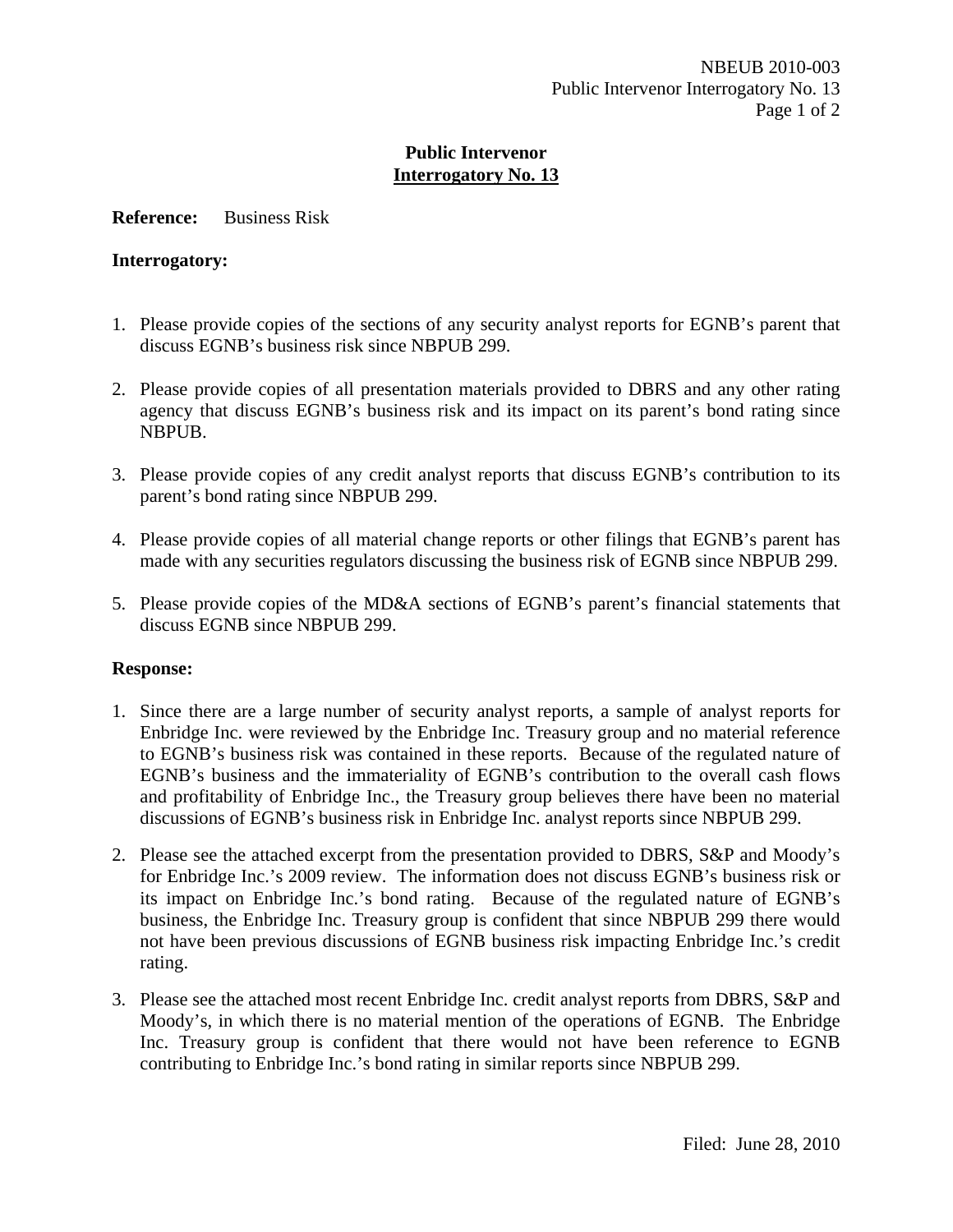- 4. To the best of the Enbridge Inc. Treasury group's knowledge, there have been no material discussions of EGNB business risk in filings with any security regulators since NBPUB 299.
- 5. Please see the attached 2009 Enbridge Inc. MD&A. Specific references to EGNB are made on page 31 of the MD&A. The Enbridge Inc. Treasury group is confident that past disclosure, if any, would have been similar and would not have extensively referenced EGNB since NBPUB 299.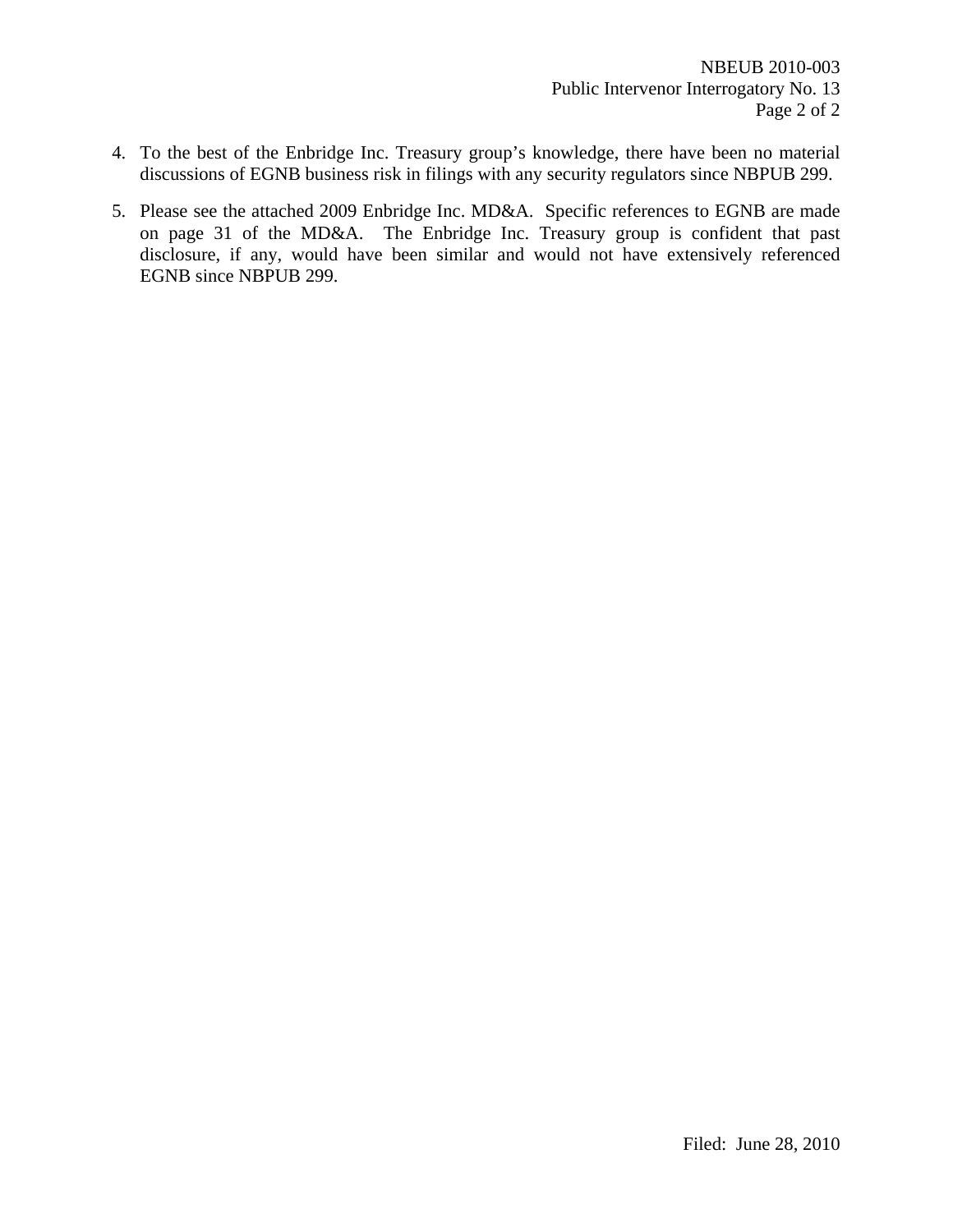## **Reference:** Rate Design and Amortization

#### **Interrogatory:**

- 1. Please indicate the breakdown of the average rate for each customer class in terms of a fixed demand charge and a variable charge based on use used to generate the forecast in Exhibit C Schedule 1.
- 2. Please discuss any significant changes in the rate design used by EGNB in developing its ten year forecast and provide an explanation for the change.
- 3. Please provide a table with the amortization rate for the major classes of assets as well as the composite depreciation rate used for each in the ten year forecast.

- 1. EGNB has not used an average rate for each customer class to generate the forecast in Exhibit C, Schedule 1. The customer and demand charge components were calculated separately from the volume based delivery charge. EGNB assumed that the existing customer and demand charge rates would remain unchanged during the forecast period.
- 2. EGNB has not assumed any changes from the market-based rates formula approved by the Board on May 26, 2009 in developing its ten year forecast. Also, see the response to Board Interrogatory No. 4(7).
- 3. The following table provides the amortization rates for the major classes of assets:

| <b>Distribution Plant - Services</b> | 3.83%                                                                   |
|--------------------------------------|-------------------------------------------------------------------------|
| Distribution Plant - Mains           | 2.43%                                                                   |
| Deferred O&M Asset                   | 2.43%                                                                   |
| District Meas. & Reg'g Equip         | 3.83%                                                                   |
| <b>Stations</b>                      | 4.40%                                                                   |
| Lease Improvements                   | Leasehold improvements are amortized over the term of the related lease |
| Office Furniture                     | 4.40%                                                                   |
| Tools and Work Equipment             | 5.30%                                                                   |
| <b>EGNB Transportation</b>           | 11.80%                                                                  |
| <b>Communications Equipment</b>      | 28.80%                                                                  |
| <b>Computer Equipment</b>            | 28.80%                                                                  |
| <b>Computer Software</b>             | 28.80%                                                                  |
| Franchise Fee                        | 20 years                                                                |
| Deferred Equity Call costs           | 5 years                                                                 |
| <b>Term Deposit</b>                  | n/a                                                                     |
| <b>Regulatory Deferral</b>           | 30 years                                                                |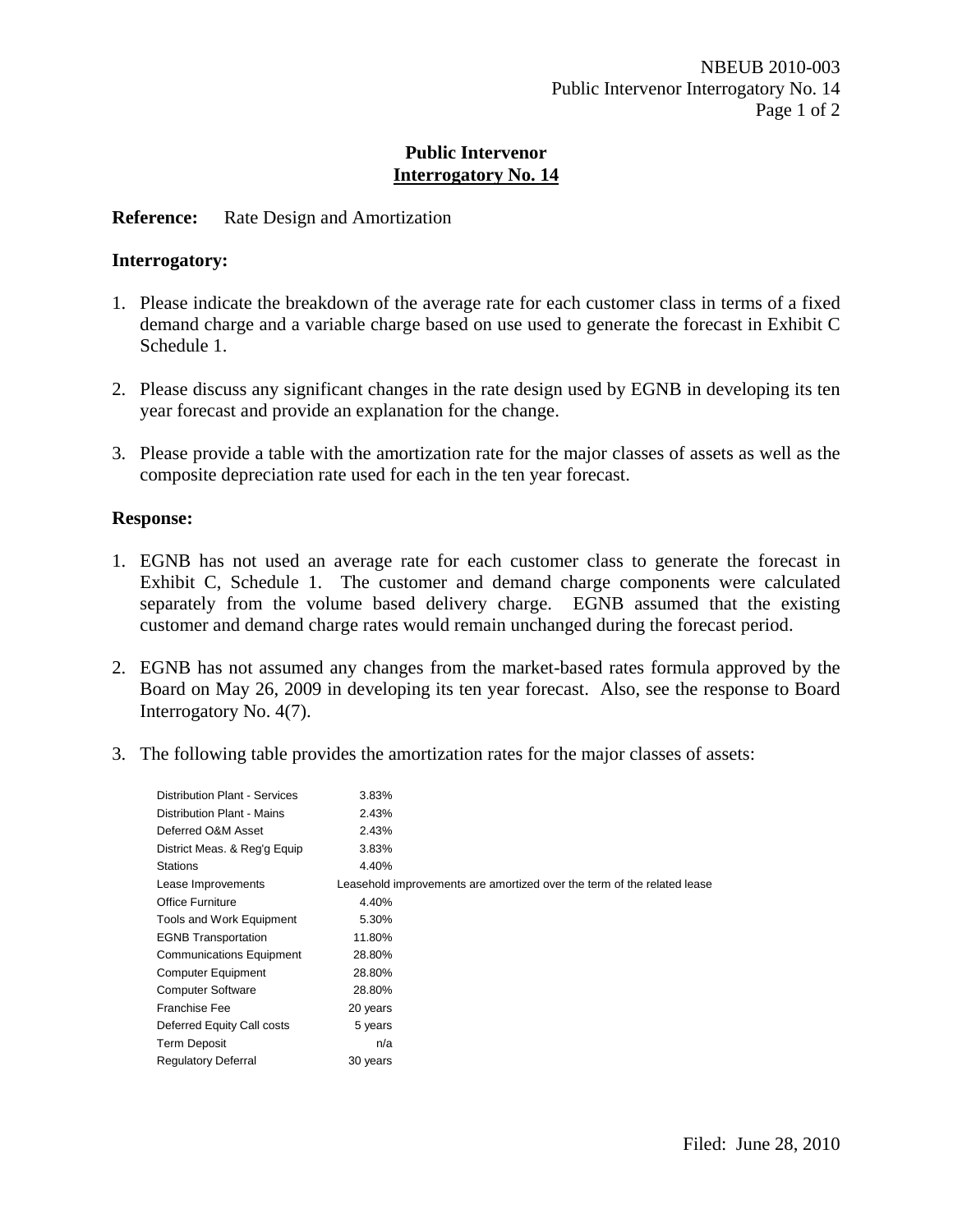NBEUB 2010-003 Public Intervenor Interrogatory No. 14 Page 2 of 2

EGNB does not understand what the term "composite depreciation rate" refers to, but notes that the amortization rates listed above were used for each year of the forecast.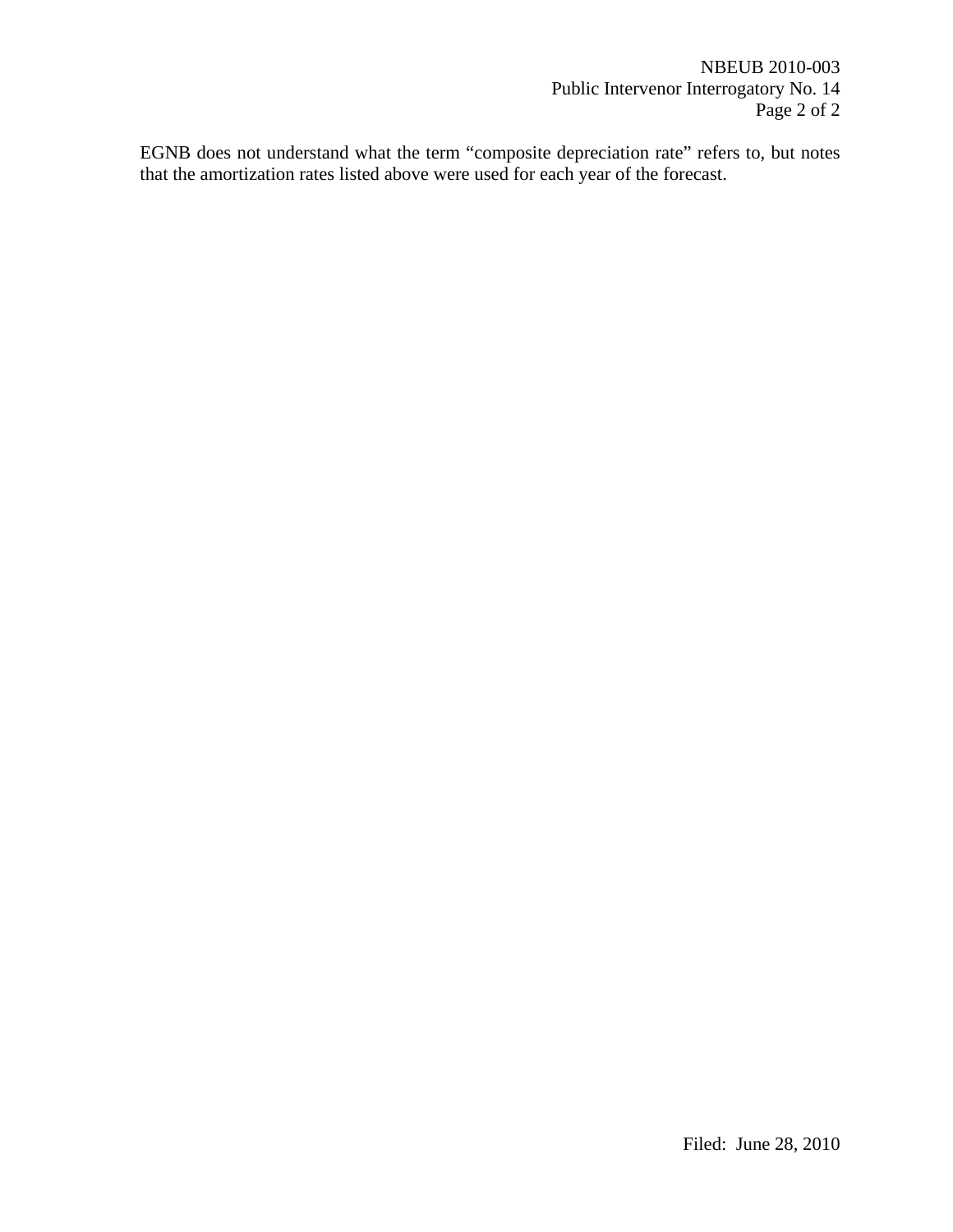# **Reference:** EGNBLP Gas Supply

#### **Interrogatory:**

- 1. Please provide a brief overview discussion of the sources of EGNB's gas supply and the contracts that underpin that supply including:
	- i. The forecast production of the major supply basin (SOEP) over the next ten years;
	- ii. The optionality involved in sourcing from an LNG plant;
	- iii. What would be involved in backhauling supply from the US; and
	- iv. The forecast production from Deep Panuke over the next ten years.
- 2. Please provide a system map showing the EGNB system and how it interconnects with the pipelines and supply fields discussed on pages 6-7 of Mr. Charleson's testimony.

- 1. EGNB currently sources 100% of its gas from the major supply basin (SOEP). Current natural gas supply arrangements for EGNB extend for as many as three years.
	- i. Production forecasts for SOEP are not available in the public domain. Current production levels from SOEP are approximately 350,000 MMBtu/d while the field is expected to remain in service through the second half of this decade.
	- ii. At this point, EGNB does not have a direct interconnection with the sole operating LNG terminal in Atlantic Canada. EGNB can however, purchase supply from this terminal using the same purchasing methods used for all other gas purchases. Should EGNB choose this supply option, there may be increased gas costs due to the necessary backhaul of such gas from the US purchase location to the Canadian market.
	- iii. If EGNB were to backhaul gas supply from the US into Canada to meet market demand, outside of United States federal and State legal requirements for import/export reporting, EGNB would need to contract for capacity on the M&NP US system. EGNB would also need to ensure that all necessary contracts were in place to transact with parties doing business at desired points of purchase along the M&NP US system.
	- iv. The following graph from Encana's Deep Panuke application to the NEB (page 2-4) in November 2006 shows Encana's forecasts production from Deep Panuke at the time of their application: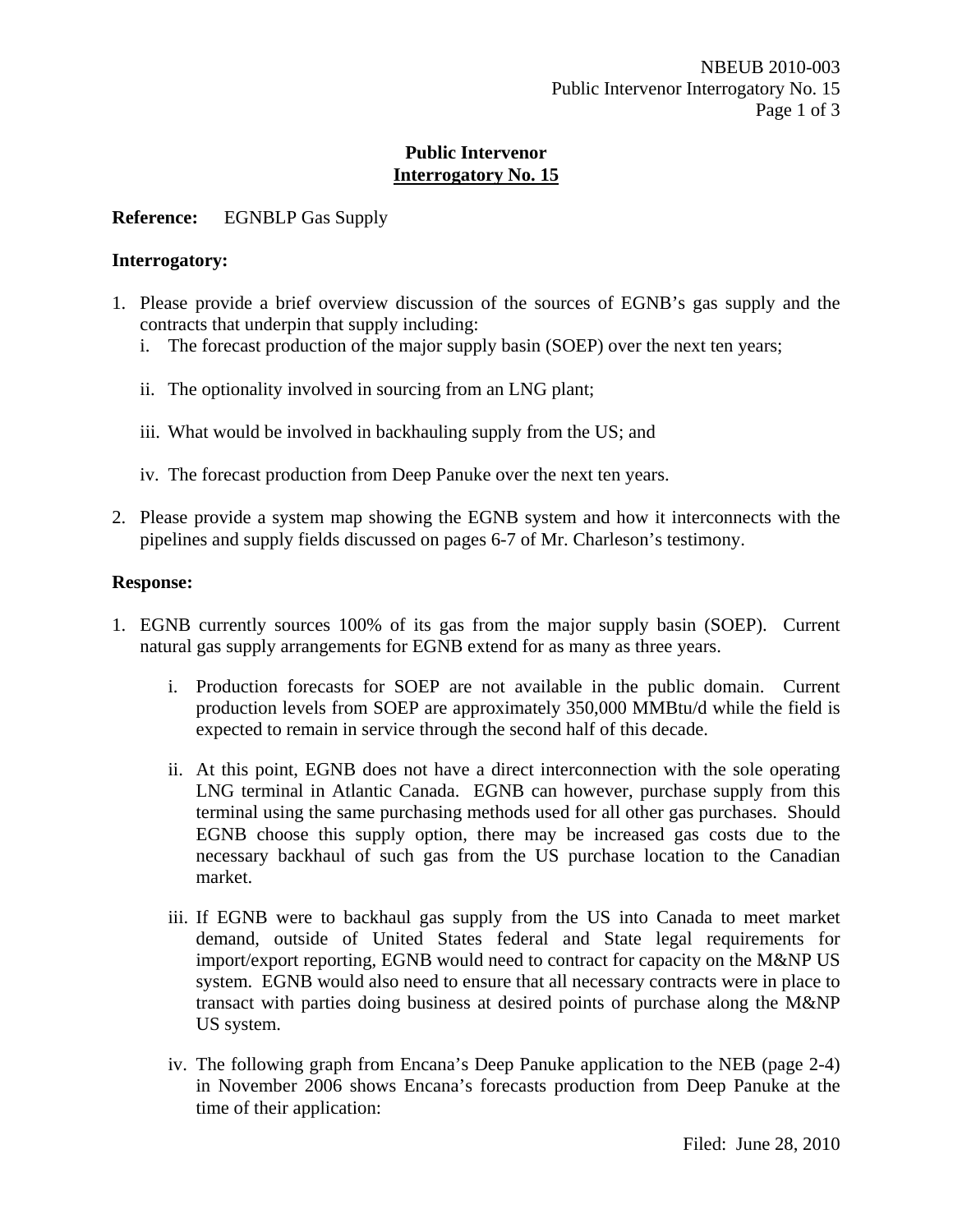NBEUB 2010-003 Public Intervenor Interrogatory No. 15 Page 2 of 3



EGNB is not aware of any more recent public information regarding Deep Panuke production. EGNB notes that Deep Panuke is not currently planning to come online in October 2010.

- 2. The requested map is provided below where:
	- "A" represents where SOEP supply flows into the Maritimes & Northeast Pipeline (M&NP) system in New Brunswick and where EGNB expects Deep Panuke supply to flow into the Province.
	- "B" represents where backhaul supply would flow into New Brunswick and also where Canaport LNG supply would need to flow into the M&NP system, as EGNB has no interconnections with the Emera Brunswick Pipeline.
	- "C" represents where Corridor Resources supply enters the M&NP system.

In all cases, EGNB would rely on its interconnections with the M&NP system for moving supply into its distribution system.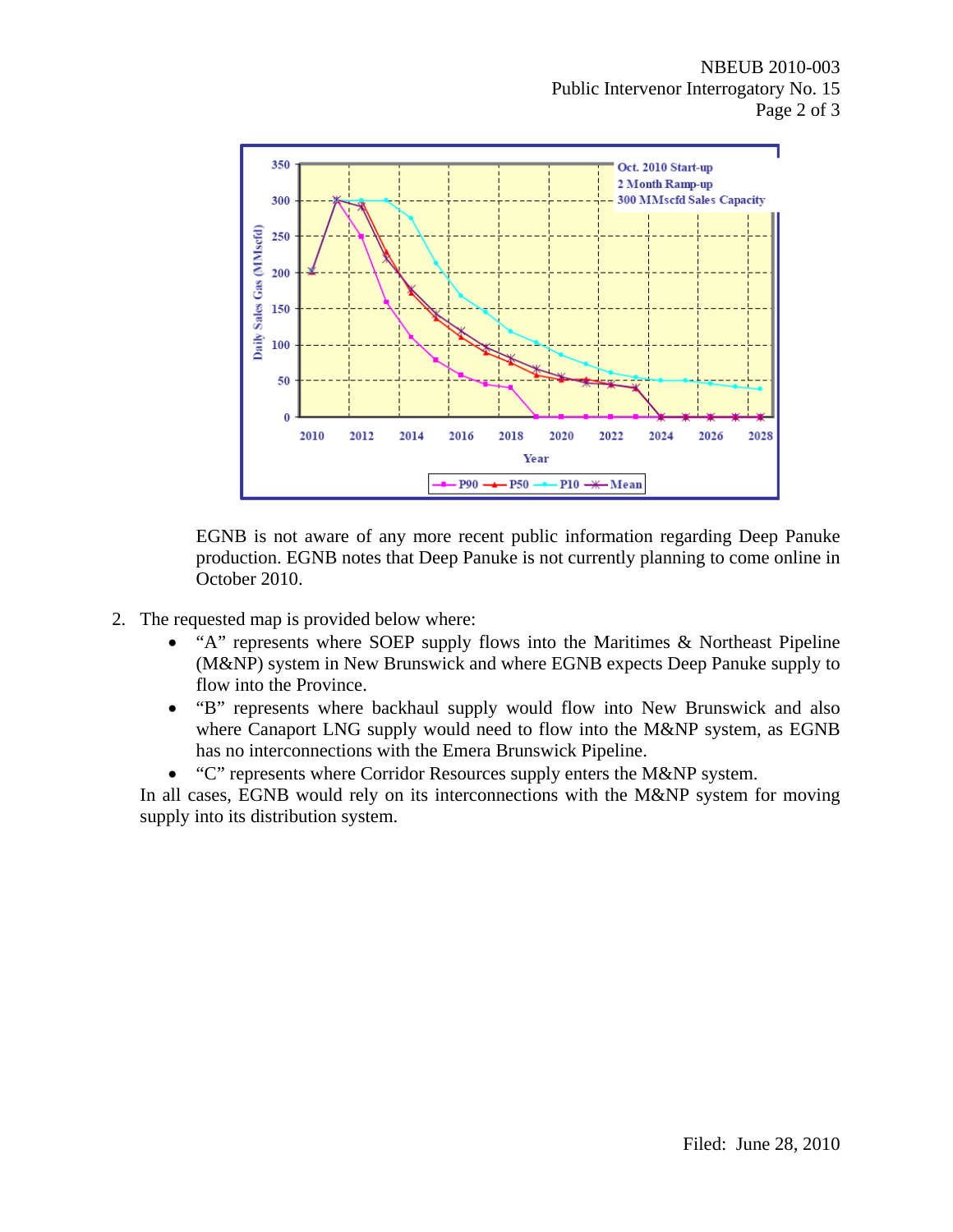NBEUB 2010-003 Public Intervenor Interrogatory No. 15 Page 3 of 3

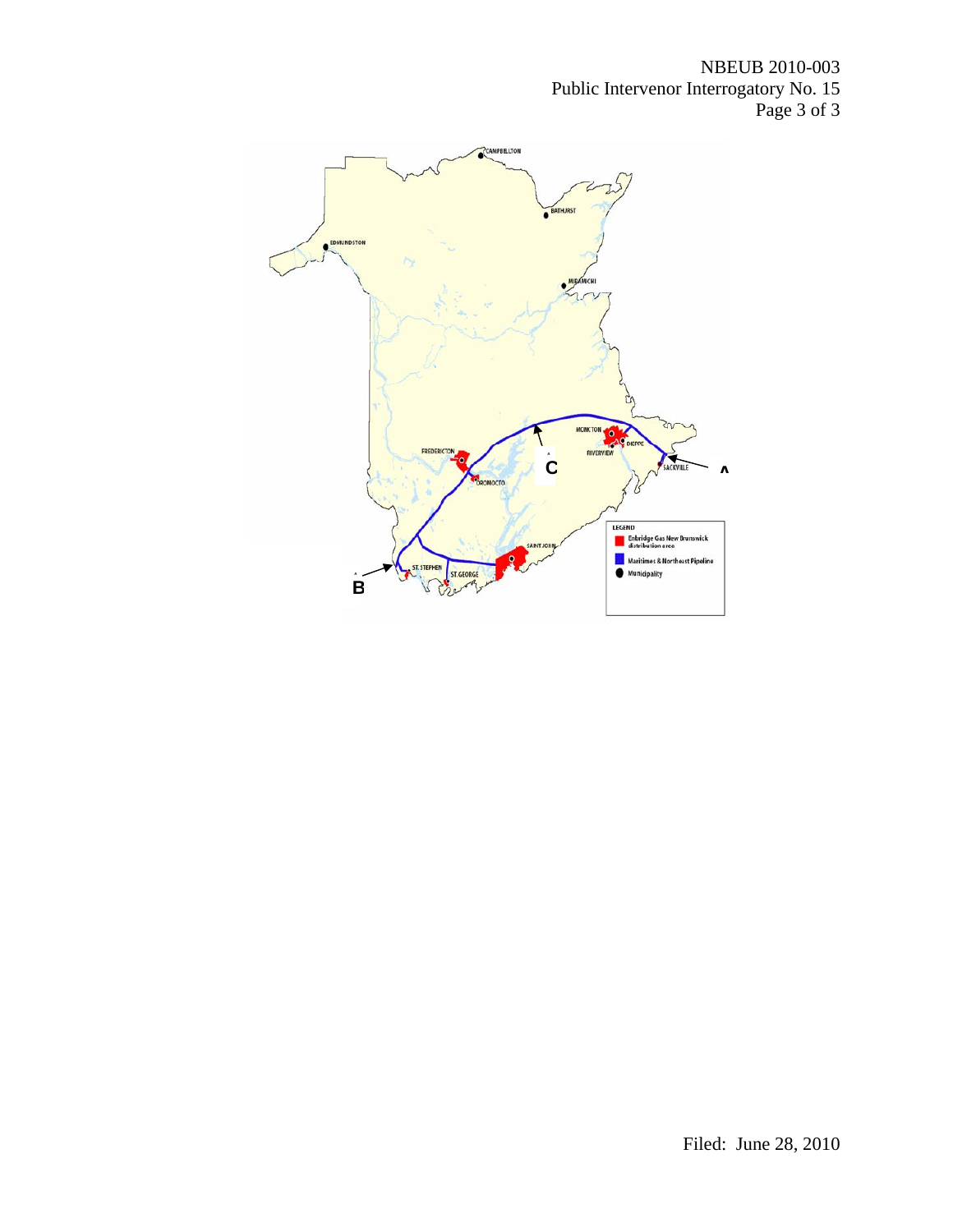## **Reference:** Exhibit B - Fixed Versus Floating ROE

#### **Interrogatory:**

- 1. Please discuss whether Ms. McShane in 1999 and today was asked to comment on the reasonableness of EGNB's suggested ROE and capital structure or whether she was given a clean sheet of paper to come up with her own recommendations without input from EGNB.
- 2. If EGNB indicated to Ms. McShane their requested financial parameters, please indicate in what way Ms. McShane's recommendations in 1999 and today deviated from the suggestions of EGNB.
- 3. In similar testimony for other companies around 1999, Ms. McShane recommended a "floating" ROE that would adjust by 75% of the forecast changes in long Canada bond yields. Please explain why, for EGNB in 1999, she recommended a fixed ROE?
- 4. In 2005 Ms. McShane recommended the NEB formula ROE for the Mackenzie Valley Pipeline (MVP) plus a premium where the ROE adjusted by 75% of the change in the forecast long Canada bond yield. Further Ms. McShane used EGNB as a reference point for a similar "greenfield" utility. Why would Ms. McShane judge EGNB to warrant a fixed ROE versus a floating rate for MVP? What are the key differentiating features between these two different recommendations?
- 5. Would Ms. McShane agree that a "locked" in fixed ROE involves interest rate risk similar to a long bond, whereas a floating ROE does not? If so how much is the risk premium embedded in the recommended fixed rate ROE that would be removed should EGNB be put on an ROE formula similar to the one she recommended for MVP?
- 6. Please provide the 2011 allowed ROEs for the other Canadian utilities and pipelines part of Enbridge Inc's portfolio and the method by which their ROEs are currently calculated.

- 1. In 1999, Ms. McShane was asked to evaluate the reasonableness of the proposed ROE, capital structure and cost of debt within the context of the regulatory framework that EGNB was proposing and which formed part of the "essential elements" agreed to by the Province of New Brunswick in awarding the initial franchise for gas distribution. For purposes of this proceeding, Ms. McShane was asked to make independent recommendations for these three elements of the cost of capital.
- 2. Please see the response to 1. above.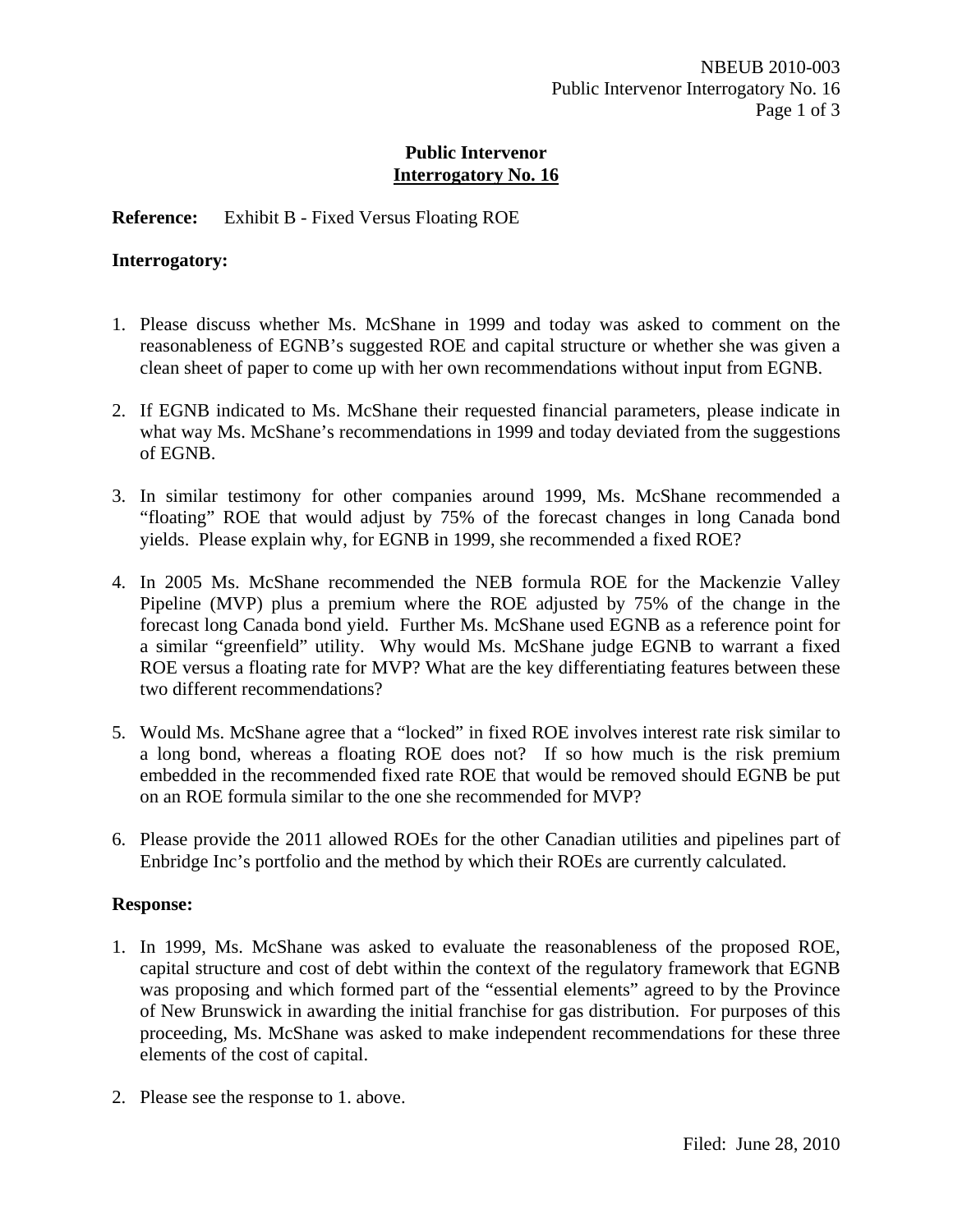- 3. Ms. McShane did not recommend a fixed ROE; the fixed ROE was part of the essential elements that Ms. McShane evaluated.
- 4. Ms. McShane did not recommend either the proposed ROE or the formula for Mackenzie Valley Pipeline (MVP). The proposals had been made by MVP. Ms. McShane was asked to evaluate their reasonableness. With respect to the fixed rate for EGNB, please see response to part 3.
- 5. Note that Ms. McShane did not recommend a formula for MVP; the pipeline sponsors proposed a formula. In principle, a return on equity that is locked in entails risk that the cost of equity will rise while the allowed ROE equity does not, whereas an ROE that tracks the cost of equity over time does not entail that risk. The extent to which a premium might be warranted for a locked in ROE depends on various factors including (a) the length of time over which the ROE is locked in and (b) the specifics of the formula to which the utility might otherwise be subject. In respect to the latter, the underlying premise is that the relevant automatic adjustment formula operates correctly. In EGNB's case, while the proposed ROE would be fixed for a period of time, that is, not subject to annual change through the operation of a formula, the fixed ROE would not attract a material (measurable) premium because EGNB's ROE is not contractually locked in (as is the case, for example, for Alliance Pipeline), but can be reconsidered when circumstances so warrant.
- 6. There have been no 2011 allowed ROEs set for the Canadian utilities and pipelines owned by Enbridge Inc. The following describes the current circumstances for the Canadian utilities and pipelines owned by Enbridge Inc. with respect to allowed ROEs.

Alliance Pipeline (Canadian portion): Fixed return on equity of 11.26% for fifteen years (through 2015) on initial pipeline investment. As per NEB Decision G-93-97 (November 1998), the target ROE for the new pipeline was 12% with a potential range of 10% to 14%, based on actual construction costs. The 11.26% allowed ROE reflects the impact of the actual construction costs. The ROE applicable to the Alliance expansion approved by the NEB in September 2007 (with no construction cost risk) will be fixed at 11.26% through 2015.

Enbridge Gas Distribution (EGD): Pursuant to a five-year negotiated incentive plan, the ROE underpinning EGD's rates was fixed for five years at 8.39%. The fixed ROE was based on the outcome for 2007 of the Ontario Energy Board's automatic adjustment formula adopted in 1997, which changed the allowed ROE by 75% of the change in forecast longterm Canada bond yields. Over the five-year period of the plan, Enbridge Gas Distribution is subject to an earnings sharing mechanism, which shares equally with customers earnings in excess of 100 basis points above the formula, as updated each year of the plan. EGD's five year incentive plan expires at the end of 2012.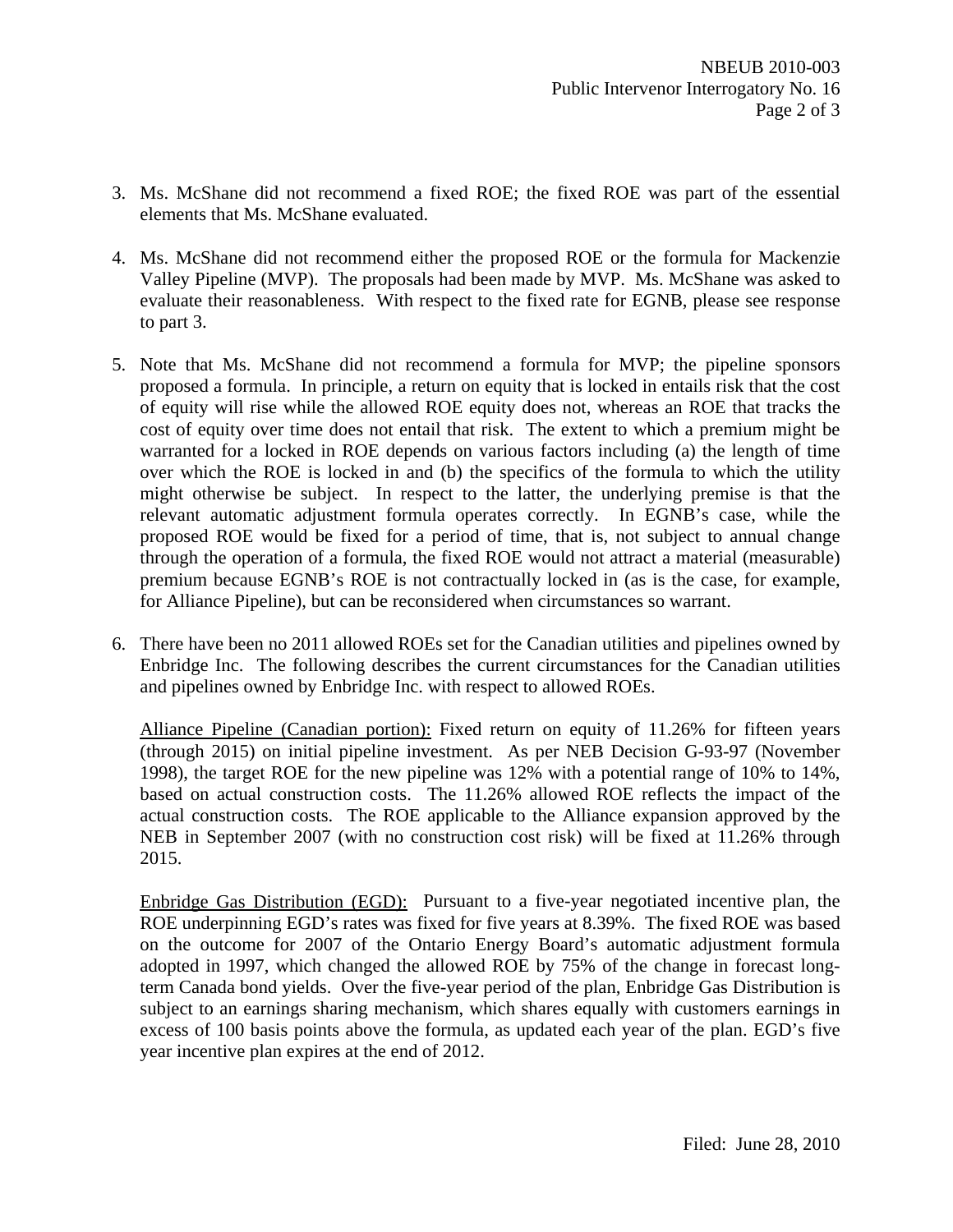As discussed at pages 30 and 31, in its Cost of Capital Policy Report issued in December 2009, the Ontario Energy Board has revised both its benchmark ROE and automatic adjustment formula since EGD's five year plan was implemented. The revised formula changes the annual ROE by 50% of the change in forecast long-term Canada bond yields and 50% of the change in the spread between long-term A rated utility bonds and long-term Canada bond yields.

Enbridge Pipelines Core System: Subject to a negotiated settlement for 2010 tolls based on a total revenue requirement; no ROE or capital structure is specified.

Enbridge Pipelines Alberta Clipper and Line 4 Extension: Negotiated settlements for expansions to Mainline system include target ROE equal to the annual NEB multi-pipeline formula result (8.52% for 2010) plus 2.25 percentage points on 45% equity. Actual allowed ROE will reflect impact of construction cost risk assumed by Enbridge Pipelines.

Enbridge Pipelines Line 9: Under previous agreements with shippers, ROE was equal to NEB multi-pipeline ROE on 45% equity. Those agreements have expired and Line 9 has applied to NEB for final tolls for 2008-2010 based on a proposed revised formula for estimating the benchmark NEB-regulated pipeline ROE plus a risk premium for Line 9's incremental risk (requested ROE of 12.21% for 2010 on 55% equity).

Enbridge Pipelines (N.W.): NEB multi-pipeline formula ROE on 55% equity per long-term agreement with shippers.

Enbridge Southern Lights: 10% fixed allowed ROE for 15 years. Original target allowed ROE was 12%, with a potential range of 10.0% to 14.0%, depending on actual construction costs compared to forecast, e.g., lower than forecast would have meant a higher allowed ROE and vice versa. The 10% fixed actual lower than target allowed ROE reflects impact of higher than forecast construction costs.

Gazifère Inc.: Annual ROEs have been subject since 1998 to a formula which changes the allowed ROE by 75% of change in the forecast long-term Canada bond yield. Gazifère has requested a change in its base ROE (to 11.25%) and to the formula. The proposed new formula would change the annual ROE by 50% of the change in forecast long-term Canada bond yields and 50% of the change in the spread between long-term A rated corporate bonds and long-term Canada bond yields.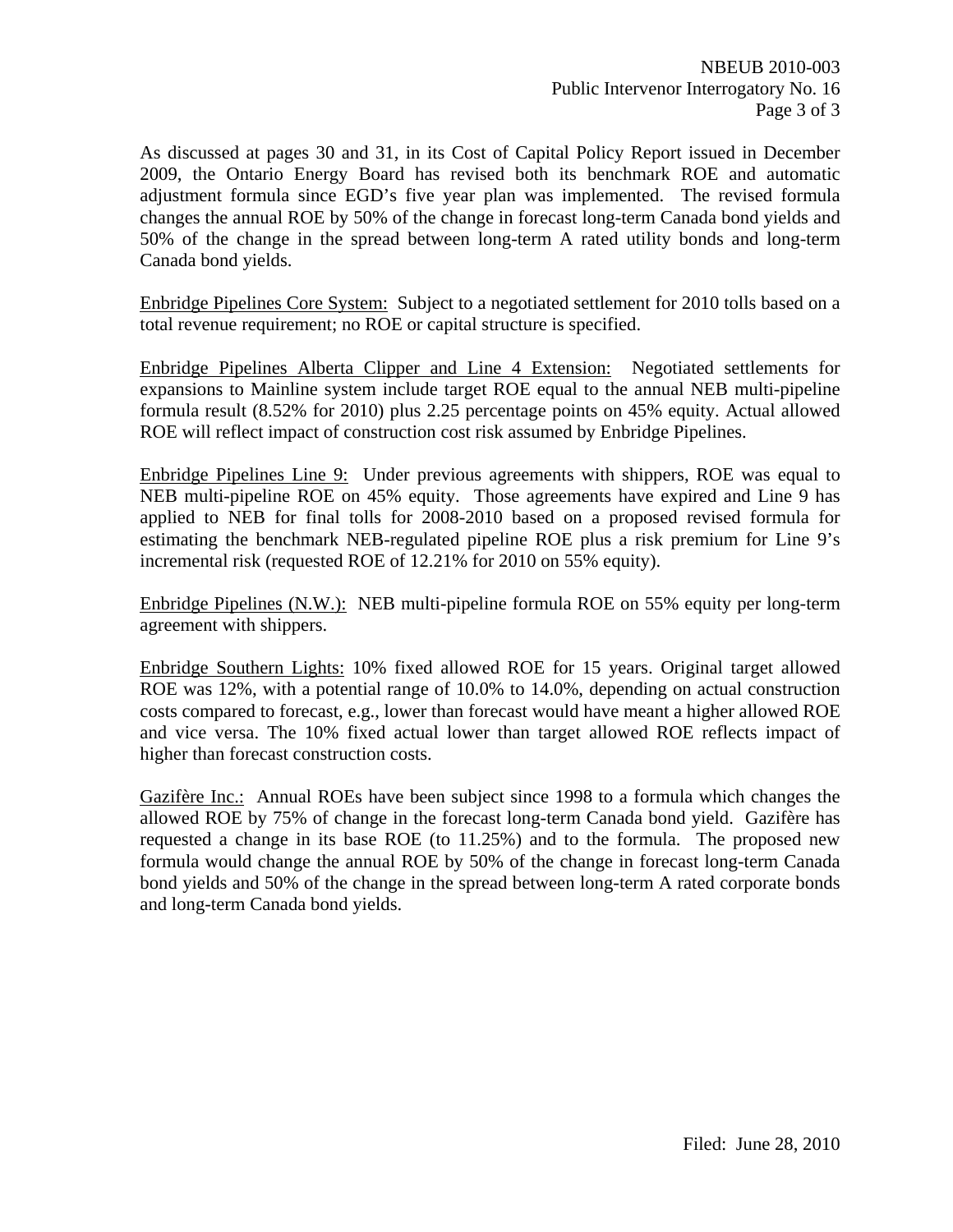## **Reference:** Exhibit B – ROE Adjustment Mechanism

## **Interrogatory:**

- 1. Please indicate what reviews of formula based ROE adjustment mechanism Ms. McShane has participated in since 1998, prior to the recent financial crisis of 2008/9.
- 2. Please discuss the results of the reviews of the ROE adjustment mechanism discussed in (1) above.
- 3. Please indicate whether Ms. McShane was a participant in the Alberta (AEUB) generic hearing that introduced an automatic ROE adjustment mechanism in 2003 and what her recommendations were.
- 4. Please indicate what the AEUB decision in the generic hearing in (3) above was in terms of a fair ROE.
- 5. Please confirm that Ms. McShane participated in an Ontario Power Generation hearing where the OEB confirmed the use of its ROE adjustment mechanism and formula in a decision dated November 3, 2008.
- 6. Please indicate the ROE adjustment formulae in use as of December 31, 2008 by: the National Energy Board, the Ontario Energy Board, the Alberta Energy and Utilities Board, the BC Utilities Commission, the Manitoba PUB, the Regie de L'energie, the Board of Commissioners of Newfoundland and Labrador.
- 7. Please indicate the ROEs allowed by the formulae referenced in (6) above with Ms. McShane's current forecast long Canada bond yield.

## **Response:**

1. Ms. McShane has participated in the following regulatory proceedings which reviewed the existing formula:

|                    |                 |                  | <b>Benchmark</b> |                                          |
|--------------------|-----------------|------------------|------------------|------------------------------------------|
| <b>Proceeding</b>  | Date of         | <b>Benchmark</b> | Long             |                                          |
| $/$ Company        | <b>Decision</b> | <b>ROE</b>       | Canada           | <b>Adjustment Mechanism Adopted</b>      |
|                    |                 |                  |                  | Sliding scale: Fixed risk premium of 350 |
|                    |                 |                  |                  | basis points when Long Canada yield was  |
| <b>British</b>     |                 |                  |                  | equal to or less than 6.0%. ROE changes  |
| Columbia           |                 |                  |                  | by 80% of change in forecast Long        |
| Benchmark          |                 |                  |                  | Canada yield when Long Canada above      |
| <b>Utility ROE</b> | Aug-99          | 9.5%             | 6.0%             | $6.0\%$ . $(G-80-99)$                    |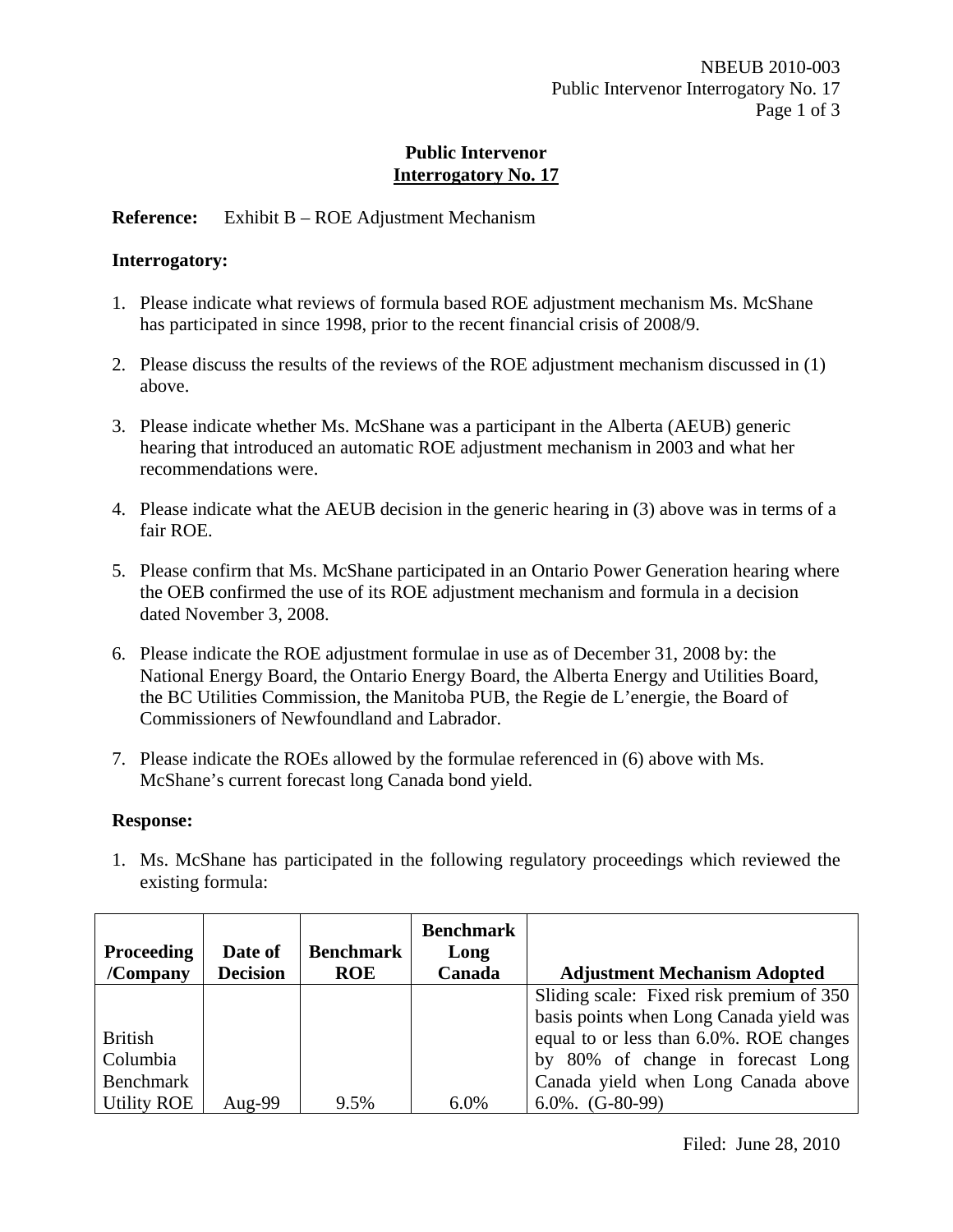|                    |                 |                  | <b>Benchmark</b> |                                       |
|--------------------|-----------------|------------------|------------------|---------------------------------------|
| <b>Proceeding</b>  | Date of         | <b>Benchmark</b> | Long             |                                       |
| $/$ Company        | <b>Decision</b> | <b>ROE</b>       | Canada           | <b>Adjustment Mechanism Adopted</b>   |
| Enbridge           |                 |                  |                  | No change in formula (ROE changes by  |
| Gas<br>$\&$        |                 | 10.65%           |                  | 75% of change in forecast Long Canada |
| <b>Union Gas</b>   | Feb-04          | (for EGD)        | 7.25%            | yield) (RP-2002-0158)                 |
| <b>British</b>     |                 |                  |                  |                                       |
| Columbia           |                 |                  |                  |                                       |
| Benchmark          |                 |                  |                  | ROE changes by 75% of change in       |
| <b>Utility ROE</b> | Mar-06          | 9.145%           | 5.25%            | forecast Long Canada yield (G-14-06)  |

- 2. Please see response to 1. above for the base ROEs and adjustment mechanisms adopted.
- 3. Ms. McShane was a participant in the 2003 Alberta generic proceeding. Her recommended benchmark return on equity was 11.25% at a forecast long Canada yield of 5.75% and a formula adjusting the ROE by 50% of the change in forecast long-term Canada bond yields.
- 4. The AEUB set the initial ROE at 9.60% at a long-term Canada bond yield of 5.68%, with an automatic adjustment formula adjusting the ROE by 75% of the change in forecast long-term Canada bond yields.
- 5. It is confirmed.
- 6. The formulas and indicated returns on equity at a forecast long Canada yield of 5.0% (as per Appendix C, page C-23) using the formulas in force as of December 31, 2008 for the various regulatory boards are presented in the table below:

| <b>Regulatory</b><br><b>Board</b> | <b>Base</b><br><b>Equity</b><br><b>Return</b> | Underlying<br><b>Forecast</b><br>Long<br>Canada<br><b>Yield</b> | <b>Adjustment</b><br><b>Mechanism</b><br>12/31/2008 (%<br>change in ROE for<br>1% change in<br>Long Canada) | <b>ROE</b> at<br>Long-<br>term<br>Canada<br>of $5.0\%$ | <b>Status of Formula</b> |
|-----------------------------------|-----------------------------------------------|-----------------------------------------------------------------|-------------------------------------------------------------------------------------------------------------|--------------------------------------------------------|--------------------------|
| <b>National Energy</b>            |                                               |                                                                 |                                                                                                             |                                                        |                          |
| Board                             | 12.25%                                        | 9.25%                                                           | 75%                                                                                                         | 9.06%                                                  | Discontinued             |
| <b>Ontario Energy</b>             |                                               |                                                                 |                                                                                                             |                                                        |                          |
| Board                             | 9.35%                                         | 5.5%                                                            | 75%                                                                                                         | 8.98%                                                  | Revised $\frac{1}{2}$    |
| Alberta Energy                    |                                               |                                                                 |                                                                                                             |                                                        |                          |
| and                               |                                               |                                                                 |                                                                                                             |                                                        | Suspended                |
| <b>Utilities Board</b>            | 9.6%                                          | 5.68%                                                           | 75%                                                                                                         | 9.09%                                                  | 2010/Under Review        |
|                                   |                                               |                                                                 |                                                                                                             |                                                        | Eliminated/Report        |
| <b>BC</b> Utilities               |                                               |                                                                 |                                                                                                             |                                                        | on Alternatives due      |
| Commission                        | 9.145%                                        | 5.25%                                                           | 75%                                                                                                         | 8.96%                                                  | December 2010            |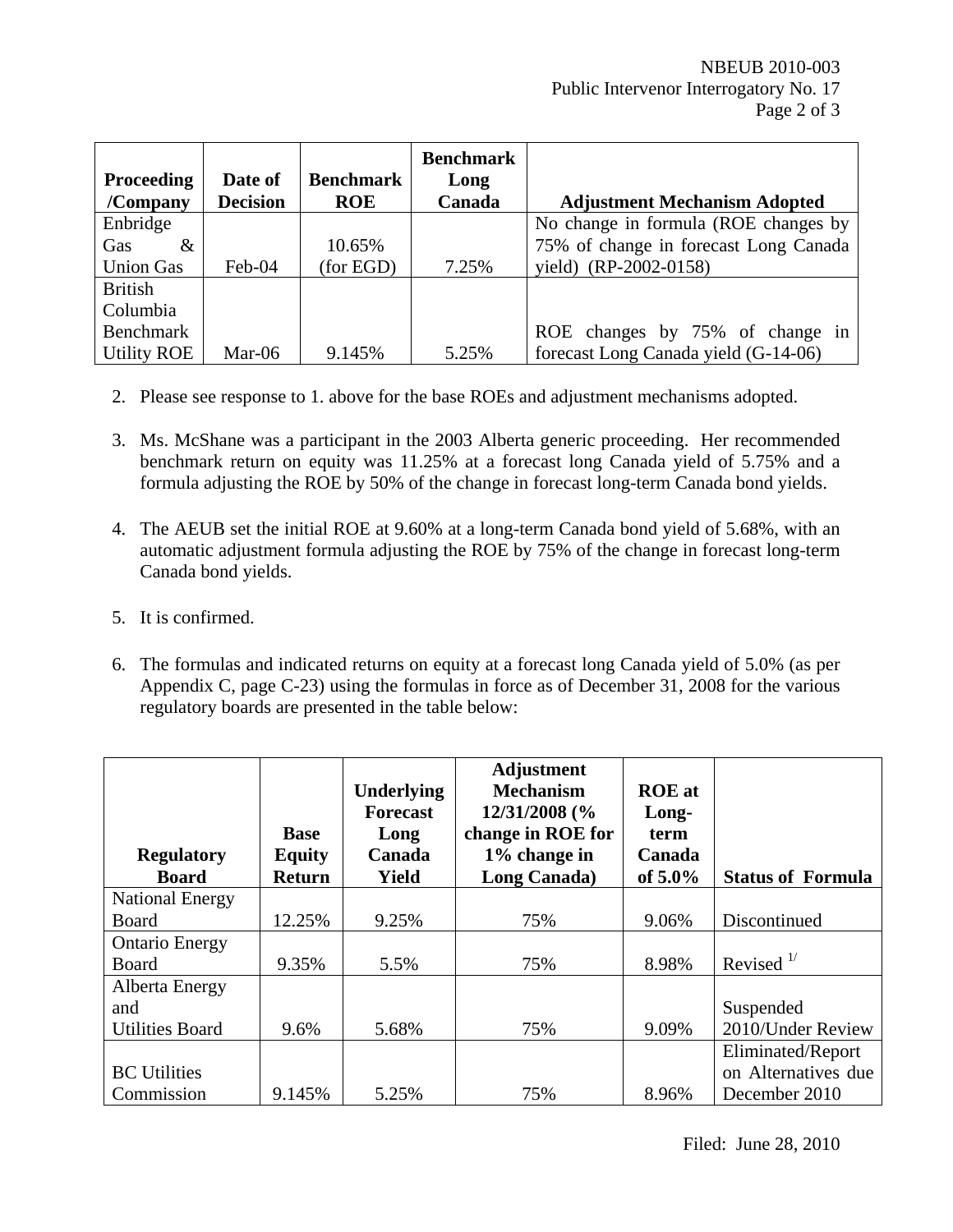NBEUB 2010-003 Public Intervenor Interrogatory No. 17 Page 3 of 3

| <b>Regulatory</b><br><b>Board</b> | <b>Base</b><br><b>Equity</b><br><b>Return</b> | <b>Underlying</b><br><b>Forecast</b><br>Long<br>Canada<br>Yield | <b>Adjustment</b><br><b>Mechanism</b><br>12/31/2008 (%<br>change in ROE for<br>1% change in<br>Long Canada) | <b>ROE</b> at<br>Long-<br>term<br>Canada<br>of $5.0\%$ | <b>Status of Formula</b>             |
|-----------------------------------|-----------------------------------------------|-----------------------------------------------------------------|-------------------------------------------------------------------------------------------------------------|--------------------------------------------------------|--------------------------------------|
| Manitoba PUB                      | 12.12%                                        | 9.12%                                                           | 80%                                                                                                         | 8.82%                                                  | 2/                                   |
| Régie de                          |                                               |                                                                 |                                                                                                             |                                                        |                                      |
| L'énergie (for                    |                                               |                                                                 |                                                                                                             |                                                        |                                      |
| Gazifère)                         | 10.0%                                         | 5.7%                                                            | 75%                                                                                                         | 9.48%                                                  | <b>Under Review</b>                  |
| Board of                          |                                               |                                                                 |                                                                                                             |                                                        | Renewed<br>April                     |
| Commissioners of                  |                                               |                                                                 |                                                                                                             |                                                        | 2010, change from                    |
| Newfoundland                      |                                               |                                                                 |                                                                                                             |                                                        | of<br>actual<br>$\mathsf{to}$<br>use |
| and Labrador                      | 9.75%                                         | 5.6%                                                            | 80%                                                                                                         | 9.27%                                                  | forecast bond yields                 |

<sup>1/</sup> Revised as follows: Refined formula-based ROE calculated as the base ROE + 0.5 X (change in Long Canada Bond Forecast from base year)  $+ 0.5$  X (change in the spread of (A-rated Utility Bond Yield – Long Canada Bond Yield) from the spread in the base year).

<sup>2/</sup> The formula was established for Centra Gas Manitoba in 1995; the rate base/rate of return methodology was replaced with a net income approach following the company's acquisition by Manitoba Hydro.

7. Please see response to 6. above.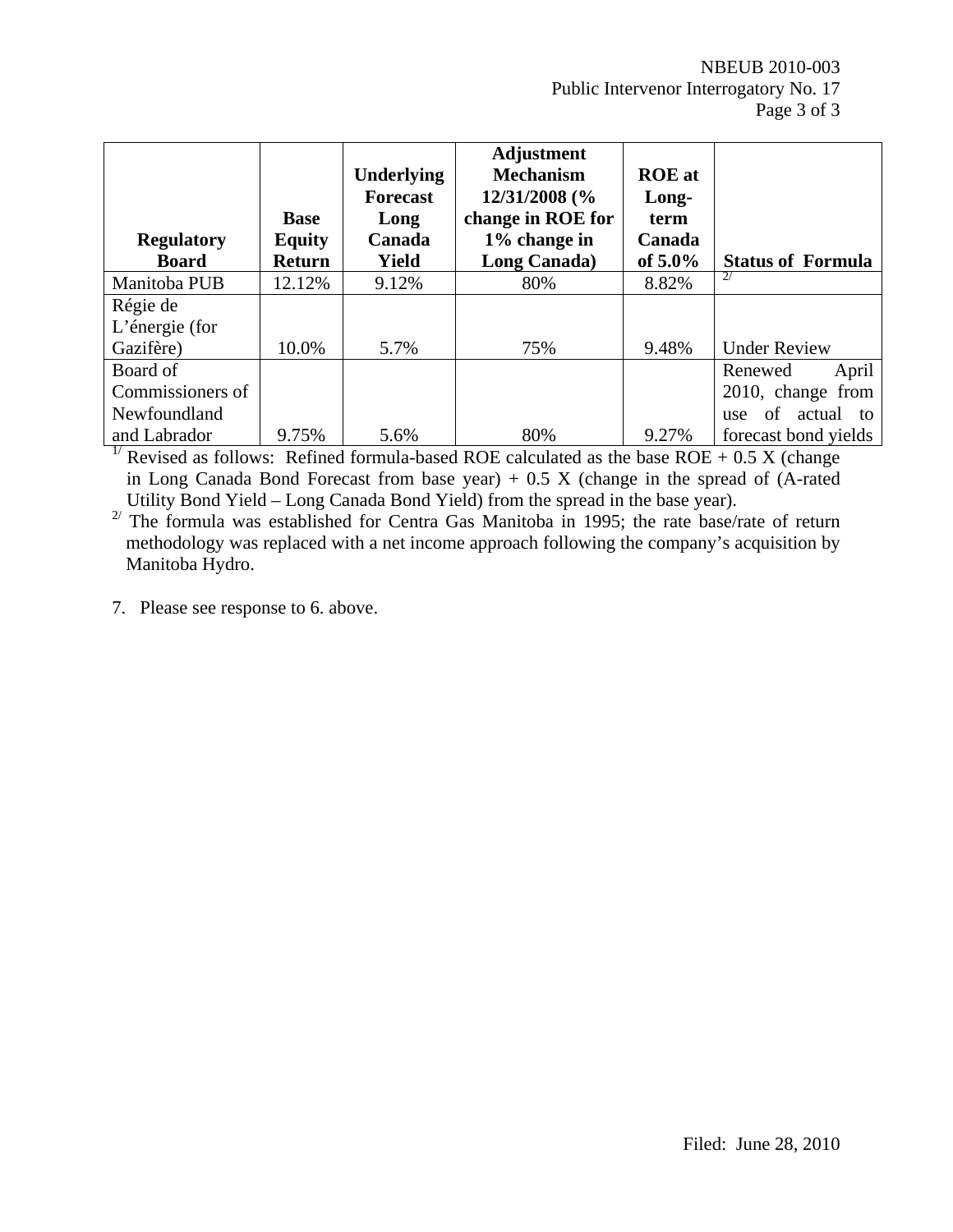## **Reference:** Exhibit B – Risk Assessment

## **Interrogatory:**

- 1. On Page 7, Ms. McShane indicates that the "cost of capital is also a function of financial risk." This statement follows a discussion of business risk. Please indicate which of her estimates for EGNB follows explicitly from a risk assessment of either EGNB or a comparable utility and explain in detail how the risk assessment generates the ROE estimate.
- 2. More specifically, please indicate how the comparable earnings or DCF estimates explicitly incorporate a risk assessment of EGNB.
- 3. In Ms. McShane's judgment, how much weight should be placed on estimates that explicitly incorporate risk versus methods that implicitly incorporate risk given her statements on Page 7?

## **Response:**

- 1. The "from first principles" approach developed an ROE for a benchmark utility using three different risk premium methods and three DCF models. The risk assessment of EGNB was then used to position EGNB relative to the benchmark. The relative risk assessment became the foundation for the selection of a sample of higher risk gas utilities. The betas for this higher risk sample as adjusted for differential financial risk with EGNB were utilized to develop a risk premium specific to EGNB. This analysis was supplemented by an estimate of the incremental risk premium by reference to estimates of the small size premium.
- 2. There was no comparable earnings estimate, assuming that, by that reference, the question is referring to the traditional comparable earnings test, which estimates the achievable returns on book equity for a sample of unregulated companies whose total risk is determined to be similar to that of a utility. The DCF and the DCF-based equity risk premium tests were applied to a sample of utilities whose total risk was determined to be similar to that of a benchmark utility. The utilities were selected using criteria designed to result in a sample that is of reasonably comparable risk to a benchmark utility. The risk assessment of EGNB was then used, as indicated in response to part 1, as the foundation for the selection of an alternative (higher risk) sample of companies whose betas were used to develop a risk premium specific to EGNB.
- 3. Ms. McShane assumes that the reference to estimates that "explicitly incorporate risk" is to estimates made by reference to the Capital Asset Pricing Model, or variants thereof, which apply an explicit relative risk adjustment to an estimate of the market return. As indicated in Ms. McShane's testimony at page 37, that "Any individual cost of equity model implicitly ascribes simplicity to a cost whose determination is inherently complex. No single model is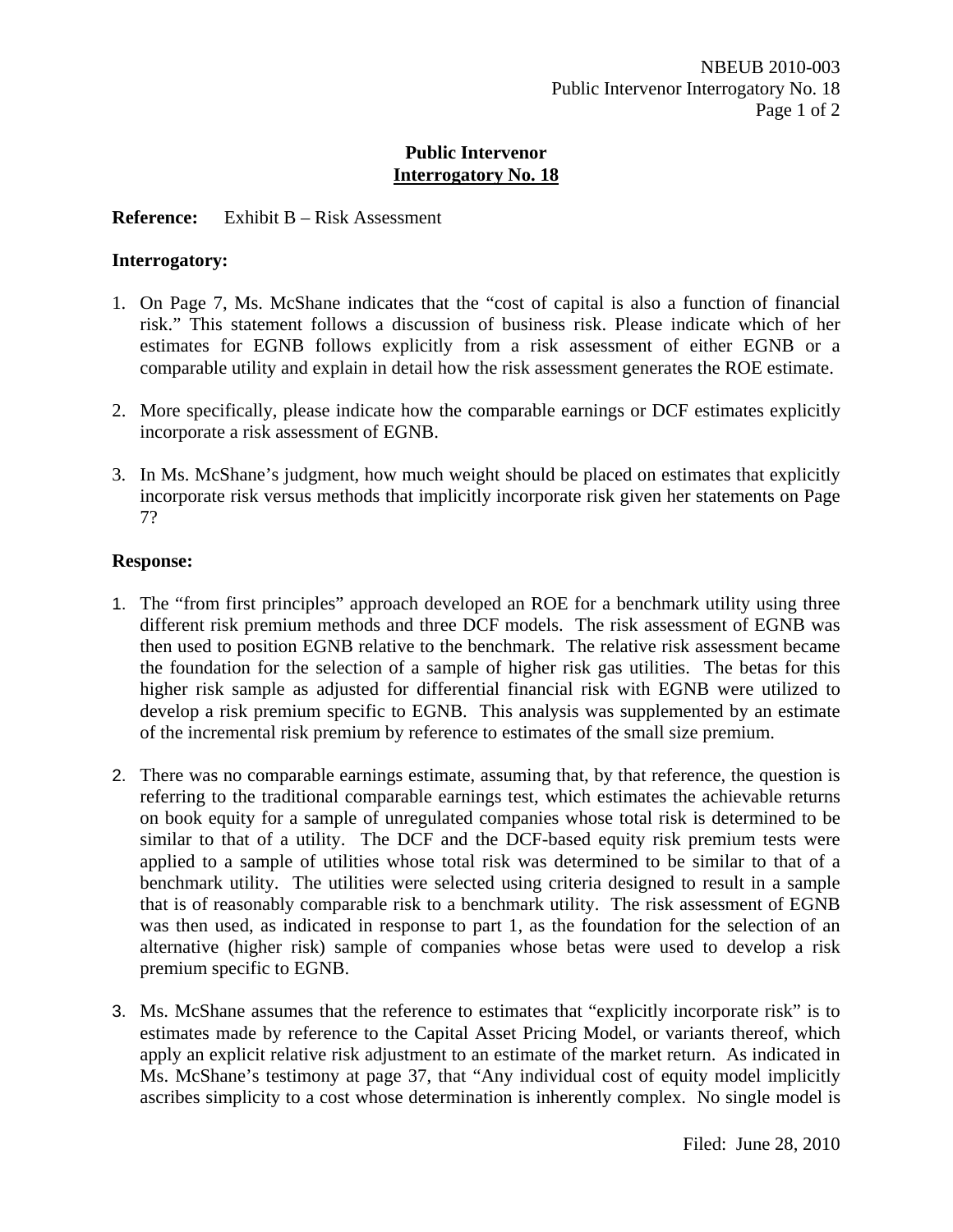NBEUB 2010-003 Public Intervenor Interrogatory No. 18 Page 2 of 2

powerful enough on its own to produce "the number" that will meet the fair return standard. Only by applying a range of tests along with informed judgment can adherence to the fair return standard be ensured." In Ms. McShane's judgment, the various tests that she has relied on to estimate the return requirement for a benchmark utility, including a variant of the Capital Asset Pricing Model (i.e., the risk-adjusted equity market risk premium test), provide different perspectives on the fair return and should be accorded the weights that were relied on in the development of the benchmark utility return on equity.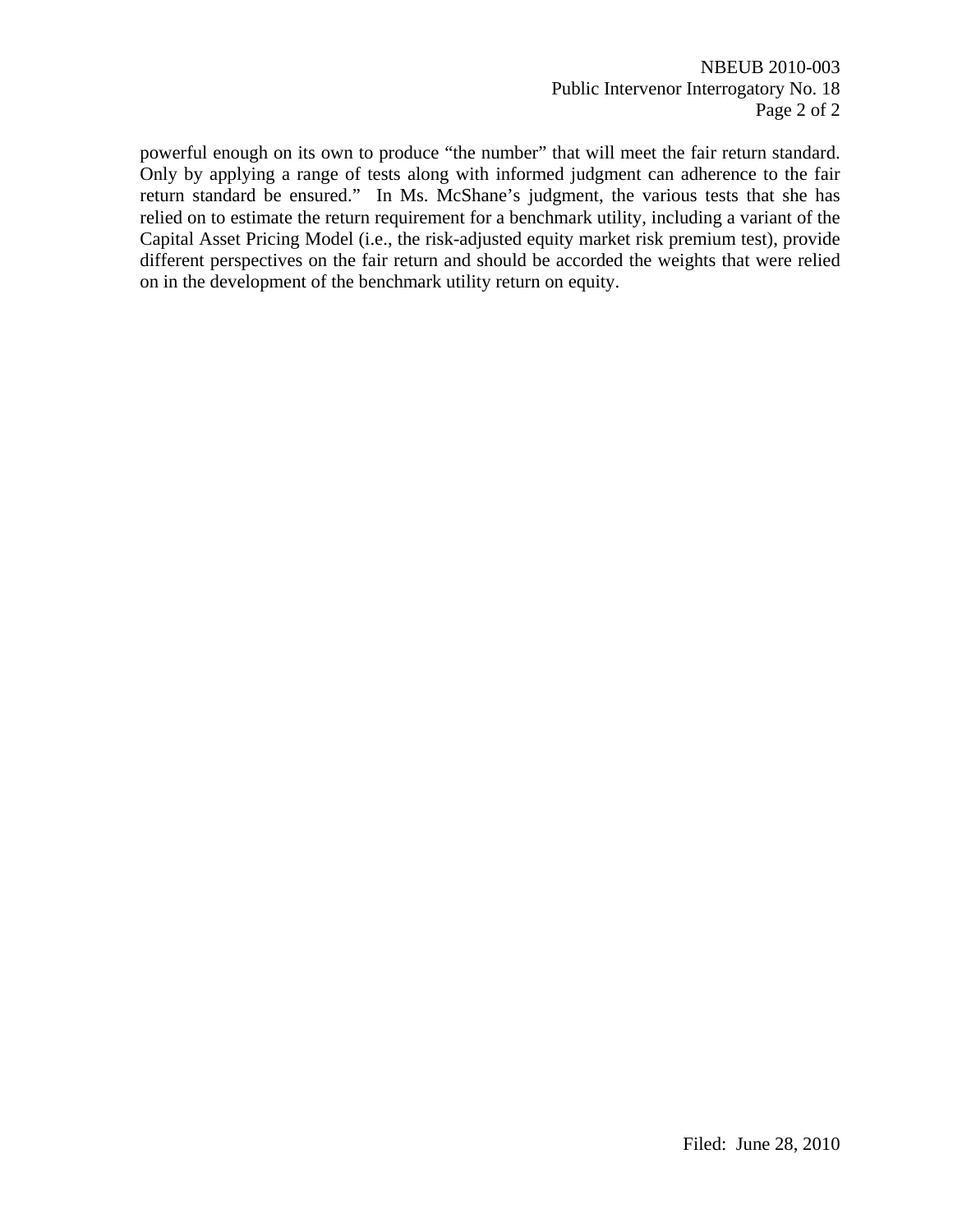## **Reference:** Exhibit B – Stand-Alone Utility.

## **Interrogatory:**

- 1. Please confirm that the basic theory of regulation is that as far as possible regulation should generate the same minimum average cost results of perfect completion. If not, why not?
- 2. Please confirm that if a 'stand alone' utility is of such a small size that it would not exist in a competitive market, its costs should not be passed on to ratepayers. If you do not agree, please indicate any economic theory that justifies the idea that regulation should protect utilities that are of an inefficient scale.
- 3. Further to (3) above, please confirm that the qualification to Ms. McShane's definition of stand-alone on Page 8 is that the utility be of a sufficient scale that it could exist as an independent entity. If not ,please explain in detail why not.
- 4. Please confirm that scale or size is a factor in bond ratings and financial market access. If not, please indicate any references in bond rating reports that states that size is not a factor in their assessment of the utility's business risk and rating.
- 5. Please indicate whether a utility that is still in the development phase can be a stand-alone utility given that it is similar to a normal project involving constant investment.

## **Response:**

- 1. The purpose of regulation is to emulate competition; perfect competition does not exist. The objective is to avoid allowing utilities, which have market power, the ability to collect monopoly profits.
- 2. Ms. McShane does not agree. Ms. McShane's view is that regulation should allow a regulated company an opportunity to recover its prudently incurred costs, including the cost of capital that it incurs in providing utility service. The return available from the application of invested capital to other enterprises of like risk is one requirement of the fair return standard. This standard is used to determine the cost of capital for a utility. Adherence to the stand-alone principle through capital structure, return on equity, or a combination thereof, for individual segments, divisions, or subsidiaries of a larger company is a means of ensuring that it is the cost of capital related to the risk of the specific investment that is being estimated and passed on to ratepayers.
- 3. Ms. McShane agrees that, in the application of the stand-alone principle, the ability to actually exist as an independent entity is a reasonable consideration in the estimation of the cost of capital.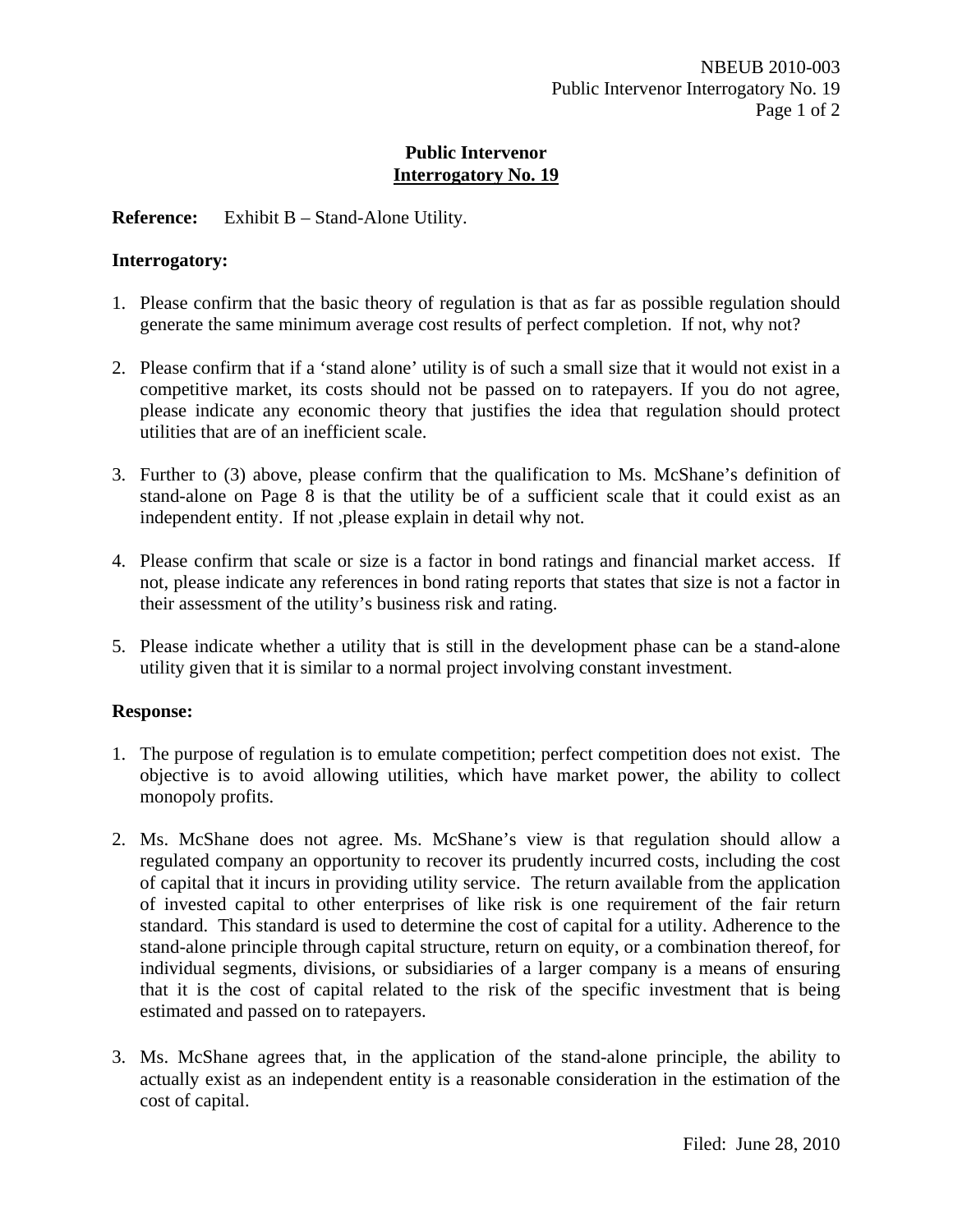- 4. It is confirmed.
- 5. As stated in response to 2. above, adherence to the stand-alone principle through capital structure, return on equity, or a combination thereof, for individual segments, divisions, or subsidiaries of a larger company is a means of ensuring that it is the cost of capital related to the risk of the specific investment that is being estimated. This is true whether the utility is in the development stage or has progressed beyond the development stage.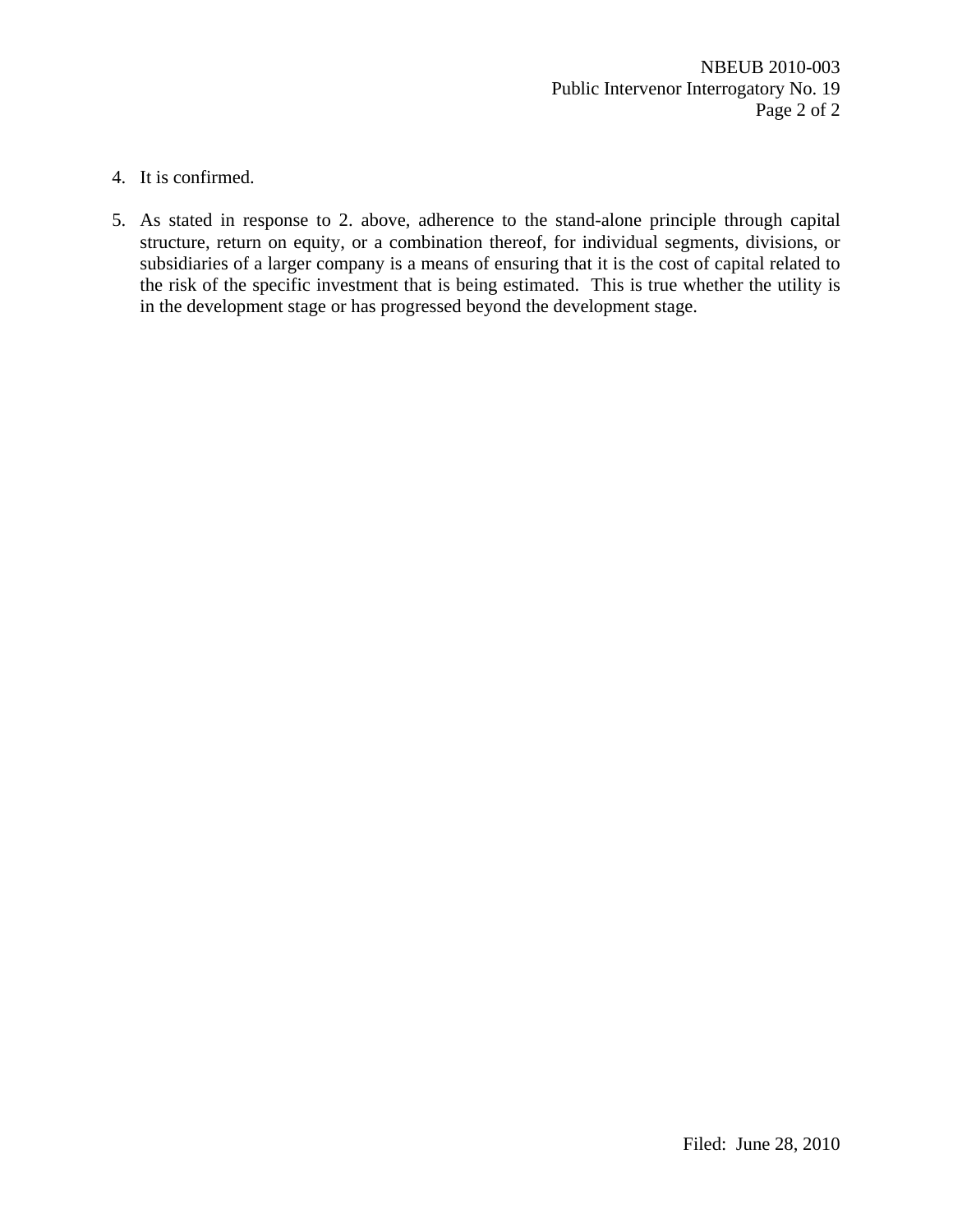## **Reference:** Exhibit B – Business Risk and Forecasting

#### **Interrogatory:**

- 1. In her discussion of the business risk of EGNB, Ms. McShane discusses the significant deviations of EGNB's customer base from that originally forecast. However, in Ms. McShane's judgment is EGNB riskier with only 35% of the forecast throughput versus what it would have been with 100% of the forecast throughput? Please discuss in detail.
- 2. Further to (1) above, if EGNB's forecast had been met, what ROE and common equity ratio would Ms. McShane now be recommending?
- 3. Further to (1) above, does Ms. McShane regard the current situation as a "worst case scenario" compared to what was thought to be possible in 1999? Please confirm that the 50% common equity ratio and 13% ROE were allowed in NBPUB 299 to reflect the risks involved in the development stage. Further, to what extent would Ms. McShane agree that EGNB has already been compensated for the risks involved in the development stage?
- 4. Does Ms. McShane judge a utility in a development stage to be inherently riskier than one that is in a mature stage recovering its full rate base costs?
- 5. Would Ms. McShane agree that risk has now largely been realised even if it has resulted in a worse than expected scenario? If not please discuss in detail.
- 6. Ms. McShane recommends a 50% common equity ratio and 12.75% ROE. Please indicate the average ROE earned by Corporate Canada over the period 2000-2009, and the average common equity ratio. Please be explicit in the data sources used.
- 7. Would Ms. McShane regard EGNB as riskier than an average Canadian company? If so, please justify and indicate any other non-ROE regulated Canadian companies that have similar protective mechanisms to EGNB.

#### **Response:**

1. Yes, Ms. McShane would judge EGNB to be riskier with only 35% of its forecast throughput than it would be had its original forecasts been met. The original forecasts anticipated that EGNB would have, by 2010, attracted 38,000 customers and had more than 16 PJs of throughput, larger, for example, than Pacific Northern Gas and Gazifère. It would have been able to set rates on a cost of service basis and, while still recovering the accrued revenue deficiency (which had been forecast to peak at \$13 million) would no longer have been deferring any part of its allowed rate of return. In other words, while still an immature utility,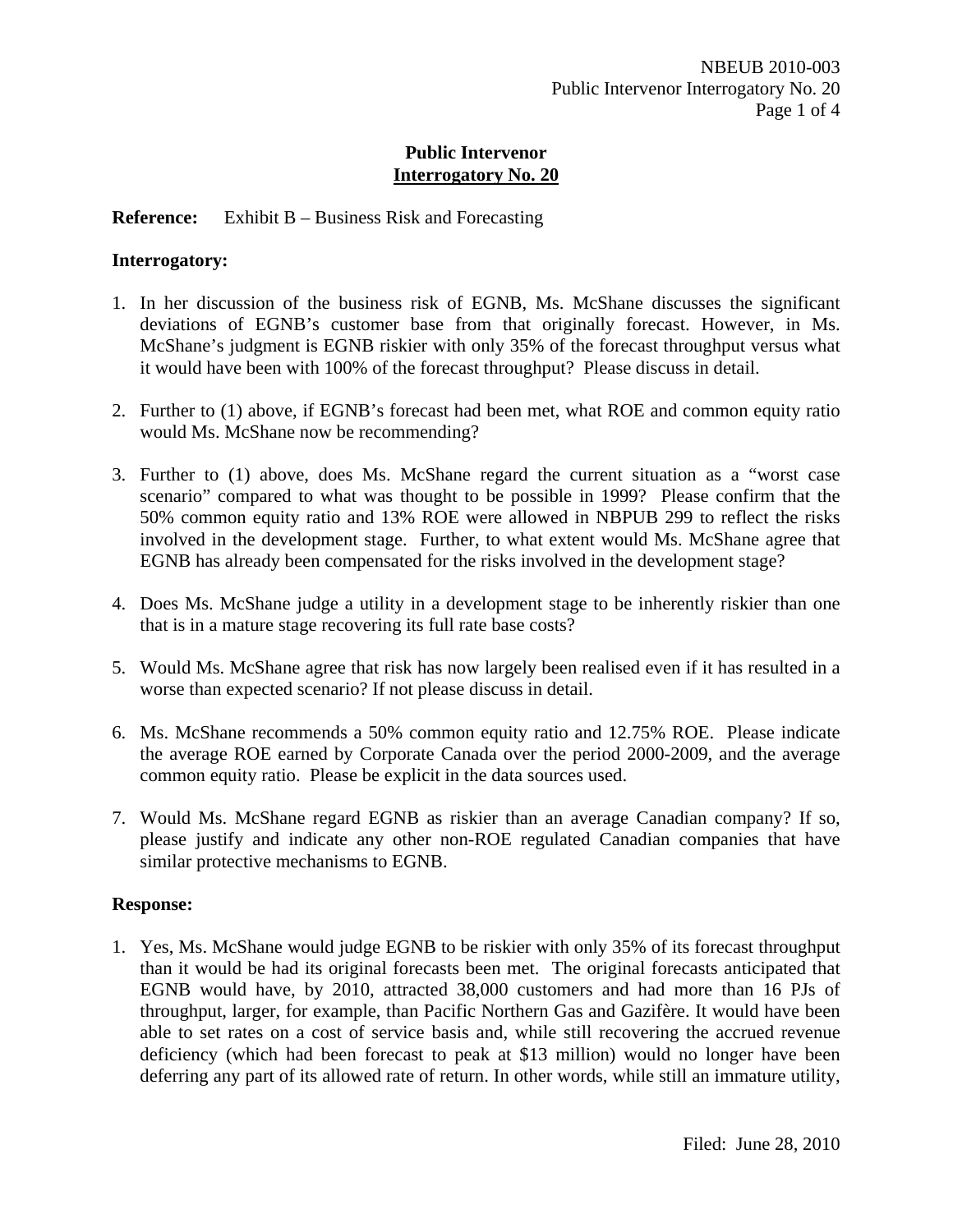EGNB would have moved beyond the development stage and been significantly closer to being a mature utility than it is.

- 2. Had the forecasts been achieved as anticipated, the recommended ROE and capital structure would have been closer to what she would recommend for a mature gas distribution utility, with due regard for the specific market, competitive, supply and regulatory environment of EGNB. However, the premise of the question is merely hypothetical and Ms. McShane has not undertaken the analysis to determine what the ROE and common equity ratio might be under such hypothetical circumstances.
- 3. While there is a significant divergence between EGNB's current circumstances and the initial forecasts, Ms. McShane would not characterize the current circumstances as a "worst case" scenario. Ms. McShane agrees that the 13% ROE and 50% common equity ratio were intended to be compensation for the risks faced during the development period, which based on the Board's criteria, has not concluded. As stated in Exhibit B, commencing at line 311, "Effectively, EGNB is experiencing the risks that were envisioned at its inception, which, in turn, have resulted in the magnitude of the revenue deficiency deferral account, for which investors are at risk of recovery. While the risks have shifted over time from market development to recovery of the invested capital, I see no reason that either existing or prospective investors would require a lower incremental risk premium to compensate for the risk than was incorporated in the ROE adopted in 2000, estimated at 200 to 300 basis points above the returns for mature gas distribution utilities."
- 4. Yes.
- 5. No. Please see response to 3. above.
- 6. Based on surveys, Statistics Canada estimates the ROE and debt/equity ratio quarterly for Canadian enterprises. Based on the annual data reported by Statistics Canada in the *Canadian Economic Observer* (June 2010 and historical tables), the average ROE for all industries for the period 2000-2009 was 10.3%. Based on the quarterly data reported by Statistics Canada in *Quarterly Financial Statistics for Enterprises,* the average reported debt/equity (debt as a percent of equity) ratio was approximately 85%; the corresponding equity/capital ratio (equity as a percent of debt plus equity) is approximately 55%.
- 7. No. However, higher risk companies do not always earn higher returns, either returns on book value or market returns, than lower risk companies. If they did, they would not be considered risky. To illustrate, I selected a sample of relatively low risk unregulated firms based on the following criteria:
	- ¾ Listed on the TSX, domiciled in Canada and not structured as an income trust.
	- ¾ Limited to industries characterized by relatively stable demand. Categorized in Global Industry Classification Standard (GICS) sectors 20-30. The sectors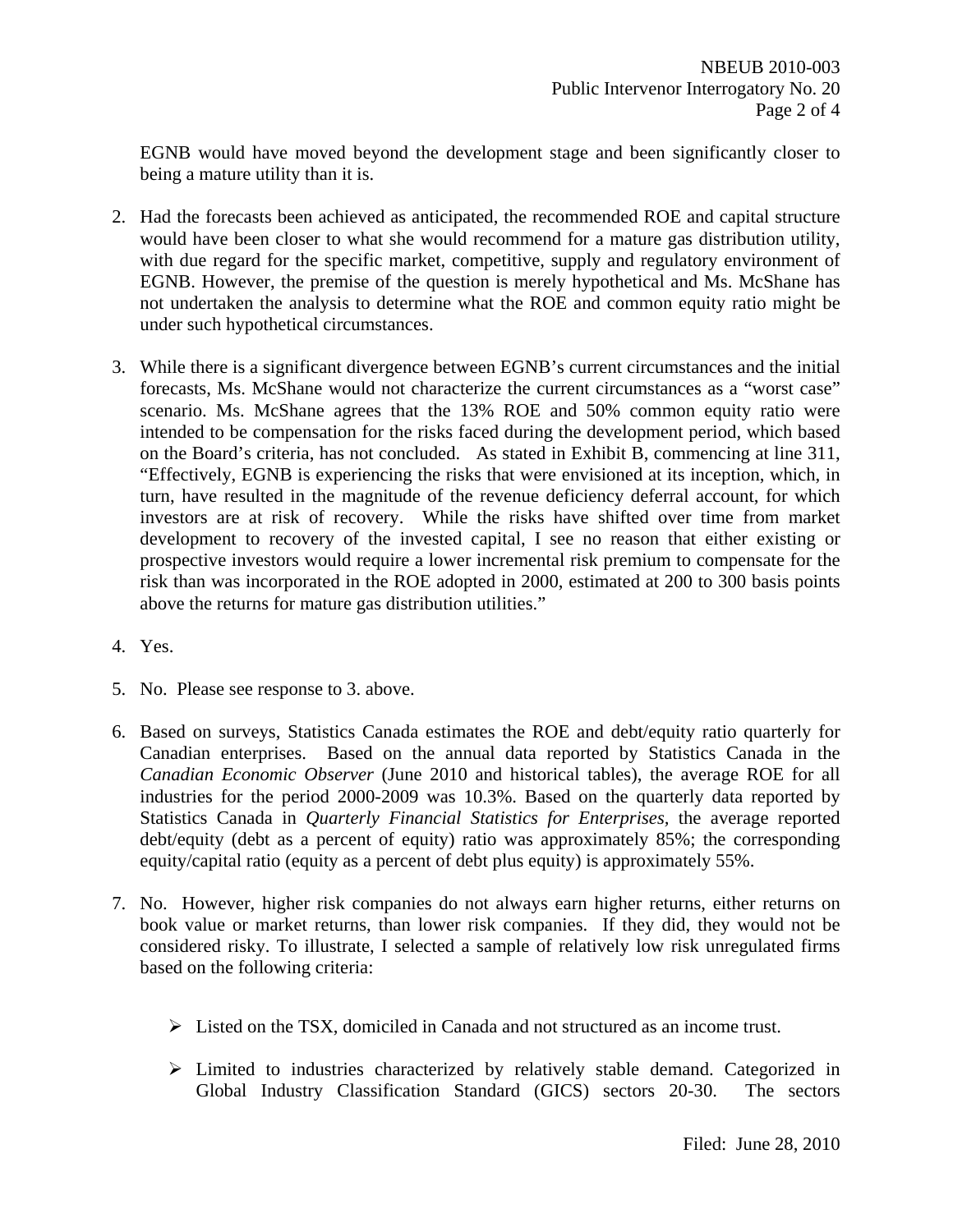represented by the GICS codes in this range are: Industrials, Consumer Discretionary and Consumer Staples. Included in these sectors are major industries such as: Food Retail, Food Distributors, Tobacco, Packaged Foods, Soft Drinks, Distillers, Household Appliances, Aerospace and Defense, Electrical Components & Equipment, Industrial Machinery, Publishing & Printing, Department Stores, and General Merchandise.

- $\blacktriangleright$  Have earnings data available and positive equity since 1999.
- $\triangleright$  Have at least five years of market data available (sufficient to calculate a five-year beta).
- $\blacktriangleright$  Have paid dividends each year since 2000.
- ¾ Stock is ranked Very Conservative or Conservative by the Canadian Business Service (CBS).
- $\triangleright$  If debt is rated by either DBRS or Standard & Poor's, debt ratings are investment grade, i.e., BBB (low) or BBB- respectively.
- $\triangleright$  Five-year beta ending 2009 is below the market average beta of 1.0.

The following table indicates that the returns on common equity for this sample of relatively low risk unregulated firms averaged approximately 11.0% to 12.0% from 2000-2009:

#### **RETURNS ON AVERAGE COMMON STOCK EQUITY FOR 20 LOW RISK UNREGULATED CANADIAN COMPANIES**

|                                            |      |         |         |        |        |        |        |         |          |         | Average      |
|--------------------------------------------|------|---------|---------|--------|--------|--------|--------|---------|----------|---------|--------------|
| <b>Company Name</b>                        | 2000 | 2001    | 2002    | 2003   | 2004   | 2005   | 2006   | 2007    | 2008     | 2009    | 2000-2009    |
| ALGOMA CENTRAL CORP                        | 1.1  | 14.8    | 9.3     | 4.7    | 9.2    | 11.2   | 13.4   | 15.1    | 10.3     | 8.8     | 9.8          |
| ARBOR MEMORIAL SERVICES-CL B               | 7.5  | 5.1     | 14.5    | 19.7   | 13.0   | 10.6   | 10.5   | 9.6     | 9.9      | 10.2    | 11.1         |
| ASTRAL MEDIA INC -CLA                      | 4.4  | 8.2     | 10.0    | 10.0   | 10.9   | 12.1   | 13.1   | 13.0    | 14.7     | $-12.6$ | 8.4          |
| CANADA BREAD CO LTD                        | 7.4  | 8.6     | 13.9    | 9.6    | 14.3   | 14.5   | 9.5    | 13.7    | 9.7      | 10.6    | 11.2         |
| CANADIAN NATIONAL RAILWAY CO               | 14.4 | 12.5    | 8.9     | 11.2   | 18.8   | 18.8   | 21.9   | 21.6    | 18.3     | 17.0    | 16.3         |
| <b>CANADIAN PACIFIC RAILWAY LTD</b>        | 20.2 | 6.6     | 15.2    | 11.3   | 10.8   | 13.0   | 17.2   | 18.3    | 10.8     | 9.6     | 13.3         |
| CANADIAN TIRE CORP - CL A                  | 10.6 | 11.5    | 11.9    | 12.8   | 13.6   | 13.9   | 13.4   | 14.2    | 11.2     | 9.2     | 12.2         |
| COGECO INC -SUB VTG                        | 3.5  | 25.3    | 12.5    | 2.9    | $-3.1$ | $-6.3$ | 7.4    | 21.0    | 6.2      | $-20.6$ | 4.9          |
| <b>EMPIRE CO LTD -CL A</b>                 | 69.1 | 16.4    | 11.4    | 11.6   | 11.4   | 16.2   | 10.3   | 14.0    | 10.5     | 10.3    | 18.1         |
| <b>JEAN COUTU GROUP</b>                    | 14.9 | 15.7    | 16.6    | 16.2   | 8.9    | 6.6    | 8.0    | $-14.3$ | $-122.9$ | 23.3    | $-2.7$       |
| <b>LOBLAW COMPANIES LTD</b>                | 15.7 | 16.8    | 18.9    | 19.1   | 19.1   | 13.2   | $-3.9$ | 6.0     | 9.6      | 10.8    | 12.5         |
| MAGNA INTERNATIONAL -CLA                   | 15.9 | 14.7    | 11.8    | 9.5    | 13.3   | 10.5   | 7.7    | 7.8     | 1.0      | $-6.2$  | 8.6          |
| MAPLE LEAF FOODS INC                       | 8.0  | 10.3    | 12.2    | 4.8    | 13.0   | 9.9    | 0.5    | 19.2    | $-3.2$   | 4.5     | 7.9          |
| METRO INC -CLA                             | 22.8 | 24.1    | 23.9    | 23.8   | 21.0   | 16.1   | 15.6   | 15.1    | 14.7     | 16.4    | 19.4         |
| SAPUTO INC                                 | 16.0 | 19.4    | 18.1    | 19.5   | 18.8   | 14.1   | 16.2   | 18.3    | 15.5     | 19.1    | 17.5         |
| SHAW COMMUNICATIONS INC-CL B               | 5.5  | $-8.4$  | $-14.1$ | $-4.5$ | 2.8    | 7.7    | 27.2   | 20.4    | 31.6     | 22.5    | 9.1          |
| <b>THOMSON-REUTERS CORP</b>                | 17.9 | 10.2    | 7.3     | 8.8    | 10.3   | 9.3    | 11.0   | 31.1    | 9.1      | 4.0     | 11.9         |
| <b>TORSTAR CORP - CLB</b>                  | 5.4  | $-14.6$ | 21.3    | 17.8   | 14.6   | 14.5   | 9.2    | 11.3    | $-22.7$  | 5.3     | 6.2          |
| TRANSCONTINENTAL INC -CL A                 | 13.7 | 4.0     | 18.9    | 17.5   | 13.9   | 13.3   | 12.2   | 10.3    | 0.7      | $-7.7$  | 9.7          |
| <b>WESTON (GEORGE) LTD</b>                 | 17.4 | 18.5    | 18.3    | 19.4   | 10.2   | 16.2   | 1.6    | 12.7    | 17.5     | 17.6    | 14.9         |
| Mean                                       | 14.6 | 11.0    | 13.0    | 12.3   | 12.2   | 11.8   | 11.1   | 13.9    | 2.6      | 7.6     | 11.0         |
| Median<br><b>Average of Annual Medians</b> | 14.1 | 12.0    | 13.2    | 11.4   | 13.0   | 13.1   | 10.8   | 14.1    | 10.1     | 9.9     | 11.1<br>12.2 |

Source: Standard and Poor's Research Insight.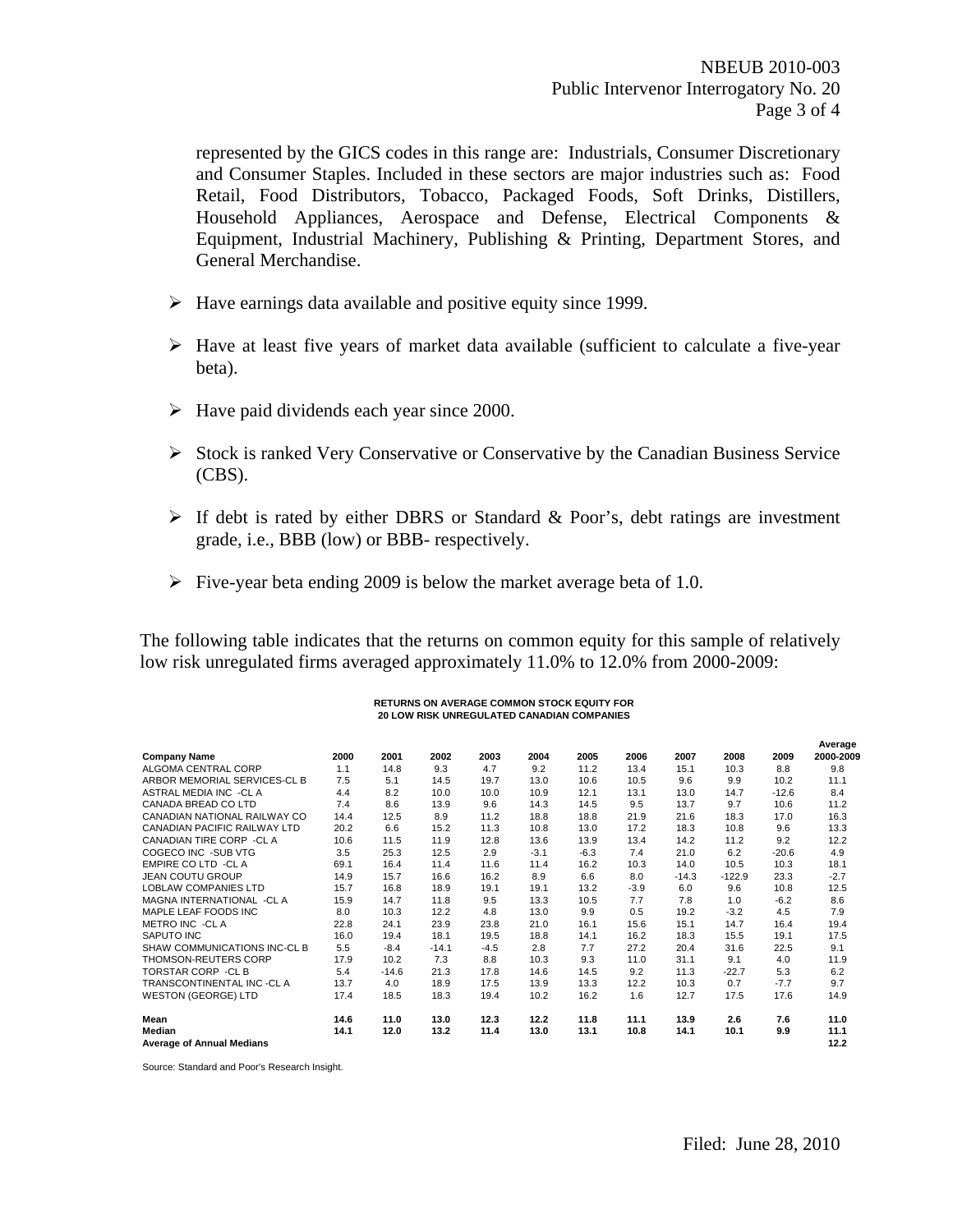As the following table shows, the common equity ratios of these companies averaged over 60% over the period 2000-2009:

|                                     |                | <b>Debt Ratings</b> | <b>CBS Stock</b>         | <b>Beta</b><br>2005-2009 |          | 2000-2009 Average<br><b>Equity Ratio</b><br><b>Based On</b> |  |
|-------------------------------------|----------------|---------------------|--------------------------|--------------------------|----------|-------------------------------------------------------------|--|
| <b>Company Name</b>                 | <b>S&amp;P</b> | <b>DBRS</b>         | Rating                   | Raw                      | Adjusted | <b>Total Capital</b>                                        |  |
| ALGOMA CENTRAL CORP                 |                |                     | Very Conservative        | 0.90                     | 0.93     | 84.2%                                                       |  |
| ARBOR MEMORIAL SERVICES-CL B        |                |                     | Conservative             | 0.27                     | 0.51     | 67.2%                                                       |  |
| ASTRAL MEDIA INC -CL A              |                |                     | Very Conservative        | 0.55                     | 0.70     | 89.7%                                                       |  |
| CANADA BREAD CO LTD                 |                |                     | Conservative             | 0.58                     | 0.72     | 85.9%                                                       |  |
| CANADIAN NATIONAL RAILWAY CO        | A-             | A (low)             | Very Conservative        | 0.47                     | 0.64     | 58.7%                                                       |  |
| <b>CANADIAN PACIFIC RAILWAY LTD</b> | <b>BBB</b>     | <b>BBB</b>          | Very Conservative        | 0.76                     | 0.84     | 55.6%                                                       |  |
| CANADIAN TIRE CORP - CL A           | BBB+           | A (low)             | Very Conservative        | 0.53                     | 0.68     | 64.6%                                                       |  |
| COGECO INC -SUB VTG                 |                |                     | Very Conservative        | 0.88                     | 0.92     | 26.8%                                                       |  |
| <b>EMPIRE CO LTD -CL A</b>          |                |                     | Very Conservative        | 0.16                     | 0.44     | 59.8%                                                       |  |
| <b>JEAN COUTU GROUP</b>             |                |                     | Conservative             | 0.51                     | 0.67     | 70.4%                                                       |  |
| <b>LOBLAW COMPANIES LTD</b>         | <b>BBB</b>     | <b>BBB</b>          | Very Conservative        | 0.32                     | 0.55     | 52.6%                                                       |  |
| MAGNA INTERNATIONAL -CL A           | <b>BBB</b>     | BBB (high)          | Conservative             | 0.79                     | 0.86     | 86.3%                                                       |  |
| MAPLE LEAF FOODS INC                |                |                     | Very Conservative        | 0.14                     | 0.42     | 47.7%                                                       |  |
| METRO INC -CL A                     | <b>BBB</b>     | <b>BBB</b>          | Very Conservative        | 0.16                     | 0.44     | 76.2%                                                       |  |
| SAPUTO INC                          |                |                     | Very Conservative        | 0.24                     | 0.49     | 71.5%                                                       |  |
| SHAW COMMUNICATIONS INC-CL B        | BBB-           | <b>BBB</b>          | Very Conservative        | 0.36                     | 0.57     | 38.6%                                                       |  |
| <b>THOMSON-REUTERS CORP</b>         | $A -$          | A (low)             | Very Conservative        | 0.38                     | 0.58     | 68.7%                                                       |  |
| <b>TORSTAR CORP - CL B</b>          |                | <b>BBB</b>          | Conservative             | 0.52                     | 0.68     | 58.5%                                                       |  |
| TRANSCONTINENTAL INC -CL A          | BBB-           | BBB (high)          | Very Conservative        | 0.80                     | 0.86     | 63.4%                                                       |  |
| <b>WESTON (GEORGE) LTD</b>          | <b>BBB</b>     | <b>BBB</b>          | Very Conservative        | $-0.14$                  | 0.24     | 36.6%                                                       |  |
| Mean                                | <b>BBB</b>     | BBB(high)           | <b>Very Conservative</b> | 0.46                     | 0.64     | 63.1%                                                       |  |
| Median                              | <b>BBB</b>     | <b>BBB</b>          | <b>Very Conservative</b> | 0.49                     | 0.66     | 64.0%                                                       |  |

#### **RISK MEASURES FOR 20 LOW RISK UNREGULATED CANADIAN COMPANIES**

Source: Standard and Poor's Research Insight, DBRS and The Blue Book of CBS Stock Reports.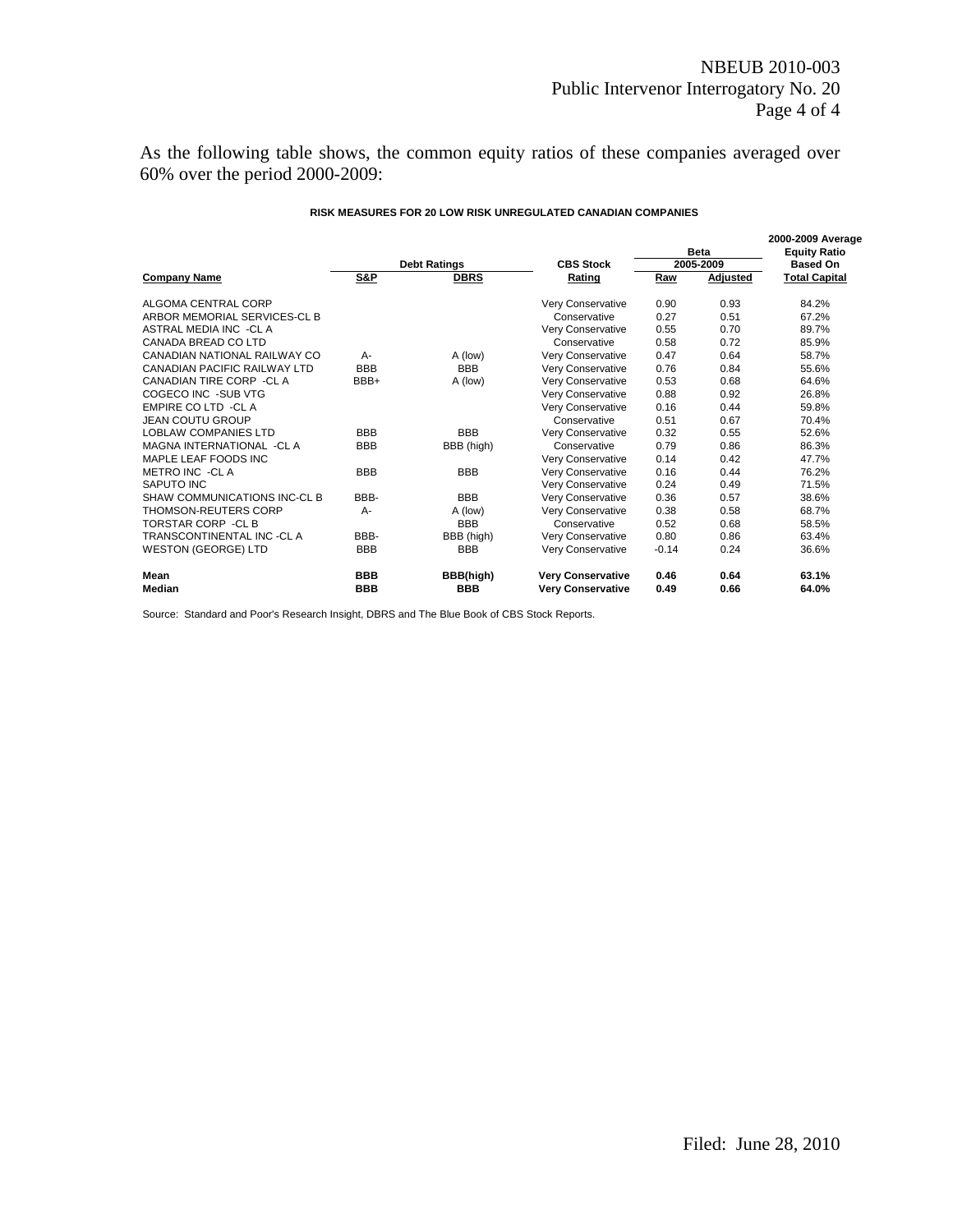## **Reference:** Exhibit B – Trends in Equity Ratios

## **Interrogatory:**

- 1. On Page 16, Ms. McShane notes that there has been an upward trend in common equity ratios since 2000.
	- i. Please indicate any changes business risk that would support an upward change, please be specific;
	- ii. Please indicate any regulatory changes that would support an increase in common equity ratios, for example, would the removal of non-monopoly elements such as water heaters or energy purchases support an increase or a decrease?
- 2. Can Ms. McShane point to any objective risk assessments, such as betas, standard deviation of returns, inability to earn the allowed ROE, etc. that would support an increase in utility risk since 2000?
- 3. Please provide a copy of the Nova Scotia Utility and Review Board (NSUARB) Decision of February 2009 for Heritage Gas.

## **Response:**

- 1.
- i. To Ms. McShane's knowledge, the only increases in the allowed common equity ratios reported on Table 2 that were explicitly tied to increases in business risk were the increase in the allowed common equity ratio of Terasen Gas (TGI) from 35% to 40% in December 2009 and the increase in the allowed common equity ratio of Terasen Gas (Whistler) (TGW) in April 2009.

With respect to TGI, in its December 2009 decision the British Columbia Utilities Commission cited the increase in long-term business risks arising from First Nations related risks and risks related to the potential impact of climate change policies. The former refers to increased operational and regulatory complexity due to the lack of certainty of the nature and extent of aboriginal rights and title in BC together with the lack of treaties. The latter refers to the probability that, due to provincial policy that favours reliance on green technologies (e.g., hydroelectricity), potential customers will opt for electricity over natural gas.

TGI's earlier (2006) allowed increase in its common equity ratio (from 33% to 35%) was attributed to debt downgrades that the utility had experienced, to the elimination of preferred shares since its capital structure had previously been reviewed and to the capital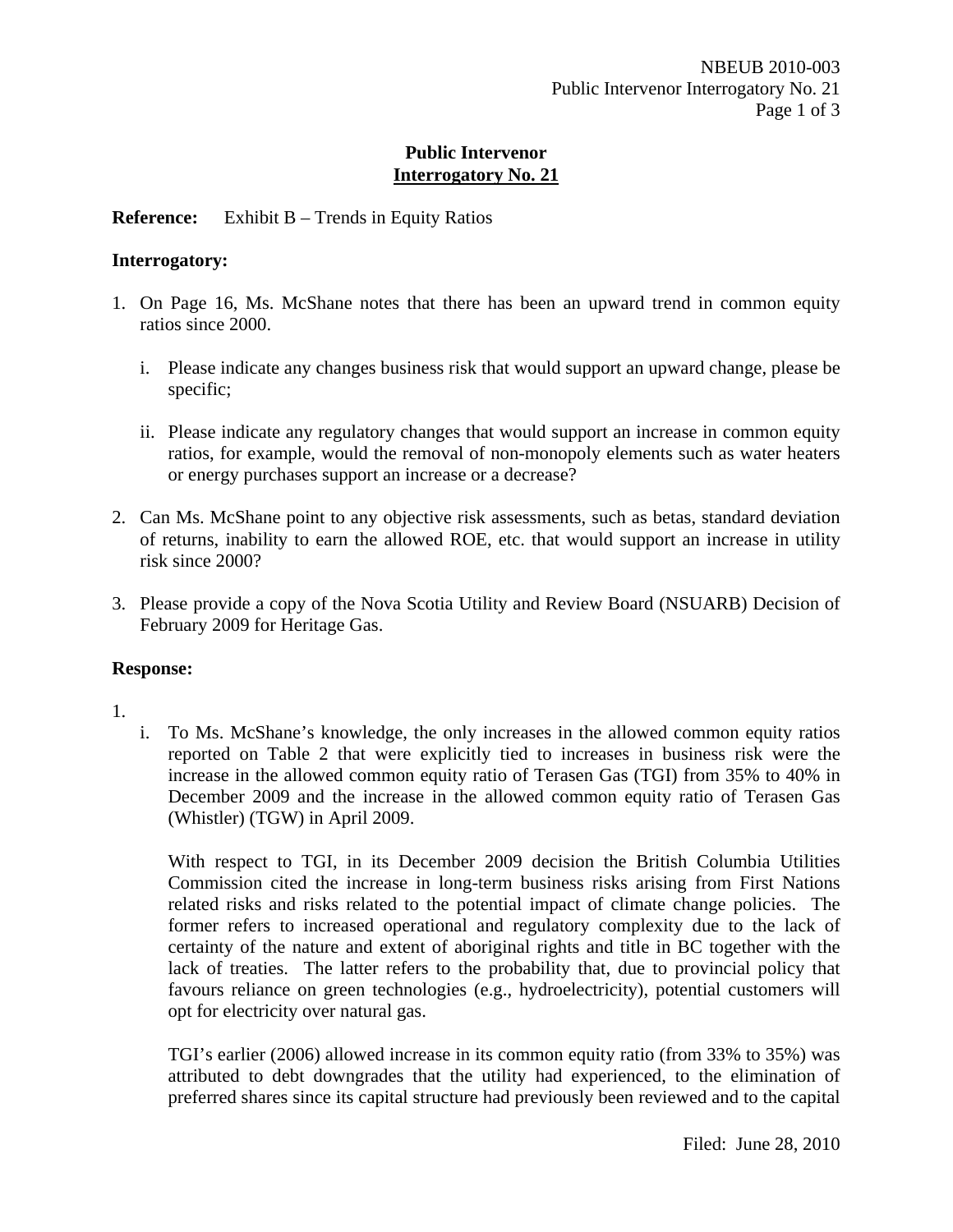structures of its Canadian peers. While the BCUC increased the common equity ratio of Terasen Gas (Vancouver Island) (TGVI) from 35% to 40% in 2006 at the same time it increased that of TGI, the Commission did not cite an increase in business risk, rather that it considered that its business risk was considerably higher than that of a low risk benchmark utility (e.g., TGI).

With respect to TGW, the BCUC raised its common equity ratio from 35% to 40% as a result of its finding that the business risks will have increased following the utility's conversion from a propane to a natural gas distribution system due to a doubling of its rate base but no change in its customer base, and due to the bonus/penalty condition of the utility's acceptance of its Certificate of Public Convenience and Necessity for the conversion (i.e., it would be subject to construction cost risks).

Subsequent to the BCUC's decision in 2009, raising TGI's common equity ratio from 35% to 40%, Pacific Northern Gas negotiated increases in the common equity ratios for its three separate divisions (from 36% to 40% for Fort St. John/Dawson Creek and from 40% to 45% for PNG-West).

With respect to ATCO Gas, there have been two increases in the allowed common equity ratio since 2000, the first as a result of the Generic Cost of Capital Decision in 2004 (equity ratio raised from 37% to 38%). In that decision, which determined the common equity ratios for eleven different regulated entities, the regulator considered various factors relevant to the capital structure, including business risk, the last awarded capital structure, interest coverage ratios, bond rating analysis and comparable awards by regulators in other jurisdictions. The Generic Cost of Capital Decision does not refer to an increase in business risk as a reason for the increase in ATCO Gas' common equity ratio.

In the 2009 Generic Cost of Capital Decision, the regulator determined, for each utility, the capital structure that, in its judgment, (1) would allow a stand-alone utility to maintain a credit rating in the A range subject to company-specific circumstances and (2) would recognize the need for the ongoing viability of the utility even in adverse conditions. With respect to the latter, the regulator decided to increase the common equity ratios across the sectors. AltaGas' equity ratio was increased by two percentage points as a result, not due to a finding of increased business risk. ATCO Gas' common equity ratio was increased by a lesser amount than the remainder of the Alberta utilities (by one percentage point, from 38% to 39%) based on the regulator's conclusion that ATCO Gas' business risk had declined due to the approval of a weather normalization deferral account.

The increase in the allowed common equity ratio for Union Gas from 35% to 36% was the result of a negotiated settlement. A review of the subsequent decision of the Ontario Energy Board which increased the allowed common equity ratio for Enbridge Gas Distribution (EGD) from 35% to 36% does not indicate that the allowed increase was due to a conclusion on the part of the regulator that EGD's business risk had increased, but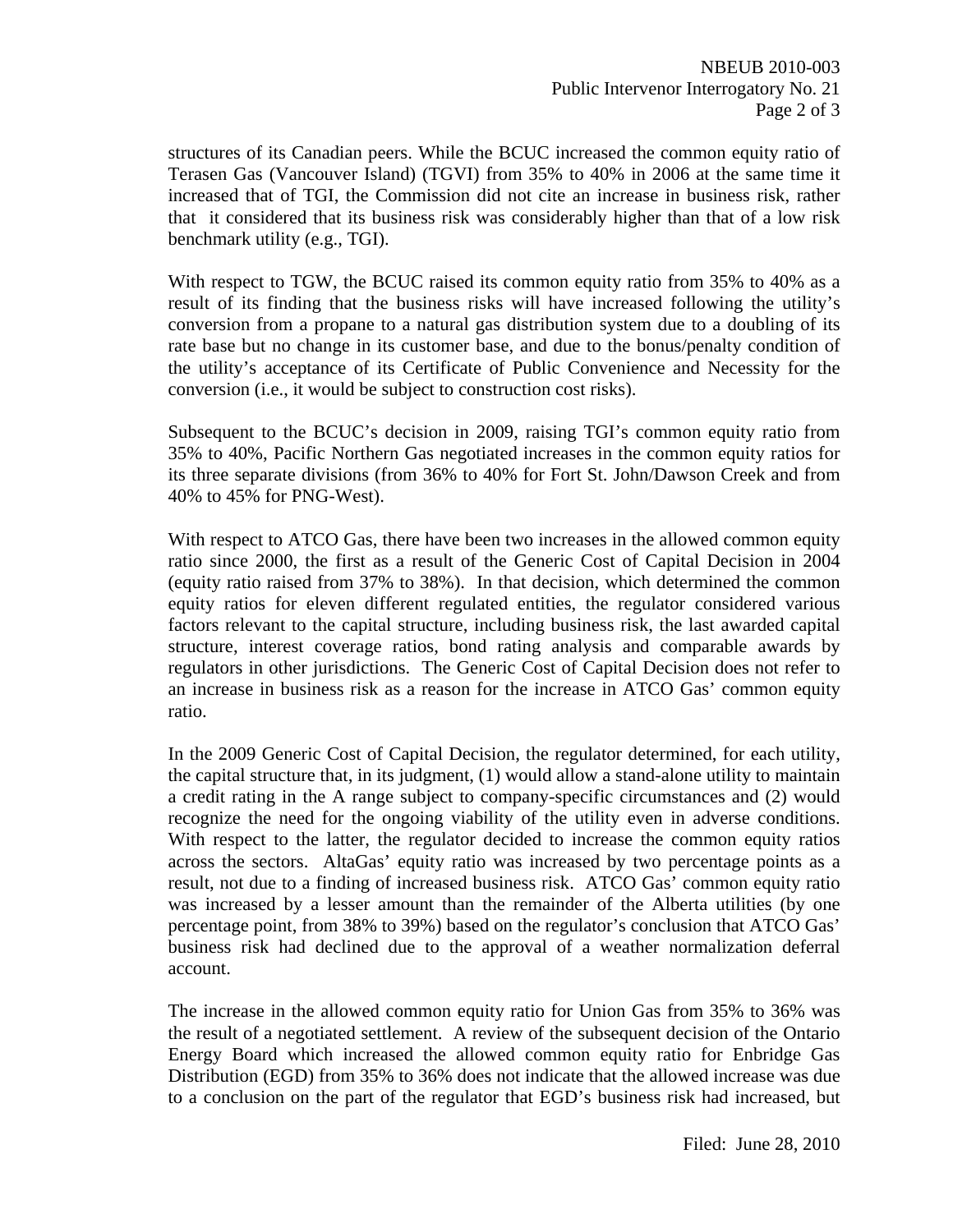rather a consideration that the capital structures of the two gas distributors should be comparable and EGD's need for additional financing flexibility.

- ii. With respect to the removal of businesses such as water heater rentals from regulated operations, if the affected utility is (1) subject to weather risk and (2) its financing flexibility in terms of interest coverage ratios was already limited, that removal may warrant an increase in the common equity ratio. This is due to the fact that revenues from activities such as water heater rentals provide an offset to an earnings (and an interest coverage) decline resulting from warmer than normal weather. Ms. McShane is not aware of any other regulatory changes that would point to a need for an increase in the allowed common equity ratios. For a gas distribution utility that no longer needs to purchase and finance purchases of natural gas, all other things equal, a lower common equity ratio might be warranted. However, any such assessment needs to be made in light of all factors that are relevant to the appropriate common equity ratio, including but, not necessarily limited to, capital expenditure requirements, the impact of lower income tax rates on interest coverage, the impact of change in capital cost allowances on coverage ratios, and trends in the requirements of lenders as regards credit metrics.
- 2. With respect to equity market related risk measurements, a review of the trends in betas and standard deviations for the relatively few regulated companies that are publicly-traded does not indicate that there has been an upward trend in utility risk. However, these measurements are historical values which reflect the risks that have been experienced during the period over which they are measured, as contrasted with the risks that investors perceive as potential outcomes in the longer-term. Further, these measurements in principle reflect total risk, that is, both business and financial risk. To the extent that increased business risk has been offset by decreased financial risk, all other things equal, there would be no change in measurements of total risk. As regards the universe of Canadian utilities, a review of allowed and actual returns does not indicate a trend in the utilities' ability to earn the allowed ROE. There have been a number of debt downgrades since the end of 1999. Of the six operating companies which were rated by DBRS in both 1999 and 2010, and which are either gas distribution utilities (Enbridge Gas Distribution, Gaz Métro, PNG, Terasen Gas, and Union Gas) or have significant gas distribution utility operations (CU Inc.), three have ratings that are lower than at the end of 1999 (Enbridge Gas, PNG and CU Inc.). The DBRS ratings of the remaining three are the same. With respect to S&P, in late 2000, it acquired the Canadian Bond Rating Service (CBRS). Of the six companies identified above, four of the S&P ratings are lower than those previously assigned by CBRS, one is higher (Terasen Gas Inc.) and one (PNG) no longer has an S&P rating.
- 3. The requested decision is attached.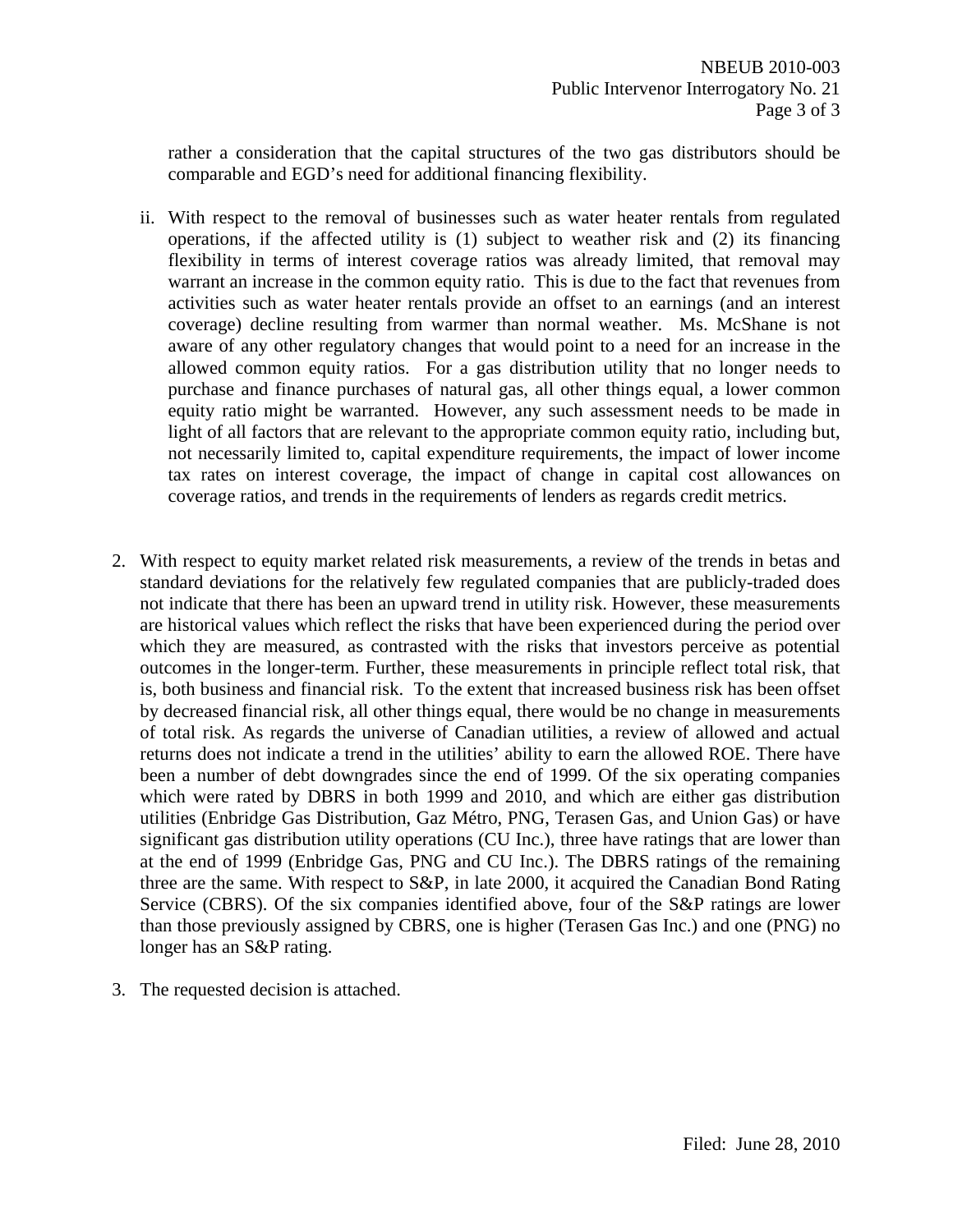## **Reference:** Exhibit B – Cost of Debt

#### **Interrogatory:**

- 1. In her discussion of the cost of debt for EGNB, will Ms. McShane confirm that Enbridge Inc's cost of debt reflects the risks of investing in a variety of companies some of them expanding and some of them mature? Further, would Ms. McShane agree that a parent's cost of debt generally reflects the cost of financing new opportunities plus the roll-over of "old" debt into "new" debt? As such, would Ms. McShane agree that Enbridge Inc's debt already reflects the cost of financing entities like EGNB? If not why not?
- 2. Please provide a full list of all the entities that Enbridge Inc's debt issues currently finance.
- 3. Please confirm that Enbridge Gas Distribution Inc (EGDI Ontario) finances its operations through its own debt issues.
- 4. Please provide a table with the monthly debt cost of EGDI, Enbridge Inc, and Enbridge Pipelines since January 2000.
- 5. Please indicate any evidence that Ms. McShane is aware of that suggests that holding company debt costs are higher than those for operating subsidiaries that are properly ring fenced.
- 6. Please indicate how the treasury function of EGNB is managed, whether this is by EGNB staff or Enbridge Inc's staff, and whether this will change as EGNB moves into the mature stage
- 7. Ms. McShane indicates (Page 22 of her opinion) that "the cost of debt must be assessed in light of the covenants that are attached." Please indicate whether she means this statement to refer to non-arms length debt between a parent and a controlled subsidiary, as well as normal arms length debt. Does she see any difference between the two?
- 8. Ms. McShane discusses EGNB's possible stand-alone debt rating. Please confirm that a development stage entity like EGNB is not normally financed through the capital markets but by project finance? Please indicate whether Ms. McShane has looked at normal project financing benchmarks to assess EGNB rather than public debt market criteria. If not, please explain why she has not.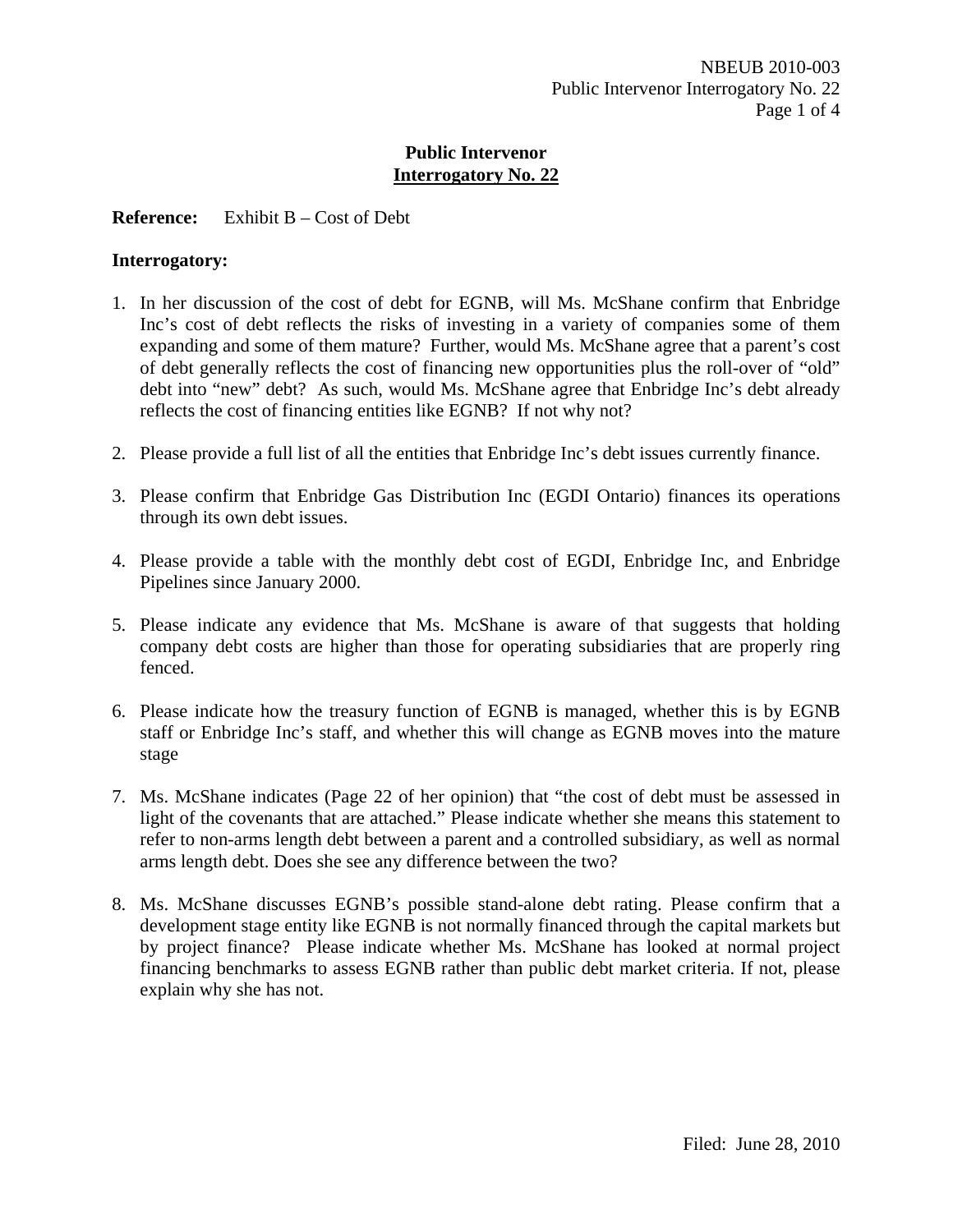## **Response:**

- 1. Enbridge Inc.'s cost of debt would reflect the risks of investing in a variety of companies, some mature and some new and/or expanding. Enbridge Inc.'s cost of debt would reflect risks of all of the underlying operations from which it derives an earnings stream, including those for which Enbridge Inc. raises debt directly and those which raise debt under their own name. While Enbridge Inc.'s cost of debt reflects the cost of financing EGNB, that does not mean Enbridge Inc.'s cost of debt is equal to that of EGNB. It reflects the combined (and diversified) risks of all of the underlying operations.
- 2. EGNB does not believe the entities that Enbridge Inc's debt issues currently finance is relevant to the determination of EGNB's cost of debt.
- 3. Confirmed.
- 4. The following table presents the September 2000 to May 2010 month end yields on three individual outstanding bonds, one each for Enbridge Inc., Enbridge Pipelines Inc., and Enbridge Gas Distribution Inc., as a proxy for each one's cost of long-term debt: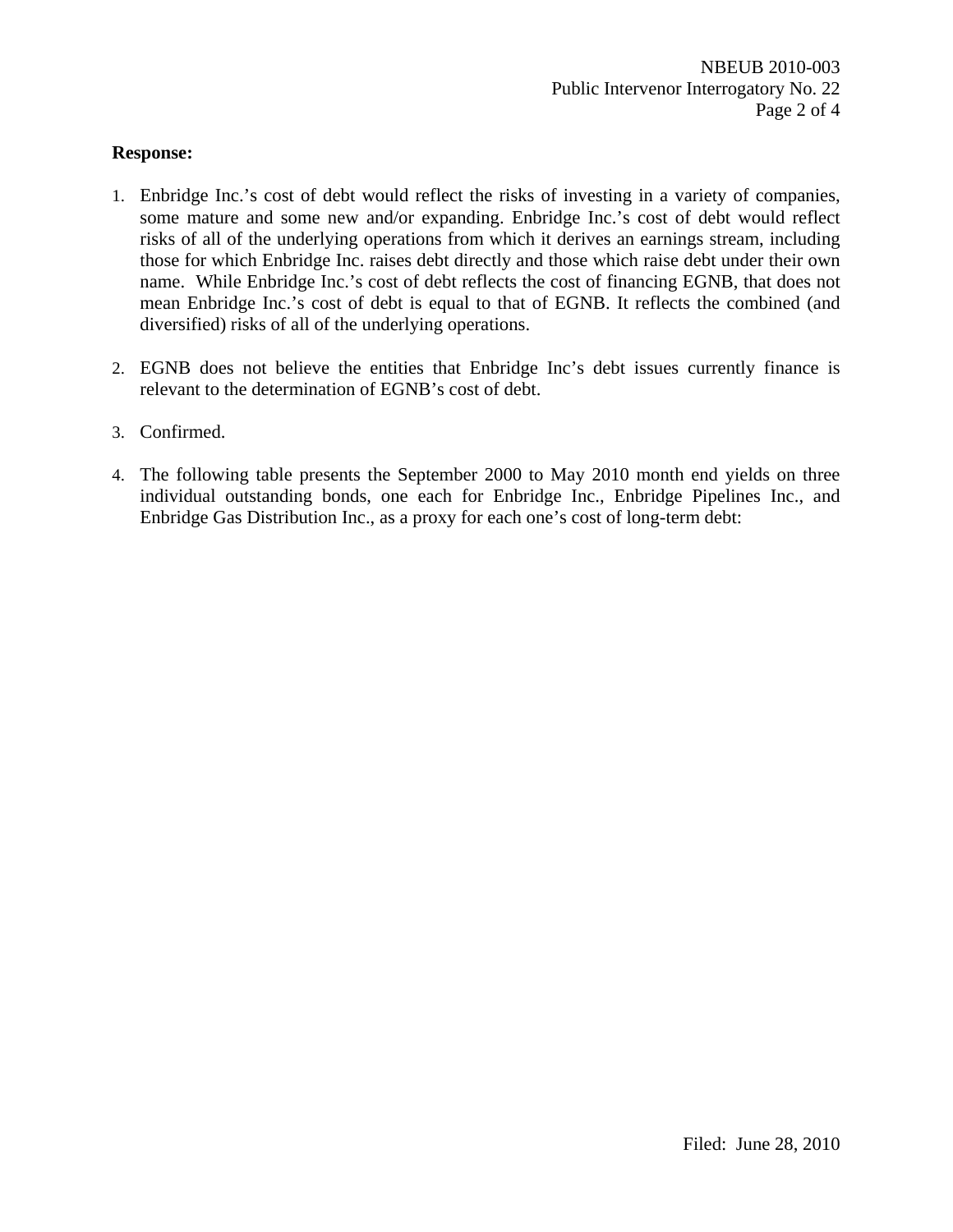#### NBEUB 2010-003 Public Intervenor Interrogatory No. 22 Page 3 of 4

|                         | Enbridge     | Enbridge<br>Pipelines |              |                             | Enbridge     | Enbridge<br>Pipelines |              |
|-------------------------|--------------|-----------------------|--------------|-----------------------------|--------------|-----------------------|--------------|
|                         | Inc.         | Inc.                  | <b>EGDI</b>  |                             | Inc.         | Inc.                  | <b>EGDI</b>  |
| Coupon                  | 7.22         | 6.05                  | 6.1          | Coupon                      | 7.22         | 6.05                  | 6.1          |
| Maturity                | 07/24/30     | 02/12/29              | 05/19/28     | Maturity                    | 07/24/30     | 02/12/29              | 05/19/28     |
| Sep-00                  | 7.12         | 7.03                  | 6.98         | Aug-05                      | 5.29         | 5.01                  | 5.02         |
| Oct-00                  | 7.21         | 7.08                  | 7.06         | Sep-05                      | 5.42         | 5.11                  | 5.12         |
| Nov-00                  | 7.14         | 6.97                  | 6.99         | Oct-05                      | 5.60         | 5.26                  | 5.29         |
| $Dec-00$<br>$Jan-01$    | 7.25<br>7.24 | 6.92                  | 7.00         | Nov-05                      | 5.46         | 5.15                  | 5.17         |
| Feb-01                  | 7.10         | 7.02<br>6.92          | 7.05<br>6.97 | Dec-05<br>Jan-06            | 5.34<br>5.53 | 5.01<br>5.20          | 5.03<br>5.22 |
| Mar-01                  | 7.24         | 7.04                  | 7.09         | Feb-06                      | 5.52         | 5.12                  | 5.21         |
| Apr-01                  | 7.30         | 7.27                  | 7.27         | Mar-06                      | 5.64         | 5.23                  | 5.32         |
| May-01                  | 7.41         | 7.30                  | 7.25         | Apr-06                      | 5.86         | 5.49                  | 5.54         |
| $Jun-01$                | 7.38         | 7.16                  | 7.15         | May-06                      | 5.86         | 5.46                  | 5.51         |
| $Jul-01$                | 7.24         | 7.03                  | 7.06         | Jun-06                      | 6.10         | 5.58                  | 5.65         |
| Aug-01                  | 7.08         | 6.85                  | 6.88         | Jul-06                      | 5.86         | 5.34                  | 5.40         |
| Sep-01                  | 7.46         | 7.13                  | 7.18         | Aug-06                      | 5.67         | 5.14                  | 5.21         |
| Oct-01                  | 7.29         | 6.89                  | 7.09         | Sep-06                      | 5.57         | 5.04                  | 5.08         |
| Nov-01                  | 7.09         | 6.89                  | 6.89         | Oct-06                      | 5.52         | 5.02                  | 5.03         |
| Dec-01                  | 7.53         | 7.18                  | 7.18         | Nov-06                      | 5.42         | 4.92                  | 4.93         |
| $Jan-02$                | 7.30         | 6.95                  | 7.10         | Dec-06                      | 5.67         | 5.07                  | 5.10         |
| Feb-02                  | 7.48         | 7.13                  | 7.18         | Jan-07                      | 5.75         | 5.15                  | 5.19         |
| Mar-02<br>Apr-02        | 7.56<br>7.42 | 7.36<br>7.20          | 7.23<br>7.07 | Feb-07<br>Mar-07            | 5.58<br>5.75 | 5.03<br>5.15          | 5.06<br>5.16 |
| May-02                  | 7.34         | 7.07                  | 7.02         | Apr-07                      | 5.97         | 5.13                  | 5.21         |
| Jun-02                  | 7.20         | 6.95                  | 6.90         | May-07                      | 6.07         | 5.37                  | 5.42         |
| <b>Jul-02</b>           | 7.37         | 7.14                  | 7.14         | Jun-07                      | 6.24         | 5.54                  | 5.53         |
| Aug-02                  | 7.15         | 6.95                  | 6.90         | Jul-07                      | 6.25         | 5.56                  | 5.55         |
| Sep-02                  | 6.92         | 7.37                  | 6.87         | Aug-07                      | 6.23         | 5.58                  | 5.58         |
| Oct-02                  | 7.02         | 7.42                  | 6.97         | Sep-07                      | 6.42         | 5.61                  | 5.61         |
| Nov-02                  | 7.26         | 6.94                  | 6.89         | Oct-07                      | 6.25         | 5.50                  | 5.53         |
| Dec-02                  | 7.04         | 6.67                  | 6.62         | Nov-07                      | 6.28         | 5.38                  | 5.37         |
| $Jan-03$                | 7.16         | 6.76                  | 6.71         | Dec-07                      | 6.18         | 5.33                  | 5.32         |
| Feb-03                  | 7.20         | 6.74                  | 6.80         | Jan-08                      | 6.25         | 5.50                  | 5.49         |
| Mar-03                  | 7.48         | 6.98                  | 6.93         | Feb-08                      | 6.25         | 5.45                  | 5.42         |
| Apr-03                  | 7.14         | 6.77                  | 6.72         | Mar-08                      | 6.25         | 5.35                  | 5.38         |
| May-03                  | 6.76<br>6.74 | 6.31<br>6.29          | 6.31<br>6.34 | Apr-08                      | 6.59<br>6.60 | 5.69<br>5.65          | 5.72<br>5.65 |
| $Jun-03$<br>$Jul-03$    | 7.02         | 6.62                  | 6.60         | May-08<br><b>Jun-08</b>     | 6.61         | 5.71                  | 5.74         |
| Aug-03                  | 6.85         | 6.58                  | 6.56         | <b>Jul-08</b>               | 6.63         | 5.73                  | 5.76         |
| Sep-03                  | 6.57         | 6.24                  | 6.14         | Aug-08                      | 6.79         | 5.94                  | 5.96         |
| Oct-03                  | 6.79         | 6.46                  | 6.41         | Sep-08                      | 7.28         | 6.18                  | 6.25         |
| Nov-03                  | 6.27         | 6.07                  | 6.07         | Oct-08                      | 8.98         | 7.38                  | 7.42         |
| $Dec-03$                | 6.35         | 6.05                  | 6.04         | Nov-08                      | 8.52         | 7.02                  | 6.96         |
| Jan-04                  | 6.27         | 6.07                  | 6.07         | Dec-08                      | 8.28         | 6.53                  | 6.65         |
| Feb-04                  | 6.12         | 5.95                  | 5.92         | Jan-09                      | 8.32         | 6.87                  | 7.01         |
| Mar-04                  | 6.14         | 5.94                  | 5.89         | Feb-09                      | 8.11         | 6.81                  | 6.74         |
| Apr-04                  | 6.43         | 6.23                  | 6.23         | Mar-09                      | 7.74         | 6.49                  | 6.37         |
| May-04                  | 6.45         | 6.22                  | 6.26         | Apr-09                      | 7.32         | 6.57                  | 6.29         |
| Jun-04<br><b>Jul-04</b> | 6.70<br>6.53 | 6.40<br>6.28          | 6.46<br>6.35 | May-09<br><b>Jun-09</b>     | 6.89<br>6.33 | 6.24<br>5.63          | 5.96<br>5.62 |
| Aug-04                  | 6.37         | 6.17                  | 6.17         | <b>Jul-09</b>               | 6.00         | 5.26                  | 5.56         |
| Sep-04                  | 6.35         | 6.13                  | 6.09         | Aug-09                      | 5.74         | 5.35                  | 5.40         |
| Oct-04                  | 6.30         | 5.98                  | 5.96         | Sep-09                      | 5.64         | 5.30                  | 5.39         |
| Nov-04                  | 6.28         | 5.99                  | 5.98         | Oct-09                      | 5.78         | 5.38                  | 5.43         |
| Dec-04                  | 6.09         | 5.83                  | 5.74         | Nov-09                      | 5.69         | 5.25                  | 5.28         |
| Jan-05                  | 5.98         | 5.72                  | 5.69         | Dec-09                      | 5.92         | 5.48                  | 5.56         |
| Feb-05                  | 5.98         | 5.75                  | 5.73         | Jan-10                      | 5.75         | 5.33                  | 5.32         |
| Mar-05                  | 6.00         | 5.72                  | 5.72         | Feb-10                      | 5.72         | 5.38                  | 5.36         |
| Apr-05                  | 5.91         | 5.61                  | 5.61         | Mar-10                      | 5.64         | 5.41                  | 5.29         |
| May-05                  | 5.69         | 5.39                  | 5.37         | Apr-10                      | 5.61         | 5.35                  | 5.23         |
| <b>Jun-05</b>           | 5.48         | 5.23                  | 5.18         | May-10                      | 5.68         | 5.36                  | 5.28         |
| <b>Jul-05</b>           | 5.45         | 5.21                  | 5.21         | Source: RBC Capital Markets |              |                       |              |

5. Ms. McShane is aware of the rating approaches of the debt rating agencies as regards holding companies versus their operating subsidiaries and how the ratings may differ between the two. Differences in the ratings as between the holding companies and their operating subsidiaries depend on the specific circumstances. If the holding company issues debt and that debt is structurally subordinate (ranks below in terms of claims on the assets) to the debt that is issued by ring-fenced operating companies, the rating of the parent company may be lower, and the cost of debt higher, than the blended rating of the ring-fenced subsidiaries.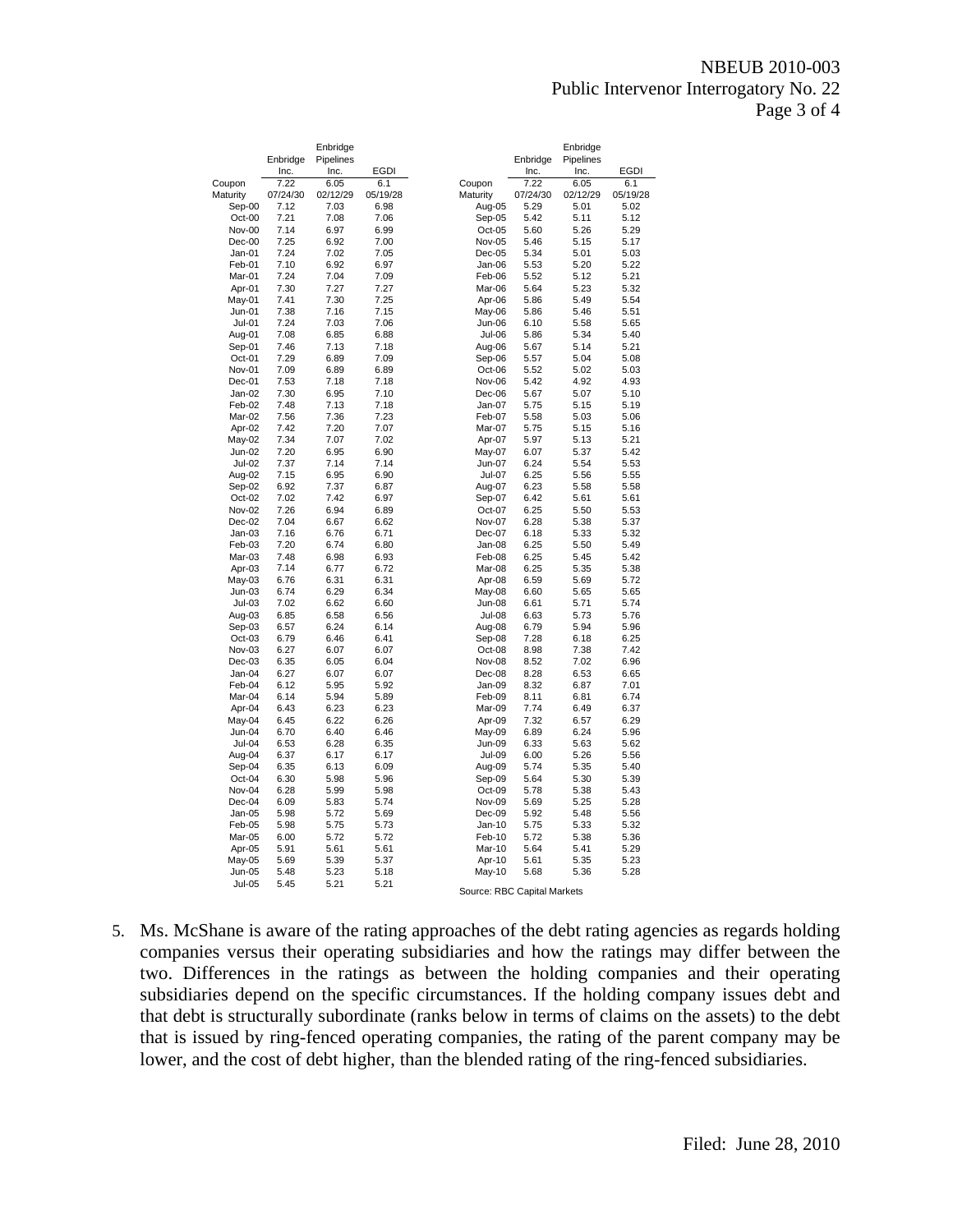- 6. The Treasury function of EGNB is currently managed by Enbridge Inc. staff. EGNB does not expect this to change as it moves into the mature stage as the function can be provided more cost effectively by Enbridge Inc.
- 7. The statement was intended to provide a context for an assessment of the reasonableness of the cost of debt that might be incurred by a controlled subsidiary like EGNB by reference to costs of debt incurred in an arms' length transaction. The cost of debt incurred in an arms' length transaction is a function of the underlying strength of the operations as well as the nature of the covenants of the debt and the protections that they provide to the debtholders. To illustrate, suppose a firm issues two 10-year debt issues, one a first mortgage bond, and amortized over ten years, the other requiring only interest payments until maturity, subordinated to the first mortgage bond. The cost of the first would be lower than the latter, because of the greater protection to the debt holder, even though the identity of the borrower is the same. As Enbridge Inc. does not impose any restrictive covenants when lending funds to EGNB, the cost of debt that is allowed to be charged to EGNB should be evaluated in that context.
- 8. While Ms. McShane agrees that a firm in the development stage like EGNB would not be able to access the conventional public debt markets, she did not look at project financing benchmarks, as she did not view project financing as relevant to EGNB. Infrastructure project financing typically entails the financing of discrete assets (e.g., a pipeline or independent power project) with a relatively stable stream of cash flows, often backed by contracts, and debt covenants, including liens on the assets of the project, and annual retirement of the project financed debt. Project financed debt may entail a minimum debt service coverage ratio (DSCR), which measures the cash flow available to service debt. The level of the DSCR that might be required by lenders is a function of the stability of the stream of cash flows and the other debt covenants imposed to protect the debt holders (of which there are none in EGNB's case, as indicated in response to 7. above).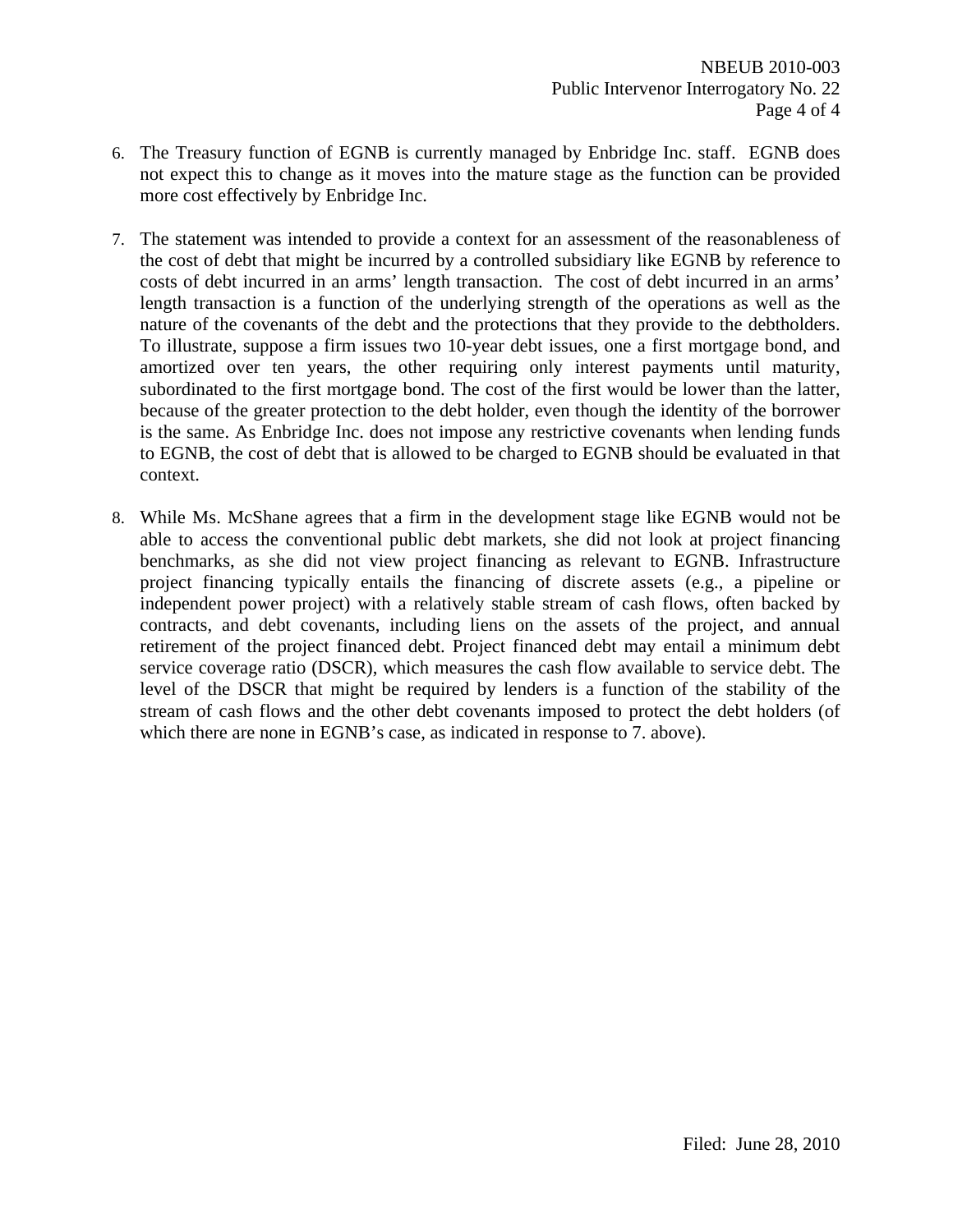## **Reference:** Exhibit B – Long Canada Yields

#### **Interrogatory:**

- 1. Ms. McShane discusses trends in the cost of capital on pages 25-27.
	- i. Please provide a copy of the Consensus Economics forecast by which she derives a 4.8% average long term Canada yield over the next five years.
	- ii. Please provide a graph of the monthly yield of the long Canada bond yield over the last five years.
- 2. Ms. McShane concludes that the cost of capital has declined since 1999. Please provide an estimate of the extent to which the overall cost of capital has declined.

## **Response:**

- 1.
- i. Please see response to Board Interrogatory No. 8. Please note that the 4.8% estimate refers to the forecast yield on 10-year Canada bonds, not the yield on long-term (30-year) Canada bonds.
- ii. The requested graph of the monthly long Canada bond yield over the last five years is provided below.



2. The term "cost of capital" used in the referenced statement encompasses a broad range of securities, including government bonds of various terms, corporate bonds and equities.

Filed: June 28, 2010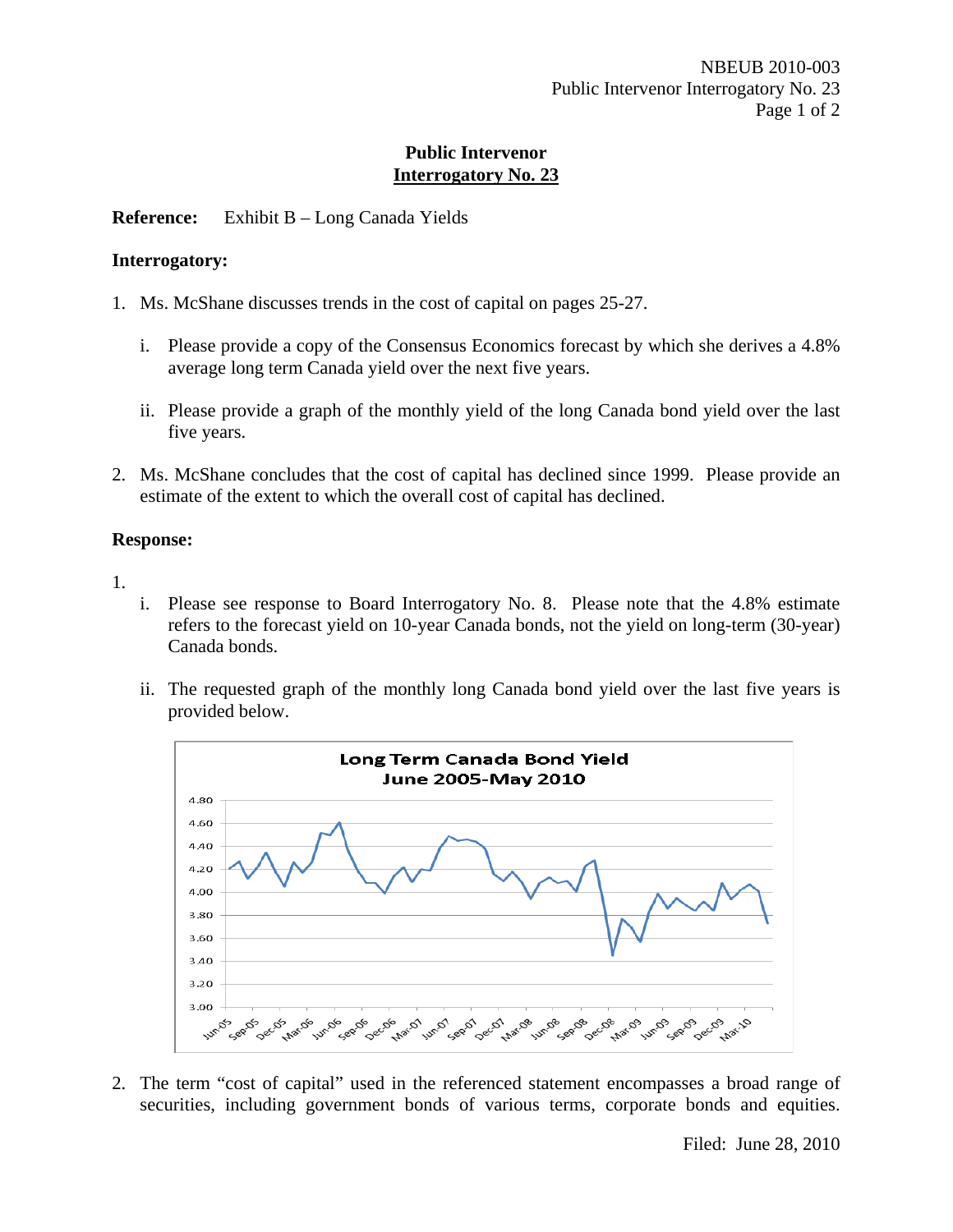There is no single measure of the decline in the cost of capital as securities are impacted differently by changes in the capital markets and the economy.

The extent of the decline in the cost of utility equity capital is analyzed in Exhibit B, Sections IX and X. Based on that analysis, the cost of utility equity is estimated to have declined by approximately 0.50% to 1.0% since 1999.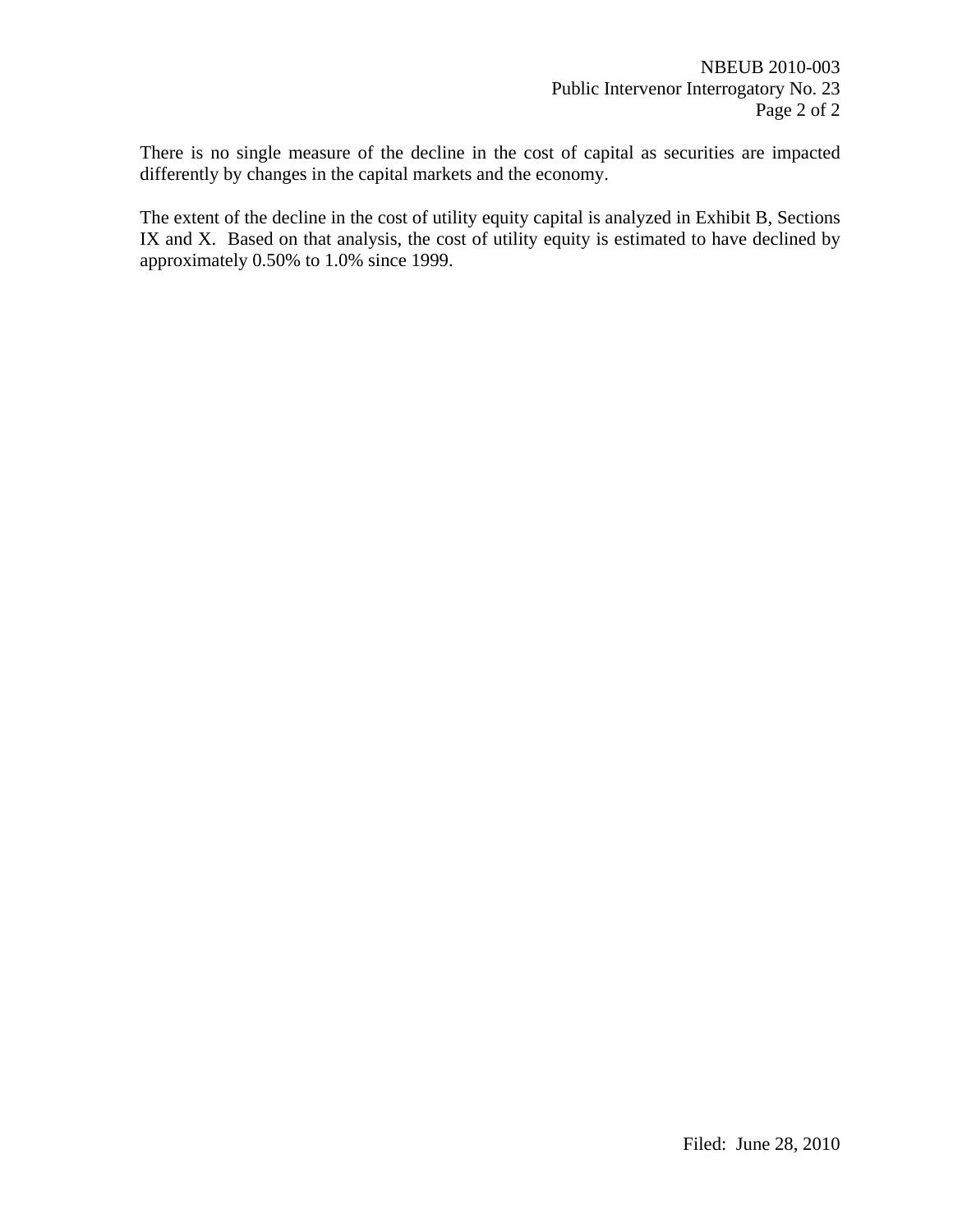## **Reference:** Exhibit B – Benchmark Utilities

#### **Interrogatory:**

- 1. Ms. McShane discusses conceptual issues in estimating the fair return on pages 36-37. Can Ms. McShane confirm that:
	- i. It is better to have one accurate estimate than three estimates of which only one is accurate. If not, why not?
	- ii. Can Ms. McShane confirm that, as a limited partnership, Gaz Metro is exposed to risks that a regular corporation is not, such as changes in tax treatment as referenced in Footnote 27? As such, could Gaz Metros' risk assessment over-state the risks of a benchmark utility? If not, why not?
	- iii. Please confirm that Ms. McShane assumes not just that US utilities are comparable, but that they are identical, since she makes no adjustment to the estimates from US utilities as applied to a Canadian benchmark.
	- iv. Please provide all analyses performed by Ms, McShane to indicate that the market risk premium, base interest rates, monetary policy, tax treatment and other institutional features are identical between the US and Canada as is required to take opportunity costs from one country to apply to another without adjustment.
	- v. Please indicate what Ms. McShane understands by interest rate parity (IRP) and explain, by means of an example, how it equilibrates interest rates between two different countries operating with different currencies like the US and Canada.
- 2. For the US utilities in Schedule 6 which Ms. McShane assumes are identical to a Canadian benchmark, please provide their recent 10Ks, plus an assessment of their regulatory regime and any other facts required to meaningfully assess their risk.

## **Response:**

1.

- i. In the abstract, if a single test produced an accurate estimate of the fair return then there would be no need for additional tests. However, please see lines 903 to 931 of Ms. McShane's evidence.
- ii. Ms. McShane does not understand what risk assessment of Gaz Métro the question is referring to. Ms. McShane has not relied on Gaz Métro in her sample of benchmark utilities.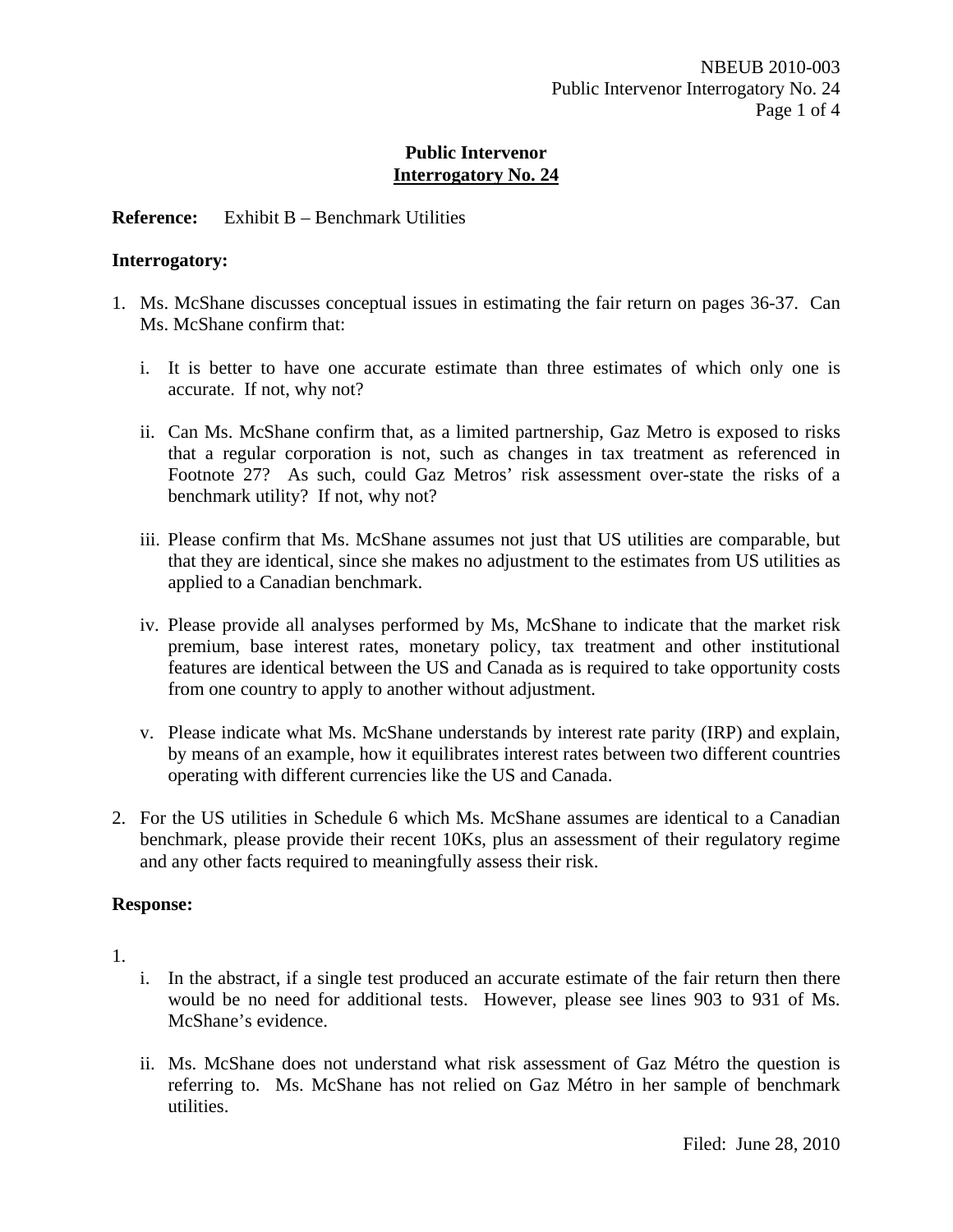- iii. Ms. McShane does not assume that the U.S. utilities are identical to a benchmark Canadian utility. No individual utility is identical to another. The companies in the benchmark utility sample are not identical to each other. If it were a precondition that a proxy company be identical to the subject company in order to use it for the purpose of making cost of equity assessments, it would be virtually impossible to undertake any meaningful cost of equity estimates. Ms. McShane confirms that she did not make any adjustments to the DCF results.
- iv. Ms. McShane has not performed any formal analyses. She regularly compares various indicators of the cost of capital in the U.S. and Canada to assess whether it is reasonable to rely upon estimates of the cost of equity for U.S. utilities in estimating the cost of equity for a benchmark Canadian utility. For example, to date during June (through June 22), the 10-year Canada bond yield has been approximately 10 basis points higher than the 10-year U.S. Treasury bond yield, while the 30-year Treasury bond yield has been approximately 0.4 % higher than in Canada. The average yield on the 20-year and 30 year U.S. Treasury inflation-indexed bonds has been approximately 0.25% higher than the yield on the benchmark long-term government of Canada inflation-indexed bond. The indicated break-even inflation rates (measured as the difference between the yield on the nominal and inflation-indexed bonds) in the two countries are within 10 basis points of each other. The most recent Consensus Economics, *Consensus Forecasts*' long-term outlook (April 2010) for 10-year yields anticipates that the U.S. 10-year yield over the next 10 years will be 0.3% higher than in Canada. The end of May 2010 yield on the Moody's long-term AAA and AA corporate bonds in the U.S. were 5.01% and 5.28% respectively; the Canadian DEX AAA/AA long-term corporate bond index yield was 5.29%. The long-term Moody's and Canadian DEX BBB bond index yields were 6.2% and 6.05% respectively.

 With respect to monetary policy, the approaches are different. The explicit goal of the Bank of Canada's monetary policy is to maintain inflation within a target range of 1% to 3%, while the Federal Reserve has as its twin objectives the promotion of maximum sustainable output and the maintenance of stable prices, i.e., low inflation. Although the Federal Reserve has no explicit inflation target, inflation is expected to be similar in the two countries, as is real economic growth. The consensus forecast of inflation as published by Consensus Economics in April 2010 is for consumer Price inflation to average 2% in Canada and 2.2% in the U.S. over the next 10 years (2011-2020), with real GDP growth averaging 2.6% in Canada versus 2.8% in the U.S.

With respect to the tax regime, while the tax treatment of dividends and interest has differed in the two countries (Canada has had a dividend tax credit for many years; the U.S. lowered dividend tax rates in mid 2003 and is expected to raise them in 2011), the marginal investor in both countries is likely to be non-taxable (e.g., a pension fund or an RRSP/IRA or 401-K). On average, over half the shares in the companies in the benchmark U.S. utility sample are held by institutions. In this context, the average benchmark sample dividend yield/long-term Treasury bond yield for the period 1995-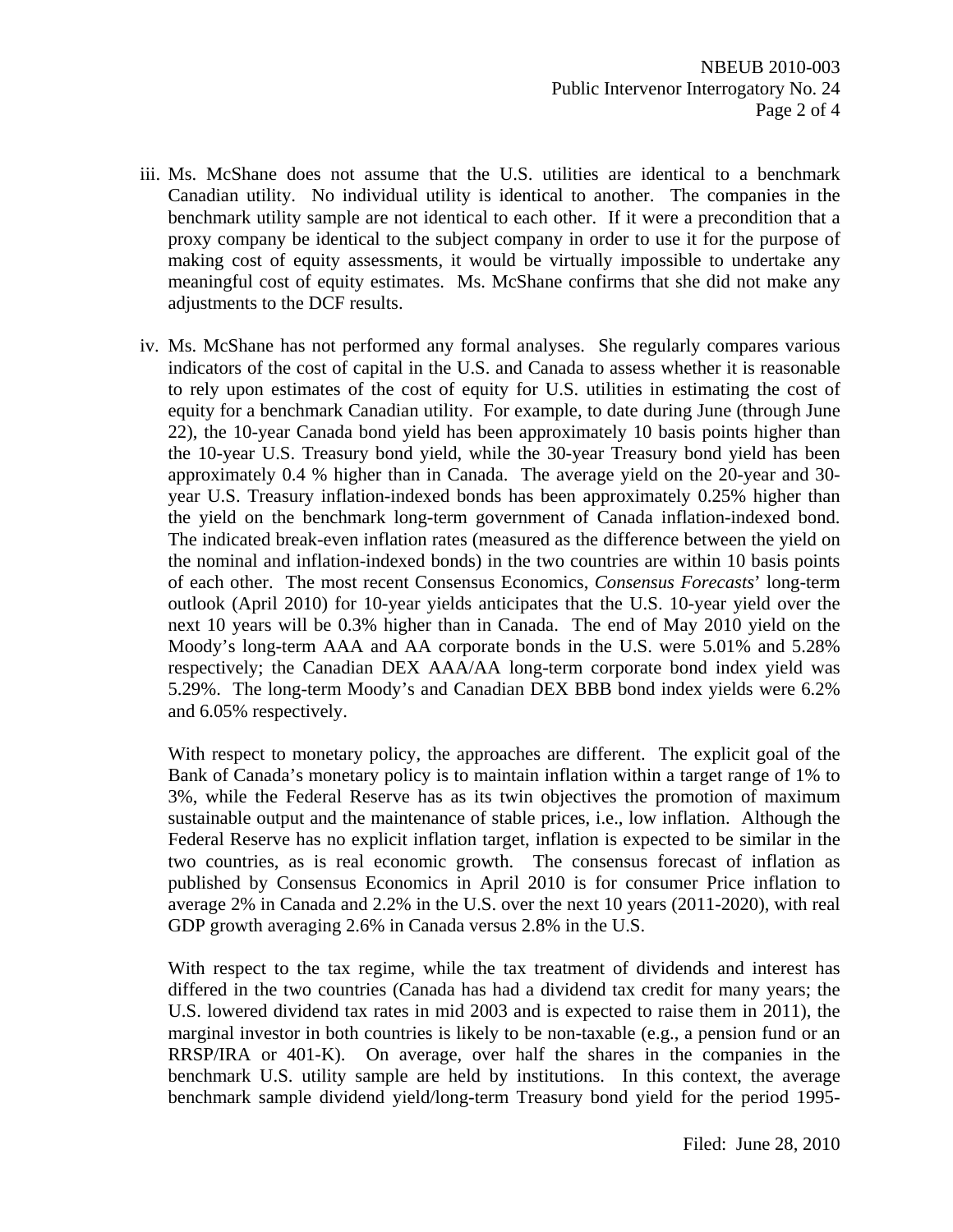May 2003 (pre-dividend tax cut) was virtually identical to the average ratio from June 2003 to September 2008 (prior to the equity market crash). If the dividend tax cut had had a significant impact on investors' required returns, there should have been a material decline in the dividend/bond yield ratio after the tax cut.

With respect to the market risk premium, while the historic risk premium has been higher in the U.S., the difference has been due to higher interest rates in Canada, which is no longer the case. As indicated on Schedules 14 and 15 of Ms. McShane's evidence, the nominal rates of return on the equity composites over both periods shown have been similar in the two countries. A 2007 study by the Bank of Canada found that since government bond yields have converged in the two countries, the difference in the cost of equity financing between the two countries is statistically insignificant (Lorie Zorn, *Estimating the Cost of Equity for Canadian and U.S. Firms*, Bank of Canada, Autumn 2007).

 While the comparability of the cost of capital environment in the two countries will need to be reassessed on an ongoing basis given the higher government deficit in the U.S. versus Canada, at present, the cost of capital indicators continue to be sufficiently similar for the purpose of relying on the cost of equity for a sample of low risk U.S. utilities as proxies for a benchmark Canadian utility.

v. Interest rate parity means that the difference in interest rates between two countries operating in two different currencies is equal to the difference between the spot and forward exchange rates, as per the following formula.

Where

\n
$$
F/E = (1 + I_{US}) / (1 + I_{C})
$$
\n
$$
F = Forward Exchange Rate (US\$/Cdn\$)
$$
\n
$$
S = Spot Exchange Rate (US\$/Cdn\$)
$$
\n
$$
I_{US} = Nominal Interest Rate, US
$$

 $I_{C}$  = Nominal Interest Rate, Canada

 If the one year interest rate in Canada is 2% and the one year interest rate in the U.S. is 2.5% and the spot exchange rate is \$1.02 U.S/\$1.00 Canada, then if interest parity holds, the one year forward exchange rate should be \$1.03 U.S./Canada.

$$
F/1.02 = (1 + 2\%) / (1 + 2.5\%)
$$

Solving for the forward exchange rate (F):

$$
1.03 = [(1+2\%)/(1+2.5\%)]^*1.02
$$

2. Schedule 6 presents the financial metrics for the "typical mature U.S. gas distribution utility". Please see Exhibit B page 20 lines 511-513. They were not intended to be representative of a Canadian benchmark utility and were not presented as such.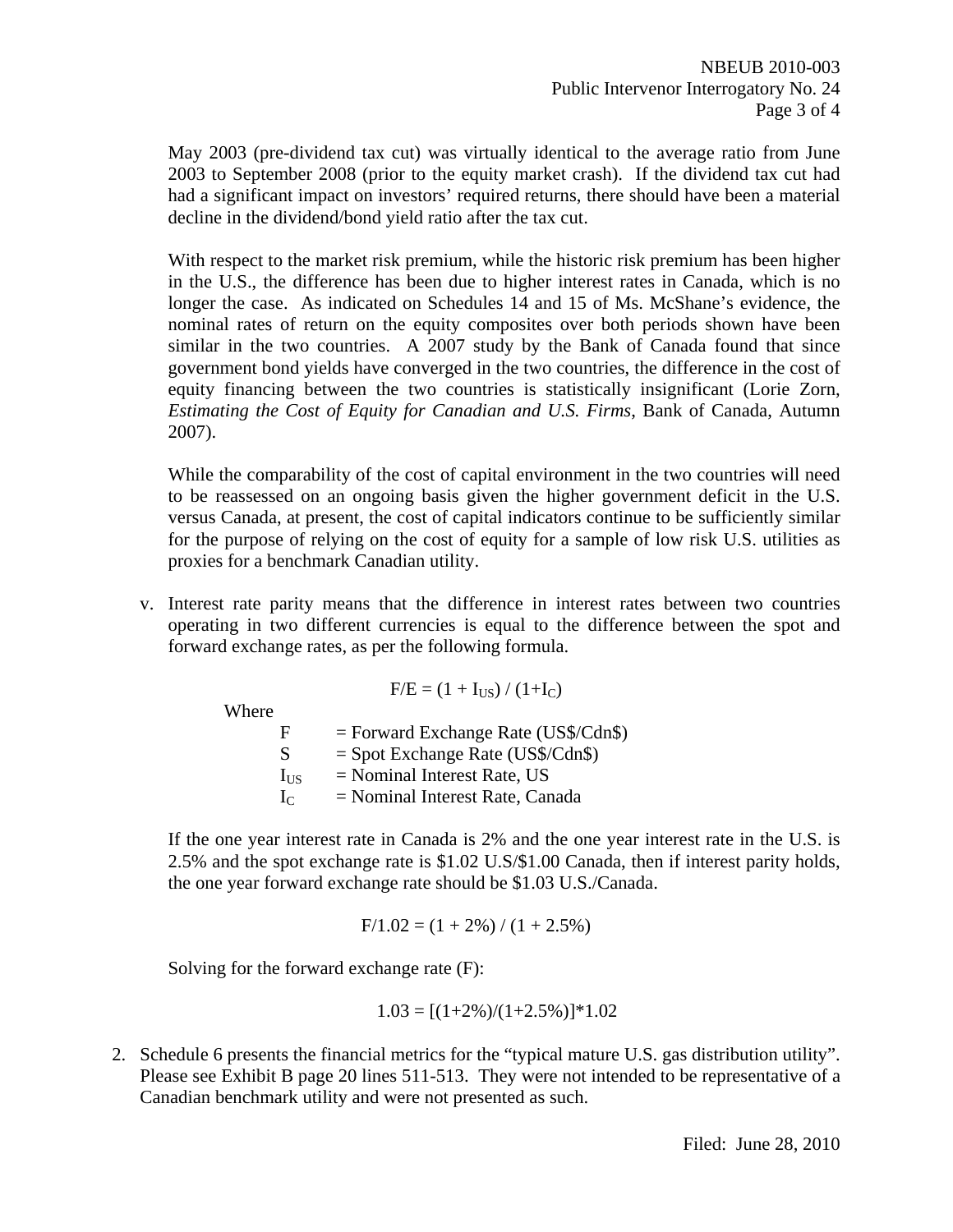The requested 10-ks for these companies are large documents that are publicly available at http://www.sec.gov/edgar/searchedgar/companysearch.html. As a result, EGNB has not provided copies with this response

Ms. McShane's benchmark sample is comprised of the nine utilities in Schedule 7. These utilities were selected for use as a proxy sample; no proxy is identical to the company(s) that it is selected to represent. The 10-ks for this group of companies are also available at http://www.sec.gov/edgar/searchedgar/companysearch.html.

A summary of information on the deferral accounts and incentive mechanisms permitted for the companies in the sample as well as information on the latest regulatory decision for the utility is attached.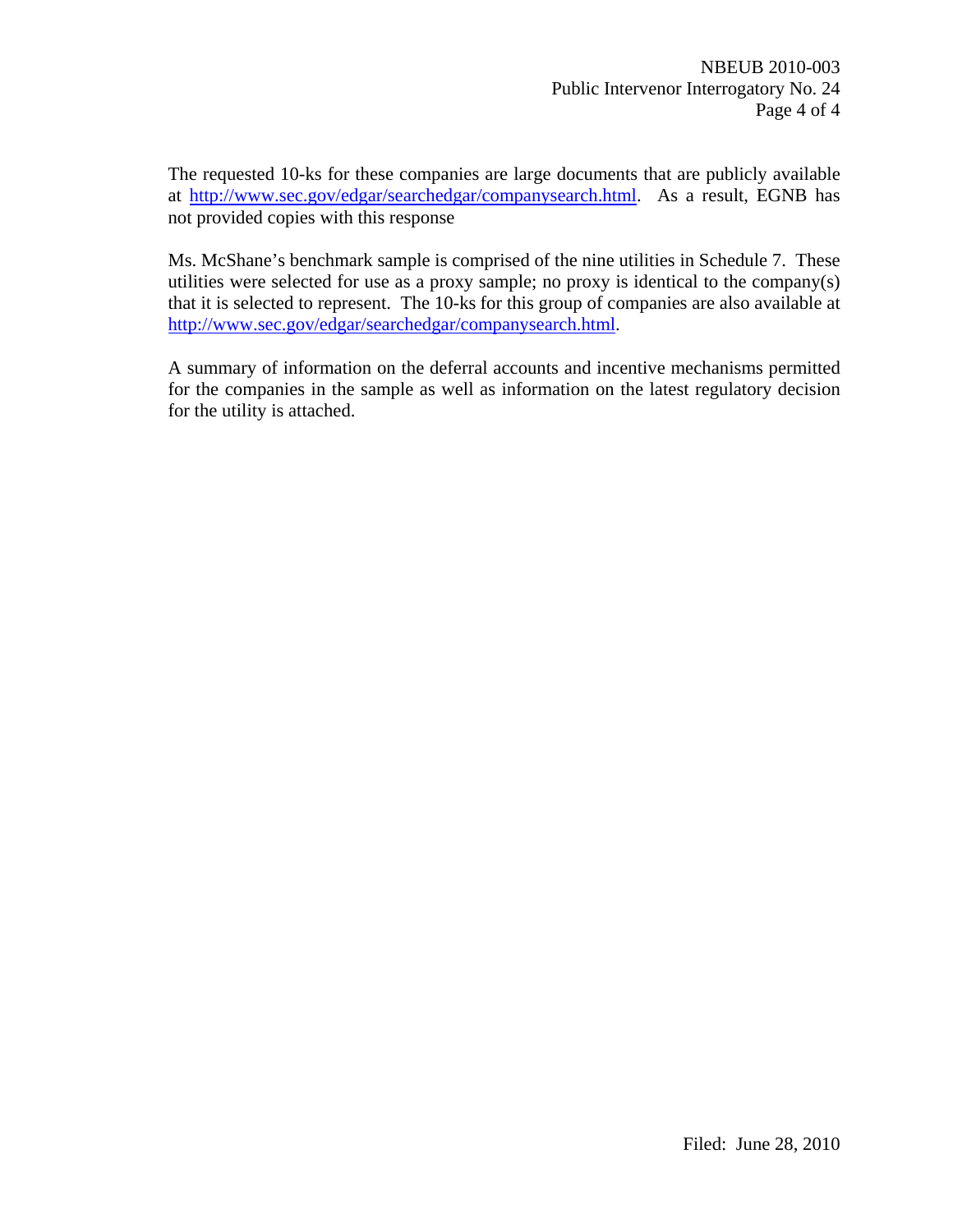## **Reference:** Exhibit B – Regulatory Decisions

#### **Interrogatory:**

- 1. Ms. McShane discusses recent Canadian regulatory decisions on Page 28-33. However, there is very little discussion of the reasons for the revisions of the allowed ROEs for 2010 and 2011. Please indicate why there is no significant discussion of these reasons. In particular:
	- i) Would Ms. McShane agree that practically every decision discusses the change in corporate bond yields during the financial crisis of 2008/9?
	- ii) Would Ms. McShane agree that several decisions specifically awarded a bonus to the ROE for the extraordinary events of 2008/9? If not, why not?
	- iii) Would Ms. McShane agree that the bond market is largely back to normal given where we are in the business cycle? If not, why not? Explain in detail?
	- iv) Does Ms. McShane judge the extraordinary events of 2008/9, which motivated the higher allowed ROEs in 2009/10, to be reflective of capital markets going forward, and, as such, are they a good basis of a fixed ROE for EGNB? Please discuss in detail.
- 2. With reference to Footnote 20, can Ms. McShane agree that, contrary to the OEB statement there, Dr. Booth did not enter written ROE testimony during the OEB's technical conference? Instead, he simply answered the questions on the OEB's issues list, and that the reference to "overwhelming" comes from a survey of US CFOs, which indicated that they overwhelmingly used the CAPM, rather than from Dr. Booth's own estimates. If not, why not?
- 3. On Page 32, Ms. McShane justifies a 0.50% drop in EGNB's allowed ROE by taking the difference between its 1999 allowed ROE and the 2009 allowed ROEs for the sample of Canadian utilities. Please confirm that for EGNB, the question of the allowed ROE is for a future ten-year period and not one based on the 2009 ROE decisions made during the middle of the worst financial crisis since 1937. If not, why not?
- 4. With respect to the allowed ROEs of US utilities, please indicate any Canadian board decisions that have directly used US estimates in deriving a fair ROE for a Canadian utility without making any adjustments.

## **Response:**

1. The objective of the references to the most recent allowed ROEs for mature Canadian gas distributors and those allowed for U.S. gas distribution utilities was to provide a similar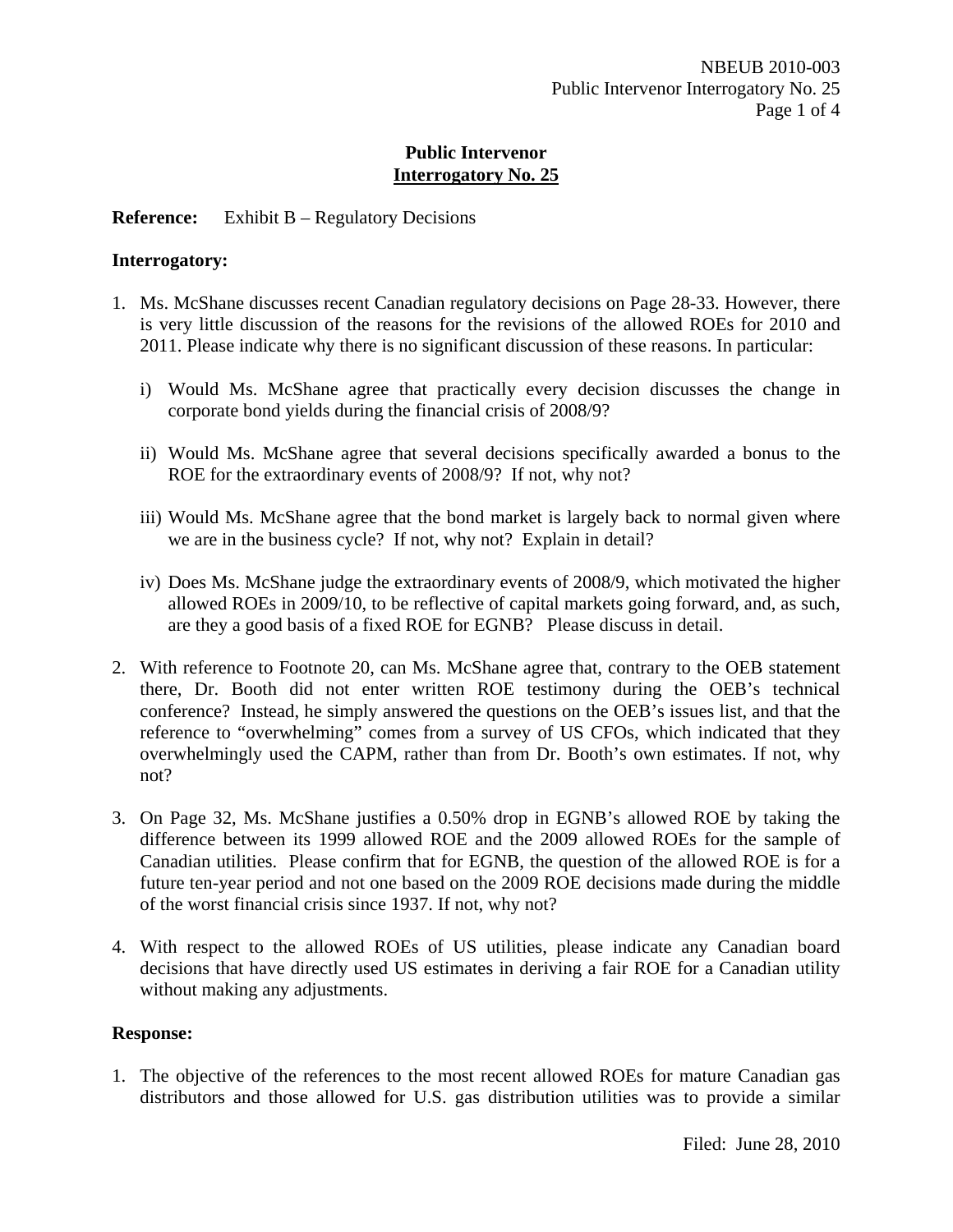approach to that taken in NBPUB 299 for the assessment of the reasonableness of the 13% ROE which had been requested by EGNB. While that comparison provides a perspective on the trend in allowed returns, Ms. McShane's report also includes a detailed "from first principles" estimate of the fair return for EGNB.

Ms. McShane agrees that each of the four decisions which underlie Table 4 discussed trends in corporate bond yields. She also agrees that spreads have declined materially since their financial crisis peaks and are close to normal for the relevant phase of the business cycle (recovery from recession), i.e., higher than their long-term average. The long-term A rated corporate bond yield spread over the long-term Canada bond averaged approximately 1.0% between the beginning of 1990 and the end of 2007 (before the onset of the financial crisis). It was 1.5% at the end of April 2010. While the markets are close to normal for the stage of the business cycle, they remain vulnerable, as illustrated by a widening of spreads in May 2010. As investor concerns with the financial crisis in Europe spilled over into North American markets, long-term Canada bond yields declined, while corporate bond yields remained flat, increasing the long-term A rated corporate bond yield spread to 1.8%.

Of the four decisions which underlie Table 4, two of them (the Alberta Utilities Commission's Generic Cost of Capital Decision and the Régie's decision for Gaz Métro) incorporated an adjustment for financial market conditions. However, there is no basis for concluding that the average allowed ROE of 9.5% shown on that table is not a relevant benchmark, as discussed further below.

## ATCO Gas:

In its November 2009 decision, the Alberta Utilities Commission set an allowed ROE of 9.0% for each of 2009 and 2010, and on an interim basis for 2011, with an underlying longterm Canada bond yield of approximately 4.3%. In its Decision, the AUC stated that "the traditional spread between the long Canada bond yield and the yield on high grade bonds had increased to well above the traditional spread of one percent and by the close of the record in the proceeding had moved back to a spread of approximately 1.5 percent. As a result, the Commission concludes that the CAPM results likely underestimate the required market equity return by at least 50 basis points." The 9.0% ROE adopted by the AUC was approximately 0.45% above the level that would have been indicated by the formula at a long-term Canada bond yield of 4.3%. As indicated above, high grade corporate bond yield spreads are still higher than their long-term average, by approximately the same amount as the AUC cited in its decision. Further, if the formula were applied at the forecast long-term Canada bond yield of 5.0% relied upon in Ms. McShane's report, the indicated ROE would be 9.1%, slightly higher than the 9.0% adopted for 2009 and 2010.

## Enbridge Gas and Union Gas:

While the Ontario Energy Board's consultation on the cost of capital was clearly convened as a result of the financial crisis, the outcome indicates that the Board had some fundamental concerns with the benchmark return and formula. There is no indication that the ROEs which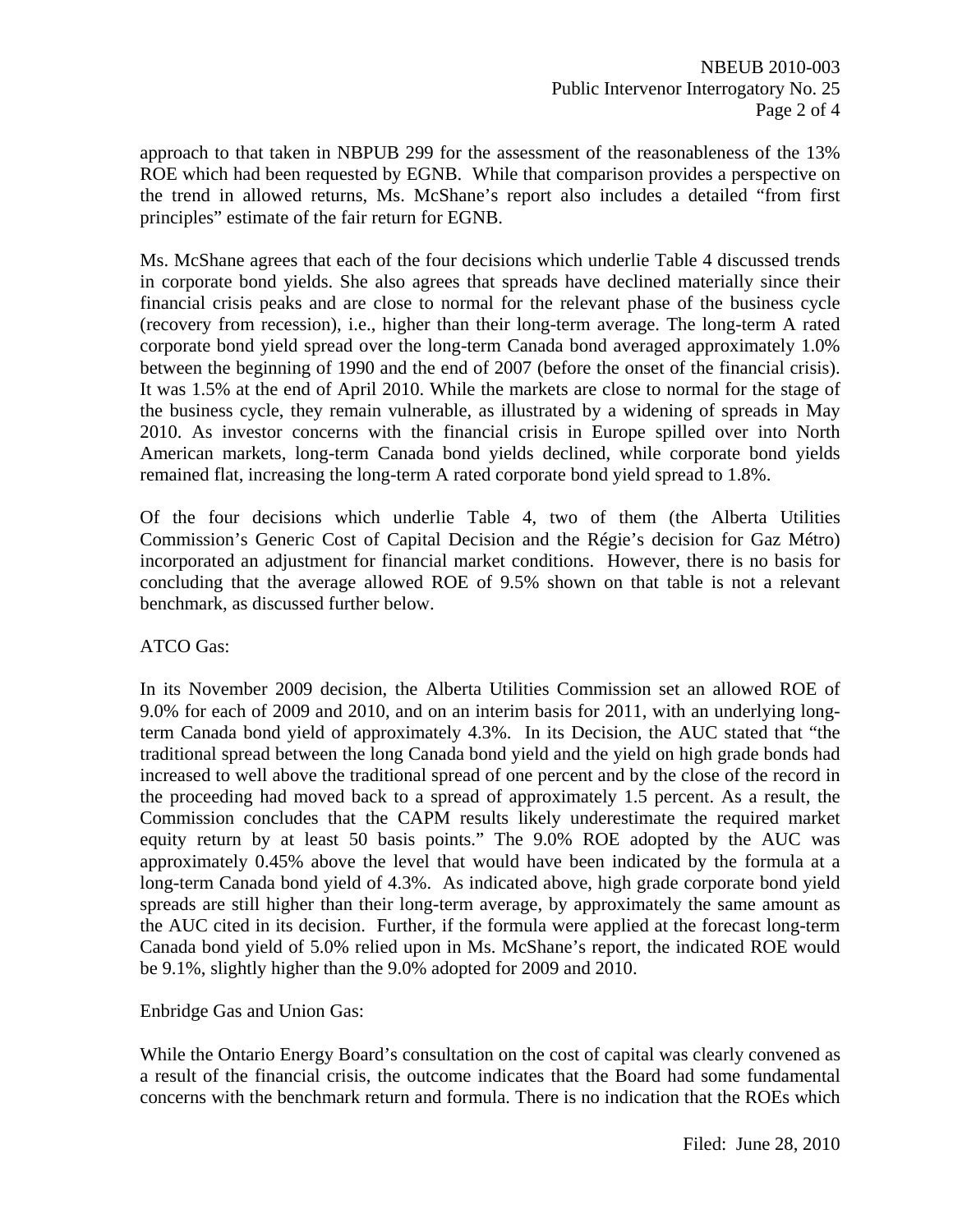result from the OEB's cost of capital policy report contain an increment for the financial crisis. The resulting ROEs in Table 4 (which were based the application of the new formula to a forecast long-term Canada bond yield of 4.5%) are an appropriate baseline for comparing current levels of allowed ROEs to those prevailing in NBPUB 299.

#### Gaz Métro:

The Régie's ROE of 9.20% for Gaz Métro for 2010, which was based on a long-term Canada bond yield of 4.3%, incorporates a premium of 0.25% to 0.55% for the effect of the financial crisis. The Régie renewed its automatic adjustment formula for 2011; the 9.20% ROE for 2010 will be adjusted for 75% of the change in forecast long-term Canada bond yields to arrive at the 2011 ROE. There is no indication in the decision that, for 2012, the Régie will automatically revert to the base ROE which it had relied on prior to the 2009 decision. In any event, were the Régie to remove the approximately 0.4% financial crisis premium effective in 2012, the application of the formula to a forecast long-term Canada bond yield of 5.0% would result in an ROE of 9.325%, higher than the ROE adopted for 2010 at a longterm Canada bond yield of 4.3%.

#### Terasen Gas:

There is no indication in the BCUC's decision for Terasen Gas, allowing a 9.50% ROE for 2010 (and eliminating the formula), that there was any premium added for the financial crisis. In that decision, the BCUC directed Terasen Gas to file its study of alternative formulae by the end of 2010, but did not direct Terasen Gas to revisit the ROE established for 2010. Hence, it is reasonable to conclude that the 9.50% ROE established for 2010 would be the starting ROE should the BCUC decide to reinstate a formula. Since Terasen Gas has not yet filed the study requested by the BCUC, there is no basis for concluding that there would be any change from the 9.5% ROE set for 2010, although it bears noting that the longterm Canada bond yield underpinning the BCUC's 9.50% ROE was 4.3%, lower than the 5.0% forecast relied on by Ms. McShane for the purpose of estimating a fair ROE for EGNB "from first principles."

2. The referenced footnote number in the question is incorrect. The correct footnote is #21. Ms. McShane agrees that the submissions made to the Ontario Energy Board in EB-2009- 0084 were not sworn testimony. It is clear from the referenced quote presented in the footnote that the OEB was referencing Dr. Booth's written submission, as the Board stated "in his written comments, Dr. Booth recommended…." The quote utilized by the Board in its Report is taken from Dr. Booth's September 2009 written submission (September 2009) The reference to "overwhelming" does not appear to be to a survey of CFOs, but to the statement at page 20, lines 14-15 of Dr. Booth's submission which clearly states: "I would therefore recommend that the Board base its fair ROE on a risk based opportunity cost model, with overwhelming weight placed on a CAPM estimate."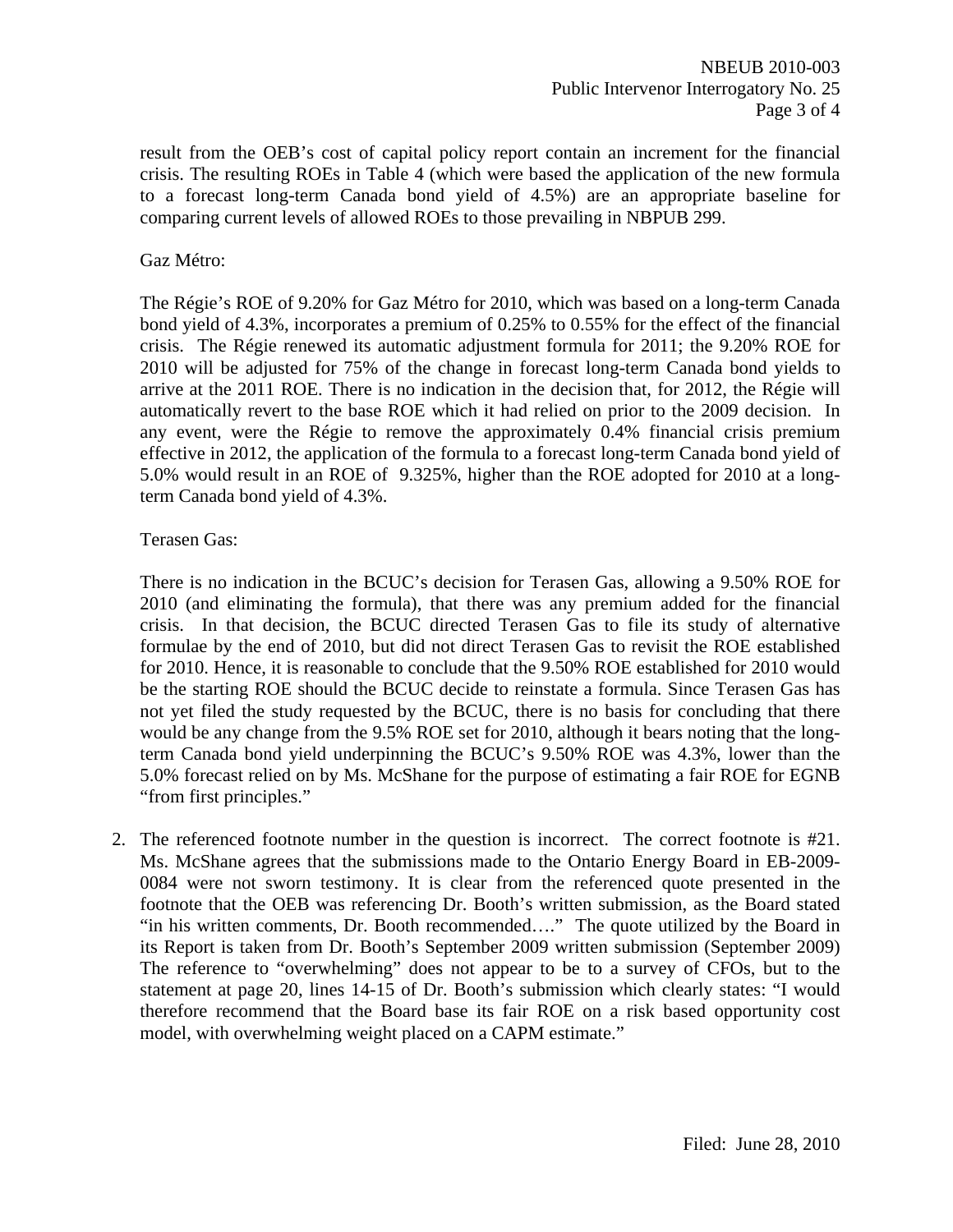- 3. It is confirmed that the ROE for EGNB is to be determined for a future period; to Ms. McShane's knowledge, there is no predetermined period over which the ROE adopted will apply. Please also see response to part 1 above.
- 4. Ms. McShane is not aware of any Canadian board decision directly using US estimates without corroborating Canadian data.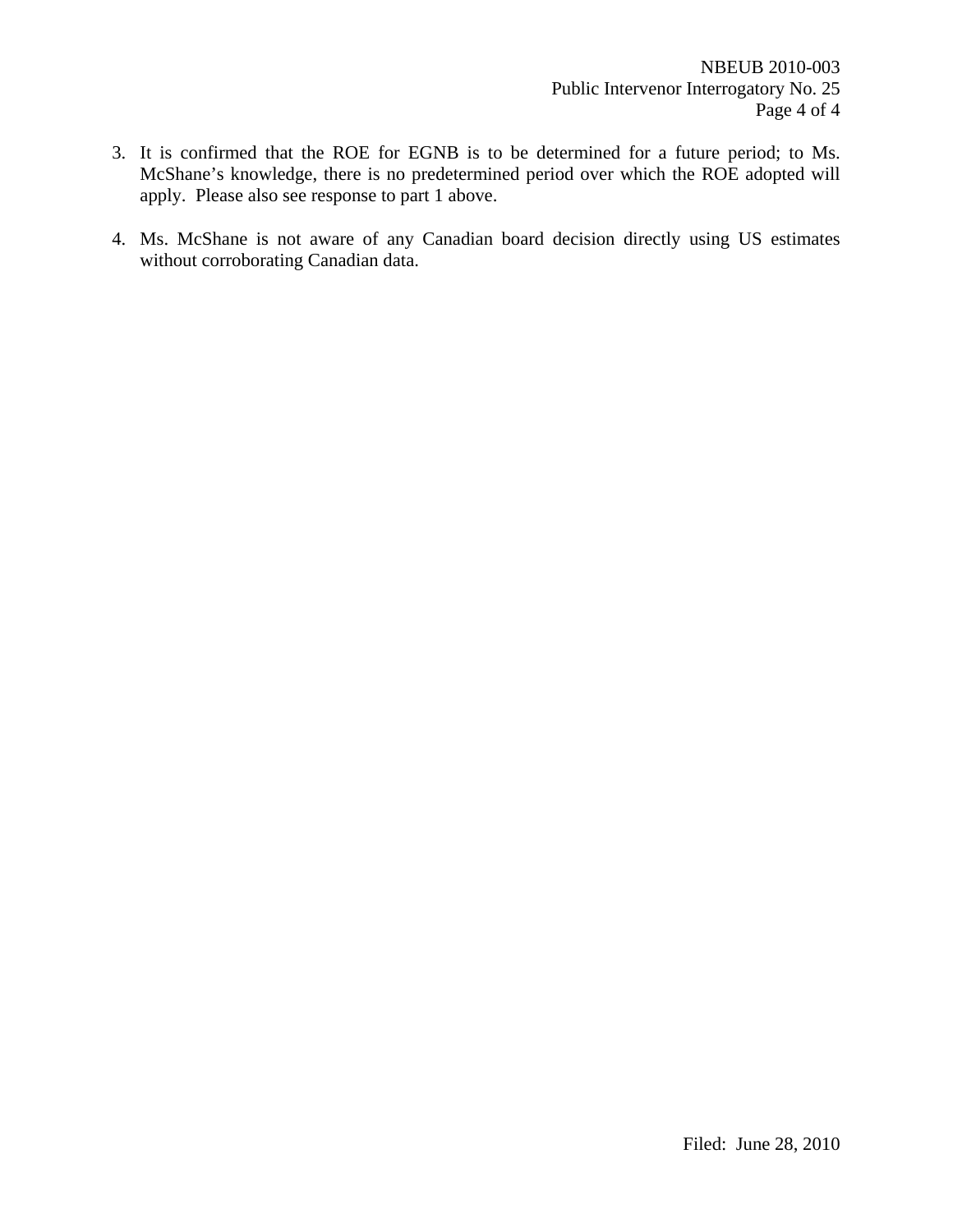## **Reference:** Exhibit B – US Utility Comparables

#### **Interrogatory:**

- 1. On Page 38, Ms. McShane discusses her DCF estimates based on US utilities:
	- i. Please indicate why, as compared to other 2010 testimony, she no longer provides a direct constant growth model estimate based on IBES analyst forecasts, and why she has now substituted a sustainable growth estimate. Is it her judgment that the relative value of these two models has changed in the last six months? If so, please explain in detail what factors motivated the change.
	- ii. Please indicate all testimony, since 2000, where Ms. McShane has used a sustainable growth model to estimate a DCF cost of capital and the advantages of this model.
- 2. In Schedule 9, Ms. McShane indicates that the average forecast growth rate for her US utilities is 5.29%. Please confirm that this is an infinite growth rate and that it exceeds the forecast growth rate for the US economy, which she places at 5.0% in Schedule 10. Please confirm that, if her estimates are correct, eventually the entire US economy will consist of utilities, since they are forecast to grow more rapidly forever than the US economy.
- 3. With her three stage growth model, Ms. McShane assumes that these utilities will grow at the average growth rate of US GDP of 5.0%. Please provide all statistical work that supports this assumption. In particular, please provide the earnings per share, book value per share, dividend per share, and net rate base per share for each of the utilities in her US proxy sample back to 1990, and the annual growth rate in each. Then, please estimate a regression of the annual growth rate in each of these variables against the annual growth rate of US GDP and report the size of the coefficients and the significance of the estimates.
- 4. Please indicate whether, in Ms. McShane's judgment, which of the sustainable growth, constant growth (with IBES forecasts), or three-stage model is a more reliable model of a utility's fair ROE.

## **Response:**

- 1.
- i. As discussed in Exhibit B, page 38, lines 967 to 969, in estimating the constant growth model "I relied on two different estimates of the growth component of the model: investment analysts' long-term (five-year) earnings growth rate estimates and the sustainable earnings growth rate." The use of I/B/E/S analyst growth forecasts in estimating the constant growth DCF model is discussed in Appendix B on page B-4. The results of the analysis are presented in Schedule 8.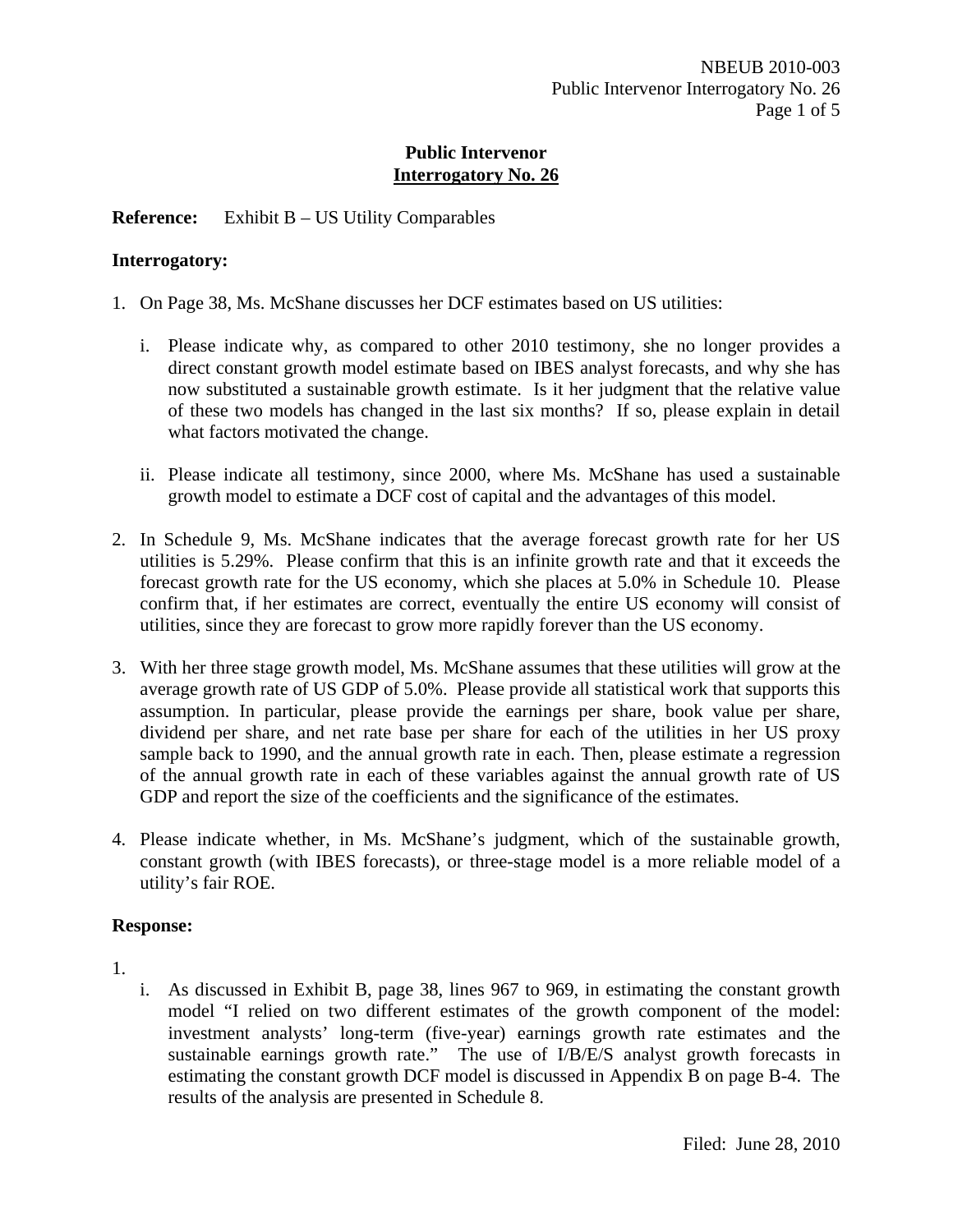- ii. Ms. McShane has not maintained a complete list of all testimonies since 2000 where she used a sustainable growth model, but some examples in Canada include testimony filed on behalf of ATCO Pipelines (January 2003), ATCO Utilities/AltaGas (July 2003), Centra Gas BC (July 2002), Enbridge Gas Distribution (September 2002), Gazifère (February 2010), Natural Resource Gas (March 2010), Newfoundland and Labrador Hydro (April 2003), Newfoundland Power (October 2002), and Union Gas (June 2001). Ms. McShane does not view one method as superior to the other; they are simply alternative ways of estimating the same thing, the long-term growth in earnings expected by investors.
- 2. It is confirmed that the forecast growth rate exceeds the current forecast nominal growth rate for the U.S. economy. Growth in earnings/corporate profits cannot exceed, in the longer term, growth in the economy as a whole, as corporate profits would overwhelm the GDP. However, the fact that the growth rates for this sample exceed the forecast growth rate in the economy does not mean that the entire U.S. economy will be dominated by utilities, as the growth forecasts are specific to this sample (and relate to the dividend yields of the sample) and because not all companies in the economy will grow in the longer-term at the rate of growth in the economy.
- 3. The growth component of a DCF model is intended to be an estimate of what investors expect the long-term growth to be and thus build into the prices they are willing to pay (and thus is embedded in the dividend yield component of the model). Ms. McShane's use of forecast long-term growth in the economy as a reasonable estimate of investors' expectations for long-term growth in earnings for mature industries is based on the link between corporate profits and GDP growth in the long-term. The two primary determinants of profit growth are growth in nominal GDP and unit labour costs. Nominal GDP measures the current dollar value of the goods and services produced in the economy. Simplistically, GDP less payments to labour, depreciation, plus income from abroad equals corporate profits. As long as labour costs are contained, increases in economic growth will be reflected in growth in profits. To Ms. McShane's knowledge, the conclusion that corporate profit growth will track GDP growth in the long-term is not contested.

However, industries and companies go through life cycles. During the different phases of the cycle, growth would reasonably be expected to differ from the long-term average. The phases of the life cycle include introduction (or initial growth), rapid growth, maturity and decline. In the first two phases, industry growth would be expected to outpace growth in the economy as a whole, and then in maturity stabilize at a level similar to that of the general economy. Decline is characterized by falling demand for the industry's products and/or services. As noted at page B-5 (Appendix B), utilities are considered to be a quintessential mature industry.

Ms. McShane notes that the FERC adopted direct reliance on expected long-term growth in GDP as an input to its DCF model for gas pipelines. In Order 396-B (Northwest Pipeline Corp., June 11, 1997), the FERC cited the fact that all experts in the proceeding had relied on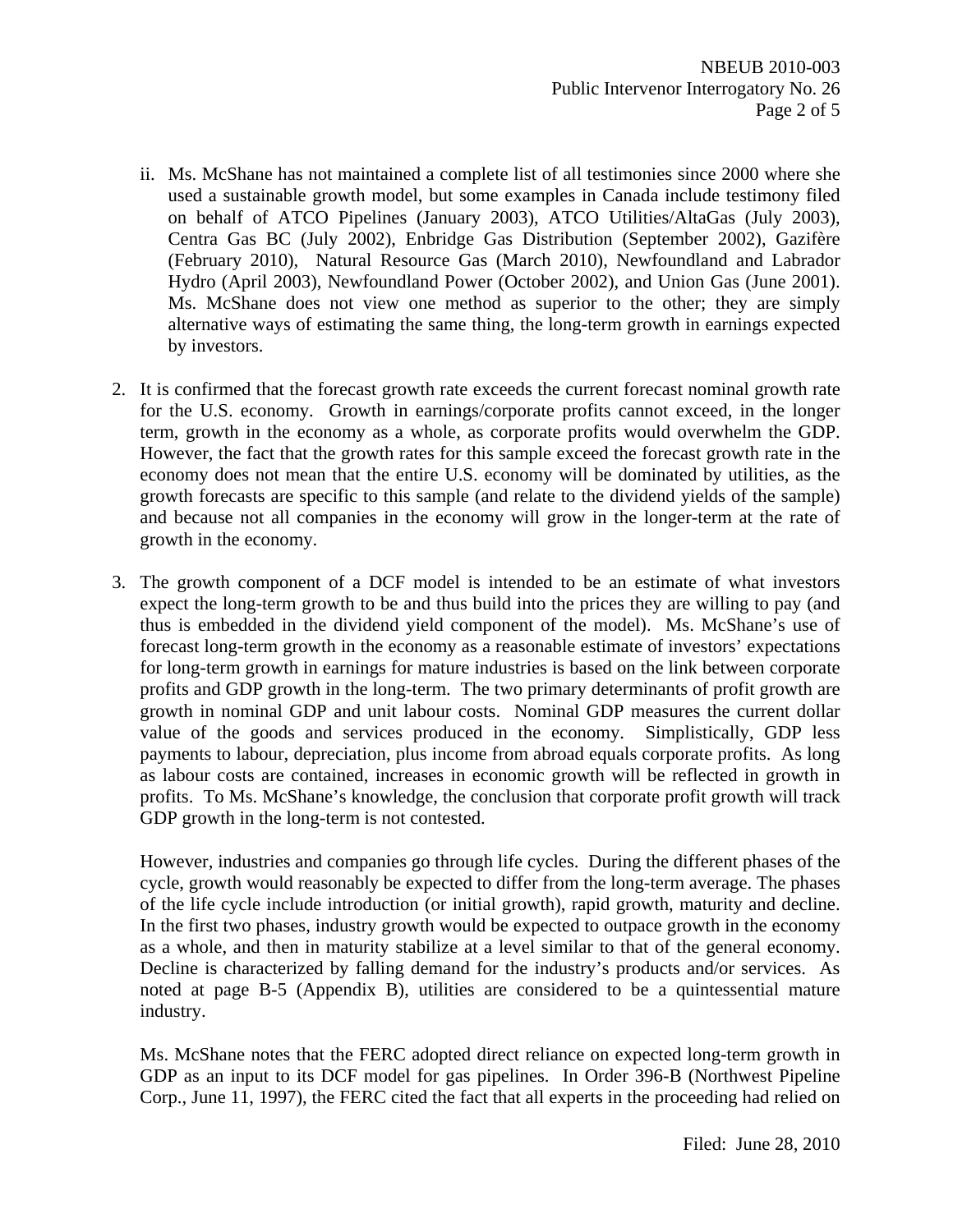long-term GDP forecasts as support for, or confirmation of, their pipeline growth forecasts in their own DCF models. The development of their model was in part validated by the valuation practices of Merrill Lynch and Prudential Securities who relied on the growth in the economy as their estimate of long-term growth for all firms, including regulated firms.

The following tables provide the requested information regarding earnings per share, book value per share and dividend per share for the utilities in her US proxy sample back to 1990.

|      | Earnings Per Share Bef. Extraordinary 12 month moving average |      |            |      |            |         |            |      |      |          |  |  |
|------|---------------------------------------------------------------|------|------------|------|------------|---------|------------|------|------|----------|--|--|
|      |                                                               |      |            |      |            |         |            |      |      |          |  |  |
| Year | AGL                                                           | ED   | <b>NJR</b> | GAS  | <b>NWN</b> | NST     | <b>PNY</b> | SJI  | WGL  | Avg. EPS |  |  |
| 1990 | 1.01                                                          | 2.34 | 0.43       | 1.93 | 1.62       | 0.80    | 0.61       | 0.67 | 1.26 | 1.18     |  |  |
| 1991 | 1.04                                                          | 2.32 | 0.37       | 1.86 | 0.67       | 0.98    | 0.44       | 0.64 | 1.14 | 1.05     |  |  |
| 1992 | 1.13                                                          | 2.46 | 0.69       | 1.67 | 0.74       | 1.05    | 0.70       | 0.80 | 1.27 | 1.17     |  |  |
| 1993 | 1.08                                                          | 2.66 | 0.73       | 1.97 | 1.74       | 1.14    | 0.73       | 0.78 | 1.31 | 1.35     |  |  |
| 1994 | 1.17                                                          | 2.98 | 0.83       | 2.07 | 1.63       | 1.21    | 0.68       | 0.61 | 1.42 | 1.40     |  |  |
| 1995 | 0.50                                                          | 2.93 | 0.86       | 1.96 | 1.61       | 1.04    | 0.73       | 0.70 | 1.45 | 1.31     |  |  |
| 1996 | 1.37                                                          | 2.93 | 0.92       | 2.42 | 1.97       | 1.31    | 0.84       | 0.85 | 1.85 | 1.61     |  |  |
| 1997 | 1.37                                                          | 2.95 | 0.99       | 2.62 | 1.78       | 1.36    | 0.91       | 0.86 | 1.85 | 1.63     |  |  |
| 1998 | 1.41                                                          | 3.04 | 1.04       | 2.43 | 1.01       | 1.38    | 0.99       | 0.63 | 1.54 | 1.50     |  |  |
| 1999 | 1.30                                                          | 3.14 | 1.12       | 2.63 | 1.70       | 1.39    | 0.94       | 1.01 | 1.47 | 1.63     |  |  |
| 2000 | 1.29                                                          | 2.75 | 1.20       | 1.01 | 1.80       | 1.60    | 1.02       | 1.09 | 1.79 | 1.50     |  |  |
| 2001 | 1.63                                                          | 3.22 | 1.35       | 2.70 | 1.90       | $-0.03$ | 1.02       | 1.15 | 1.75 | 1.63     |  |  |
| 2002 | 1.84                                                          | 3.14 | 1.41       | 2.90 | 1.63       | 1.53    | 0.95       | 1.22 | 0.81 | 1.71     |  |  |
| 2003 | 2.15                                                          | 2.37 | 1.61       | 2.49 | 1.77       | 1.71    | 1.12       | 1.38 | 2.31 | 1.88     |  |  |
| 2004 | 2.30                                                          | 2.33 | 1.73       | 1.71 | 1.87       | 1.78    | 1.28       | 1.57 | 1.99 | 1.84     |  |  |
| 2005 | 2.50                                                          | 3.00 | 1.85       | 3.08 | 2.11       | 1.84    | 1.32       | 1.72 | 2.18 | 2.18     |  |  |
| 2006 | 2.73                                                          | 2.97 | 1.88       | 2.88 | 2.30       | 1.94    | 1.28       | 2.48 | 1.94 | 2.27     |  |  |
| 2007 | 2.74                                                          | 3.48 | 1.56       | 2.99 | 2.78       | 2.07    | 1.41       | 2.13 | 2.19 | 2.37     |  |  |
| 2008 | 2.85                                                          | 3.37 | 2.61       | 2.64 | 2.63       | 2.22    | 1.50       | 2.60 | 2.35 | 2.53     |  |  |
| 2009 | 2.89                                                          | 3.16 | 0.65       | 2.99 | 2.83       | 2.28    | 1.68       | 1.97 | 2.40 | 2.32     |  |  |

|      |       |       |            |       | DOON VAIL TEL SHAIT |            |            |       |            |                       |
|------|-------|-------|------------|-------|---------------------|------------|------------|-------|------------|-----------------------|
| Year | AGL   | ED    | <b>NJR</b> | GAS   | <b>NWN</b>          | <b>NST</b> | <b>PNY</b> | SJI   | <b>WGL</b> | Avg.<br><b>BKVLPS</b> |
| 1990 | 8.94  | 19.72 | 5.90       | 11.69 | 12.65               | 9.22       | 4.58       | 6.79  | 10.17      | 9.96                  |
| 1991 | 9.40  | 20.17 | 5.71       | 12.30 | 12.27               | 8.94       | 4.83       | 6.77  | 10.34      | 10.08                 |
| 1992 | 9.69  | 20.89 | 6.29       | 12.75 | 12.44               | 9.39       | 5.13       | 6.95  | 10.67      | 10.47                 |
| 1993 | 9.89  | 21.63 | 6.09       | 13.04 | 13.08               | 9.69       | 5.45       | 7.17  | 11.04      | 10.79                 |
| 1994 | 10.19 | 22.62 | 6.43       | 13.25 | 13.63               | 10.03      | 5.68       | 7.23  | 11.51      | 11.18                 |
| 1995 | 10.14 | 23.51 | 6.47       | 13.67 | 14.55               | 10.29      | 6.16       | 7.34  | 11.95      | 11.56                 |
| 1996 | 10.56 | 24.37 | 6.73       | 14.74 | 15.38               | 10.66      | 6.53       | 8.03  | 12.79      | 12.20                 |
| 1997 | 10.99 | 25.18 | 6.92       | 15.43 | 16.02               | 11.04      | 6.95       | 8.05  | 13.48      | 12.67                 |
| 1998 | 11.42 | 25.88 | 7.26       | 15.97 | 16.59               | 11.15      | 7.45       | 7.85  | 13.86      | 13.05                 |
| 1999 | 11.59 | 25.31 | 7.57       | 16.80 | 17.12               | 13.29      | 7.86       | 8.30  | 14.72      | 13.62                 |
| 2000 | 11.50 | 25.81 | 8.29       | 15.56 | 17.93               | 12.66      | 8.26       | 8.77  | 15.31      | 13.79                 |
| 2001 | 12.19 | 26.71 | 8.80       | 15.86 | 18.56               | 11.90      | 8.63       | 9.29  | 16.24      | 14.24                 |
| 2002 | 12.52 | 27.60 | 8.95       | 16.55 | 18.88               | 12.25      | 8.91       | 9.74  | 15.78      | 14.58                 |
| 2003 | 14.66 | 28.37 | 10.26      | 17.13 | 19.52               | 12.84      | 9.36       | 11.26 | 16.83      | 15.58                 |
| 2004 | 18.06 | 29.02 | 11.25      | 16.99 | 20.64               | 13.52      | 11.15      | 12.41 | 17.54      | 16.73                 |
| 2005 | 19.27 | 29.74 | 10.60      | 18.36 | 21.28               | 14.37      | 11.53      | 13.50 | 18.36      | 17.45                 |
| 2006 | 20.71 | 31.03 | 15.00      | 19.43 | 21.97               | 14.82      | 11.70      | 15.11 | 18.86      | 18.74                 |
| 2007 | 21.74 | 33.31 | 15.50      | 20.94 | 22.52               | 15.95      | 11.84      | 16.25 | 19.89      | 19.77                 |
| 2008 | 21.48 | 35.37 | 17.29      | 21.53 | 23.71               | 16.74      | 12.11      | 17.33 | 20.99      | 20.73                 |
| 2009 | 22.97 | 36.40 | 16.59      | 22.94 | 24.88               | 17.53      | 12.67      | 18.24 | 21.89      | 21.57                 |

Book Value Per Share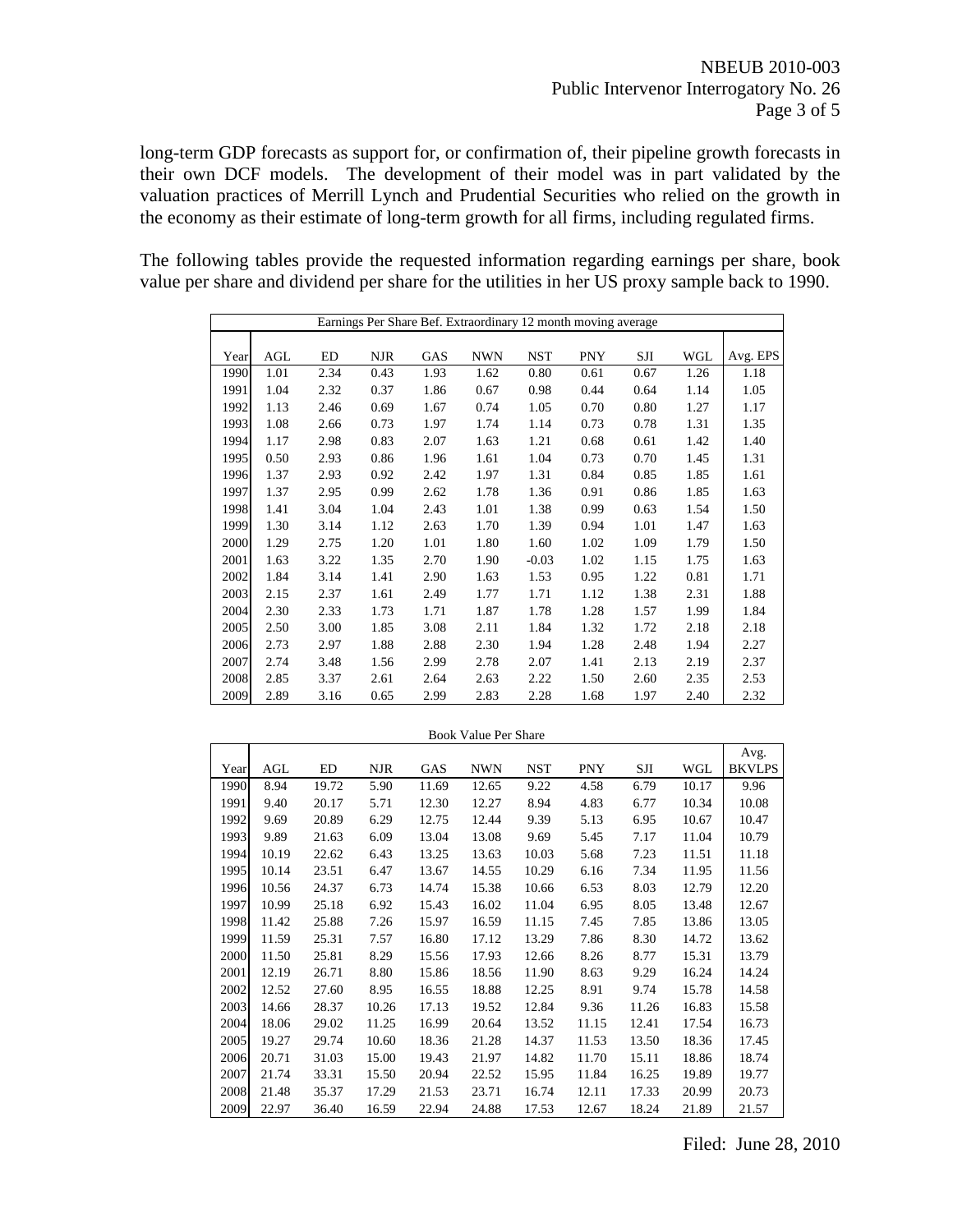## NBEUB 2010-003 Public Intervenor Interrogatory No. 26 Page 4 of 5

|      | Dividends per Share |      |            |            |            |            |            |      |      |          |  |
|------|---------------------|------|------------|------------|------------|------------|------------|------|------|----------|--|
|      |                     |      |            |            |            |            |            |      |      |          |  |
| Year | AGL                 | ED   | <b>NJR</b> | <b>GAS</b> | <b>NWN</b> | <b>NST</b> | <b>PNY</b> | SJI  | WGL  | Avg. DPS |  |
| 1990 | 0.99                | 1.82 | 1.31       | 0.65       | 1.10       | 0.76       | 0.42       | 0.70 | 1.01 | 0.97     |  |
| 1991 | 1.02                | 1.86 | 1.12       | 0.67       | 1.13       | 0.79       | 0.44       | 0.70 | 1.04 | 0.98     |  |
| 1992 | 1.04                | 1.90 | 1.18       | 0.68       | 1.15       | 0.82       | 0.46       | 0.70 | 1.07 | 1.00     |  |
| 1993 | 1.04                | 1.94 | 1.22       | 0.68       | 1.17       | 0.85       | 0.49       | 0.72 | 1.09 | 1.02     |  |
| 1994 | 1.04                | 2.00 | 1.26       | 0.68       | 1.17       | 0.88       | 0.52       | 0.72 | 1.11 | 1.04     |  |
| 1995 | 1.05                | 2.04 | 1.28       | 0.68       | 1.18       | 0.91       | 0.55       | 0.72 | 1.12 | 1.06     |  |
| 1996 | 1.07                | 2.08 | 1.32       | 0.70       | 1.20       | 0.94       | 0.58       | 0.72 | 1.14 | 1.08     |  |
| 1997 | 1.08                | 2.10 | 1.40       | 0.72       | 1.21       | 0.94       | 0.61       | 0.72 | 1.17 | 1.10     |  |
| 1998 | 1.08                | 2.12 | 1.48       | 0.73       | 1.22       | 0.94       | 0.65       | 0.72 | 1.20 | 1.13     |  |
| 1999 | 1.08                | 2.14 | 1.56       | 0.75       | 1.23       | 0.97       | 0.69       | 0.72 | 1.22 | 1.15     |  |
| 2000 | 1.08                | 2.18 | 1.66       | 0.77       | 1.24       | 1.00       | 0.73       | 0.73 | 1.24 | 1.18     |  |
| 2001 | 1.08                | 2.20 | 1.76       | 0.79       | 1.25       | 1.03       | 0.77       | 0.74 | 1.26 | 1.21     |  |
| 2002 | 1.08                | 2.22 | 1.84       | 0.81       | 1.26       | 1.06       | 0.80       | 0.76 | 1.27 | 1.23     |  |
| 2003 | 1.11                | 2.24 | 1.86       | 0.84       | 1.27       | 1.08       | 0.83       | 0.78 | 1.28 | 1.25     |  |
| 2004 | 1.15                | 2.26 | 1.86       | 0.88       | 1.30       | 1.11       | 0.86       | 0.82 | 1.30 | 1.28     |  |
| 2005 | 1.30                | 2.28 | 1.86       | 0.92       | 1.32       | 1.16       | 0.92       | 0.86 | 1.32 | 1.33     |  |
| 2006 | 1.48                | 2.30 | 1.86       | 0.97       | 1.39       | 1.21       | 0.96       | 0.92 | 1.35 | 1.38     |  |
| 2007 | 1.64                | 2.32 | 1.86       | 1.03       | 1.44       | 1.30       | 1.00       | 1.01 | 1.37 | 1.44     |  |
| 2008 | 1.68                | 2.34 | 1.86       | 1.15       | 1.52       | 1.40       | 1.04       | 1.11 | 1.41 | 1.50     |  |
| 2009 | 1.72                | 2.36 | 1.86       | 1.27       | 1.60       | 1.50       | 1.08       | 1.22 | 1.46 | 1.56     |  |

Ms. McShane does not have the requested data on net rate base per share.

The analysis of historical growth rates in earnings per share, book value per share and dividends per share (as shown below) does not find them to be significantly correlated with GDP growth.

| <b>Growth Rate</b> |            |               |            |            |
|--------------------|------------|---------------|------------|------------|
| Year               | <b>GDP</b> | <b>BKVLPS</b> | <b>DPS</b> | <b>EPS</b> |
| 1991               | 3.3%       | 1.2%          | 0.2%       | $-11.4%$   |
| 1992               | 5.8%       | 3.8%          | 2.4%       | 11.2%      |
| 1993               | 5.1%       | 3.0%          | 2.3%       | 15.4%      |
| 1994               | 6.3%       | 3.6%          | 2.0%       | 3.7%       |
| 1995               | 4.7%       | 3.5%          | 1.6%       | $-6.4%$    |
| 1996               | 5.7%       | 5.5%          | 2.3%       | 22.7%      |
| 1997               | 6.3%       | 3.9%          | 2.1%       | 1.6%       |
| 1998               | 5.5%       | 2.9%          | 1.9%       | $-8.2%$    |
| 1999               | 6.4%       | 4.4%          | 2.1%       | 9.0%       |
| 2000               | 6.4%       | 1.2%          | 2.7%       | $-7.8%$    |
| 2001               | 3.4%       | 3.3%          | 2.2%       | 8.4%       |
| 2002               | 3.5%       | 2.4%          | 2.1%       | 5.1%       |
| 2003               | 4.7%       | 6.9%          | 1.7%       | 9.5%       |
| 2004               | 6.5%       | 7.4%          | 2.3%       | $-2.0%$    |
| 2005               | 6.5%       | 4.3%          | 3.6%       | 18.4%      |
| 2006               | 6.0%       | 7.4%          | 4.1%       | 4.1%       |
| 2007               | 5.1%       | 5.5%          | 4.1%       | 4.7%       |
| 2008               | 2.6%       | 4.8%          | 4.2%       | 6.7%       |
| 2009               | $-1.3%$    | 4.0%          | 4.2%       | $-8.4%$    |
|                    |            |               |            |            |
| Slope (Beta)       |            | 16.7%         | $-12.2%$   | 155.4%     |
| RSq                |            | 3.3%          | 4.9%       | 9.8%       |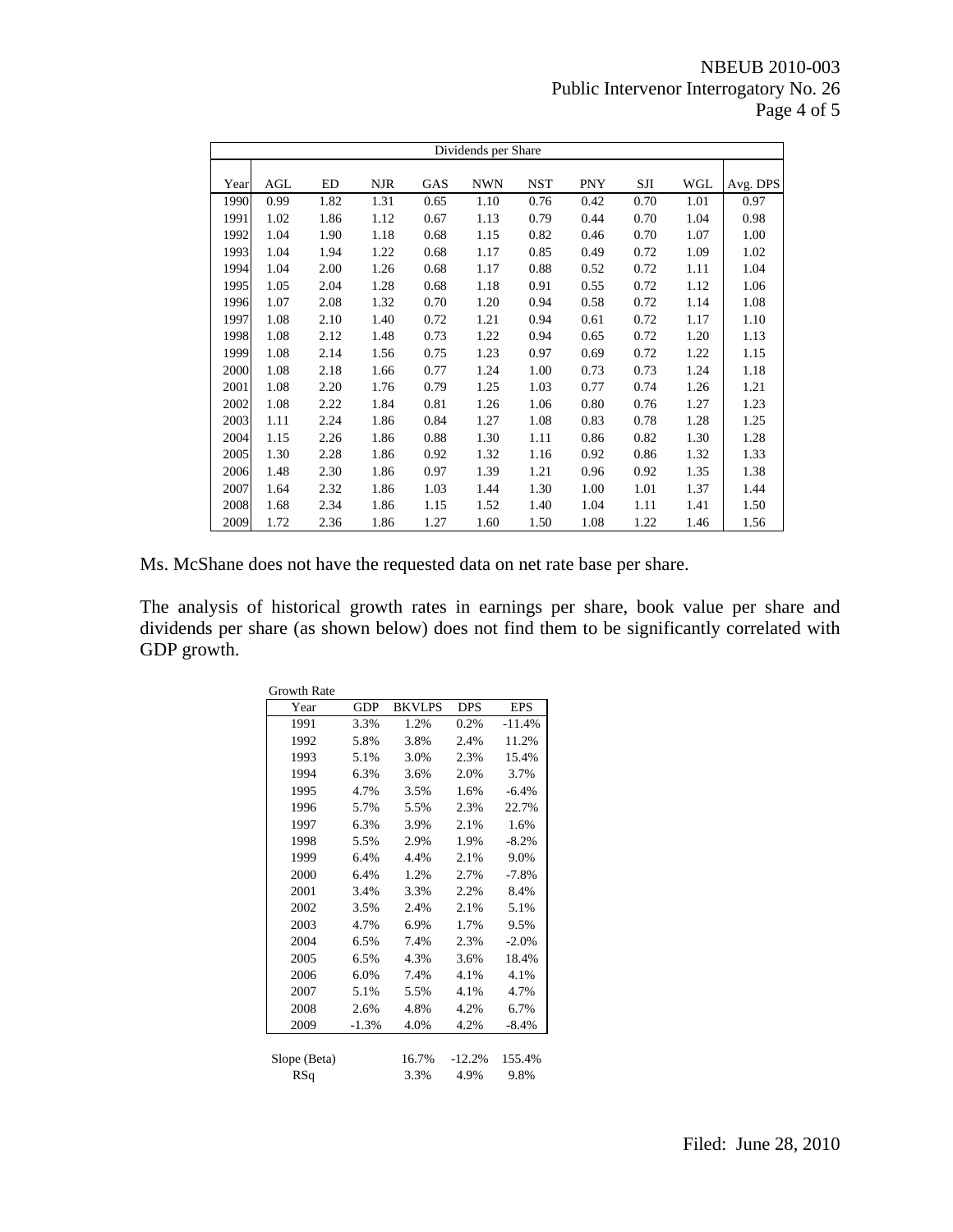Over the period 1990-2009, growth in earnings was approximately 4.0%; that of book value per share approximately 4.2%; and dividends approximately 2.5%. The lower growth rates relative to growth in GDP are consistent with a period characterized with generally declining interest rates and declining allowed returns. Allowed returns in the U.S. declined from approximately 12.7% in 1990 to approximately 10.4% in 2009 (Schedule 2, page 3 of 3). Such reductions are not compatible with earnings (and therefore dividends and book value per share) keeping pace with long-term economic growth.

4. The use of multiple models is intended to capture the range of expectations that is likely to be embedded in the prices of utility stocks, as it is impossible to know precisely what is in the minds of investors. Ms. McShane is of the view that all three models provide a reasonable perspective on the rates of growth that investors are likely to anticipate when pricing utility shares.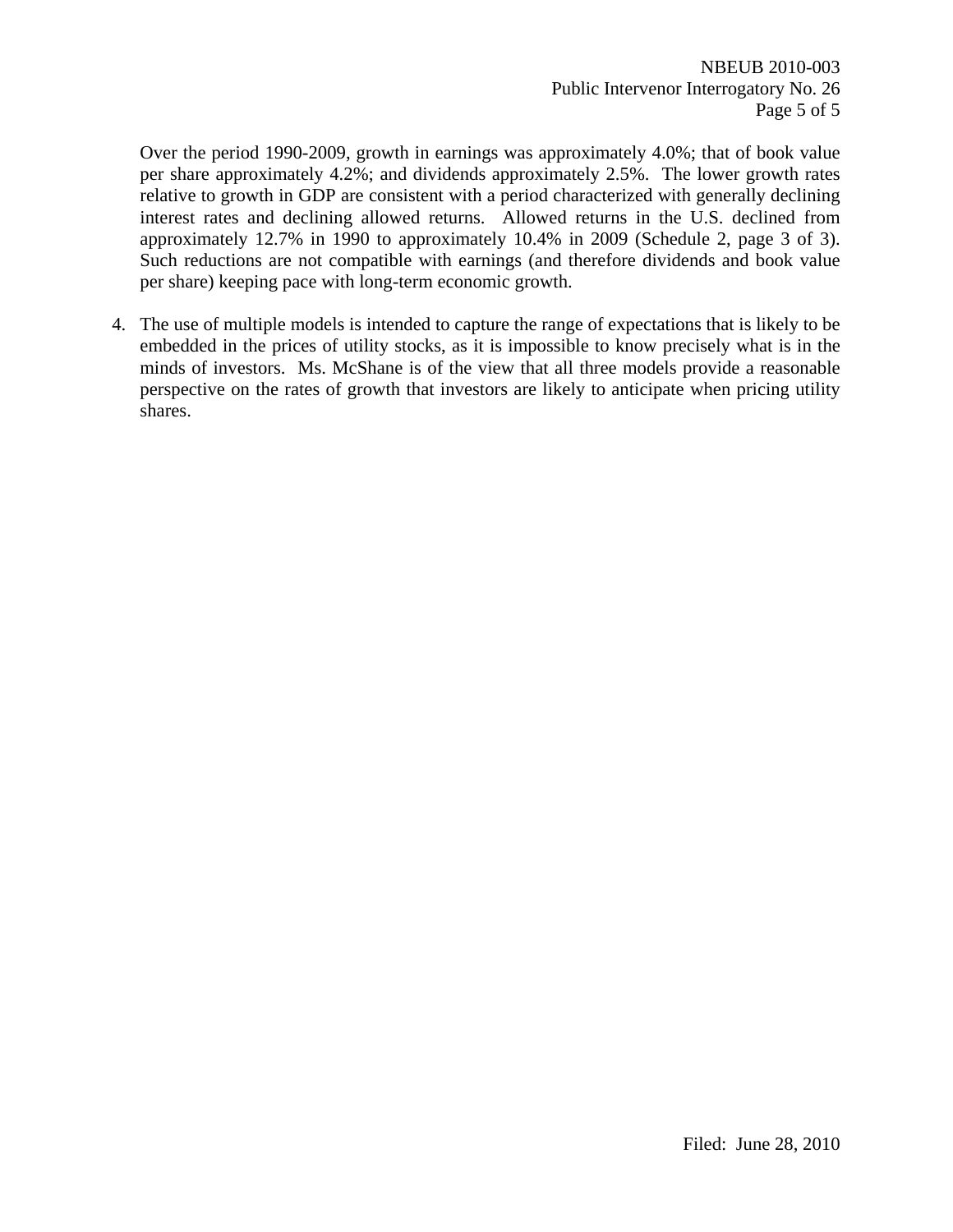## **Reference:** Exhibit B – Risk Premium

#### **Interrogatory:**

- 1. In her discussion of the market risk premium on Page 43, Ms. McShane estimates the historic Canadian market risk premium at 1.1%-1.5% less than that in the US. How much of this difference would Ms. McShane ascribe to the following factors:
	- i. The tax preferences for Canadians to hold equities, that is, the foreign property restriction and the dividend tax credit?
	- ii. The role of the US \$ as the world's reserve currency and, hence, lower returns on the US long treasury bond?
	- iii. The higher returns earned on US securities in terms of the well documented survivor bias?
	- iv. The higher risk nature of the US economy and securities markets?.
- 2. Please explain in detail why Ms. McShane started her risk premium analysis in 1947, when reliable indexes in Canada did not start until 1956 and/or other equity and bond data goes back at least until 1922. Please indicate the historic market risk premium in Canada using these two different start dates and provide all the annual data.

## **Response:**

1. Ms. McShane does not have estimates of the various components referenced.

Approximately 0.4% of the difference is due to higher equity returns in the U.S. (12.4% versus 12.0%) and the remainder is due to higher bond returns in Canada (0.7% based on income returns and 1.1% based on total returns). Ms. McShane's estimate of the market risk premium is consistent with the equity market returns (nominal) achieved in Canada and expected long-term Canada bond yields.

2. The question suggests that Ms. McShane restricted her risk premium analysis to the 1947 to 2009 period. As set forth in Appendix C, starting at page C-16, the analysis was conducted over the 1947-2009 period but supplemented by analysis over longer periods.

The selection of the 1947-2009 period, as explained in Appendix C, page C-16, was intended to both reflect as broad a range of event types as possible and permit the assessment of investor expectations within the context of the current economic and capital market environment.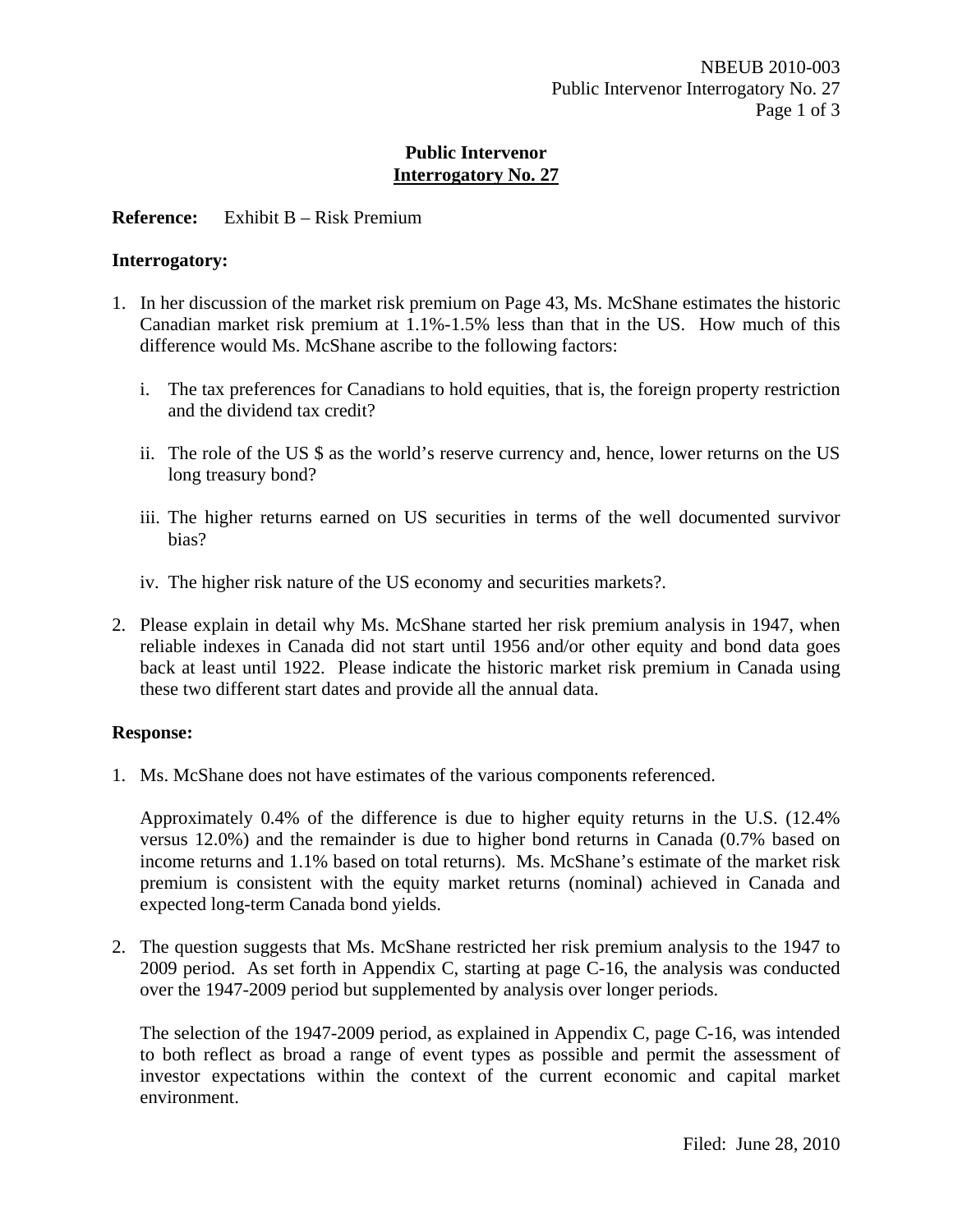Further, the common stock data that date from 1956, that is, the returns for the TSE Composite Index in fact were not created until 1976 and backcast for 20 years to 1956.

The requested equity and bond returns and resulting historic risk premiums for Canada for the periods 1922 to 2009 and 1956 to 2009 are presented below:

|                                            | Canada                |           |
|--------------------------------------------|-----------------------|-----------|
|                                            | 1922-2009             | 1956-2009 |
| Canada Equity Return                       | 11.6%                 | 10.8%     |
| Canada Total Bond Return                   | $6.4\%$ <sup>1/</sup> | 7.6%      |
| <b>Risk Premium Based on Total Bond</b>    | 5.2%                  | 3.1%      |
| Canada Income Return                       | 6.2%                  | 7.8%      |
| <b>Risk Premium Based on Income Return</b> | 5.4%                  | 3.0%      |

<sup>1/</sup> The calculations are based on data for 1924-2009 because Ms. McShane does not have the total bond returns for the earlier years.

These values are based on the following data: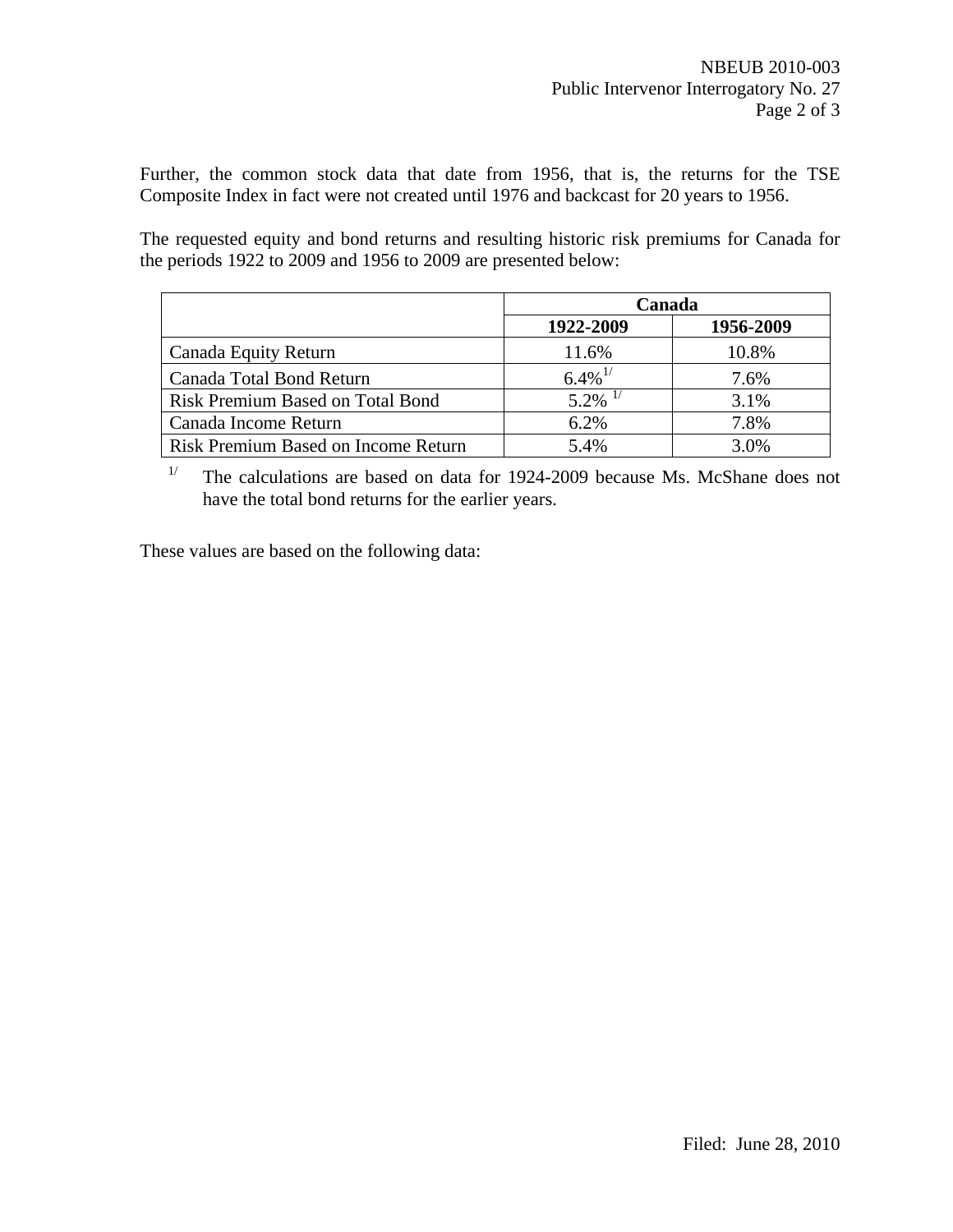# NBEUB 2010-003 Public Intervenor Interrogatory No. 27 Page 3 of 3

|      | Canadian | Total   | Canadian Canadian<br>Income |      | Canadian     | Total    | Canadian Canadian<br>Income |
|------|----------|---------|-----------------------------|------|--------------|----------|-----------------------------|
|      | Stock    | Bond    | Bond                        |      | <b>Stock</b> | Bond     | Bond                        |
|      | Returns  | Returns | Returns                     |      | Returns      | Returns  | Returns                     |
|      |          |         |                             |      |              |          |                             |
| 1922 | 19.6%    |         | 5.5%                        | 1966 | $-7.1%$      | 1.6%     | 5.8%                        |
| 1923 | 7.6%     |         | 5.2%                        | 1967 | 18.1%        | $-2.2%$  | 6.1%                        |
| 1924 | 11.3%    | 7.8%    | 5.1%                        | 1968 | 22.5%        | $-0.8%$  | 7.0%                        |
| 1925 | 28.7%    | 5.2%    | 5.0%                        | 1969 | $-0.8%$      | $-2.0%$  | 7.9%                        |
| 1926 | 24.4%    | 5.4%    | 5.0%                        | 1970 | $-3.6%$      | 22.0%    | 8.2%                        |
| 1927 | 44.9%    | 10.2%   | 4.7%                        | 1971 | 8.0%         | 11.6%    | 7.2%                        |
| 1928 | 32.9%    | 0.6%    | 4.6%                        | 1972 | 27.4%        | 1.1%     | 7.5%                        |
| 1929 | $-11.6%$ | 2.3%    | 5.0%                        | 1973 | 0.3%         | 1.7%     | 7.8%                        |
| 1930 | $-30.9%$ | 9.3%    | 4.8%                        | 1974 | $-25.9%$     | $-1.7%$  | 9.3%                        |
| 1931 | $-33.0%$ | $-5.0%$ | 4.7%                        | 1975 | 18.5%        | 2.8%     | 9.4%                        |
| 1932 | $-12.9%$ | 12.4%   | 5.2%                        | 1976 | 11.0%        | 19.0%    | 9.6%                        |
| 1933 | 51.6%    | 7.4%    | 4.7%                        | 1977 | 10.7%        | 6.0%     | 9.1%                        |
| 1934 | 20.3%    | 19.7%   | 4.0%                        | 1978 | 29.7%        | 1.3%     | 9.7%                        |
| 1935 | 30.6%    | 0.8%    | 3.6%                        | 1979 | 44.8%        | $-2.6%$  | 10.7%                       |
| 1936 | 25.4%    | 11.1%   | 3.0%                        | 1980 | 30.1%        | 2.1%     | 13.2%                       |
| 1937 | $-15.8%$ | $-0.6%$ | 3.2%                        | 1981 | $-10.3%$     | $-3.0%$  | 16.3%                       |
| 1938 | 9.1%     | 5.6%    | 3.1%                        | 1982 | 5.5%         | 43.0%    | 15.2%                       |
| 1939 | 0.2%     | $-3.0%$ | 3.2%                        | 1983 | 35.5%        | 9.6%     | 12.5%                       |
| 1940 | $-19.1%$ | 8.7%    | 3.3%                        | 1984 | $-2.4%$      | 15.1%    | 13.5%                       |
| 1941 | 1.9%     | 3.8%    | 3.1%                        | 1985 | 25.1%        | 25.3%    | 11.6%                       |
| 1942 | 14.0%    | 3.1%    | 3.1%                        | 1986 | 9.0%         | 17.5%    | 9.9%                        |
| 1943 | 19.7%    | 3.9%    | 3.0%                        | 1987 | 5.9%         | 0.5%     | 10.4%                       |
| 1944 | 13.5%    | 3.2%    | 3.0%                        | 1988 | 11.1%        | 10.5%    | 10.7%                       |
| 1945 | 36.1%    | 5.2%    | 3.0%                        | 1989 | 21.4%        | 16.3%    | 10.4%                       |
| 1946 | $-1.5%$  | 6.0%    | 2.6%                        | 1990 | $-14.8%$     | 3.3%     | 11.4%                       |
| 1947 | 0.3%     | 3.2%    | 2.6%                        | 1991 | 12.0%        | 24.4%    | 10.2%                       |
| 1948 | 12.1%    | $-2.4%$ | 3.0%                        | 1992 | $-1.4%$      | 13.1%    | 9.1%                        |
| 1949 | 22.6%    | 4.9%    | 2.9%                        | 1993 | 32.6%        | 22.9%    | 8.1%                        |
| 1950 | 48.4%    | $-0.1%$ | 2.9%                        | 1994 | $-0.2%$      | $-10.5%$ | 9.0%                        |
| 1951 | 24.0%    | $-3.1%$ | 3.3%                        | 1995 | 14.5%        | 26.3%    | 8.6%                        |
| 1952 | $-0.4%$  | 2.0%    | 3.6%                        | 1996 | 28.4%        | 14.3%    | 7.8%                        |
| 1953 | 2.2%     | 3.6%    | 3.8%                        | 1997 | 15.0%        | 17.5%    | 6.6%                        |
| 1954 | 39.1%    | 10.0%   | 3.2%                        | 1998 | $-1.6%$      | 14.1%    | 5.6%                        |
| 1955 | 27.8%    | $-0.3%$ | 3.2%                        | 1999 | 31.7%        | $-7.2%$  | 5.8%                        |
| 1956 | 13.2%    | $-3.6%$ | 3.7%                        | 2000 | 7.4%         | 13.6%    | 6.0%                        |
| 1957 | $-20.6%$ | 5.9%    | 4.2%                        | 2001 | $-12.6%$     | 3.9%     | 5.9%                        |
| 1958 | 31.3%    | $-5.7%$ | 4.2%                        | 2002 | $-12.4%$     | 10.1%    | 5.8%                        |
| 1959 | 4.6%     | $-4.4%$ | 5.2%                        | 2003 | 26.7%        | 8.1%     | 5.3%                        |
| 1960 | 1.8%     | 7.1%    | 5.3%                        | 2004 | 14.5%        | 8.5%     | 5.1%                        |
| 1961 | 32.8%    | 9.8%    | 5.2%                        | 2005 | 24.1%        | 15.1%    | 4.6%                        |
| 1962 | $-7.1%$  | 3.1%    | 5.2%                        | 2006 | 17.3%        | 3.2%     | 4.2%                        |
| 1963 | 15.6%    | 4.3%    | 5.2%                        | 2007 | 9.6%         | 3.3%     | 4.0%                        |
| 1964 | 25.4%    | 7.0%    | 5.3%                        | 2008 | $-33.0%$     | 13.7%    | 4.1%                        |
| 1965 | 6.7%     | 1.0%    | 5.3%                        | 2009 | 35.1%        | $-4.3%$  | 3.8%                        |
|      |          |         |                             |      |              |          |                             |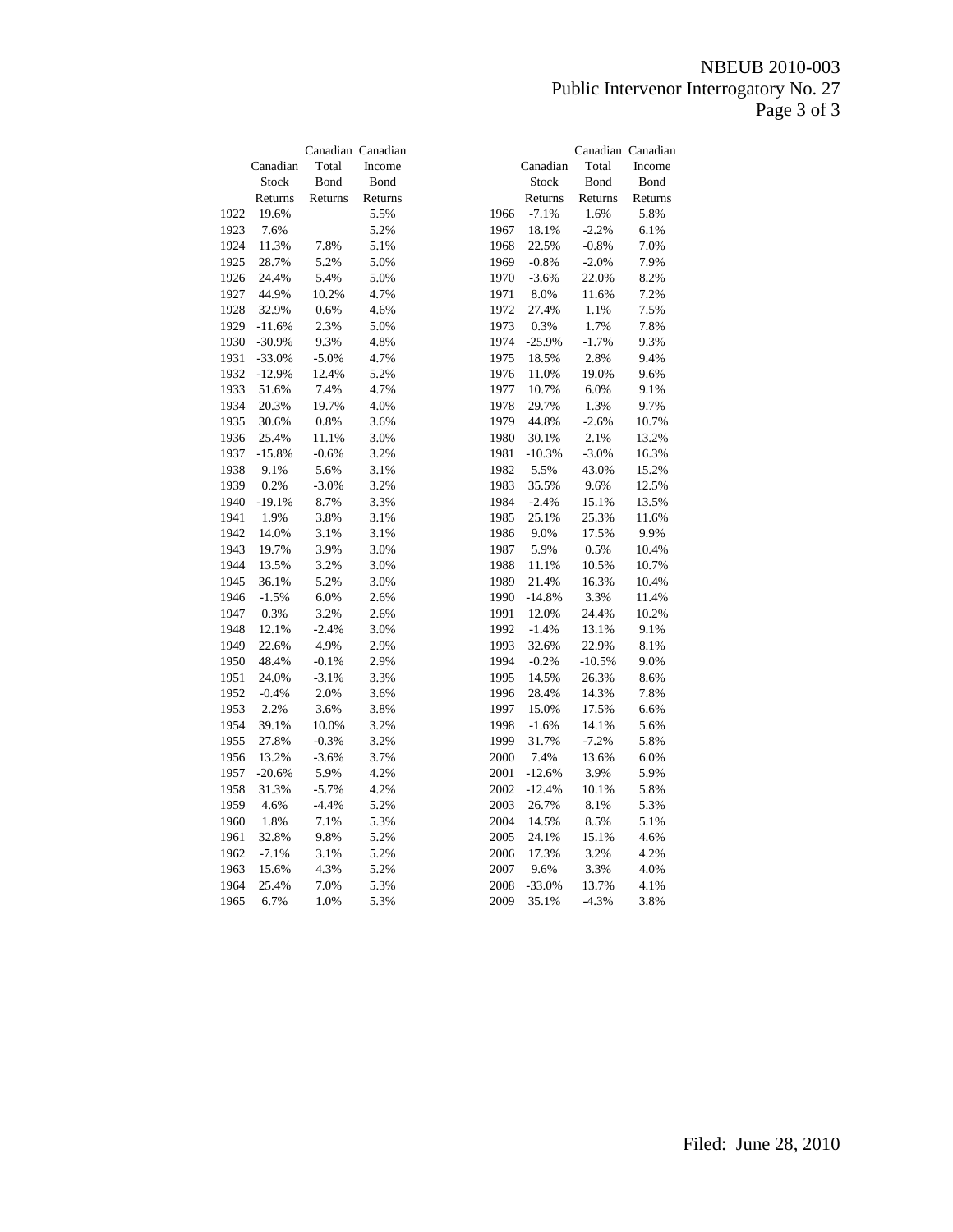# **Reference:** Exhibit B – Expected Inflation and Returns

### **Interrogatory:**

- 1. In her discussion of the earned equity market returns on Page 47, please confirm that these are nominal (i.e., actual) returns and Ms. McShane is using them as a forecast of future nominal returns to estimate the market risk premium.
- 2. Is it Ms. McShane's view that investors ignore the expected rate of inflation when determining their fair (nominal) rate of return; that is, the expected equity return was the same when inflation was over 10% in the 1970s as it is now when it is about 2.0%? If this is her judgment, please provide any citations to financial theory that indicate that the expected rate of inflation has no impact on an equity holder's required or fair nominal rate of return.
- 3. Ms. McShane finishes with an expected rate of return on the equity market of 11.5-12.0%. Please provide any and all current strategy or analyst reports that support a long-run equity market return in Canada or the US of this order of magnitude.
- 4. In discussing the decline in the long Canada bond yield, Ms. McShane has indicated that the expected rate of inflation is one factor that has caused this nominal yield or expected rate of return to decline. Please provide references to the literature that confirm that expected rates of return (or yields) on Canada bonds incorporate an expected inflation rate.
- 5. Please indicate why Ms. McShane believes that bond investors incorporate an expected rate of inflation into their expected nominal rate of return on long Canada bonds and yet equity investors do not. Please indicate by reference to the literature why Ms. McShane believes that equity investors behave differently to bond investors.
- 6. If Ms. McShane does believe that equity and bond investors behave differently with respect to inflation, please discuss in detail why they couldn't also react differently in terms of risk perception and why, as a result, yields on corporate debt could behave differently from expected returns on equities during a financial crisis.
- 7. Can Ms. McShane please confirm that when the required rate of return on a bond goes up, its price falls; that is, that bond prices and interest rates are inversely related?
- 8. Can Ms. McShane confirm that when expected inflation persistently increased until 1981, the expected return on long Canada bonds (yield) went up, causing losses and lower realised returns on long Canada bond portfolios? If not, why not?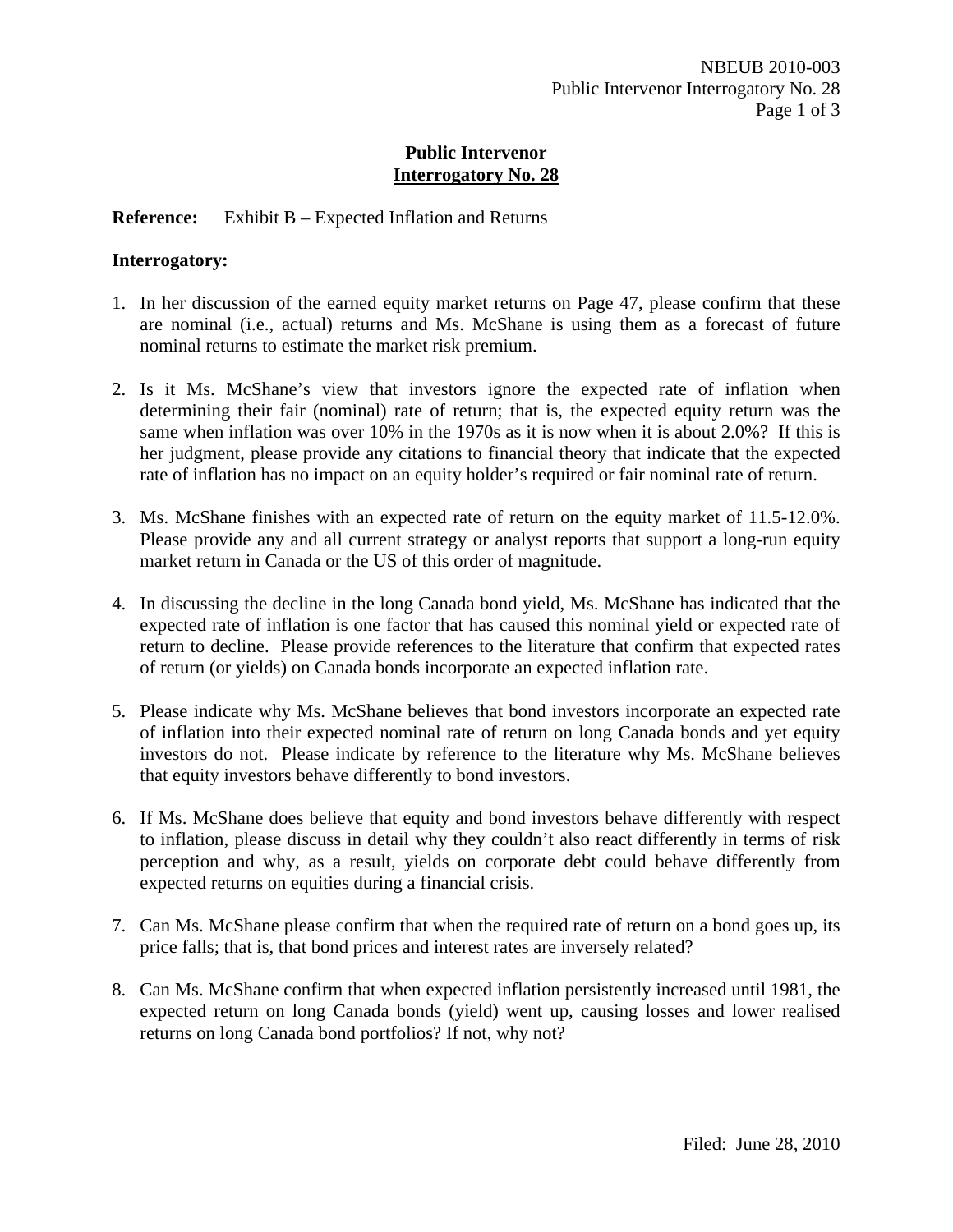- 9. Conversely can Ms. McShane confirm that when inflation came down, so did expected returns and yields on long Canada bonds, thus causing very high realised returns on long Canada bond portfolios? If not, why not?
- 10. Please confirm that if equity holders behaved the same way as bond holders, then higher expected inflation would similarly caused higher expected rates of return, causing prices to drop and resulting in lower realised equity returns. If not, why not?

- 1. It is confirmed.
- 2. Ms. McShane does not state that the expected equity return is the same at different levels of inflation or that the expected rate of inflation has no impact on the expected equity return. See page C-21 for a discussion of the impact of expected inflation on expected returns. The impact of inflation on actual equity market returns is discussed in Appendix C, page C-21 to C-22.
- 3. Ms. McShane is not aware of any strategist or analyst reports that estimate the expected rate of return at 11.5% to 12.0%. However, Ms. McShane would point out that her estimate of the expected rate of return, based on an analysis of historic returns, is, consistent with the discussion at pages C-5 to C-7, an arithmetic average, which is what is called for in estimating the cost of capital. When there is volatility in the returns, the arithmetic average annual return will always be higher than the compound average return, which is what analysts and strategists are likely to be estimating, consistent with the manner in which achieved returns are reported for investment performance purposes. The arithmetic average is approximately equal to the compound average plus one-half the variance in the return. Between 1924 and 2009, the variance in annual stock market returns in Canada has been 3.5%. Based on the historical variance, a long-run compound return of 10% would be approximately equal to an arithmetic average return of  $11.75\%$  ( $10\% + \frac{1}{2}$  of 3.5%).
- 4. Any basic finance textbook would confirm that. For example, Eugene Brigham, *Fundamentals of Financial Management*, 7th edition, Fort Worth, TX: Dryden Press, 1995 states: "Inflation has a major impact on interest rates because it erodes the purchasing power of the dollar and lowers the real rate of return on investment…Investors are well aware of all this, so when they lend money, they build in an inflation premium (IP) equal to the expected inflation rate over the life of the securities."
- 5. Unlike bond investors whose investment is made at a fixed coupon rate, corporate earnings, from which equity investors ultimately derive their return, are better able to keep pace with the rate of inflation. As a result, unlike bond investors, investors in equities would not require a premium of the same magnitude to compensate for the possibility that higher than expected inflation will erode their return. In Basil Copeland, "Inflation, Interest Rates and Equity Risk Premia", *Financial Analysts Journal*, May-June 1982 (pages 32-43), the author states: "With uncertain inflation, the bond investor faces substantial risk of capital loss,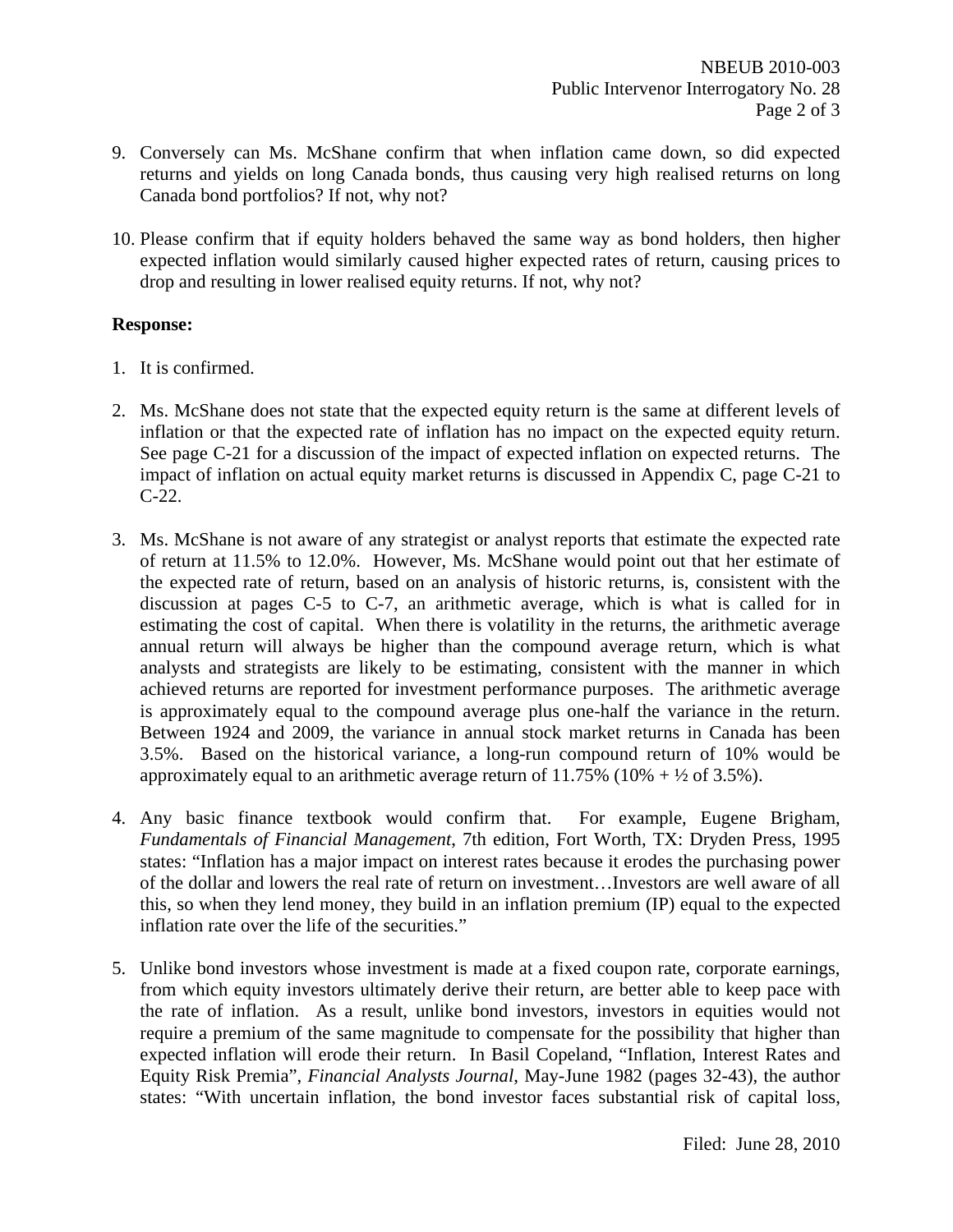whereas the firm's ability to raise prices offers some protection to the shareholders." In James Farrell, Jr., "The Dividend Discount Model: A Primer", *Financial Analysts Journal*, Nov-Dec 1985 (pages 16-25), the conclusion is reached that "These data indicate that, over the long term, corporations have been able to offset inflation and provide a significant real return to investors. Over shorter intervals, however, corporate performance has been less steady. On balance, it appears that stocks, while exposed to purchasing power risk, are less susceptible than long-term bonds or preferred stocks."

- 6. Ms. McShane does not disagree that individual types of securities may behave differently at different points in time, depending on various factors, including the prevailing degree of risk aversion, the perceived risks (e.g., inflation) associated with different types of securities and the demand for and supply of different types of securities. However, an increased risk of default related to an increase in the risk of the underlying corporate activity, leading to increased credit spreads, a priori could be expected to correspond to an increase in equity risk (since equity holders are subordinate to debt holders). Various studies have shown a positive correlation between credit spreads and the equity risk premium, including J.R. Graham and C.R. Harvey, *The Equity Risk Premium amid a Global Financial Crisis*, 2009 and R.S. Harris, "Using Analysts' Growth Forecasts to Estimate Shareholder Required Rates of Return", *Financial Management*, Spring 1986.
- 7. It is confirmed.
- 8. It is confirmed.
- 9. It is confirmed.
- 10. If equities had the same characteristics as bonds and equities behaved the same as bonds, that would be true. Please see response to 6. above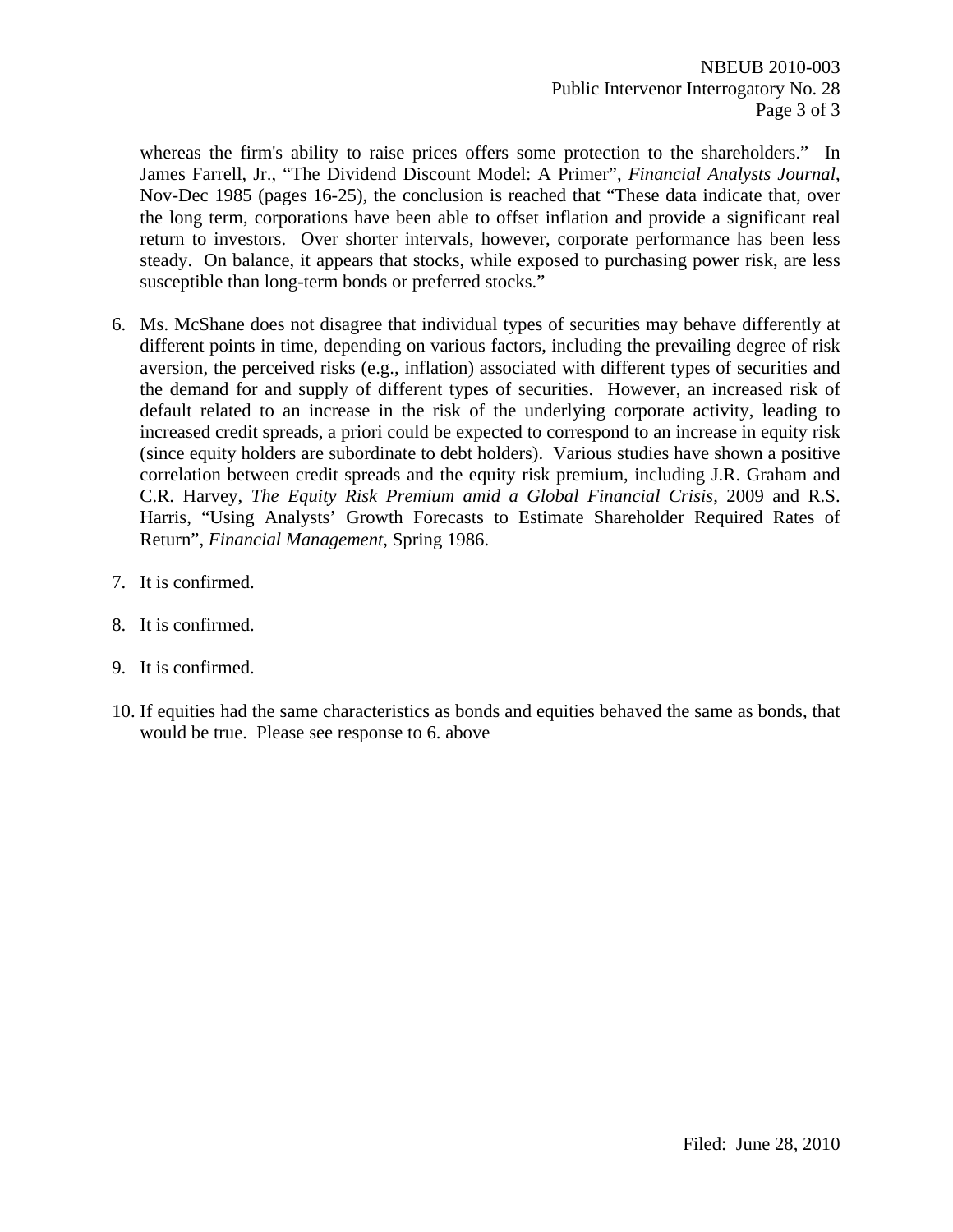# **Reference:** Exhibit B – Portfolio Diversification

## **Interrogatory:**

- 1. On Page 44-45, Ms. McShane uses the ratio of standard deviations as a measure of risk. Recognizing that from her resume, she is a Chartered Financial Analyst (CFA), can she reference one paper on the CFA syllabus that indicates that this is an appropriate measure of risk for an individual security in contrast to a portfolio of securities?
- 2. Please indicate the approximate proportion of trading on the NYSE by individuals (retail) versus institutions, and identify one institution that holds an undiversified portfolio consisting of one security.
- 3. Can Ms. McShane confirm, then, when securities have less than perfect correlation, the standard deviation of the portfolio is generally less than that of the individual securities? If not, why not? Please explain in detail.
- 4. Can Ms. McShane confirm that 7 of the TSX sub-indexes in her Schedule 16 have higher average standard deviations than the TSX index, one basically the same (consumer discretionary), and that only the consumer staples and utilities have smaller standard deviations? Can she also confirm that this is what we would expect from portfolio diversification; that is, that the overall market is less risky than most of the constituents?
- 5. Can Ms. McShane confirm that her approach of using relative standard deviations as a risk measure would indicate that the expected return on 7 of the TSX sub indexes would then be higher than that of the market as a whole? If not, why not?
- 6. Since the market is simply the weighted average of all the sub indexes, can Ms. McShane explain how the weighted average of the expected returns from these sub indexes (7 of which are riskier than the market, one the same and only two lower) can also arithmetically be the expected market return? That is, for example, if two securities are both riskier than the portfolio, and their expected returns are 10% and 12%, how can the simple average of these two of 11% also be the expected return on the portfolio, which is lower risk than either of them?
- 7. Further to (5) above, if the expected return on the market is lower than that of 7 of the sub indexes, equal to one, and higher than the two low risk sub indexes, please indicate how much lower the expected return on the two low risk sub indexes have to be in order for the arithmetic to add up. Please provide a specific example calculation to support her hypothesis.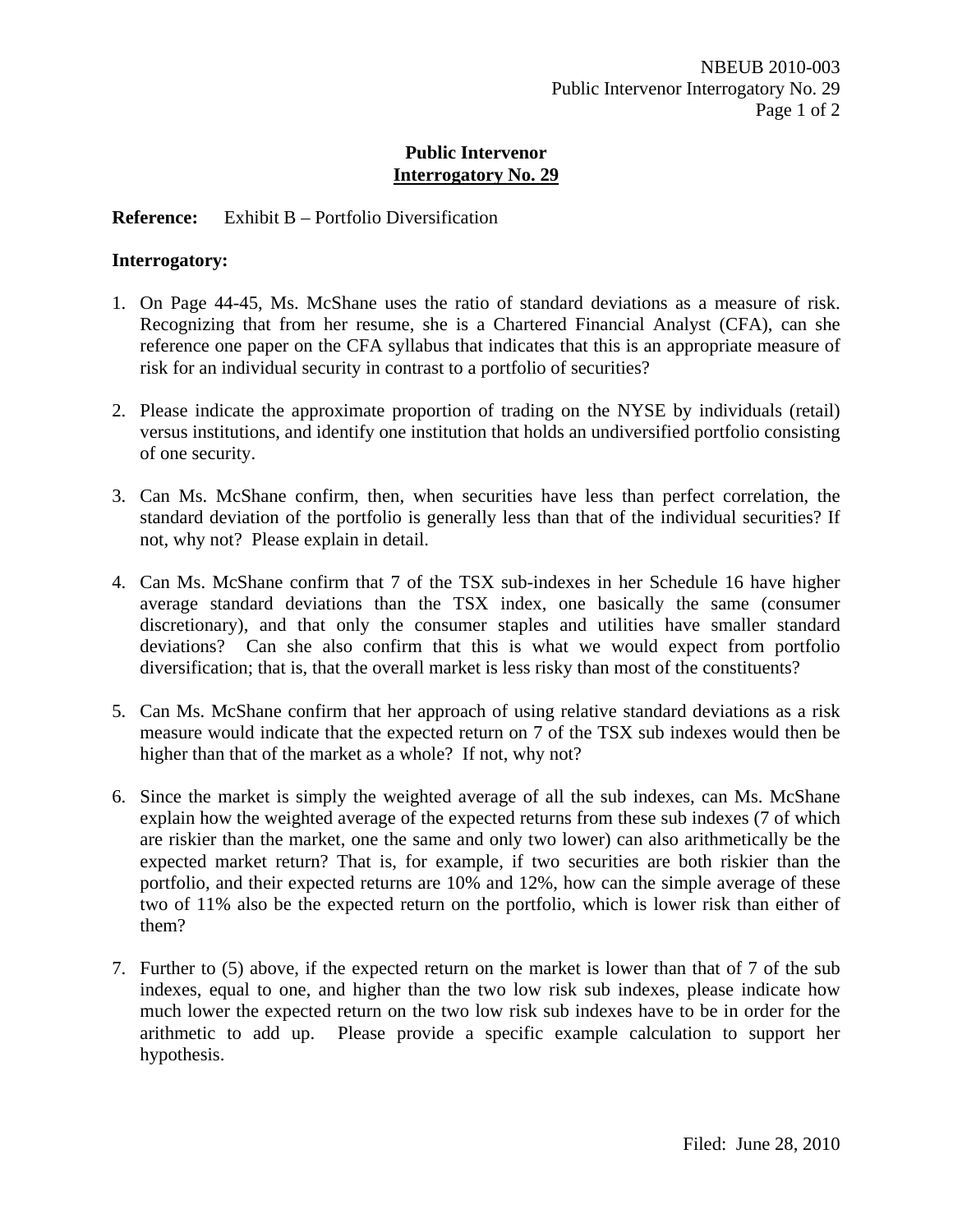- 1. Ms. McShane has not reviewed the CFA syllabus. Standard deviations are a widely accepted measure of stand-alone risk.
- 2. Ms. McShane does not have the requested information. However, the proportion of the outstanding market capitalization of stocks covered by *Value Line* held by retail investors at the beginning of 2010 was approximately 45%. She would expect that there are no institutional investors that hold security portfolios consisting of a single security.
- 3. It is confirmed.
- 4. Both statements are confirmed.
- 5. It is not confirmed. Ms. McShane's relative risk adjustment is calculated by dividing the standard deviation of the utility index by the simple mean (and median) of the standard deviations of the 10 sub-sector indices including the utility index **not** the standard deviation of the S&P/TSX Composite as suggested by the question. Calculated relative to the average of the 10 sector indices, only 5 sub-sectors would have a relative risk adjustment of approximately 1 or more. See the table below.

| <b>S&amp;P/TSX Sub-Sector Indices as a</b><br>Percent of |      |  |  |  |  |  |  |
|----------------------------------------------------------|------|--|--|--|--|--|--|
| <b>Mean of 10 Sector Indices</b>                         |      |  |  |  |  |  |  |
| <b>Consumer Discretionary</b>                            | 0.71 |  |  |  |  |  |  |
| <b>Consumer Staples</b>                                  | 0.62 |  |  |  |  |  |  |
| Energy                                                   | 1.07 |  |  |  |  |  |  |
| Financials                                               | 0.77 |  |  |  |  |  |  |
| <b>Health Care</b>                                       | 1.19 |  |  |  |  |  |  |
| Industrials                                              | 0.89 |  |  |  |  |  |  |
| <b>Information Technology</b>                            | 2.06 |  |  |  |  |  |  |
| Materials                                                | 1.08 |  |  |  |  |  |  |
| <b>Telecommunication Services</b>                        | 0.96 |  |  |  |  |  |  |
| Utilities                                                | 0.65 |  |  |  |  |  |  |

- 6. Please see response to 5. above. As stated in Appendix C, page C-25, the ratio of standard deviations is used as an estimate of the "relative market volatility" of the utility sub-sector index to the simple average of the 10 sub-sector indices.
- 7. Please see response 5. above.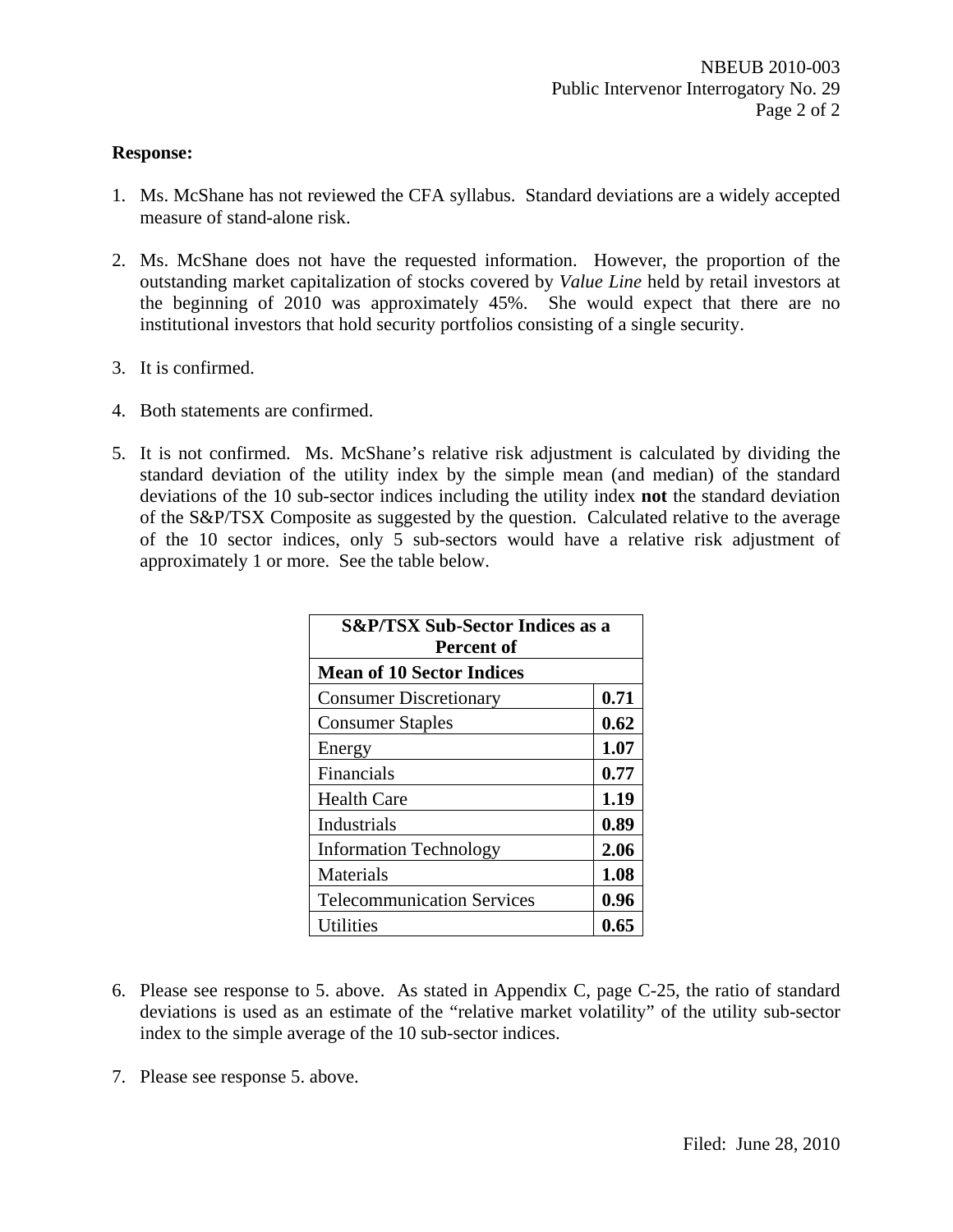# **Reference:** Exhibit B – Beta Adjustment Formula

### **Interrogatory:**

- 1. On Page 45, Ms. McShane notes a "widely used beta adjustment formula." Please indicate any Canadian regulatory body that has explicitly supported the use of such an adjustment scheme.
- 2. Please confirm that this beta adjustment scheme almost always increases the betas of low risk securities since they are averaged with the overall market average of 1.0. If not, please explain why not
- 3. Please confirm that the beta adjustment mechanisms were introduced after research by Professor Marshall Blume suggested it as a way to compensate for the underperformance of the CAPM for low risk securities, and that this was when the risk free rate used in the CAPM was the Treasury Bill yield. If not, why not?
- 4. Please provide any research that suggests that a similar adjustment mechanism is needed when the risk free rate used in the CAPM is the long term Canada bond yield, rather than the Treasury Bill yield.
- 5. Since Ms. McShane thinks US data is relevant to Canadian utilities, please provide similar beta estimates to those in Schedule 17 for the TSX sub indexes and Schedule 19 for Canadian utilities, where the market return is that on the S&P500, both with and without an adjustment for the value of the C\$.
- 6. In Ms. Shane's judgment, which is the better relative risk assessment for Canadian utilities: their risk relative to the Canadian market; relative to the US market, or relative to the world market? Please support her recommendation with the appropriate beta coefficients and estimate of the overall market risk premium.

- 1. Ms. McShane is not aware of any Canadian decisions which have specifically relied on the adjustment methodology, although it is widely relied upon by commercial providers of beta as well as by U.S. regulators.
- 2. It is confirmed. As low risk securities typically have betas less than one, the methodology necessarily increases the beta as it adjusts the 'raw' betas toward the equity market beta of 1.0.
- 3. It is confirmed.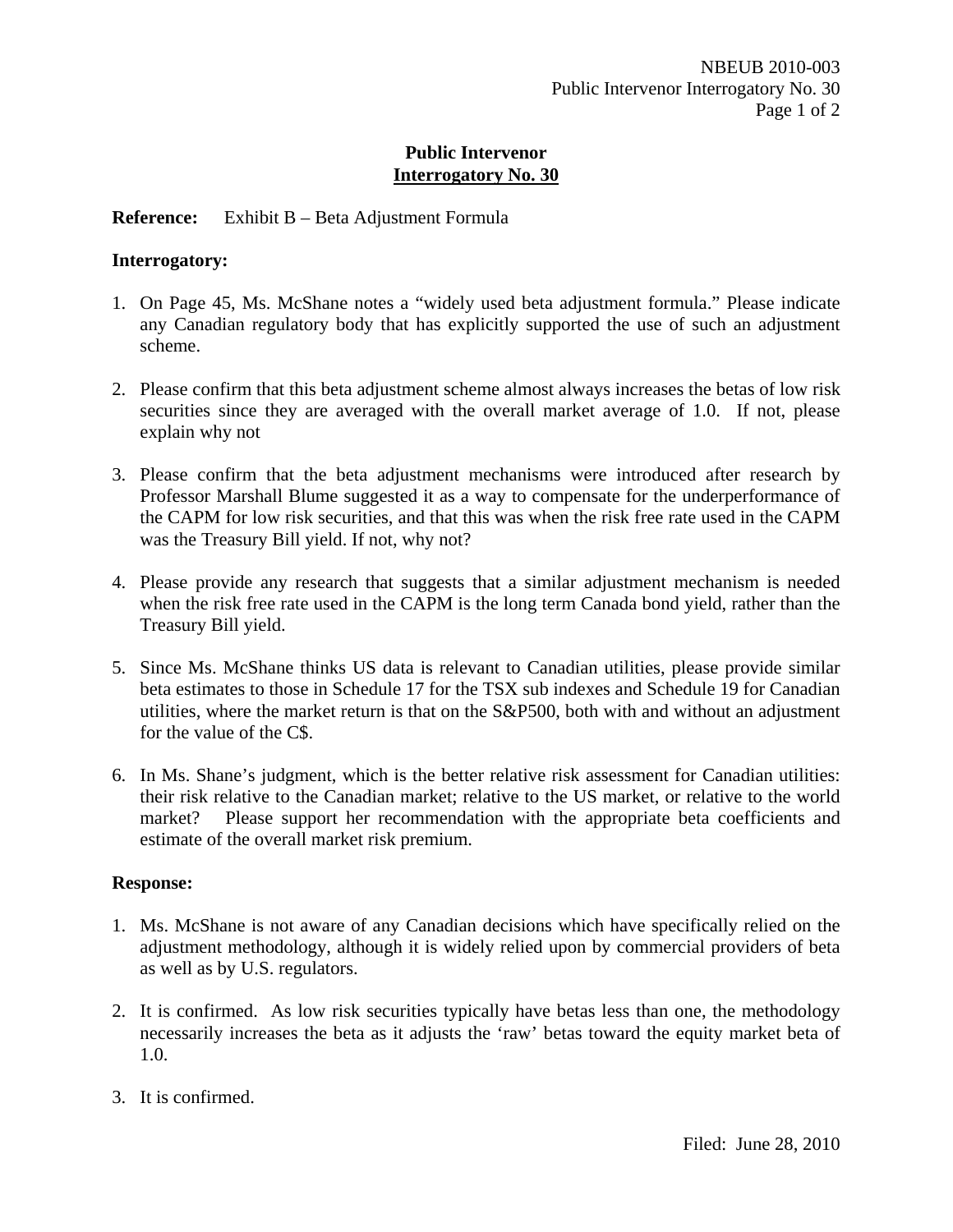- 4. The study by Eugene Fama and Kenneth French, "The Capital Asset Pricing Model: Theory and Evidence", *Journal of Economic Perspectives*, Vol. 18, No. 3, Summer 2004, stated that the relationship between beta and average return is much flatter than the CAPM would predict. Specifically, based on analysis covering 1928 to 2003, they showed that the predicted return on the lowest beta stock portfolio was 2.8 percentage points lower than the actual return. In the U.S., the spread between the one-month Treasury bill and the long-term government bond yield historically has been approximately 1.5%. If one assumes that shortterm Treasury bill rate is 3.5%, the market return is 12.0% and the "raw" beta of the portfolio is 0.50, using the short-term rate produces a CAPM return of  $3.5% + 0.50$  (12.0%-3.5%) = 7.75%. Using the long-term yield of 5.0% produces a CAPM return of 5.0% + 0.50 (12.0% -  $5.0\% = 8.50\%$ . Using the long-term yield in the CAPM rather than the short-term Treasury bill rate thus adjusts the cost of equity upward by 0.75 percentage points, well below the 2.8 percentage point difference in the actual versus predicted return for the lowest beta portfolio. The magnitude of the shortfall between the underperformance of the CAPM of the lowest beta portfolio and the adjustment implicit in the use of a long-term government bond yield strongly suggests that the beta adjustment mechanism is needed.
- 5. Please see the attached TSX and Canadian utility Beta information.
- 6. While Ms. McShane uses U.S. market data and Canadian data to develop the equity risk premium, the resulting value is a premium for Canada and the relative risk adjustment for a benchmark Canadian utility is relative to the Canadian market.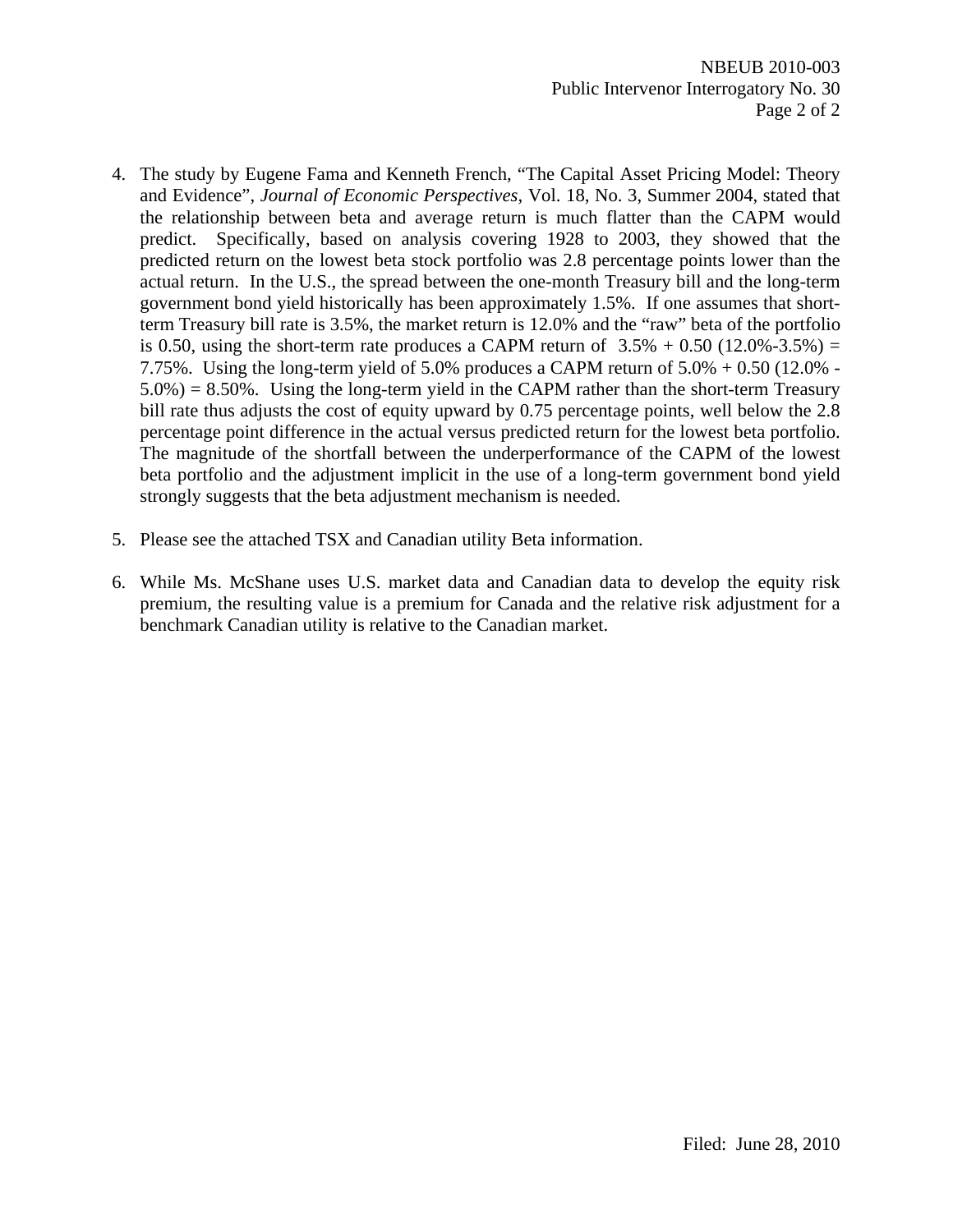# **Reference:** Exhibit B – Utility Risk Premiums **Interrogatory:**

- 1. On Page 48, Ms. McShane begins her discussion of historic utility risk premiums in the US and Canada. Please confirm that these risk premiums, by definition, reflect the historic risk that investors have been exposed to over this period.
- 2. Please indicate how Ms. McShane has adjusted for the following reductions in risk that have resulted from regulatory actions:
	- i. Introduction of forward test years;
	- ii. The use forward averaging of the rate base;
	- iii. The introduction of purchased gas variance accounts;
	- iv. The removal of the merchant function;
	- v. The removal of non-core monopoly services such as water heater rentals from the rate base;
	- vi. Rate rebalancing when customer mix change;
	- vii. The movement to fixed cost rate structures from variable rates;
	- viii. The introduction of performance-based regulation.
- 3. Conversely, is it Ms. McShane's judgment that none of the factors in (2) above have reduced the risk of regulated utility operations in Canada? If the answer is that in her judgment they have reduced risk, to what extent should her average utility risk premium estimate be lowered as an estimate of the current or forward estimate of utility risk that reflects this risk reduction?

- 1. It is confirmed.
- 2. Ms. McShane notes that the 4.5% referenced risk premium represents the difference between the achieved equity market returns for Canadian utilities and total bond returns. The 4.5% is not Ms. McShane's estimate of the utility market risk premium and return. Ms. McShane did not make any adjustments for the factors listed in the question. The returns that have been achieved over the longer term would capture various factors, both positive and negative, including the rate of expansion of the utility industries, the evolution of the regulatory regime over time, the trends in allowed returns, and the reaction of the capital markets to macroeconomic factors (e.g., increases in inflation and interest rates, followed by decreases in inflation and interest rates). Ms. McShane has no evidentiary basis for concluding that the returns achieved on average over the longer-term are not reflective of the returns that utility investors expect based on the risks that they face under current circumstances. As suggested at lines 1237-1238 of her testimony, there is no evidence of a secular upward or downward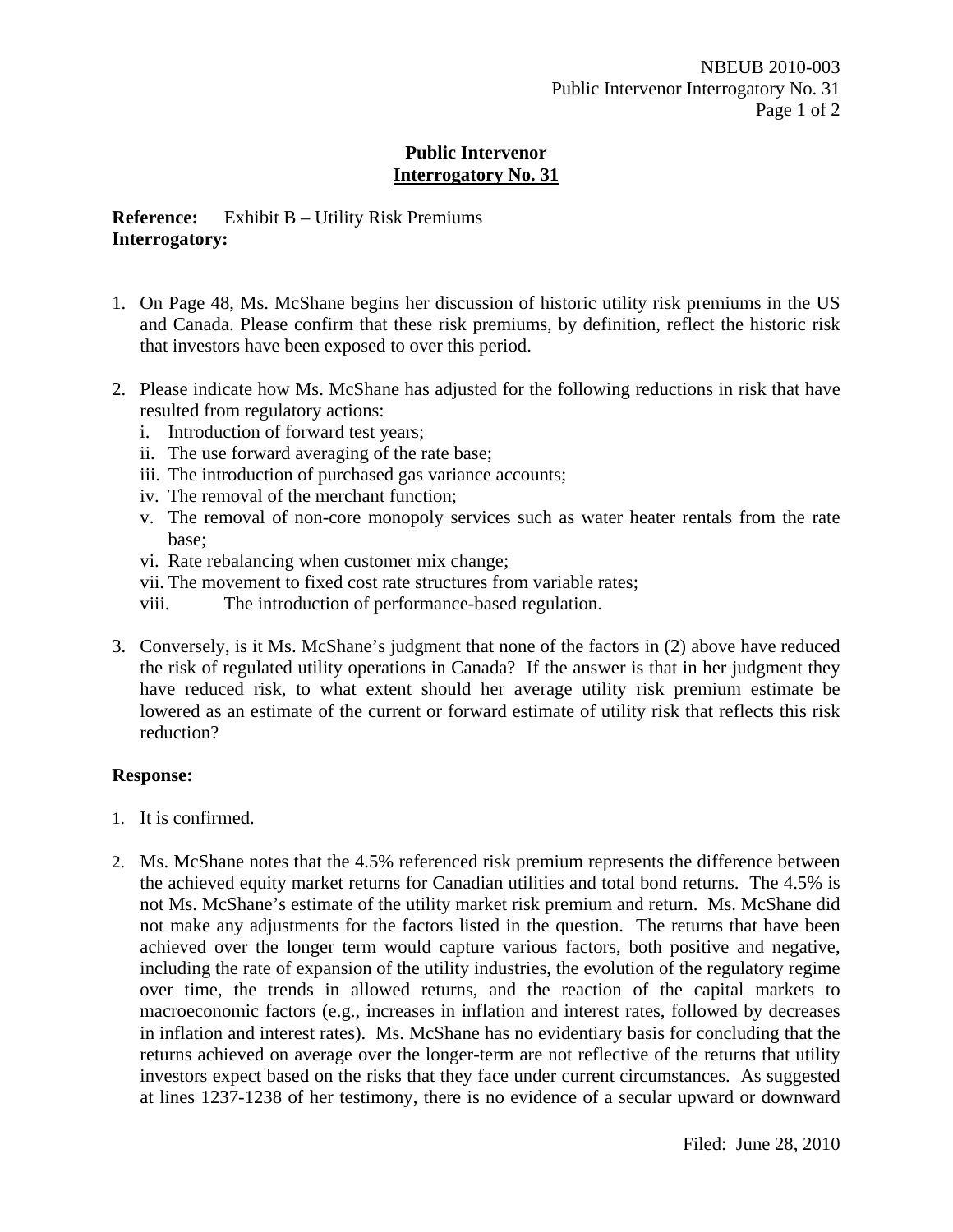trend in the market returns achieved by utilities that would warrant a reduction to the historic returns for the purpose of estimating utility investors' future return expectations.

3. No adjustment to Ms. McShane's estimate of the utility risk premium is required. Please see response to 2. above.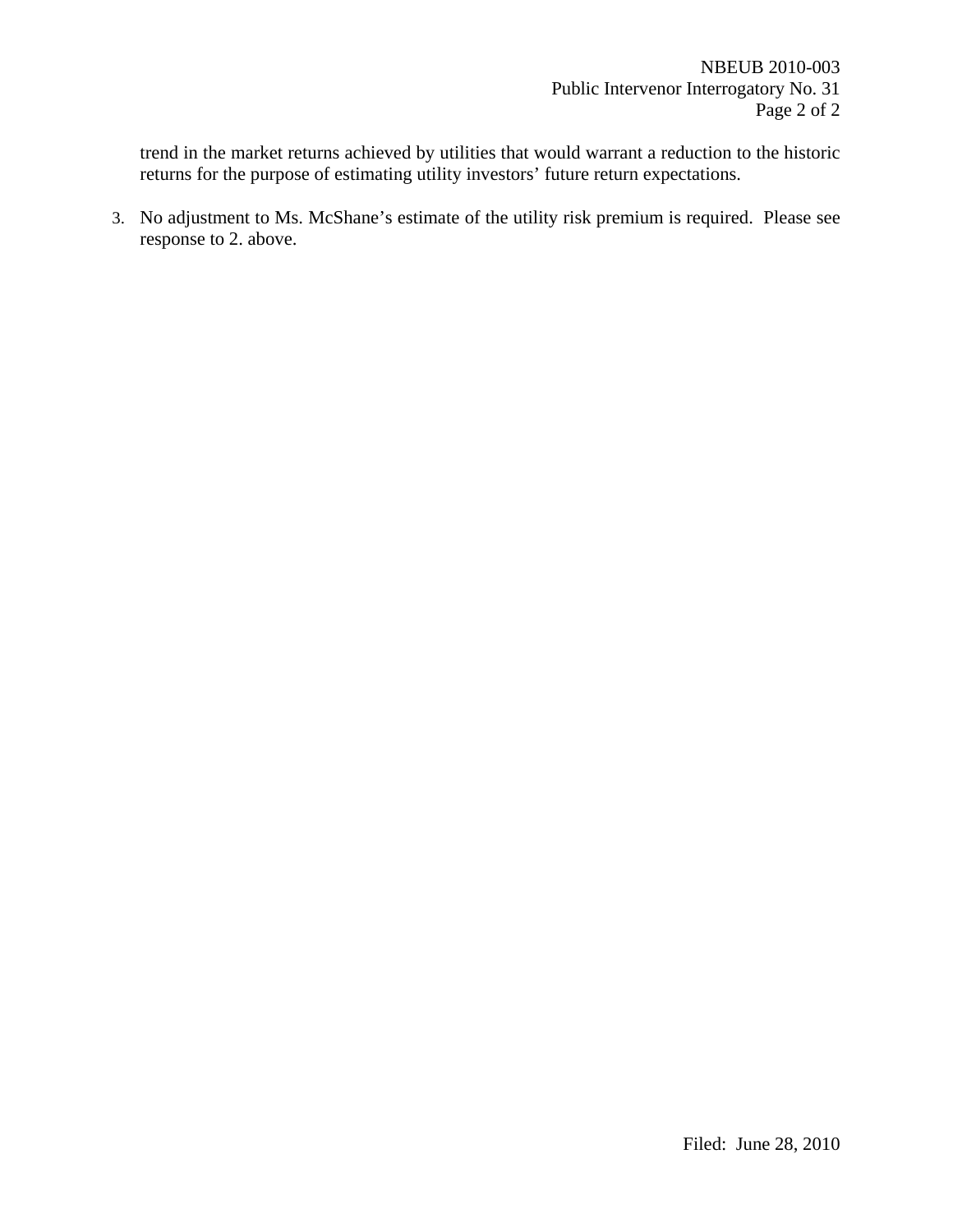## **Reference:** Exhibit B – Growth Forecasts

#### **Interrogatory:**

- 1. On Page 46, Ms. McShane discusses her DCF estimates based on US utilities and indicates that they are based on IBES analyst growth forecasts. Please indicate any and all evidence that Ms. McShane is aware of that indicates that analyst growth forecasts are unbiased estimates of future growth rates.
- 2. In Schedule 20, Ms. McShane indicates that the average forecast growth rate for her US utilities in 2009 is 5.4%. Please confirm that this is an infinite growth rate and that it exceeds the forecast growth rate for the US economy.
- 3. Ms. McShane also indicates that the average IBES growth rate for 1995-2009 was 4.9%. Please indicate the average compound growth rate in dividends and earnings per share for her US sample over this same time period.

#### **Response:**

1. Ms. McShane is aware that there is a body of studies that conclude that analysts' forecasts are upwardly biased. However, the studies and conclusions regarding upward bias have not been specific to utilities. The potential upward bias of the IBES growth rates for the U.S. utilities was assessed in three separate ways. First, as discussed in the testimony, because utilities are quintessentially mature companies, it is reasonable to expect that investors would anticipate that, over the long-term, growth would parallel the long-term nominal rate of growth in the economy. In this context, the I/B/E/S forecasts were compared to the consensus forecasts of long-term growth. For the benchmark sample of utilities used to estimate the relationship between the DCF-based cost of equity, interest rates and spreads, the average expected long-term growth rate, as estimated using analysts' forecasts, for the entire 1995-2009 period of analysis was 4.8%. That growth rate is lower than the expected long-term nominal growth in the economy as a whole has been over the same period. The average expected long-term nominal rate of growth in the U.S. economy, based on consensus forecasts (Blue Chip *Economic Indicators*, March and October editions, 1995-2009), has been 5.2% over the same period covered by the DCF-based analysis. The similar expected nominal growth in the economy compared to the IBES forecasts suggests that the IBES forecasts are not upwardly biased.

Second, the IBES forecasts were compared to the long-term earnings forecasts for the same companies made by *Value Line*. As an independent research firm, *Value Line* has no incentive to "inflate" its estimates of earnings growth in an attempt to make stocks more attractive to investors, which is the criticism frequently aimed at equity analysts. Over the period of analysis (1995-2009), the average *Value Line* long-term earnings growth rate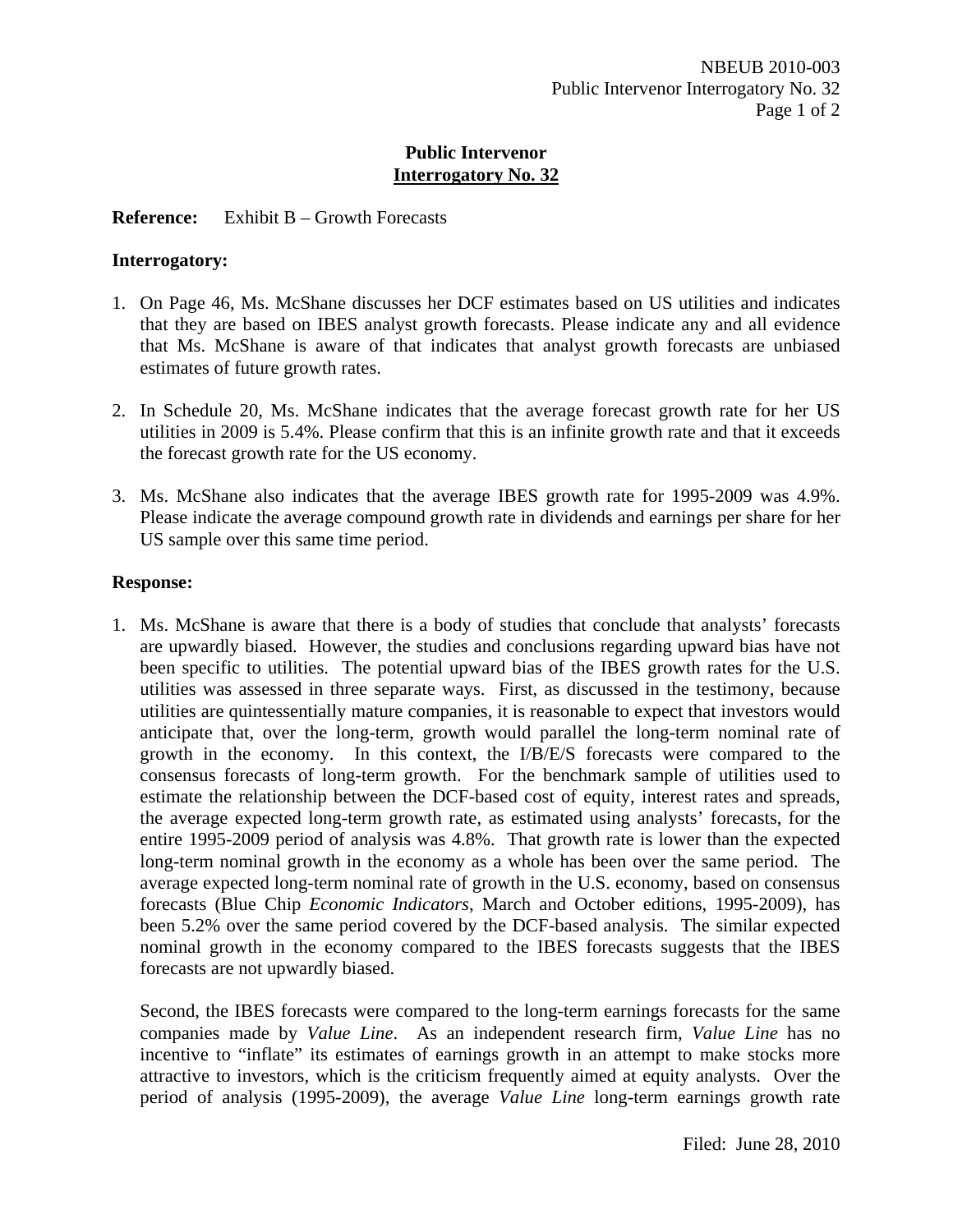forecast for the sample of companies was 5.4%, compared to the average IBES long-term earnings growth rate forecast for the same companies of 4.8%. Again, the higher *Value Line* than IBES forecasts suggests that the IBES forecasts are not upwardly biased.

Third, allowed returns for U.S. utilities are derived primarily through reference to the results of the DCF model. Regulators in all jurisdictions, however, do not use the same form of the DCF model. For example, some regulators may rely on the constant growth model, while others prefer to use a multi-stage growth model. In addition, even if different jurisdictions use the same form (e.g., constant growth) of the model, the inputs to the model are not necessarily derived in equivalent ways. For example, two jurisdictions may use the constant growth model but one may favor the use of forecast growth, while another may favor the use of historic growth rates. In the aggregate, however, across all jurisdictions, the differences in approach likely balance out, resulting in the allowed returns reflecting neither an upwardly or downwardly biased measure of the utility cost of equity as a result of the underlying growth assumptions. When the allowed returns for all U.S. utilities published by Regulatory Research Associates (RRA) are compared to the estimated DCF costs of equity for the benchmark sample of U.S. utilities (over the same period 1995-2009), the comparison shows that the allowed returns for all U.S. utilities as reported by RRA exceeded the returns estimated using the various DCF models as follows:

| <b>RRA Allowed Return</b><br>1995-2009 | 10.8% | <b>Difference</b><br>from RRA |
|----------------------------------------|-------|-------------------------------|
| <b>Constant Growth</b>                 | 9.9%  | $-0.9\%$                      |
| Sustainable Growth                     | 9.9%  | $-0.9\%$                      |
| Three Stage Growth                     | 9.5%  | $-1.3\%$                      |

This comparison lends further support to the conclusion that the IBES forecasts have not been upwardly biased.

- 2. Please see response to Public Intervenor Interrogatory No. 26(2).
- 3. The average expected long-term growth rate, as estimated using analysts' forecasts, for the 1995-2009 period was 4.8% (Appendix B, page B-6) not 4.9% as indicated in the question. The compound growth rate for Ms. McShane's U.S. sample from 1995-2009 in dividends was 2.9% and was 4.1% in earnings per share.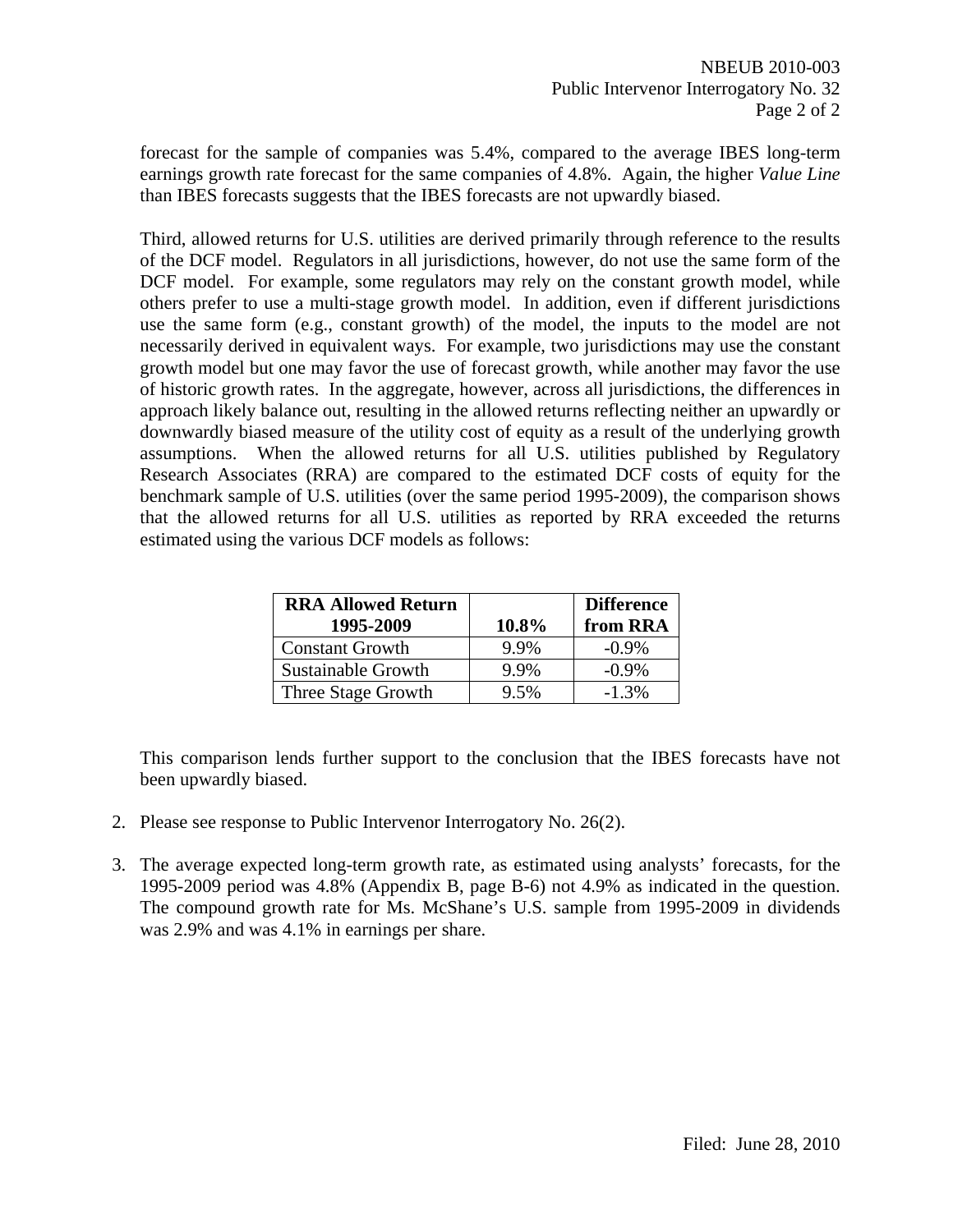# **Reference:** Exhibit B – Market-to-Book Ratios

## **Interrogatory:**

- 1. On Page 50, Ms. McShane estimates financing costs by targeting a market-to-book value of 1.05-1.10. Please justify the choice of 1.05-1.1.
- 2. For all the US utilities in her US proxy group, please provide the market-to-book ratio for each year back to 1990.
- 3. For all of her Canadian utilities in Schedule 19, please provide the market-to-book ratios back to 1990 and indicate, whether in Ms. McShane's judgment, there has been any change in the average market-to-book ratio since the introduction of ROE adjustment mechanism for the test year 1995.

# **Response:**

1. As stated at Exhibit B, McShane Evidence, page 50 starting at line 1264, the "financing flexibility allowance is an integral part of the cost of capital as well as a required element of the concept of a fair return. The allowance is intended to cover a number of factors including: (1) flotation costs, comprising financing and market pressure costs arising at the time of the sale of new equity; (2) a margin, or cushion, for unanticipated capital market conditions; (3) a recognition that the financial risk inherent in the market value capital structures is lower than the financial risk represented by their book value capital structures; (4) the "fairness" principle."

A reduction in the market/book ratio of the utility to a level below 1.0 is an indicator of the impairment of financial integrity. The discounted cash flow and risk premium results are "bare-bones" costs, i.e., the return which conceptually, if applied to the book value of equity, would cause the utility market/book ratio to equal 1.0. The incurrence of out of pocket financing costs (which are recovered indirectly through the allowed return on equity rather than as a line item in the revenue requirement), the potential for the share price to decline when additional shares are issued (market pressure) and the potential for an unforeseen break, i.e., a significant decline, in the equity markets when a utility is in the process of issuing new equity that could result in a utility issuing new shares at a market/book ratio below 1.0, all support providing, at the very least, a minimal adjustment to the "bare bones" cost of equity for financing flexibility to allow the maintenance of financial integrity. Studies conducted by ScotiaMcLeod, RBC Dominion Securities and others estimated these costs in the range of 5-10%. A financing flexibility allowance sufficient to maintain a market/book range of 1.05-1.10 provides, in Ms. McShane's judgment, an adequate cushion to prevent the impairment of financial integrity as defined above. However, the financing flexibility adjustment for a utility is intended to translate a return on market value into a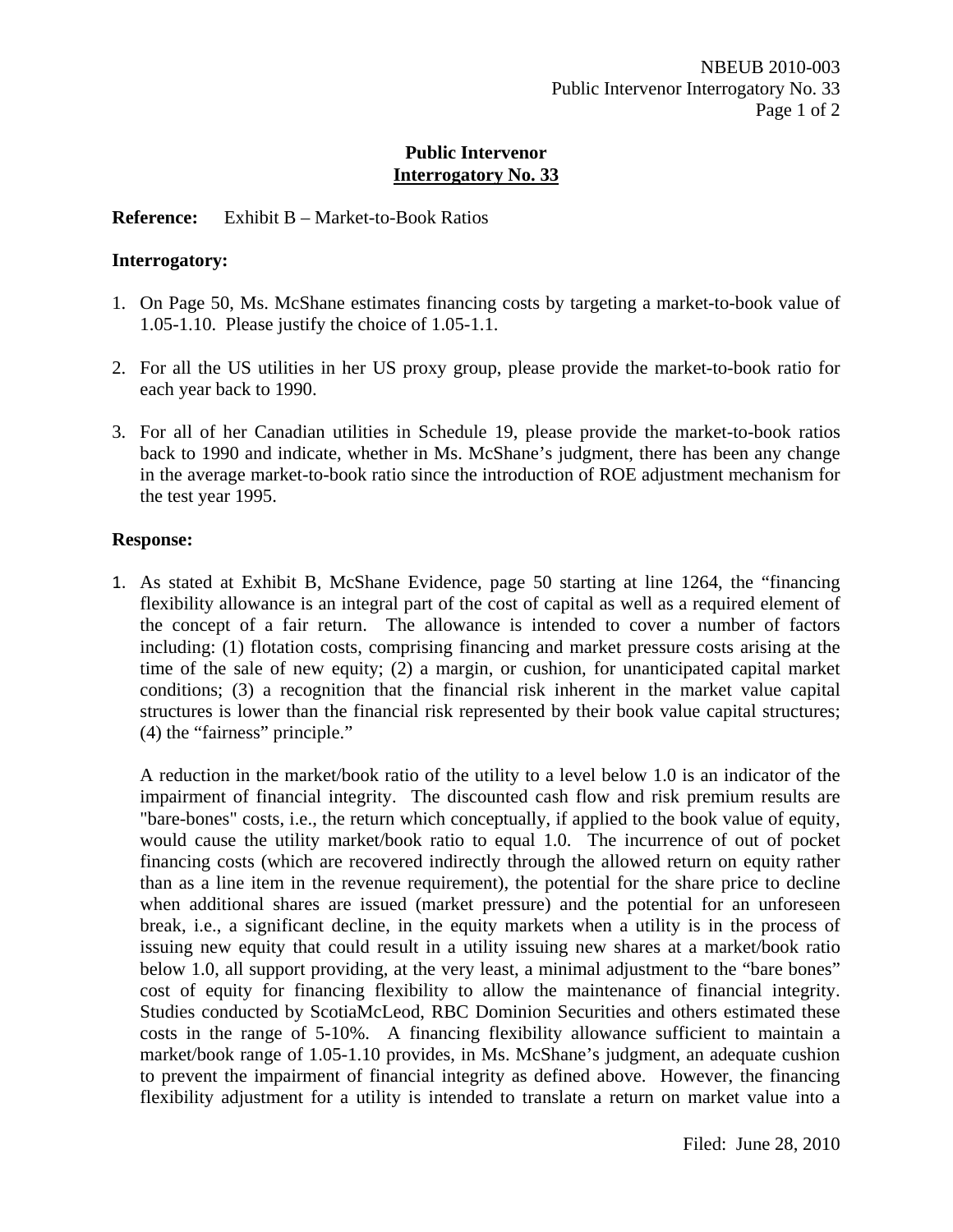NBEUB 2010-003 Public Intervenor Interrogatory No. 33 Page 2 of 2

return on original cost book value. As presented in Schedule 21, the incremental return required to account for the difference between market value and book value capital structures for the benchmark sample is estimated at between 80 and 150 basis points. Therefore, a financing flexibility allowance sufficient only to maintain a market/book in the range of 1.05- 1.10, equivalent to approximately 50 basis points, does not fully address the comparable returns standard.

2. The market to book ratios for the U.S. benchmark utilities are shown below:

#### **U.S. Benchmark Sample Market to Book Ratios**

| Company Name                | 1990- | 1991  | 1992  | 1993 | 1994 | 1995 | 1996 | 1997  | 1998 | 1999 | <b>2000</b> | 2001 | 2002 | 2003 | 2004 | 2005 | 2006 | 2007 | 2008  | - 2009 |
|-----------------------------|-------|-------|-------|------|------|------|------|-------|------|------|-------------|------|------|------|------|------|------|------|-------|--------|
| AGL RESOURCES INC           | - 69  | 182   | 1.94  | -90  | 1.50 | 1.90 | 1.81 | 1.72  | 1.70 | .40  | .74         | .64  | 1.94 | 1.99 | L.84 | 1.81 | 1.88 | 1.73 | .46   | 1.59   |
| CONSOLIDATED EDISON INC.    | 1 20  | 142   | 1 56. | -49  | 1.14 | 135  | 1.19 | 1.63  | 2.04 | 1.36 | .49         | .51  | -55  | 1.51 | -50  | 155  | 1.55 | .46  | - 10  | 1.25   |
| NEW JERSEY RESOURCES CORP   | - 36  | 1.54  | 1.58. | 2.13 | 1.46 | 1.78 | 1.85 | 2.08  | 2.18 | 2.35 | 2.18        | 2.23 | 2.45 | 2.34 | 2.45 | 2.89 | 2.19 | 2.13 | 2.08  | 2.19   |
| NICOR INC                   | - 88  | 185   | 1.95  | 2.15 | -72  | 2.01 | 2.43 | 2.73  | 2.64 | 1.93 | 2.78        | 2.63 | 2.06 | 1.99 | 2.17 | 2.14 | 2.41 | 2.02 | 1.61  | 184    |
| NORTHWEST NATURAL GAS CO    | 136   | 156   | 1.53  | 1.75 | 44   | 1.51 | 1.56 | 1.94  | 1.56 | 1.28 | l.48        | 1.37 | 1.43 | 1.58 | 1.63 | 1.61 | 1.93 | 2.16 | -1.87 | 1.81   |
| <b>NSTAR</b>                |       | 132   | l 46  | -53  | 119  | 1.43 | 1.26 | 1 7 1 | 1.85 | 1.52 | .69         | .88  | 1.81 | 1.89 | 2.01 | 2.00 | 2.32 | 2.27 | 2.18  | 2.10   |
| PIEDMONT NATURAL GAS CO     | 1.52  | 1 56. | 1.92  | 2.33 | 177  | 179  | 1.88 | 2.01  | 2.33 | 2.04 | 1.85        | .84  | 2.01 | 2.12 | 2.04 | 2.05 | 2.31 | 2.16 |       | 1.84   |
| SOUTH JERSEY INDUSTRIES INC | 1 34  | .44   | 1.62  | .66  | 1.25 | 1.58 | 1.52 | L.88  | 1.67 | 171  | .70         | .76  | .69  | 1.80 | 2.12 | 2.16 | 221  | 2.22 | 2.30  | 2.09   |
| WGL HOLDINGS INC            | -45   | 1.64  | 1.82  | 2.06 | 1.56 | 1.66 | 1.72 | 1.90  | 2.00 | 1.84 | .76         | -66  | -52  | 1.64 | 1.61 | l 75 | 1 66 | .70  | 155   | 151    |
|                             |       |       |       |      |      |      |      |       |      |      |             |      |      |      |      |      |      |      |       |        |

#### 3. The market to book ratios for the Canadian utilities in Schedule 19 are shown below:

#### **Canadian Utilities Market to Book Ratios**

| Company Name            |       | 1990 1991 | 1992 1993 |      | 1994 | 1995 | 1996 1997   |      | 1998 | 1999 | <b>2000</b> | <b>2001</b> | 2002 | 2003 2004 |      | 2005 | 2006      | 2007      | 2008 | 2009  |
|-------------------------|-------|-----------|-----------|------|------|------|-------------|------|------|------|-------------|-------------|------|-----------|------|------|-----------|-----------|------|-------|
| CANADIAN UTILITIES -CI  | 44    | -43       | -35       | 1.62 | .44  | 1.49 | .63         | 2.07 | 2.28 | 1.74 | 2.12        | 1.92        | 1.77 | .88       | 1.81 | 2.51 | 2.57      | 2.31      | 1.85 | 1.81  |
| EMERA INC               | NA    | NA.       | 122       | 1.43 | 1.18 | 1.27 | 43          | 1.69 | 1.73 | 1.33 | 1.58        | 1.39        | 1.30 | 1.47      | .56  | .70  | 1.78      | 1.79      | 1.61 | -1.88 |
| ENBRIDGE INC            | NA –  | 2.80      | 2.00      | 2.78 | 2.59 | 1.77 | .93         | 2.62 | 2.77 | 2.20 | 3.08        | 2.75        | 2.28 | 2.66      | 2.68 | 3.06 | 3.16      | 2.86 2.27 |      | 2.58  |
| FORTIS INC              |       | 115 119   | 116       | 1.29 |      | 13   | .37         | 1.64 | 1.47 | 1.19 | 1.29        | 1.57        | 1.54 | 1.67      | 1.66 | 2.06 | 2.43      | 1.73      | 137  | 1.54  |
| PACIFIC NORTHERN GAS L' | 1.05  |           | 34        | 1.70 | '.46 | 1.44 | 43          | 1.77 | 1.57 | 0.95 | 0.41        | 0.46        | 0.92 | 0.98      | 1.02 | 0.91 | 0.82      | 0.85      | 0.59 | 0.78  |
| TERASEN INC             | 1.29. | 1.27      | l 14      |      | - 00 |      | -33         | 1.85 | 1.98 | 1.55 | 1.58        | 1.51        | 1.44 | -75       | 1.95 | NA   | <b>NA</b> | <b>NA</b> | NA.  | - NA  |
| TRANSCANADA CORP        | 2.05  | 1.81      | .58       | .67  |      | .38  | <b>1.50</b> | .89  | 1.65 | 1.00 | 1.32        | 1.55        |      | 2.2       | 2.20 | 2.48 | 2.58      | 2.24      | 1.59 | 1.63  |

With respect to the question of whether there has been a change in the market to book ratio, the market to book ratios on average have been somewhat higher for the Canadian holding companies from 1997-2009 than they were from 1990-1996. However, there is nothing that suggests there is a connection between the higher market to book ratios since 1997 and the adoption of automatic adjustment formulas. A similar difference in the market to book ratios can be discerned for the benchmark U.S. utilities, which are not on formulas (average market to book ratio of 1.6 times from 1990-1996 versus 1.9 times from 1997-2009), for the TSX Composite (average market to book ratio of 1.6 times from 1990 to 1996 compared to an average of 2.2 times from 1997 to 2009), and the Standard & Poor's 500 in the U.S. (average market to book ratio of 2.5 times from 1990-1996 compared to 3.3 times from 1997-2009). Further, the market to book ratios reflect the returns earned and expected to be earned by the holding companies, which include significant operations not governed by the automatic adjustment formulas. The actual earned returns of the six companies shown on the attachment which still exist (Canadian Utilities Limited, Emera, Enbridge, Fortis, Pacific Northern Gas and TransCanada) had an average 1997-2009 ROE of approximately 12%, compared to the average allowed ROE over that same time period of approximately 9.5%.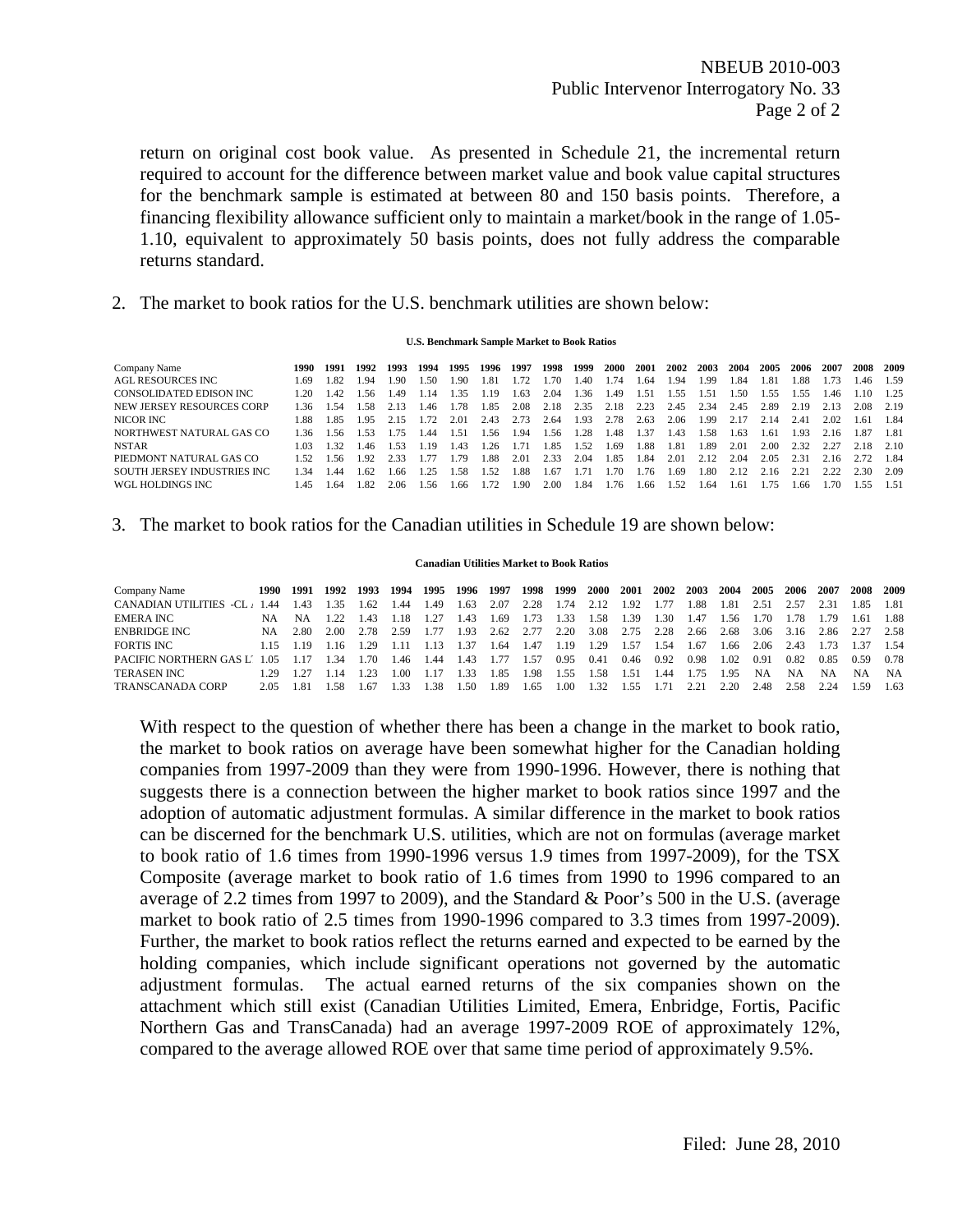# **Reference:** Exhibit B – Bond Ratings

# **Interrogatory:**

- 1. On Page 52, Ms. McShane uses a sample of US utilities with BBB bond ratings as proxies for EGNB. Can Ms. McShane provide the net rate base and operating revenues for each utility in her US BBB sample in Schedule 22, as well as the same data for EGNB?
- 2. Can Ms. McShane explain why in her recent Gazifere testimony, she judged Gazifere be no better than a BBB, but used a different reference sample of US utilities and provided the same data as that requested in (1) above?
- 3. In terms of the Ibbotson small cap premium, can Ms. McShane confirm that this is for small cap stocks that are traded in the stock market, rather than small firms per se that are part of larger firms? If the answer is yes, can Ms. McShane confirm that small publicly traded firms do not have the same characteristics as divisions of publicly traded firms? If the answer is no, please indicate any and all studies she has done to show that small publicly traded firms in the Ibbotson small cap premium work have the same characteristics as EGNB.

# **Response:**

1. Ms. McShane does not have the requested net rate base data. The 2009 total current operating revenue for the companies in the BBB sample as well as EGNB are presented in the table below:

|                      | 2009<br><b>\$ Millions</b> |
|----------------------|----------------------------|
| <b>EGNB</b>          | 26                         |
| Energen Corp.        | 1,436                      |
| EQT Corp.            | 1,270                      |
| National Fuel Gas Co | 2,058                      |
| <b>ONEOK</b> Inc.    | 11,112                     |
| <b>Questar Corp</b>  | 3.038                      |

2. In the Gazifère testimony, the conclusion was drawn that, based on total business plus financial risk, the utility would be rated no higher than BBB. Consequently a sample of comparables was selected which focused on the rating (ratings in the range of BBB+ to BBB- ) with no constraint on the business risk profile score. The resulting sample of proxy utilities had a "Strong" business profile score. For EGNB, since it is a higher business risk utility than Gazifère, my objective was to select a sample of proxies with a higher business risk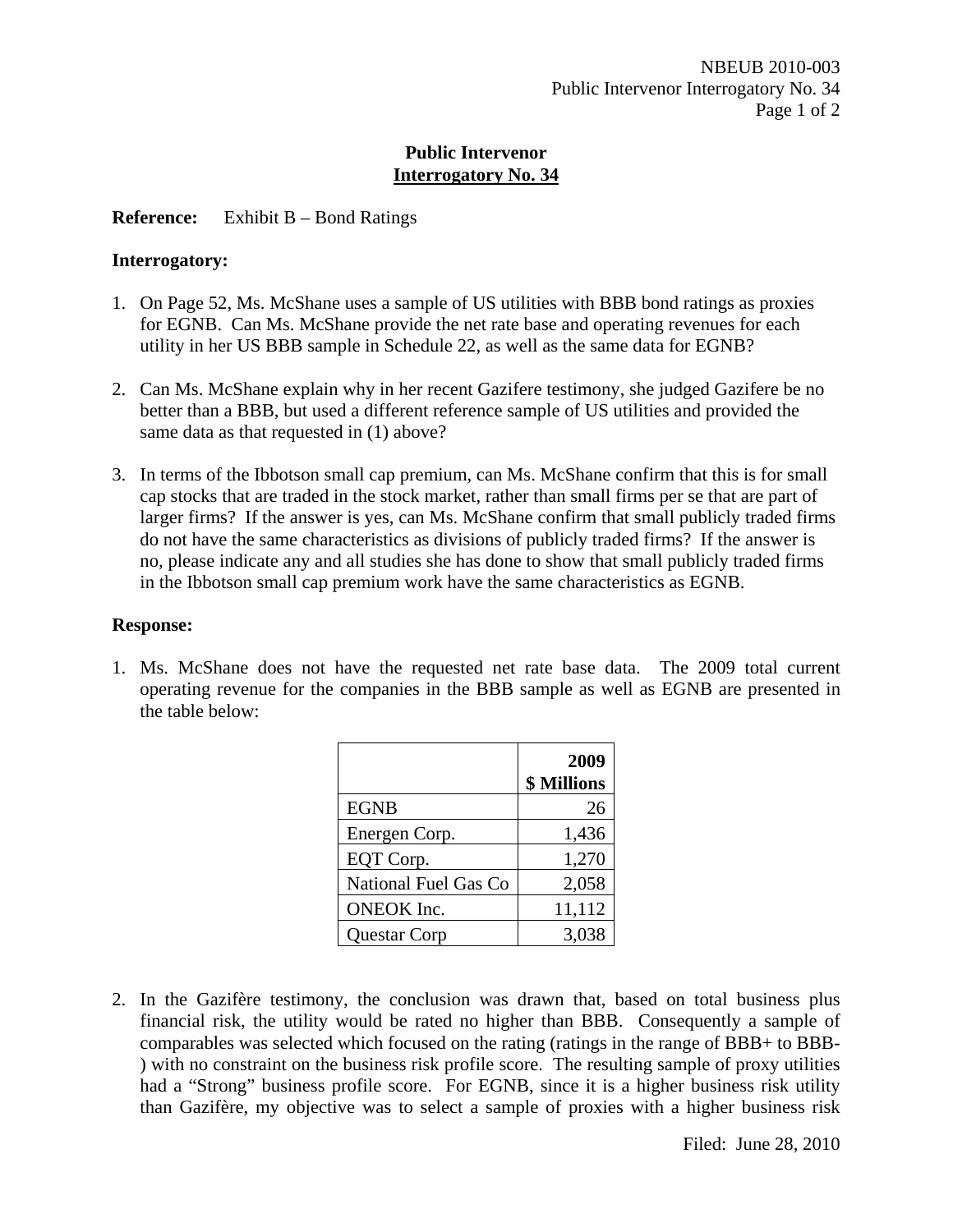profile than the sample used for Gazifère. Specifically, with regard to EGNB, I concluded that it would likely have a business risk profile score of "Satisfactory", and given its capital structure, on the border between investment grade and non-investment grade. Thus, I selected a sample of proxies with a "Satisfactory" business risk profile. My selection was limited by the lack of utilities who are actually non-investment grade to companies with ratings in the BBB category.

3. It is confirmed both that the Ibbotson analysis is based on the returns of publicly traded stocks and that the characteristics of publicly traded stocks are different from those of small firms that exist as part of a larger firm when the smaller firms have the ability to rely on their parent for various forms of support (e.g., financial support or expertise). However, as a utility still in the development phase, EGNB faces some of the same issues (e.g., competitive pressures) as small firms generally. The purpose of utilizing the Ibbotson study findings on small size and returns was to provide an alternative measure of the incremental risk premium developed by reference to the sample of higher risk gas utilities. Based on the small cap premium studies, the estimate of the incremental risk premium warranted "if EGNB were a stand-alone publicly traded stock" was over 200 basis points based on the application of the CAPM. As noted in footnote 50 to Ms. McShane's testimony, the actual returns of small regulated companies have been 1.5 (geometric average) to 3 (arithmetic average) percentage points higher than the corresponding returns for large regulated companies. The combination of the approaches indicate that a 2.0-3.0 percentage point incremental risk premium of EGNB is reasonable.